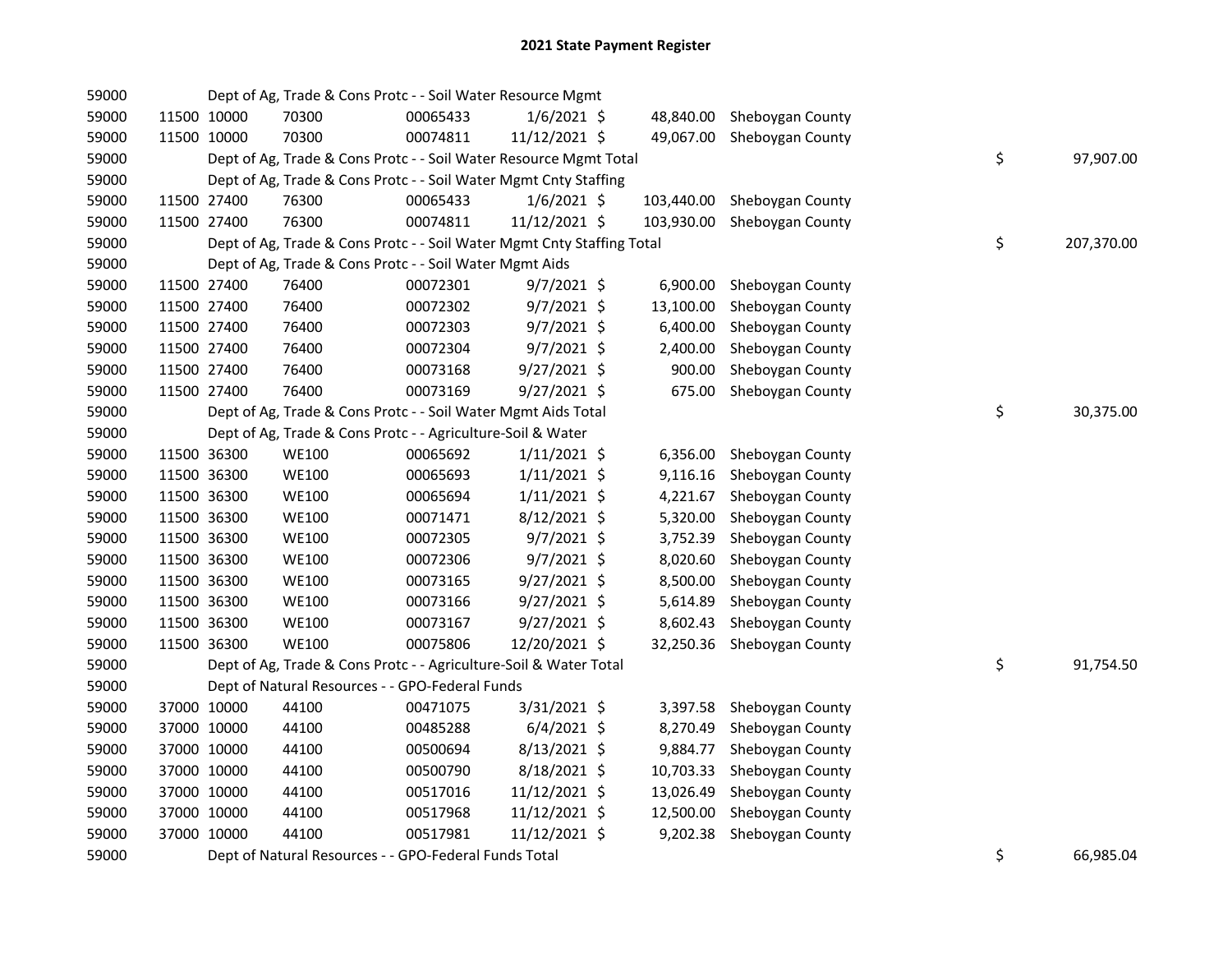| 59000 |             | Dept of Natural Resources - - Res Maint & Dev - State              |          |                |          |                           |    |           |
|-------|-------------|--------------------------------------------------------------------|----------|----------------|----------|---------------------------|----|-----------|
| 59000 | 37000 10000 | 71100                                                              | 00525053 | 12/30/2021 \$  |          | 1,164.36 Sheboygan County |    |           |
| 59000 |             | Dept of Natural Resources - - Res Maint & Dev - State Total        |          |                |          |                           | \$ | 1,164.36  |
| 59000 |             | Dept of Natural Resources - - Gen Program Ops-State Funds          |          |                |          |                           |    |           |
| 59000 | 37000 21200 | 16100                                                              | 00453662 | $1/5/2021$ \$  | 382.71   | Sheboygan County          |    |           |
| 59000 | 37000 21200 | 16100                                                              | 00456134 | 2/9/2021 \$    | 58.55    | Sheboygan County          |    |           |
| 59000 | 37000 21200 | 16100                                                              | 00456194 | 2/9/2021 \$    | 897.34   | Sheboygan County          |    |           |
| 59000 | 37000 21200 | 16100                                                              | 00461981 | $3/4/2021$ \$  | 216.08   | Sheboygan County          |    |           |
| 59000 | 37000 21200 | 16100                                                              | 00462890 | $3/2/2021$ \$  | 1,132.85 | Sheboygan County          |    |           |
| 59000 | 37000 21200 | 16100                                                              | 00463030 | $3/2/2021$ \$  | 29.28    | Sheboygan County          |    |           |
| 59000 | 37000 21200 | 16100                                                              | 00467206 | $3/30/2021$ \$ | 363.29   | Sheboygan County          |    |           |
| 59000 | 37000 21200 | 16100                                                              | 00467226 | 3/30/2021 \$   | 2,124.61 | Sheboygan County          |    |           |
| 59000 | 37000 21200 | 16100                                                              | 00474096 | 4/30/2021 \$   | 282.67   | Sheboygan County          |    |           |
| 59000 | 37000 21200 | 16100                                                              | 00477129 | 4/30/2021 \$   | 310.18   | Sheboygan County          |    |           |
| 59000 | 37000 21200 | 16100                                                              | 00481492 | 5/28/2021 \$   | 310.18   | Sheboygan County          |    |           |
| 59000 | 37000 21200 | 16100                                                              | 00482798 | 5/21/2021 \$   | 266.00   | Sheboygan County          |    |           |
| 59000 | 37000 21200 | 16100                                                              | 00482799 | $5/21/2021$ \$ | 154.00   | Sheboygan County          |    |           |
| 59000 | 37000 21200 | 16100                                                              | 00482803 | 5/21/2021 \$   | 421.00   | Sheboygan County          |    |           |
| 59000 | 37000 21200 | 16100                                                              | 00488673 | $6/30/2021$ \$ | 2,219.38 | Sheboygan County          |    |           |
| 59000 | 37000 21200 | 16100                                                              | 00519392 | 11/30/2021 \$  | 272.80   | Sheboygan County          |    |           |
| 59000 | 37000 21200 | 16100                                                              | 00525061 | 12/30/2021 \$  | 688.62   | Sheboygan County          |    |           |
| 59000 |             | Dept of Natural Resources - - Gen Program Ops-State Funds Total    |          |                |          |                           | \$ | 10,129.54 |
| 59000 |             | Dept of Natural Resources - - Er--Vol Pay, Sale, Lease & Fee       |          |                |          |                           |    |           |
| 59000 | 37000 21200 | 16300                                                              | 00462890 | $3/2/2021$ \$  |          | 122.47 Sheboygan County   |    |           |
| 59000 |             | Dept of Natural Resources - - Er--Vol Pay, Sale, Lease & Fee Total |          |                |          |                           | \$ | 122.47    |
| 59000 |             | Dept of Natural Resources - - General Program Operations --        |          |                |          |                           |    |           |
| 59000 | 37000 21200 | 25400                                                              | 00462890 | $3/2/2021$ \$  |          | 61.24 Sheboygan County    |    |           |
| 59000 |             | Dept of Natural Resources - - General Program Operations -- Total  |          |                |          |                           | \$ | 61.24     |
| 59000 |             | Dept of Natural Resources - - GPO -Federal Funds                   |          |                |          |                           |    |           |
| 59000 | 37000 21200 | 38100                                                              | 00466888 | $3/12/2021$ \$ |          | 4,614.58 Sheboygan County |    |           |
| 59000 |             | Dept of Natural Resources - - GPO -Federal Funds Total             |          |                |          |                           | \$ | 4,614.58  |
| 59000 |             | Dept of Natural Resources - - Venison Processing                   |          |                |          |                           |    |           |
| 59000 | 37000 21200 | 54900                                                              | 00466919 | $3/11/2021$ \$ | 180.00   | Sheboygan County          |    |           |
| 59000 | 37000 21200 | 54900                                                              | 00486086 | $6/4/2021$ \$  | 250.00   | Sheboygan County          |    |           |
| 59000 |             | Dept of Natural Resources - - Venison Processing Total             |          |                |          |                           | \$ | 430.00    |
| 59000 |             | Dept of Natural Resources - - Enf A - Boating Enforcement          |          |                |          |                           |    |           |
| 59000 | 37000 21200 | 55000                                                              | 00466888 | $3/12/2021$ \$ |          | 9,506.26 Sheboygan County |    |           |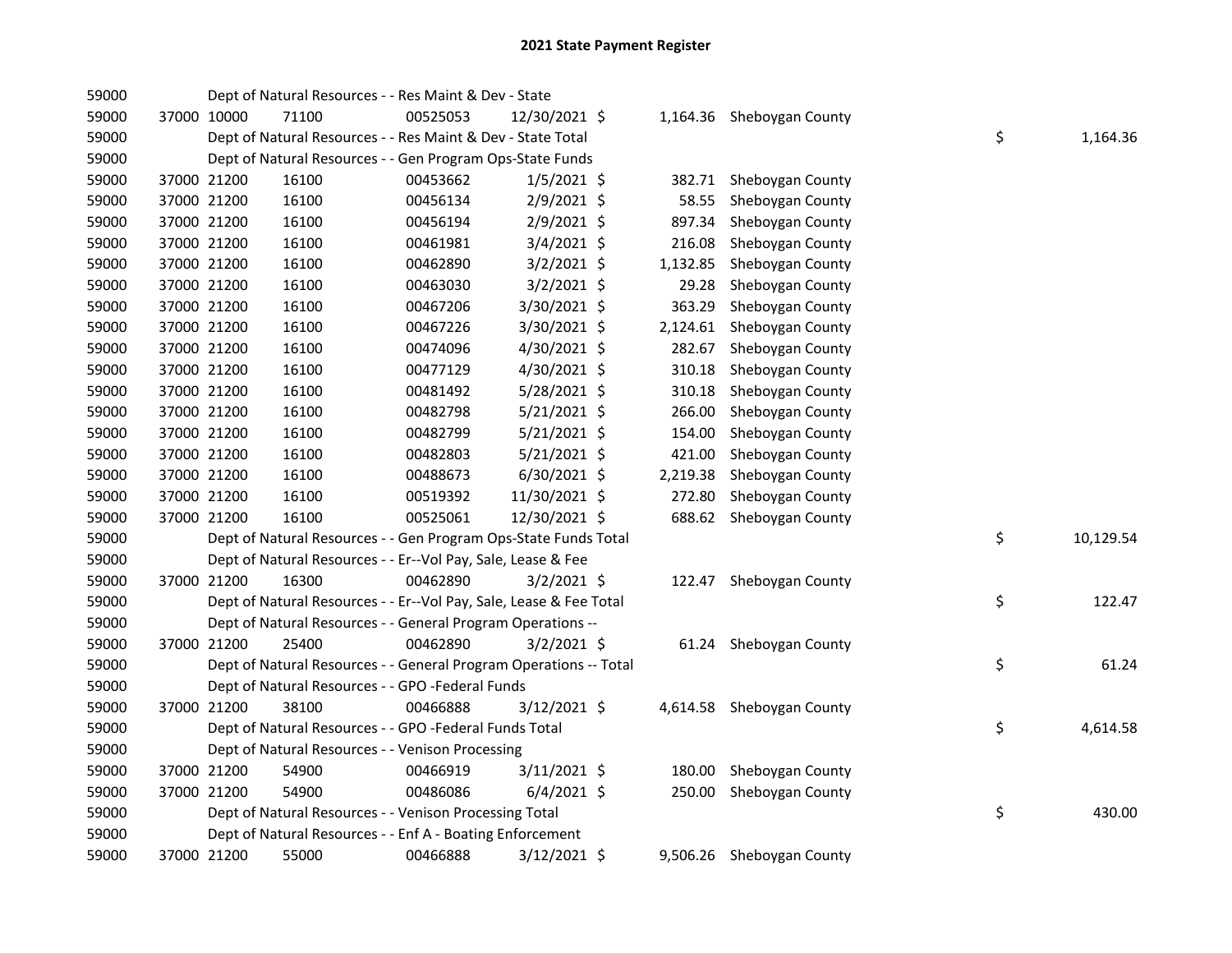| 59000 |             |             | Dept of Natural Resources - - Enf A - Boating Enforcement Total    |          |                |  |           |                           |  |    | 9,506.26  |
|-------|-------------|-------------|--------------------------------------------------------------------|----------|----------------|--|-----------|---------------------------|--|----|-----------|
| 59000 |             |             | Dept of Natural Resources - - Wildlife Damage Claims & Abat        |          |                |  |           |                           |  |    |           |
| 59000 |             | 37000 21200 | 55300                                                              | 00466919 | $3/11/2021$ \$ |  | 6,323.27  | Sheboygan County          |  |    |           |
| 59000 |             | 37000 21200 | 55300                                                              | 00486086 | $6/4/2021$ \$  |  | 133.15    | Sheboygan County          |  |    |           |
| 59000 |             | 37000 21200 | 55300                                                              | 00504962 | $9/8/2021$ \$  |  | 4,836.25  | Sheboygan County          |  |    |           |
| 59000 |             | 37000 21200 | 55300                                                              | 00519779 | 11/26/2021 \$  |  |           | 2,766.51 Sheboygan County |  |    |           |
| 59000 |             |             | Dept of Natural Resources - - Wildlife Damage Claims & Abat Total  |          |                |  |           |                           |  | \$ | 14,059.18 |
| 59000 |             |             | Dept of Natural Resources - - Ra- Cnty Snow Trail & Area Aid       |          |                |  |           |                           |  |    |           |
| 59000 |             | 37000 21200 | 57400                                                              | 00471887 | $4/7/2021$ \$  |  | 2,696.23  | Sheboygan County          |  |    |           |
| 59000 | 37000 21200 |             | 57400                                                              | 00478648 | $5/5/2021$ \$  |  | 7,837.50  | Sheboygan County          |  |    |           |
| 59000 |             | 37000 21200 | 57400                                                              | 00484873 | 5/26/2021 \$   |  | 7,350.00  | Sheboygan County          |  |    |           |
| 59000 |             | 37000 21200 | 57400                                                              | 00499567 | 7/29/2021 \$   |  | 34,200.00 | Sheboygan County          |  |    |           |
| 59000 |             |             | Dept of Natural Resources - - Ra- Cnty Snow Trail & Area Aid Total |          |                |  |           |                           |  | \$ | 52,083.73 |
| 59000 |             |             | Dept of Natural Resources - - Ra- Snowmobile Trail Areas           |          |                |  |           |                           |  |    |           |
| 59000 | 37000 21200 |             | 57500                                                              | 00499567 | 7/29/2021 \$   |  | 2,460.00  | Sheboygan County          |  |    |           |
| 59000 |             | 37000 21200 | 57500                                                              | 00510072 | $9/27/2021$ \$ |  | 18,481.33 | Sheboygan County          |  |    |           |
| 59000 |             | 37000 21200 | 57500                                                              | 00512635 | 10/7/2021 \$   |  | 35,430.00 | Sheboygan County          |  |    |           |
| 59000 |             |             | Dept of Natural Resources - - Ra- Snowmobile Trail Areas Total     |          |                |  |           |                           |  | \$ | 56,371.33 |
| 59000 |             |             | Dept of Natural Resources - - Resource Maint Develop Sp Frst       |          |                |  |           |                           |  |    |           |
| 59000 |             | 37000 21200 | 77900                                                              | 00512947 | 10/12/2021 \$  |  |           | 4,567.45 Sheboygan County |  |    |           |
| 59000 |             | 37000 21200 | 77900                                                              | 00514609 | 10/14/2021 \$  |  | 179.24    | Sheboygan County          |  |    |           |
| 59000 |             | 37000 21200 | 77900                                                              | 00514611 | 10/20/2021 \$  |  | 661.55    | Sheboygan County          |  |    |           |
| 59000 |             | 37000 21200 | 77900                                                              | 00517599 | 11/3/2021 \$   |  |           | 1,465.01 Sheboygan County |  |    |           |
| 59000 |             |             | Dept of Natural Resources - - Resource Maint Develop Sp Frst Total |          |                |  |           |                           |  | \$ | 6,873.25  |
| 59000 |             |             | Dept of Natural Resources - - Gifts And Donations                  |          |                |  |           |                           |  |    |           |
| 59000 |             | 37000 21200 | 89000                                                              | 00509111 | 9/30/2021 \$   |  |           | 829.22 Sheboygan County   |  |    |           |
| 59000 |             |             | Dept of Natural Resources - - Gifts And Donations Total            |          |                |  |           |                           |  | \$ | 829.22    |
| 59000 |             |             | Dept of Natural Resources - - Land Acquisition                     |          |                |  |           |                           |  |    |           |
| 59000 |             | 37000 36300 | TA100                                                              | 00526970 | 12/30/2021 \$  |  |           | 645.26 Sheboygan County   |  |    |           |
| 59000 |             |             | Dept of Natural Resources - - Land Acquisition Total               |          |                |  |           |                           |  | \$ | 645.26    |
| 59000 |             |             | Dept of Natural Resources - - GPO - Sd Water Loan Prog, Fed        |          |                |  |           |                           |  |    |           |
| 59000 |             | 37000 57300 | 48200                                                              | 00458002 | $1/21/2021$ \$ |  | 10,507.50 | Sheboygan County          |  |    |           |
| 59000 |             | 37000 57300 | 48200                                                              | 00468744 | 3/31/2021 \$   |  | 7,170.50  | Sheboygan County          |  |    |           |
| 59000 |             | 37000 57300 | 48200                                                              | 00492009 | 7/16/2021 \$   |  | 7,170.50  | Sheboygan County          |  |    |           |
| 59000 |             | 37000 57300 | 48200                                                              | 00515606 | 11/12/2021 \$  |  | 7,170.50  | Sheboygan County          |  |    |           |
| 59000 |             |             | Dept of Natural Resources - - GPO - Sd Water Loan Prog, Fed Total  |          |                |  |           |                           |  | \$ | 32,019.00 |
| 59000 |             |             | WI Dept of Transportation - - Eldly&Disa Co/Aid Sf                 |          |                |  |           |                           |  |    |           |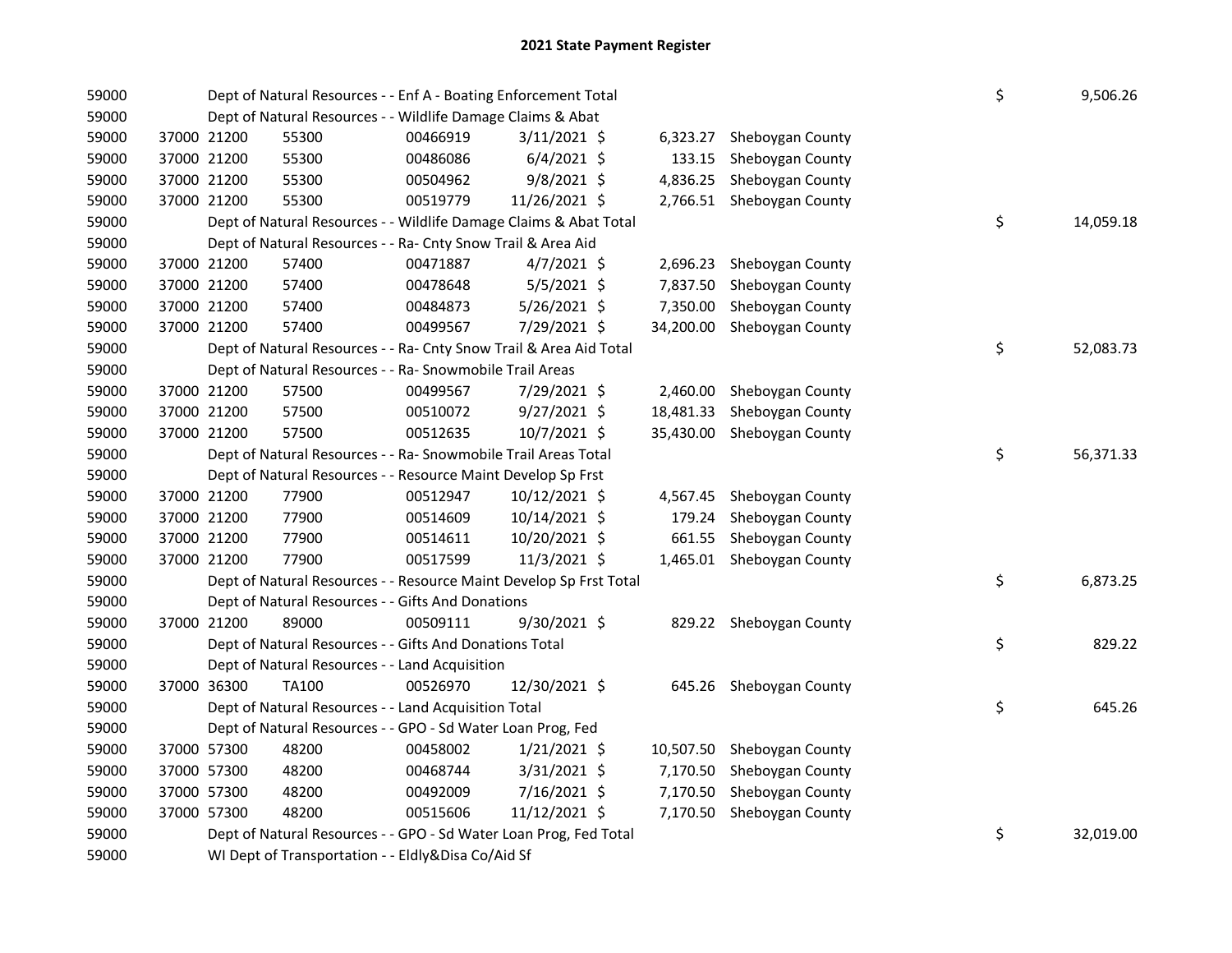| 59000 | 39500 21100 | 16800                                                    | 00664197 | 3/15/2021 \$   |              | 302,827.00 Sheboygan County |    |              |
|-------|-------------|----------------------------------------------------------|----------|----------------|--------------|-----------------------------|----|--------------|
| 59000 |             | WI Dept of Transportation - - Eldly&Disa Co/Aid Sf Total |          |                | \$           | 302,827.00                  |    |              |
| 59000 |             | WI Dept of Transportation - - Eldly&Disa Aid Fd Fd       |          |                |              |                             |    |              |
| 59000 | 39500 21100 | 18300                                                    | 00655996 | 2/22/2021 \$   |              | 8,801.89 Sheboygan County   |    |              |
| 59000 | 39500 21100 | 18300                                                    | 00743747 | 9/7/2021 \$    |              | 9,923.97 Sheboygan County   |    |              |
| 59000 | 39500 21100 | 18300                                                    | 00744320 | 9/9/2021 \$    | 10,142.78    | Sheboygan County            |    |              |
| 59000 | 39500 21100 | 18300                                                    | 00780334 | 12/3/2021 \$   |              | 6,190.30 Sheboygan County   |    |              |
| 59000 |             | WI Dept of Transportation - - Eldly&Disa Aid Fd Fd Total |          |                |              |                             | \$ | 35,058.94    |
| 59000 |             | WI Dept of Transportation - - Hwy Sfty Loc Aid Ffd       |          |                |              |                             |    |              |
| 59000 | 39500 21100 | 18500                                                    | 00636429 | $1/6/2021$ \$  |              | 3,182.10 Sheboygan County   |    |              |
| 59000 | 39500 21100 | 18500                                                    | 00647449 | $2/1/2021$ \$  | 2,955.77     | Sheboygan County            |    |              |
| 59000 | 39500 21100 | 18500                                                    | 00663606 | 3/11/2021 \$   | 4,603.92     | Sheboygan County            |    |              |
| 59000 | 39500 21100 | 18500                                                    | 00673530 | $4/1/2021$ \$  | 3,993.46     | Sheboygan County            |    |              |
| 59000 | 39500 21100 | 18500                                                    | 00687638 | 5/3/2021 \$    | 4,045.72     | Sheboygan County            |    |              |
| 59000 | 39500 21100 | 18500                                                    | 00701738 | $6/3/2021$ \$  | 4,498.56     | Sheboygan County            |    |              |
| 59000 | 39500 21100 | 18500                                                    | 00712813 | $6/24/2021$ \$ | 959.82       | Sheboygan County            |    |              |
| 59000 | 39500 21100 | 18500                                                    | 00716838 | 7/6/2021 \$    | 7,365.82     | Sheboygan County            |    |              |
| 59000 | 39500 21100 | 18500                                                    | 00732875 | 8/11/2021 \$   | 8,210.25     | Sheboygan County            |    |              |
| 59000 | 39500 21100 | 18500                                                    | 00746429 | $9/15/2021$ \$ | 7,558.60     | Sheboygan County            |    |              |
| 59000 | 39500 21100 | 18500                                                    | 00757426 | 10/5/2021 \$   | 6,823.97     | Sheboygan County            |    |              |
| 59000 | 39500 21100 | 18500                                                    | 00766565 | 10/27/2021 \$  | 1,563.58     | Sheboygan County            |    |              |
| 59000 | 39500 21100 | 18500                                                    | 00775043 | 11/18/2021 \$  |              | 6,045.30 Sheboygan County   |    |              |
| 59000 |             | WI Dept of Transportation - - Hwy Sfty Loc Aid Ffd Total |          |                |              |                             | \$ | 61,806.87    |
| 59000 |             | WI Dept of Transportation - - Trans Aids To Co.-Sf       |          |                |              |                             |    |              |
| 59000 | 39500 21100 | 19000                                                    | 00631658 | $1/4/2021$ \$  | 783,345.17   | Sheboygan County            |    |              |
| 59000 | 39500 21100 | 19000                                                    | 00710753 | 7/6/2021 \$    | 1,566,690.34 | Sheboygan County            |    |              |
| 59000 | 39500 21100 | 19000                                                    | 00751312 | 10/4/2021 \$   | 783,345.19   | Sheboygan County            |    |              |
| 59000 |             | WI Dept of Transportation - - Trans Aids To Co.-Sf Total |          |                |              |                             | \$ | 3,133,380.70 |
| 59000 |             | WI Dept of Transportation - - Trnsprt Alternats Lf       |          |                |              |                             |    |              |
| 59000 | 39500 21100 | 22600                                                    | 00650701 | 2/8/2021 \$    |              | 1,515.76 Sheboygan County   |    |              |
| 59000 | 39500 21100 | 22600                                                    | 00693565 | $5/14/2021$ \$ |              | 1,308.91 Sheboygan County   |    |              |
| 59000 | 39500 21100 | 22600                                                    | 00736361 | $8/19/2021$ \$ |              | 1,337.43 Sheboygan County   |    |              |
| 59000 | 39500 21100 | 22600                                                    | 00770698 | 11/5/2021 \$   |              | 1,138.30 Sheboygan County   |    |              |
| 59000 |             | WI Dept of Transportation - - Trnsprt Alternats Lf Total |          |                |              |                             | \$ | 5,300.40     |
| 59000 |             | WI Dept of Transportation - - Aero Assistance Sfd        |          |                |              |                             |    |              |
| 59000 | 39500 21100 | 26400                                                    | 00713561 | $6/25/2021$ \$ |              | 61,712.14 Sheboygan County  |    |              |
| 59000 |             | WI Dept of Transportation - - Aero Assistance Sfd Total  |          |                |              |                             | \$ | 61,712.14    |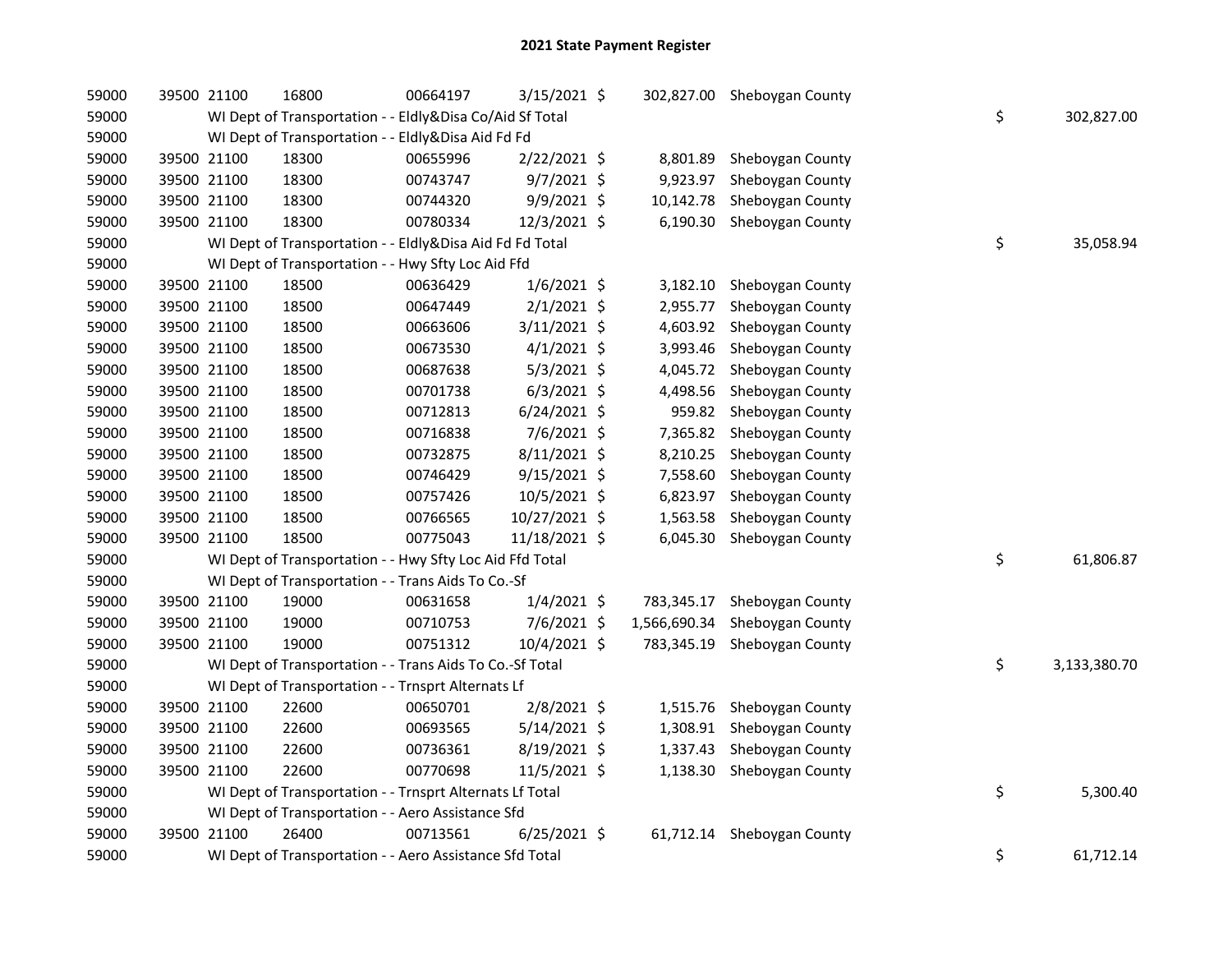| 59000 |             | WI Dept of Transportation - - Aero Assistance Lfd        |          |                |            |                            |    |           |
|-------|-------------|----------------------------------------------------------|----------|----------------|------------|----------------------------|----|-----------|
| 59000 | 39500 21100 | 27400                                                    | 00713561 | $6/25/2021$ \$ |            | 61,712.14 Sheboygan County |    |           |
| 59000 |             | WI Dept of Transportation - - Aero Assistance Lfd Total  |          |                |            |                            | \$ | 61,712.14 |
| 59000 |             | WI Dept of Transportation - - Loc Rd Imp Prg St Fd       |          |                |            |                            |    |           |
| 59000 | 39500 21100 | 27800                                                    | 00777372 | 12/1/2021 \$   |            | 4,418.20 Sheboygan County  |    |           |
| 59000 |             | WI Dept of Transportation - - Loc Rd Imp Prg St Fd Total |          |                |            |                            | \$ | 4,418.20  |
| 59000 |             | WI Dept of Transportation - - Aero Assistance Ffd        |          |                |            |                            |    |           |
| 59000 | 39500 21100 | 28400                                                    | 00732165 | 8/10/2021 \$   |            | 12,593.98 Sheboygan County |    |           |
| 59000 |             | WI Dept of Transportation - - Aero Assistance Ffd Total  |          |                |            |                            | \$ | 12,593.98 |
| 59000 |             | WI Dept of Transportation - - St Hwy Rehab, Sf           |          |                |            |                            |    |           |
| 59000 | 39500 21100 | 36300                                                    | 00717993 | 7/7/2021 \$    | 499.60     | Sheboygan County           |    |           |
| 59000 | 39500 21100 | 36300                                                    | 00724636 | 7/23/2021 \$   | 379.07     | Sheboygan County           |    |           |
| 59000 |             | WI Dept of Transportation - - St Hwy Rehab, Sf Total     |          |                |            |                            | \$ | 878.67    |
| 59000 |             | WI Dept of Transportation - - Hwy Mgmt & Opers Sf        |          |                |            |                            |    |           |
| 59000 | 39500 21100 | 36500                                                    | 00637914 | $1/11/2021$ \$ | 1,161.00   | Sheboygan County           |    |           |
| 59000 | 39500 21100 | 36500                                                    | 00646734 | 1/29/2021 \$   | 1,161.00   | Sheboygan County           |    |           |
| 59000 | 39500 21100 | 36500                                                    | 00659677 | $3/1/2021$ \$  | 1,161.00   | Sheboygan County           |    |           |
| 59000 | 39500 21100 | 36500                                                    | 00673585 | $4/2/2021$ \$  | 1,161.00   | Sheboygan County           |    |           |
| 59000 | 39500 21100 | 36500                                                    | 00685698 | 4/27/2021 \$   | 1,161.00   | Sheboygan County           |    |           |
| 59000 | 39500 21100 | 36500                                                    | 00699913 | 5/28/2021 \$   | 1,161.00   | Sheboygan County           |    |           |
| 59000 | 39500 21100 | 36500                                                    | 00717993 | 7/7/2021 \$    | 1,161.00   | Sheboygan County           |    |           |
| 59000 | 39500 21100 | 36500                                                    | 00724636 | 7/23/2021 \$   | 1,161.00   | Sheboygan County           |    |           |
| 59000 | 39500 21100 | 36500                                                    | 00740623 | 8/31/2021 \$   | 1,385.19   | Sheboygan County           |    |           |
| 59000 | 39500 21100 | 36500                                                    | 00749991 | 10/15/2021 \$  | 1,161.00   | Sheboygan County           |    |           |
| 59000 | 39500 21100 | 36500                                                    | 00767145 | 10/28/2021 \$  | 1,161.00   | Sheboygan County           |    |           |
| 59000 | 39500 21100 | 36500                                                    | 00779451 | 12/1/2021 \$   | 1,161.00   | Sheboygan County           |    |           |
| 59000 |             | WI Dept of Transportation - - Hwy Mgmt & Opers Sf Total  |          |                |            |                            | \$ | 14,156.19 |
| 59000 |             | WI Dept of Transportation - - Routine Maint Sf           |          |                |            |                            |    |           |
| 59000 | 39500 21100 | 36800                                                    | 00636570 | $1/6/2021$ \$  |            | 28,173.11 Sheboygan County |    |           |
| 59000 | 39500 21100 | 36800                                                    | 00636571 | $1/6/2021$ \$  | 107,980.13 | Sheboygan County           |    |           |
| 59000 | 39500 21100 | 36800                                                    | 00637914 | $1/11/2021$ \$ | 393.59     | Sheboygan County           |    |           |
| 59000 | 39500 21100 | 36800                                                    | 00641592 | $1/19/2021$ \$ |            | 70,297.54 Sheboygan County |    |           |
| 59000 | 39500 21100 | 36800                                                    | 00641593 | $1/19/2021$ \$ |            | 33,357.10 Sheboygan County |    |           |
| 59000 | 39500 21100 | 36800                                                    | 00641594 | $1/19/2021$ \$ |            | 3,231.94 Sheboygan County  |    |           |
| 59000 | 39500 21100 | 36800                                                    | 00641595 | $1/19/2021$ \$ | 25,511.98  | Sheboygan County           |    |           |
| 59000 | 39500 21100 | 36800                                                    | 00644017 | $1/22/2021$ \$ | 203,169.37 | Sheboygan County           |    |           |
| 59000 | 39500 21100 | 36800                                                    | 00646734 | 1/29/2021 \$   |            | 23,309.36 Sheboygan County |    |           |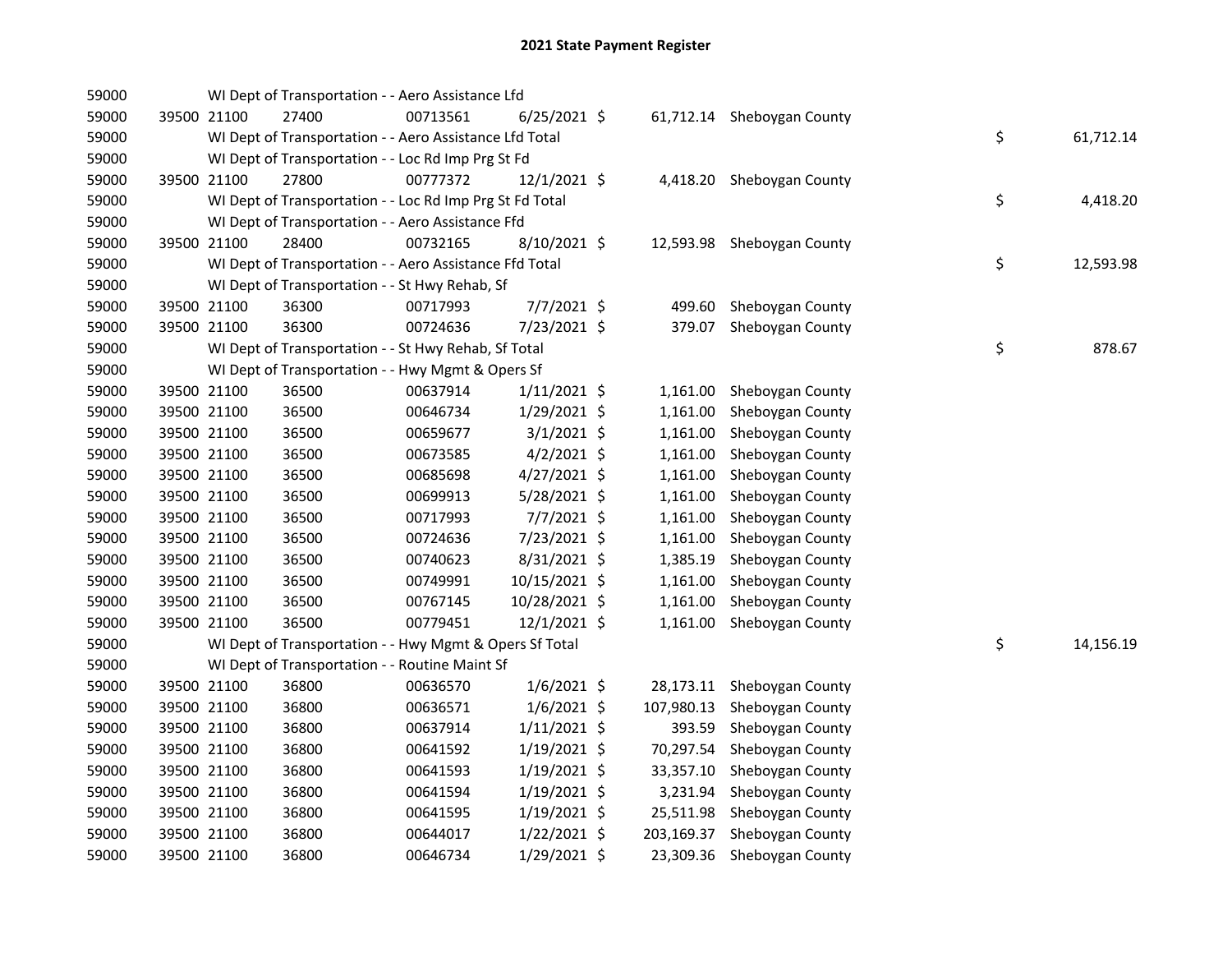| 59000 | 39500 21100 | 36800                                                    | 00647587 | $2/2/2021$ \$  | 40,580.00  | Sheboygan County        |    |              |
|-------|-------------|----------------------------------------------------------|----------|----------------|------------|-------------------------|----|--------------|
| 59000 | 39500 21100 | 36800                                                    | 00659677 | $3/1/2021$ \$  | 37,198.04  | Sheboygan County        |    |              |
| 59000 | 39500 21100 | 36800                                                    | 00666325 | 3/18/2021 \$   | 1,911.16   | Sheboygan County        |    |              |
| 59000 | 39500 21100 | 36800                                                    | 00666326 | 3/18/2021 \$   | 117.93     | Sheboygan County        |    |              |
| 59000 | 39500 21100 | 36800                                                    | 00670163 | 3/24/2021 \$   | 281,422.37 | Sheboygan County        |    |              |
| 59000 | 39500 21100 | 36800                                                    | 00670164 | $3/24/2021$ \$ | 314,386.31 | Sheboygan County        |    |              |
| 59000 | 39500 21100 | 36800                                                    | 00673585 | $4/2/2021$ \$  | 3,118.91   | Sheboygan County        |    |              |
| 59000 | 39500 21100 | 36800                                                    | 00685223 | 4/28/2021 \$   | 156,116.74 | Sheboygan County        |    |              |
| 59000 | 39500 21100 | 36800                                                    | 00685698 | $4/27/2021$ \$ | 35,375.90  | Sheboygan County        |    |              |
| 59000 | 39500 21100 | 36800                                                    | 00697648 | $5/24/2021$ \$ | 633.27     | Sheboygan County        |    |              |
| 59000 | 39500 21100 | 36800                                                    | 00698717 | $5/26/2021$ \$ | 103,200.47 | Sheboygan County        |    |              |
| 59000 | 39500 21100 | 36800                                                    | 00699913 | 5/28/2021 \$   | 5,119.45   | Sheboygan County        |    |              |
| 59000 | 39500 21100 | 36800                                                    | 00709757 | $6/23/2021$ \$ | 118,749.82 | Sheboygan County        |    |              |
| 59000 | 39500 21100 | 36800                                                    | 00717993 | 7/7/2021 \$    | 9,938.60   | Sheboygan County        |    |              |
| 59000 | 39500 21100 | 36800                                                    | 00724636 | 7/23/2021 \$   | 13,312.15  | Sheboygan County        |    |              |
| 59000 | 39500 21100 | 36800                                                    | 00726316 | 7/28/2021 \$   | 120,420.69 | Sheboygan County        |    |              |
| 59000 | 39500 21100 | 36800                                                    | 00738478 | 8/24/2021 \$   | 26,090.06  | Sheboygan County        |    |              |
| 59000 | 39500 21100 | 36800                                                    | 00740623 | 8/31/2021 \$   | 12,695.49  | Sheboygan County        |    |              |
| 59000 | 39500 21100 | 36800                                                    | 00741239 | $9/1/2021$ \$  | 119,442.49 | Sheboygan County        |    |              |
| 59000 | 39500 21100 | 36800                                                    | 00748862 | $9/21/2021$ \$ | 769.10     | Sheboygan County        |    |              |
| 59000 | 39500 21100 | 36800                                                    | 00749485 | $9/23/2021$ \$ | 23,746.92  | Sheboygan County        |    |              |
| 59000 | 39500 21100 | 36800                                                    | 00749488 | $9/23/2021$ \$ | 149,466.55 | Sheboygan County        |    |              |
| 59000 | 39500 21100 | 36800                                                    | 00749991 | 10/15/2021 \$  | 6,557.20   | Sheboygan County        |    |              |
| 59000 | 39500 21100 | 36800                                                    | 00763985 | 10/20/2021 \$  | 20,194.75  | Sheboygan County        |    |              |
| 59000 | 39500 21100 | 36800                                                    | 00767145 | 10/28/2021 \$  | 15,494.72  | Sheboygan County        |    |              |
| 59000 | 39500 21100 | 36800                                                    | 00769469 | 11/3/2021 \$   | 166,208.54 | Sheboygan County        |    |              |
| 59000 | 39500 21100 | 36800                                                    | 00779057 | 12/1/2021 \$   | 3,498.03   | Sheboygan County        |    |              |
| 59000 | 39500 21100 | 36800                                                    | 00779451 | 12/1/2021 \$   | 9,993.79   | Sheboygan County        |    |              |
| 59000 | 39500 21100 | 36800                                                    | 00779873 | 12/2/2021 \$   | 102,203.26 | Sheboygan County        |    |              |
| 59000 | 39500 21100 | 36800                                                    | 00785219 | 12/17/2021 \$  | 722.36     | Sheboygan County        |    |              |
| 59000 |             | WI Dept of Transportation - - Routine Maint Sf Total     |          |                |            |                         | \$ | 2,394,109.19 |
| 59000 |             | WI Dept of Transportation - - Hwy Mgmt & Opers Lf        |          |                |            |                         |    |              |
| 59000 | 39500 21100 | 37500                                                    | 00779451 | 12/1/2021 \$   |            | 261.45 Sheboygan County |    |              |
| 59000 |             | WI Dept of Transportation - - Hwy Mgmt & Opers Lf Total  |          |                |            |                         | \$ | 261.45       |
| 59000 |             | WI Dept of Transportation - - Major Hwy Dev Fed Fd       |          |                |            |                         |    |              |
| 59000 | 39500 21100 | 38200                                                    | 00699913 | 5/28/2021 \$   | 5,381.41   | Sheboygan County        |    |              |
| 59000 |             | WI Dept of Transportation - - Major Hwy Dev Fed Fd Total |          |                |            |                         | \$ | 5,381.41     |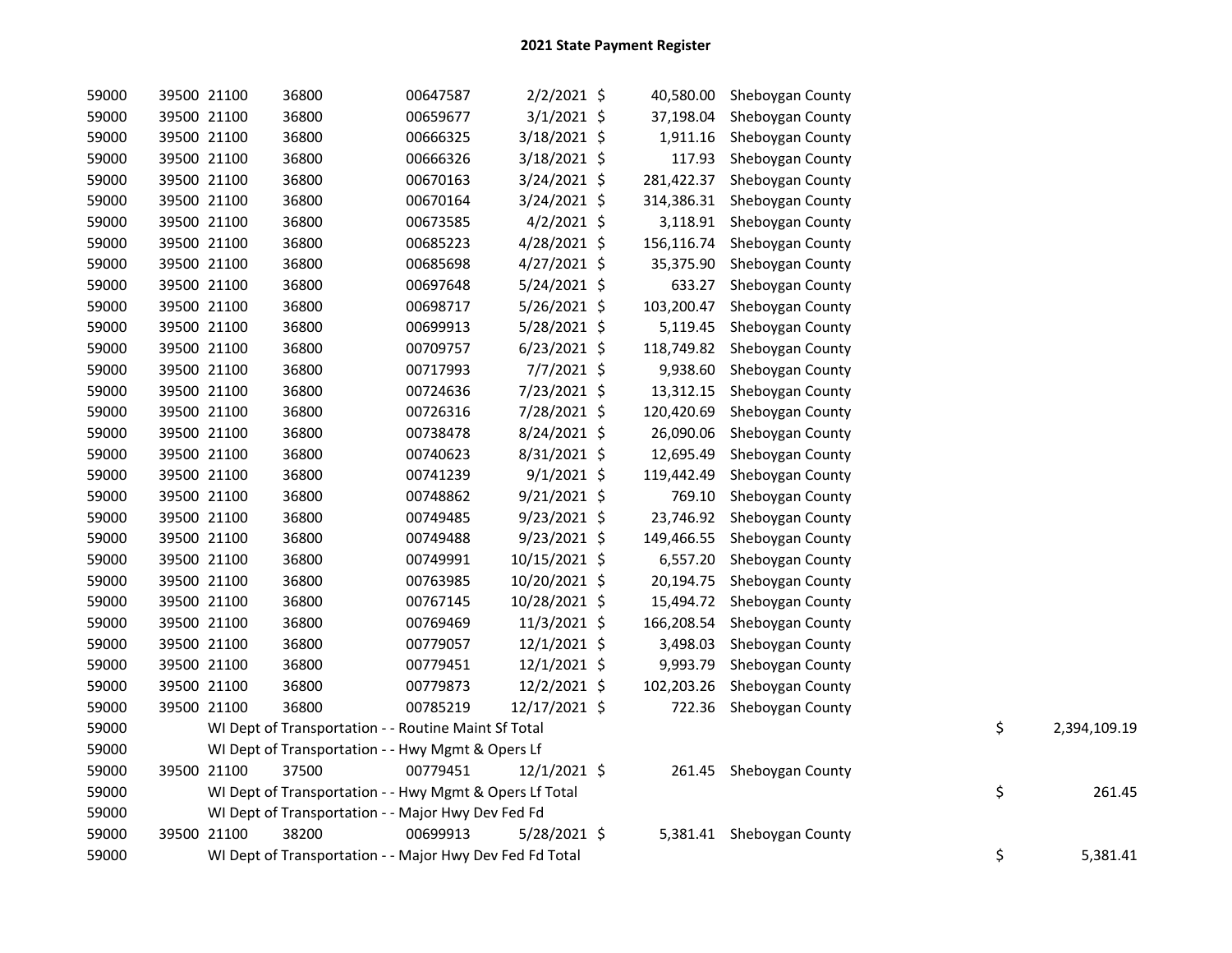| 59000 |             | WI Dept of Transportation - - Maj Hwy Dev Bond Fnd                 |          |                |           |                  |    |           |
|-------|-------------|--------------------------------------------------------------------|----------|----------------|-----------|------------------|----|-----------|
| 59000 | 39500 36500 | 39200                                                              | 00699913 | 5/28/2021 \$   | 1,345.35  | Sheboygan County |    |           |
| 59000 |             | WI Dept of Transportation - - Maj Hwy Dev Bond Fnd Total           |          |                |           |                  | \$ | 1,345.35  |
| 59000 |             | Department of Corrections - - Services For Drunken Driving O       |          |                |           |                  |    |           |
| 59000 | 41000 10000 | 10300                                                              | 00423976 | 4/29/2021 \$   | 250.00    | Sheboygan County |    |           |
| 59000 |             | Department of Corrections - - Services For Drunken Driving O Total |          |                |           |                  | \$ | 250.00    |
| 59000 |             | Department of Corrections - - Institutional Repair And Maint       |          |                |           |                  |    |           |
| 59000 | 41000 10000 | 11000                                                              | 00408703 | 2/9/2021 \$    | 5,951.79  | Sheboygan County |    |           |
| 59000 | 41000 10000 | 11000                                                              | 00414952 | 3/30/2021 \$   | 1,974.13  | Sheboygan County |    |           |
| 59000 | 41000 10000 | 11000                                                              | 00467901 | 12/30/2021 \$  | 4,849.55  | Sheboygan County |    |           |
| 59000 |             | Department of Corrections - - Institutional Repair And Maint Total |          |                |           |                  | \$ | 12,775.47 |
| 59000 |             | Department of Corrections - - Corrections Contracts And Agre       |          |                |           |                  |    |           |
| 59000 | 41000 10000 | 11400                                                              | 00399350 | $1/4/2021$ \$  | 7,690.78  | Sheboygan County |    |           |
| 59000 | 41000 10000 | 11400                                                              | 00402169 | $1/4/2021$ \$  | 56,760.38 | Sheboygan County |    |           |
| 59000 | 41000 10000 | 11400                                                              | 00403230 | $1/8/2021$ \$  | 16,930.34 | Sheboygan County |    |           |
| 59000 | 41000 10000 | 11400                                                              | 00408421 | 2/5/2021 \$    | 22,436.56 | Sheboygan County |    |           |
| 59000 | 41000 10000 | 11400                                                              | 00412228 | 2/25/2021 \$   | 28,200.08 | Sheboygan County |    |           |
| 59000 | 41000 10000 | 11400                                                              | 00412454 | 2/26/2021 \$   | 32,728.56 | Sheboygan County |    |           |
| 59000 | 41000 10000 | 11400                                                              | 00413826 | 3/8/2021 \$    | 16,673.04 | Sheboygan County |    |           |
| 59000 | 41000 10000 | 11400                                                              | 00417571 | 3/24/2021 \$   | 69,316.62 | Sheboygan County |    |           |
| 59000 | 41000 10000 | 11400                                                              | 00420121 | $4/15/2021$ \$ | 26,038.76 | Sheboygan County |    |           |
| 59000 | 41000 10000 | 11400                                                              | 00422118 | $4/21/2021$ \$ | 57,943.96 | Sheboygan County |    |           |
| 59000 | 41000 10000 | 11400                                                              | 00426083 | $5/13/2021$ \$ | 22,951.16 | Sheboygan County |    |           |
| 59000 | 41000 10000 | 11400                                                              | 00427080 | $5/18/2021$ \$ | 75,852.04 | Sheboygan County |    |           |
| 59000 | 41000 10000 | 11400                                                              | 00431776 | $6/11/2021$ \$ | 17,959.54 | Sheboygan County |    |           |
| 59000 | 41000 10000 | 11400                                                              | 00433185 | 6/17/2021 \$   | 68,956.40 | Sheboygan County |    |           |
| 59000 | 41000 10000 | 11400                                                              | 00435816 | $6/30/2021$ \$ | 75,028.68 | Sheboygan County |    |           |
| 59000 | 41000 10000 | 11400                                                              | 00437570 | 7/9/2021 \$    | 83,159.36 | Sheboygan County |    |           |
| 59000 | 41000 10000 | 11400                                                              | 00437945 | 7/13/2021 \$   | 16,827.42 | Sheboygan County |    |           |
| 59000 | 41000 10000 | 11400                                                              | 00444010 | 8/16/2021 \$   | 23,259.92 | Sheboygan County |    |           |
| 59000 | 41000 10000 | 11400                                                              | 00447766 | 8/31/2021 \$   | 85,577.98 | Sheboygan County |    |           |
| 59000 | 41000 10000 | 11400                                                              | 00451385 | $9/20/2021$ \$ | 24,392.04 | Sheboygan County |    |           |
| 59000 | 41000 10000 | 11400                                                              | 00456968 | 10/19/2021 \$  | 19,915.02 | Sheboygan County |    |           |
| 59000 | 41000 10000 | 11400                                                              | 00458973 | 10/27/2021 \$  | 65,199.82 | Sheboygan County |    |           |
| 59000 | 41000 10000 | 11400                                                              | 00461090 | 11/10/2021 \$  | 24,031.82 | Sheboygan County |    |           |
| 59000 | 41000 10000 | 11400                                                              | 00462319 | 11/12/2021 \$  | 28,457.38 | Sheboygan County |    |           |
| 59000 | 41000 10000 | 11400                                                              | 00466796 | 12/8/2021 \$   | 411.68    | Sheboygan County |    |           |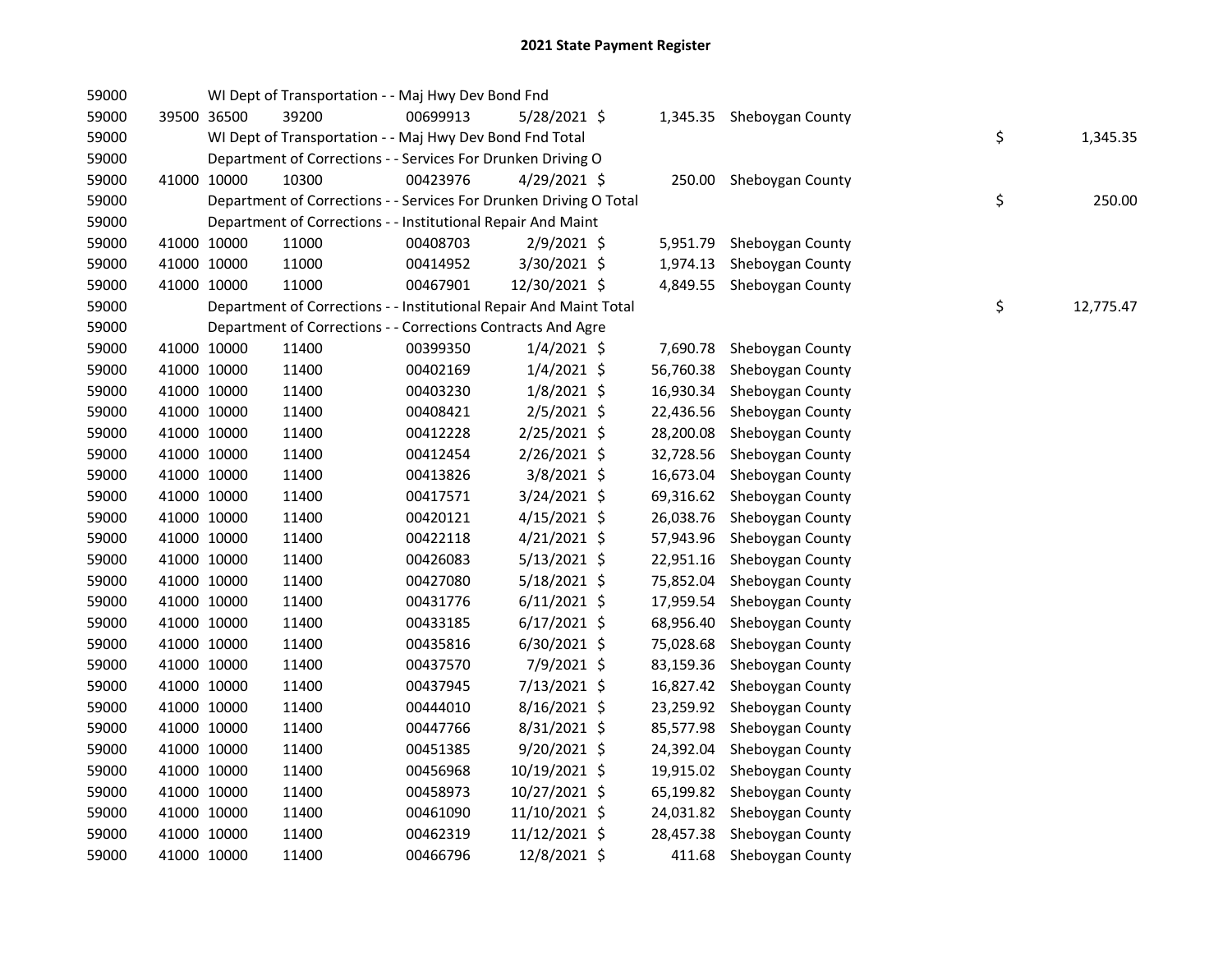| 59000 | 41000 10000 | 11400                                                                  | 00467182 | 12/10/2021 \$  |              | 12,916.46 Sheboygan County                                                                                    |                    |
|-------|-------------|------------------------------------------------------------------------|----------|----------------|--------------|---------------------------------------------------------------------------------------------------------------|--------------------|
| 59000 |             | Department of Corrections - - Corrections Contracts And Agre Total     |          |                |              |                                                                                                               | \$<br>979,615.80   |
| 59000 |             |                                                                        |          |                |              | Department of Corrections - - Reimbursing Counties For Probation, Extended Supervision And Parole Holds       |                    |
| 59000 | 41000 10000 | 11600                                                                  | 00459666 | 10/29/2021 \$  |              | 49,080.00 Sheboygan County                                                                                    |                    |
| 59000 |             |                                                                        |          |                |              | Department of Corrections - - Reimbursing Counties For Probation, Extended Supervision And Parole Holds Total | \$<br>49,080.00    |
| 59000 |             | Department of Corrections - - Probation, Parole And Extended           |          |                |              |                                                                                                               |                    |
| 59000 | 41000 10000 | 18700                                                                  | 00416100 | $4/2/2021$ \$  |              | 5.00 Sheboygan County                                                                                         |                    |
| 59000 |             | Department of Corrections - - Probation, Parole And Extended Total     |          |                |              |                                                                                                               | \$<br>5.00         |
| 59000 |             | Department of Health Services - - State/Federal Aids                   |          |                |              |                                                                                                               |                    |
| 59000 | 43500 10000 | 00000                                                                  | 92106    | $1/4/2021$ \$  | 237,237.00   | Sheboygan County                                                                                              |                    |
| 59000 | 43500 10000 | 00000                                                                  | 92107    | $2/1/2021$ \$  | 179,753.00   | Sheboygan County                                                                                              |                    |
| 59000 | 43500 10000 | 00000                                                                  | 92108    | $3/1/2021$ \$  | 233,624.00   | Sheboygan County                                                                                              |                    |
| 59000 | 43500 10000 | 00000                                                                  | 92109    | $4/1/2021$ \$  | 1,058,037.00 | Sheboygan County                                                                                              |                    |
| 59000 | 43500 10000 | 00000                                                                  | 92110    | $5/3/2021$ \$  | 568,528.00   | Sheboygan County                                                                                              |                    |
| 59000 | 43500 10000 | 00000                                                                  | 92111    | $6/1/2021$ \$  | 514,289.00   | Sheboygan County                                                                                              |                    |
| 59000 | 43500 10000 | 00000                                                                  | 92200    | 7/1/2021 \$    | 311,818.00   | Sheboygan County                                                                                              |                    |
| 59000 | 43500 10000 | 00000                                                                  | 92201    | $8/2/2021$ \$  | 2,349,421.00 | Sheboygan County                                                                                              |                    |
| 59000 | 43500 10000 | 00000                                                                  | 92202    | $9/1/2021$ \$  | 1,046,319.00 | Sheboygan County                                                                                              |                    |
| 59000 | 43500 10000 | 00000                                                                  | 92204    | 10/1/2021 \$   | 654,166.00   | Sheboygan County                                                                                              |                    |
| 59000 | 43500 10000 | 00000                                                                  | 92206    | $11/1/2021$ \$ | 681,747.00   | Sheboygan County                                                                                              |                    |
| 59000 | 43500 10000 | 00000                                                                  | 92207    | 12/1/2021 \$   | 50,117.00    | Sheboygan County                                                                                              |                    |
| 59000 |             | Department of Health Services - - State/Federal Aids Total             |          |                |              |                                                                                                               | \$<br>7,885,056.00 |
| 59000 |             | Department of Health Services - - Public Health Dispensaries And       |          |                |              |                                                                                                               |                    |
| 59000 | 43500 10000 | 10700                                                                  | 00400591 | $1/15/2021$ \$ | 376.33       | Sheboygan County                                                                                              |                    |
| 59000 | 43500 10000 | 10700                                                                  | 00425511 | 5/28/2021 \$   | 178.60       | Sheboygan County                                                                                              |                    |
| 59000 | 43500 10000 | 10700                                                                  | 00425512 | $5/28/2021$ \$ | 251.80       | Sheboygan County                                                                                              |                    |
| 59000 | 43500 10000 | 10700                                                                  | 00437510 | 7/28/2021 \$   | 123.81       | Sheboygan County                                                                                              |                    |
| 59000 |             | Department of Health Services - - Public Health Dispensaries And Total |          |                |              |                                                                                                               | \$<br>930.54       |
| 59000 |             | Department of Health Services - - Federal Wic Operations               |          |                |              |                                                                                                               |                    |
| 59000 | 43500 10000 | 14800                                                                  | 00401770 | $1/15/2021$ \$ | 61.65        | Sheboygan County                                                                                              |                    |
| 59000 | 43500 10000 | 14800                                                                  | 00405124 | $2/12/2021$ \$ | 55.44        | Sheboygan County                                                                                              |                    |
| 59000 | 43500 10000 | 14800                                                                  | 00410637 | $3/12/2021$ \$ | 98.28        | Sheboygan County                                                                                              |                    |
| 59000 | 43500 10000 | 14800                                                                  | 00417326 | $4/15/2021$ \$ | 43.29        | Sheboygan County                                                                                              |                    |
| 59000 | 43500 10000 | 14800                                                                  | 00425394 | 5/20/2021 \$   | 183.42       | Sheboygan County                                                                                              |                    |
| 59000 | 43500 10000 | 14800                                                                  | 00431479 | $6/23/2021$ \$ |              | 132.12 Sheboygan County                                                                                       |                    |
| 59000 | 43500 10000 | 14800                                                                  | 00436588 | 7/22/2021 \$   | 81.45        | Sheboygan County                                                                                              |                    |
| 59000 | 43500 10000 | 14800                                                                  | 00441211 | 8/12/2021 \$   |              | 110.61 Sheboygan County                                                                                       |                    |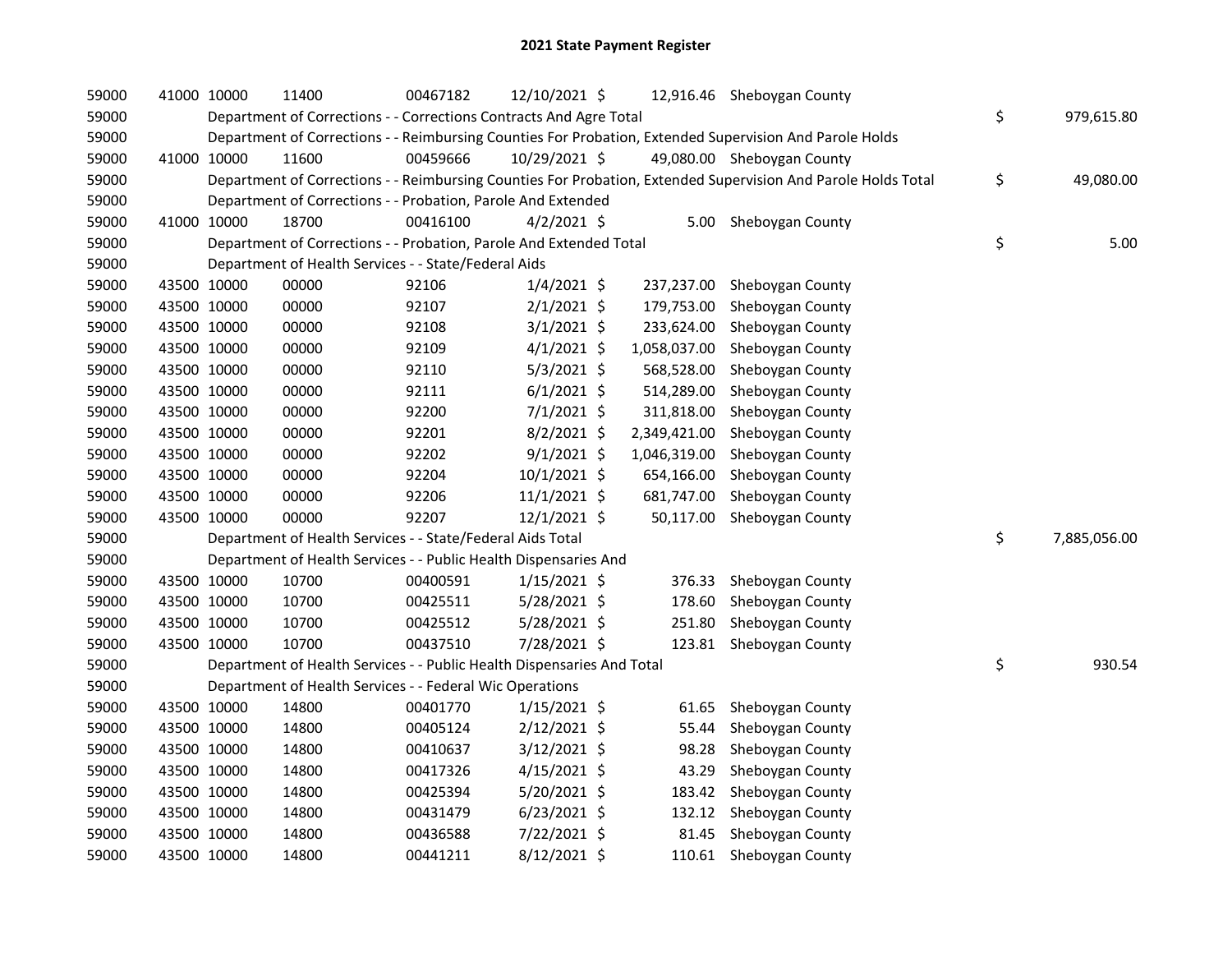| 59000 |             | 43500 10000 | 14800 | 00451937                                                            | 10/14/2021 \$  | 174.42   | Sheboygan County |    |           |
|-------|-------------|-------------|-------|---------------------------------------------------------------------|----------------|----------|------------------|----|-----------|
| 59000 |             | 43500 10000 | 14800 | 00451941                                                            | 10/15/2021 \$  | 103.77   | Sheboygan County |    |           |
| 59000 |             | 43500 10000 | 14800 | 00457617                                                            | 11/5/2021 \$   | 476.19   | Sheboygan County |    |           |
| 59000 |             | 43500 10000 | 14800 | 00464235                                                            | 12/10/2021 \$  | 147.96   | Sheboygan County |    |           |
| 59000 |             |             |       | Department of Health Services - - Federal Wic Operations Total      |                |          |                  | \$ | 1,668.60  |
| 59000 |             |             |       | Department of Health Services - - Federal Projects Operations       |                |          |                  |    |           |
| 59000 |             | 43500 10000 | 14900 | 00435488                                                            | $6/25/2021$ \$ | 7.81     | Sheboygan County |    |           |
| 59000 |             | 43500 10000 | 14900 | 00435530                                                            | $6/28/2021$ \$ | 8.45     | Sheboygan County |    |           |
| 59000 |             | 43500 10000 | 14900 | 00448234                                                            | 9/9/2021 \$    | 1,400.00 | Sheboygan County |    |           |
| 59000 |             | 43500 10000 | 14900 | 00448387                                                            | $9/7/2021$ \$  | 800.00   | Sheboygan County |    |           |
| 59000 |             | 43500 10000 | 14900 | 00465401                                                            | $12/1/2021$ \$ | 22.76    | Sheboygan County |    |           |
| 59000 |             | 43500 10000 | 14900 | 00466780                                                            | 12/8/2021 \$   | 8.32     | Sheboygan County |    |           |
| 59000 |             |             |       | Department of Health Services - - Federal Projects Operations Total |                |          |                  | \$ | 2,247.34  |
| 59000 |             |             |       | Department of Health Services - - Federal Project Aids              |                |          |                  |    |           |
| 59000 |             | 43500 10000 | 15000 | 00447312                                                            | $8/31/2021$ \$ | 5,292.34 | Sheboygan County |    |           |
| 59000 |             | 43500 10000 | 15000 | 00447313                                                            | 8/31/2021 \$   | 5,536.88 | Sheboygan County |    |           |
| 59000 |             | 43500 10000 | 15000 | 00447314                                                            | 8/31/2021 \$   | 8,943.02 | Sheboygan County |    |           |
| 59000 |             | 43500 10000 | 15000 | 00459947                                                            | 11/26/2021 \$  | 47.94    | Sheboygan County |    |           |
| 59000 |             | 43500 10000 | 15000 | 00466682                                                            | 12/8/2021 \$   | 9,065.37 | Sheboygan County |    |           |
| 59000 |             |             |       | Department of Health Services - - Federal Project Aids Total        |                |          |                  | \$ | 28,885.55 |
| 59000 |             |             |       | Department of Health Services - - General Program Operations        |                |          |                  |    |           |
| 59000 |             | 43500 10000 | 40100 | 00404954                                                            | 1/20/2021 \$   | 1.50     | Sheboygan County |    |           |
| 59000 |             | 43500 10000 | 40100 | 00410132                                                            | 2/16/2021 \$   | 1.50     | Sheboygan County |    |           |
| 59000 |             | 43500 10000 | 40100 | 00415863                                                            | $3/16/2021$ \$ | 1.50     | Sheboygan County |    |           |
| 59000 |             | 43500 10000 | 40100 | 00417228                                                            | 3/24/2021 \$   | 1.50     | Sheboygan County |    |           |
| 59000 |             | 43500 10000 | 40100 | 00422428                                                            | 4/20/2021 \$   | 15.00    | Sheboygan County |    |           |
| 59000 |             | 43500 10000 | 40100 | 00422438                                                            | 4/20/2021 \$   | 1.50     | Sheboygan County |    |           |
| 59000 |             | 43500 10000 | 40100 | 00432779                                                            | $6/15/2021$ \$ | 1.50     | Sheboygan County |    |           |
| 59000 |             | 43500 10000 | 40100 | 00435987                                                            | $6/29/2021$ \$ | 1.50     | Sheboygan County |    |           |
| 59000 |             | 43500 10000 | 40100 | 00447294                                                            | $8/31/2021$ \$ | 1.50     | Sheboygan County |    |           |
| 59000 |             | 43500 10000 | 40100 | 00448497                                                            | $9/8/2021$ \$  | 1.50     | Sheboygan County |    |           |
| 59000 |             | 43500 10000 | 40100 | 00452790                                                            | $9/28/2021$ \$ | 15.00    | Sheboygan County |    |           |
| 59000 |             | 43500 10000 | 40100 | 00459544                                                            | 11/2/2021 \$   | 1.00     | Sheboygan County |    |           |
| 59000 |             | 43500 10000 | 40100 | 00462777                                                            | 11/16/2021 \$  | 15.00    | Sheboygan County |    |           |
| 59000 |             | 43500 10000 | 40100 | 00466525                                                            | 12/7/2021 \$   | 1.50     | Sheboygan County |    |           |
| 59000 |             | 43500 10000 | 40100 | 00469324                                                            | 12/21/2021 \$  | 1.50     | Sheboygan County |    |           |
| 59000 | 43500 10000 |             | 40100 | 00469331                                                            | 12/21/2021 \$  | 1.50     | Sheboygan County |    |           |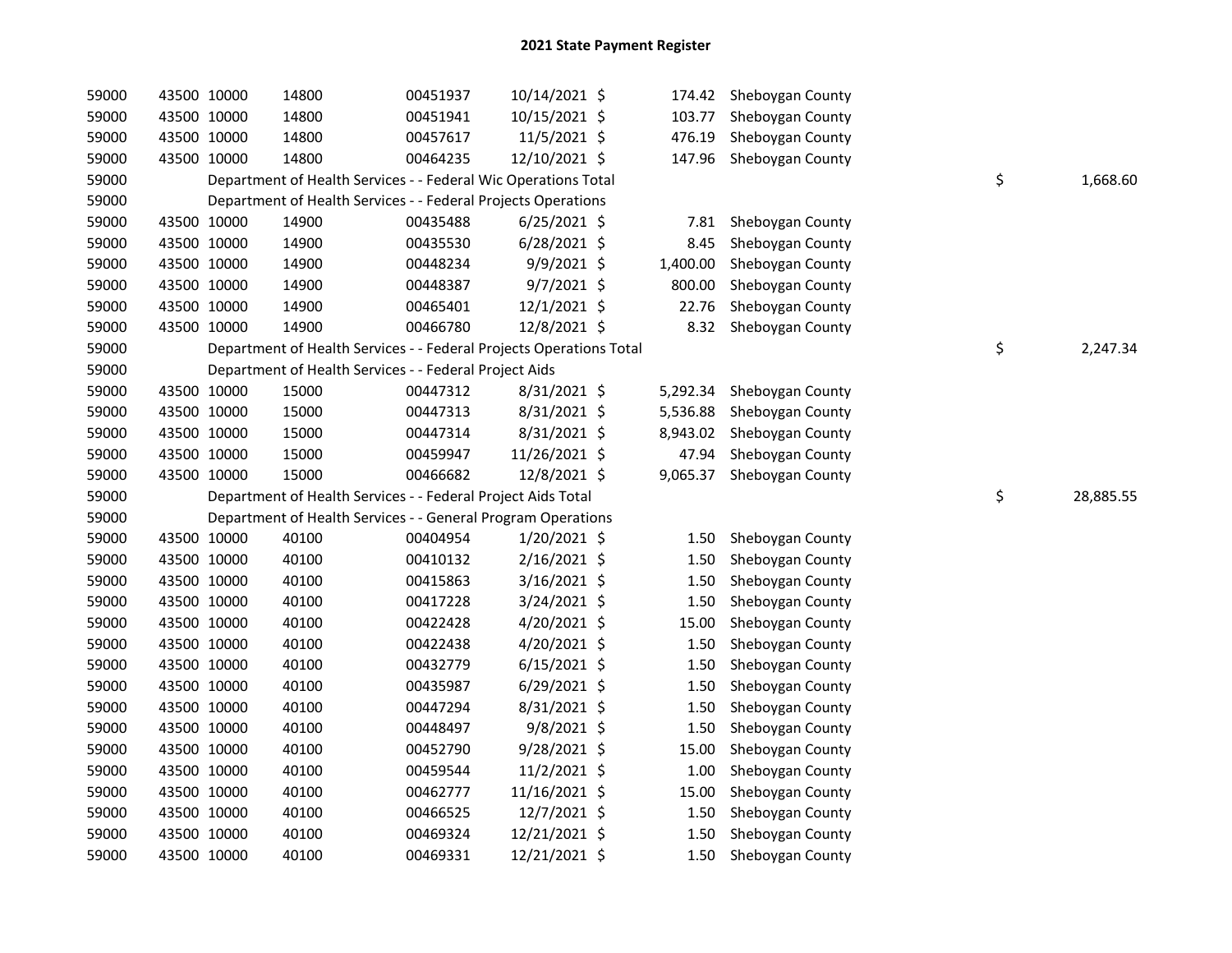| 59000 | 43500 10000 | 40100                                                                  | 00470164 | 12/28/2021 \$  |           | 1.50 Sheboygan County       |                |
|-------|-------------|------------------------------------------------------------------------|----------|----------------|-----------|-----------------------------|----------------|
| 59000 |             | Department of Health Services - - General Program Operations Total     |          |                |           |                             | \$<br>65.50    |
| 59000 |             | Department of Health Services - - Medical Assistance State Admin       |          |                |           |                             |                |
| 59000 | 43500 10000 | 44000                                                                  | 00404954 | 1/20/2021 \$   | 1.50      | Sheboygan County            |                |
| 59000 | 43500 10000 | 44000                                                                  | 00410132 | 2/16/2021 \$   | 1.50      | Sheboygan County            |                |
| 59000 | 43500 10000 | 44000                                                                  | 00415863 | 3/16/2021 \$   | 1.50      | Sheboygan County            |                |
| 59000 | 43500 10000 | 44000                                                                  | 00417228 | 3/24/2021 \$   | 1.50      | Sheboygan County            |                |
| 59000 | 43500 10000 | 44000                                                                  | 00422428 | 4/20/2021 \$   | 15.00     | Sheboygan County            |                |
| 59000 | 43500 10000 | 44000                                                                  | 00422438 | 4/20/2021 \$   | 1.50      | Sheboygan County            |                |
| 59000 | 43500 10000 | 44000                                                                  | 00432779 | $6/15/2021$ \$ | 1.50      | Sheboygan County            |                |
| 59000 | 43500 10000 | 44000                                                                  | 00435987 | 6/29/2021 \$   | 1.50      | Sheboygan County            |                |
| 59000 | 43500 10000 | 44000                                                                  | 00447294 | 8/31/2021 \$   | 1.50      | Sheboygan County            |                |
| 59000 | 43500 10000 | 44000                                                                  | 00448497 | $9/8/2021$ \$  | 1.50      | Sheboygan County            |                |
| 59000 | 43500 10000 | 44000                                                                  | 00452790 | 9/28/2021 \$   | 15.00     | Sheboygan County            |                |
| 59000 | 43500 10000 | 44000                                                                  | 00459544 | 11/2/2021 \$   | 1.00      | Sheboygan County            |                |
| 59000 | 43500 10000 | 44000                                                                  | 00462777 | 11/16/2021 \$  | 15.00     | Sheboygan County            |                |
| 59000 | 43500 10000 | 44000                                                                  | 00466525 | 12/7/2021 \$   | 1.50      | Sheboygan County            |                |
| 59000 | 43500 10000 | 44000                                                                  | 00469324 | 12/21/2021 \$  | 1.50      | Sheboygan County            |                |
| 59000 | 43500 10000 | 44000                                                                  | 00469331 | 12/21/2021 \$  | 1.50      | Sheboygan County            |                |
| 59000 | 43500 10000 | 44000                                                                  | 00470164 | 12/28/2021 \$  | 1.50      | Sheboygan County            |                |
| 59000 |             | Department of Health Services - - Medical Assistance State Admin Total |          |                |           |                             | \$<br>65.50    |
| 59000 |             | Department of Health Services - - Nursing Facility Resident Prot       |          |                |           |                             |                |
| 59000 | 43500 10000 | 62100                                                                  | 00410422 | 2/24/2021 \$   | 2,699.93  | Sheboygan County            |                |
| 59000 |             | Department of Health Services - - Nursing Facility Resident Prot Total |          |                |           |                             | \$<br>2,699.93 |
| 59000 |             | Dept of Children and Families - - Fees For Administrative Servic       |          |                |           |                             |                |
| 59000 | 43700 10000 | 23100                                                                  | 00080597 | $2/16/2021$ \$ | 70.00     | Sheboygan County            |                |
| 59000 | 43700 10000 | 23100                                                                  | 00083454 | 4/20/2021 \$   | 75.00     | Sheboygan County            |                |
| 59000 | 43700 10000 | 23100                                                                  | 00087337 | 7/23/2021 \$   | 15.00     | Sheboygan County            |                |
| 59000 | 43700 10000 | 23100                                                                  | 00090952 | 11/2/2021 \$   | 30.00     | Sheboygan County            |                |
| 59000 |             | Dept of Children and Families - - Fees For Administrative Servic Total |          |                |           |                             | \$<br>190.00   |
| 59000 |             | Dept of Children and Families - - General Aids                         |          |                |           |                             |                |
| 59000 | 43700 10000 | 99000                                                                  | 00079032 | $1/5/2021$ \$  | 60,361.33 | Sheboygan County            |                |
| 59000 | 43700 10000 | 99000                                                                  | 00079796 | $1/29/2021$ \$ |           | 246,676.06 Sheboygan County |                |
| 59000 | 43700 10000 | 99000                                                                  | 00079797 | 1/29/2021 \$   |           | 16,734.21 Sheboygan County  |                |
| 59000 | 43700 10000 | 99000                                                                  | 00079969 | $2/1/2021$ \$  | 389.68    | Sheboygan County            |                |
| 59000 | 43700 10000 | 99000                                                                  | 00080188 | 2/5/2021 \$    | 43,561.05 | Sheboygan County            |                |
| 59000 | 43700 10000 | 99000                                                                  | 00080302 | $2/5/2021$ \$  | 456.77    | Sheboygan County            |                |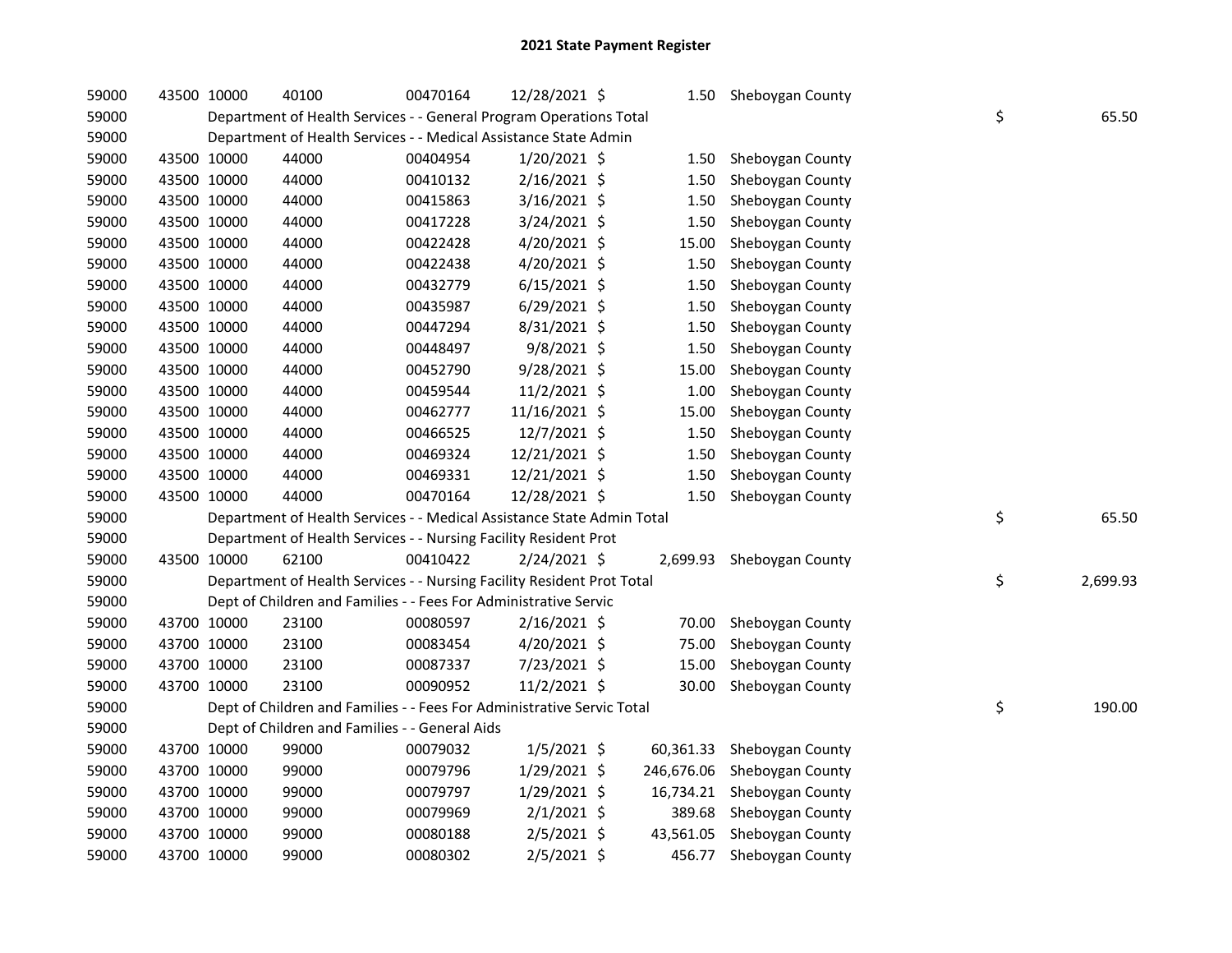| 59000 | 43700 10000 | 99000                                                | 00080303 | 2/5/2021 \$    | 11,536.40    | Sheboygan County |    |              |
|-------|-------------|------------------------------------------------------|----------|----------------|--------------|------------------|----|--------------|
| 59000 | 43700 10000 | 99000                                                | 00080683 | 2/18/2021 \$   | 843.30       | Sheboygan County |    |              |
| 59000 | 43700 10000 | 99000                                                | 00081259 | $3/5/2021$ \$  | 974,068.72   | Sheboygan County |    |              |
| 59000 | 43700 10000 | 99000                                                | 00081342 | 3/5/2021 \$    | 270.82       | Sheboygan County |    |              |
| 59000 | 43700 10000 | 99000                                                | 00081423 | 3/8/2021 \$    | 28,990.00    | Sheboygan County |    |              |
| 59000 | 43700 10000 | 99000                                                | 00082681 | $4/5/2021$ \$  | 413,883.12   | Sheboygan County |    |              |
| 59000 | 43700 10000 | 99000                                                | 00082986 | $4/13/2021$ \$ | 586.00       | Sheboygan County |    |              |
| 59000 | 43700 10000 | 99000                                                | 00083920 | 4/30/2021 \$   | 340,257.03   | Sheboygan County |    |              |
| 59000 | 43700 10000 | 99000                                                | 00084061 | $5/3/2021$ \$  | 23,416.65    | Sheboygan County |    |              |
| 59000 | 43700 10000 | 99000                                                | 00084136 | $5/5/2021$ \$  | 74,081.78    | Sheboygan County |    |              |
| 59000 | 43700 10000 | 99000                                                | 00084250 | 5/6/2021 \$    | 2,700.00     | Sheboygan County |    |              |
| 59000 | 43700 10000 | 99000                                                | 00084943 | 5/18/2021 \$   | 11,823.00    | Sheboygan County |    |              |
| 59000 | 43700 10000 | 99000                                                | 00085562 | $6/4/2021$ \$  | 64,557.02    | Sheboygan County |    |              |
| 59000 | 43700 10000 | 99000                                                | 00085649 | $6/7/2021$ \$  | 52,429.49    | Sheboygan County |    |              |
| 59000 | 43700 10000 | 99000                                                | 00086580 | $6/30/2021$ \$ | 5,986.00     | Sheboygan County |    |              |
| 59000 | 43700 10000 | 99000                                                | 00086708 | 7/7/2021 \$    | 81,683.60    | Sheboygan County |    |              |
| 59000 | 43700 10000 | 99000                                                | 00087073 | 7/16/2021 \$   | 163.02       | Sheboygan County |    |              |
| 59000 | 43700 10000 | 99000                                                | 00087104 | 7/19/2021 \$   | 10,723.40    | Sheboygan County |    |              |
| 59000 | 43700 10000 | 99000                                                | 00087584 | 7/30/2021 \$   | 256,533.97   | Sheboygan County |    |              |
| 59000 | 43700 10000 | 99000                                                | 00087720 | 7/30/2021 \$   | 75,207.00    | Sheboygan County |    |              |
| 59000 | 43700 10000 | 99000                                                | 00087954 | $8/5/2021$ \$  | 69,494.73    | Sheboygan County |    |              |
| 59000 | 43700 10000 | 99000                                                | 00087991 | 8/6/2021 \$    | 23,885.62    | Sheboygan County |    |              |
| 59000 | 43700 10000 | 99000                                                | 00088184 | 8/13/2021 \$   | 15,743.00    | Sheboygan County |    |              |
| 59000 | 43700 10000 | 99000                                                | 00088957 | $9/7/2021$ \$  | 2,459,665.91 | Sheboygan County |    |              |
| 59000 | 43700 10000 | 99000                                                | 00089137 | $9/10/2021$ \$ | 79,242.84    | Sheboygan County |    |              |
| 59000 | 43700 10000 | 99000                                                | 00089929 | 10/5/2021 \$   | 60,695.14    | Sheboygan County |    |              |
| 59000 | 43700 10000 | 99000                                                | 00090777 | 10/29/2021 \$  | 260,008.38   | Sheboygan County |    |              |
| 59000 | 43700 10000 | 99000                                                | 00090890 | 11/3/2021 \$   | 2,876.96     | Sheboygan County |    |              |
| 59000 | 43700 10000 | 99000                                                | 00091046 | 11/5/2021 \$   | 62,348.30    | Sheboygan County |    |              |
| 59000 | 43700 10000 | 99000                                                | 00091989 | 12/2/2021 \$   | 25,066.30    | Sheboygan County |    |              |
| 59000 | 43700 10000 | 99000                                                | 00092133 | 12/3/2021 \$   | 83,968.94    | Sheboygan County |    |              |
| 59000 | 43700 10000 | 99000                                                | 00092239 | 12/6/2021 \$   | 87,213.27    | Sheboygan County |    |              |
| 59000 |             | Dept of Children and Families - - General Aids Total |          |                |              |                  | \$ | 6,028,128.81 |
| 59000 |             | Dept of Workforce Development - - Auxiliary Services |          |                |              |                  |    |              |
| 59000 | 44500 10000 | 13000                                                | 00310374 | $1/4/2021$ \$  | 140.00       | Sheboygan County |    |              |
| 59000 | 44500 10000 | 13000                                                | 00313464 | $2/2/2021$ \$  | 70.00        | Sheboygan County |    |              |
| 59000 | 44500 10000 | 13000                                                | 00317094 | 3/2/2021 \$    | 70.00        | Sheboygan County |    |              |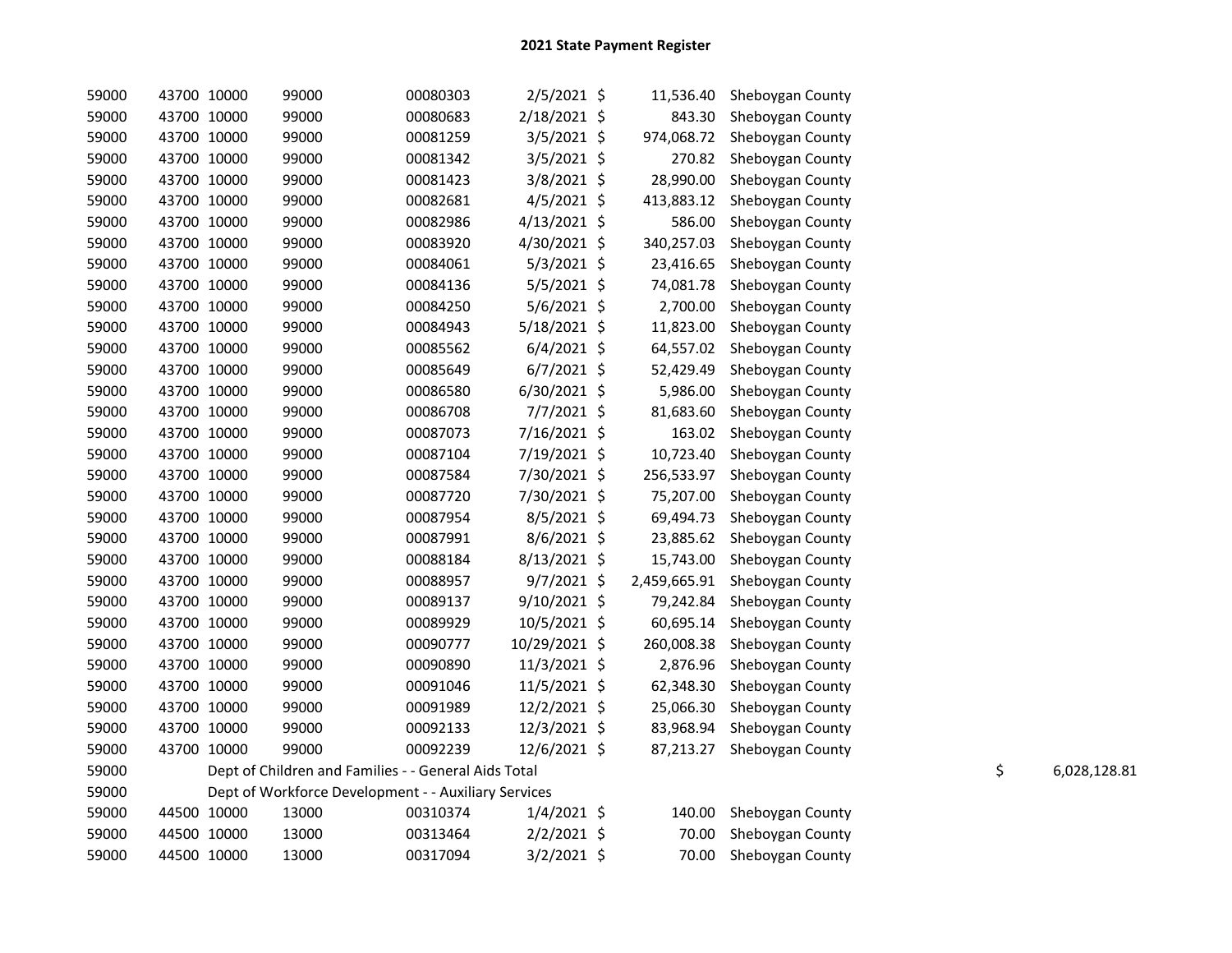| 59000 | 44500 10000 | 13000                                                                 | 00320902 | $4/2/2021$ \$  |          | 140.00 Sheboygan County    |    |           |
|-------|-------------|-----------------------------------------------------------------------|----------|----------------|----------|----------------------------|----|-----------|
| 59000 | 44500 10000 | 13000                                                                 | 00324447 | 5/4/2021 \$    | 105.00   | Sheboygan County           |    |           |
| 59000 | 44500 10000 | 13000                                                                 | 00327640 | $6/2/2021$ \$  | 100.00   | Sheboygan County           |    |           |
| 59000 | 44500 10000 | 13000                                                                 | 00331424 | $7/2/2021$ \$  | 110.00   | Sheboygan County           |    |           |
| 59000 | 44500 10000 | 13000                                                                 | 00335322 | 8/3/2021 \$    | 75.00    | Sheboygan County           |    |           |
| 59000 | 44500 10000 | 13000                                                                 | 00339116 | $9/2/2021$ \$  | 80.00    | Sheboygan County           |    |           |
| 59000 | 44500 10000 | 13000                                                                 | 00343103 | 10/4/2021 \$   | 80.00    | Sheboygan County           |    |           |
| 59000 | 44500 10000 | 13000                                                                 | 00347143 | 11/2/2021 \$   | 85.00    | Sheboygan County           |    |           |
| 59000 | 44500 10000 | 13000                                                                 | 00350789 | 12/2/2021 \$   | 95.00    | Sheboygan County           |    |           |
| 59000 |             | Dept of Workforce Development - - Auxiliary Services Total            |          |                |          |                            | \$ | 1,150.00  |
| 59000 |             | Dept of Workforce Development - - Ui Admin Fed                        |          |                |          |                            |    |           |
| 59000 | 44500 10000 | 15100                                                                 | 00320605 | 3/30/2021 \$   | 3.00     | Sheboygan County           |    |           |
| 59000 |             | Dept of Workforce Development - - Ui Admin Fed Total                  |          |                |          |                            | \$ | 3.00      |
| 59000 |             | Dept of Workforce Development - - Wc Ops Uninsured Emplyr Admin       |          |                |          |                            |    |           |
| 59000 | 44500 22700 | 17700                                                                 | 00315923 | $2/23/2021$ \$ | 20.00    | Sheboygan County           |    |           |
| 59000 | 44500 22700 | 17700                                                                 | 00315924 | 2/23/2021 \$   | 5.00     | Sheboygan County           |    |           |
| 59000 | 44500 22700 | 17700                                                                 | 00336251 | $8/11/2021$ \$ | 15.00    | Sheboygan County           |    |           |
| 59000 | 44500 22700 | 17700                                                                 | 00336252 | 8/13/2021 \$   | 10.00    | Sheboygan County           |    |           |
| 59000 |             | Dept of Workforce Development - - Wc Ops Uninsured Emplyr Admin Total |          |                |          |                            | \$ | 50.00     |
| 59000 |             | Department of Justice - - Legal Expenses                              |          |                |          |                            |    |           |
| 59000 | 45500 10000 | 10400                                                                 | 00102501 | 10/4/2021 \$   | 60.00    | Sheboygan County           |    |           |
| 59000 |             | Department of Justice - - Legal Expenses Total                        |          |                |          |                            | \$ | 60.00     |
| 59000 |             | Department of Justice - - Officer training reimbursement              |          |                |          |                            |    |           |
| 59000 | 45500 10000 | 21400                                                                 | 00105770 | 11/23/2021 \$  |          | 23,200.00 Sheboygan County |    |           |
| 59000 |             | Department of Justice - - Officer training reimbursement Total        |          |                |          |                            | \$ | 23,200.00 |
| 59000 |             | Department of Justice - - Crime Laboratories, Dna                     |          |                |          |                            |    |           |
| 59000 | 45500 10000 | 22100                                                                 | 00100377 | 7/14/2021 \$   |          | 3,320.00 Sheboygan County  |    |           |
| 59000 |             | Department of Justice - - Crime Laboratories, Dna Total               |          |                |          |                            | \$ | 3,320.00  |
| 59000 |             | Department of Justice - - Law Enforcement Train, Local                |          |                |          |                            |    |           |
| 59000 | 45500 10000 | 23100                                                                 | 00095053 | $2/22/2021$ \$ |          | 3,646.20 Sheboygan County  |    |           |
| 59000 | 45500 10000 | 23100                                                                 | 00099976 | 7/15/2021 \$   | 8,580.74 | Sheboygan County           |    |           |
| 59000 | 45500 10000 | 23100                                                                 | 00101400 | $8/25/2021$ \$ |          | 2,420.53 Sheboygan County  |    |           |
| 59000 | 45500 10000 | 23100                                                                 | 00101401 | 8/25/2021 \$   |          | 2,464.44 Sheboygan County  |    |           |
| 59000 | 45500 10000 | 23100                                                                 | 00106306 | 12/16/2021 \$  |          | 7,566.30 Sheboygan County  |    |           |
| 59000 |             | Department of Justice - - Law Enforcement Train, Local Total          |          |                |          |                            | \$ | 24,678.21 |
| 59000 |             | Department of Justice - - Federal Aid, Local Assistance               |          |                |          |                            |    |           |
| 59000 | 45500 10000 | 25100                                                                 | 00094696 | 2/18/2021 \$   |          | 1,716.69 Sheboygan County  |    |           |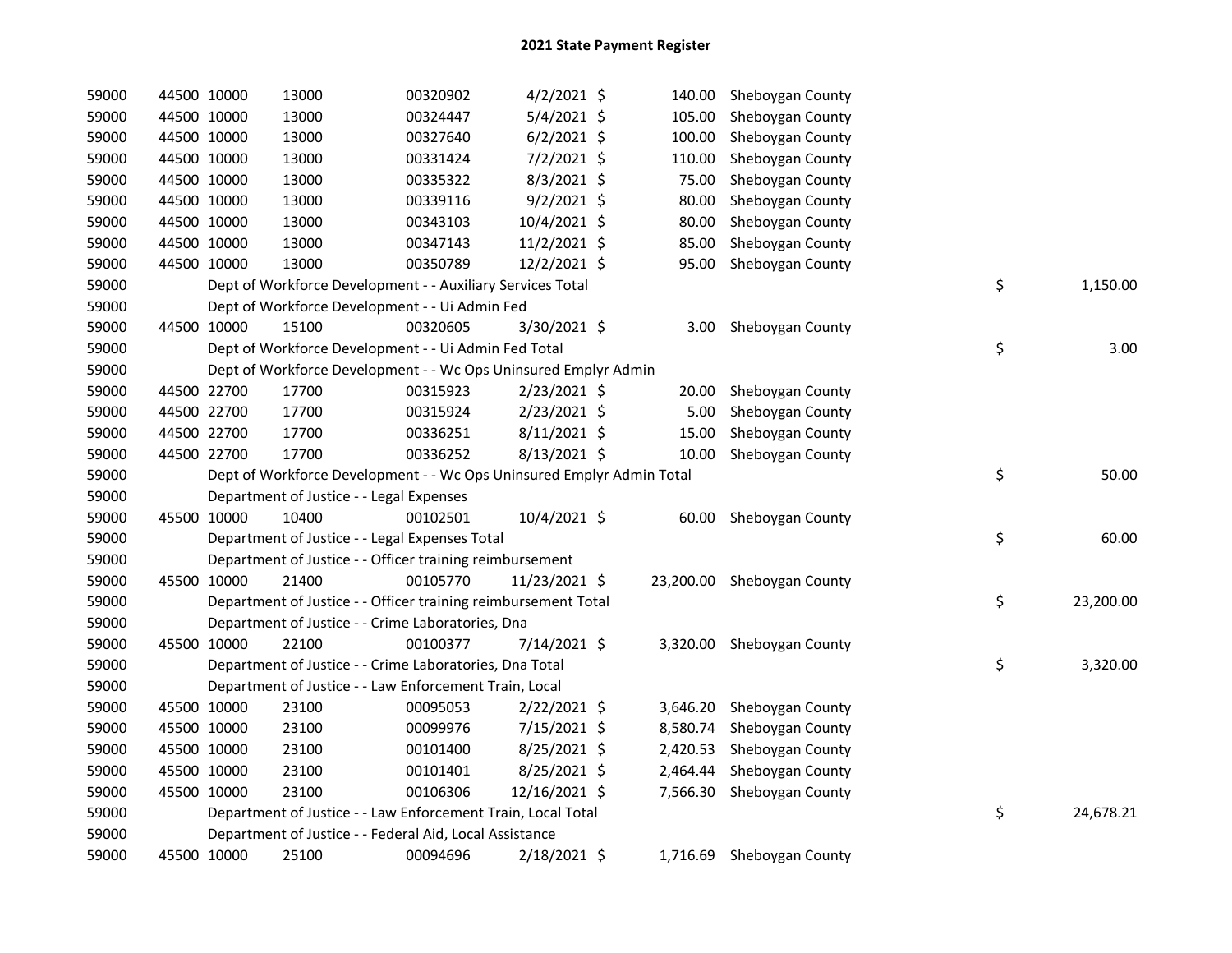| 59000 | 45500 10000 |             | 25100                                                                   | 00100916 | 8/4/2021 \$    |           | 800.70 Sheboygan County    |    |            |
|-------|-------------|-------------|-------------------------------------------------------------------------|----------|----------------|-----------|----------------------------|----|------------|
| 59000 | 45500 10000 |             | 25100                                                                   | 00104366 | 10/28/2021 \$  |           | 651.07 Sheboygan County    |    |            |
| 59000 |             |             | Department of Justice - - Federal Aid, Local Assistance Total           |          |                |           |                            | \$ | 3,168.46   |
| 59000 |             |             | Department of Justice - - Alt Prosecution Alcohol Drugs                 |          |                |           |                            |    |            |
| 59000 | 45500 10000 |             | 27100                                                                   | 00094934 | 2/23/2021 \$   | 10,081.00 | Sheboygan County           |    |            |
| 59000 |             | 45500 10000 | 27100                                                                   | 00098149 | $5/19/2021$ \$ | 23,762.00 | Sheboygan County           |    |            |
| 59000 |             | 45500 10000 | 27100                                                                   | 00101904 | 8/31/2021 \$   | 20,165.00 | Sheboygan County           |    |            |
| 59000 | 45500 10000 |             | 27100                                                                   | 00103938 | 10/26/2021 \$  | 49,152.00 | Sheboygan County           |    |            |
| 59000 |             |             | Department of Justice - - Alt Prosecution Alcohol Drugs Total           |          |                |           |                            | \$ | 103,160.00 |
| 59000 |             |             | Department of Justice - - Internet Crimes Against Childr                |          |                |           |                            |    |            |
| 59000 |             | 45500 10000 | 28400                                                                   | 00104782 | $11/9/2021$ \$ | 527.38    | Sheboygan County           |    |            |
| 59000 |             | 45500 10000 | 28400                                                                   | 00104801 | 11/10/2021 \$  | 478.03    | Sheboygan County           |    |            |
| 59000 |             |             | Department of Justice - - Internet Crimes Against Childr Total          |          |                |           |                            | \$ | 1,005.41   |
| 59000 |             |             | Department of Justice - - Crime Victim Witness Assist                   |          |                |           |                            |    |            |
| 59000 | 45500 10000 |             | 53200                                                                   | 00095472 | $3/5/2021$ \$  |           | 58,252.34 Sheboygan County |    |            |
| 59000 | 45500 10000 |             | 53200                                                                   | 00100566 | 7/15/2021 \$   | 83,723.64 | Sheboygan County           |    |            |
| 59000 |             |             | Department of Justice - - Crime Victim Witness Assist Total             |          |                |           |                            | \$ | 141,975.98 |
| 59000 |             |             | Department of Military Affairs - - Regional Emergency Response Tm       |          |                |           |                            |    |            |
| 59000 |             | 46500 10000 | 30600                                                                   | 00088877 | $1/28/2021$ \$ |           | 4,128.61 Sheboygan County  |    |            |
| 59000 |             | 46500 10000 | 30600                                                                   | 00094056 | 5/14/2021 \$   |           | 4,128.61 Sheboygan County  |    |            |
| 59000 |             | 46500 10000 | 30600                                                                   | 00097563 | 7/15/2021 \$   |           | 4,128.61 Sheboygan County  |    |            |
| 59000 | 46500 10000 |             | 30600                                                                   | 00101879 | 10/25/2021 \$  |           | 4,128.61 Sheboygan County  |    |            |
| 59000 |             |             | Department of Military Affairs - - Regional Emergency Response Tm Total |          |                |           |                            | \$ | 16,514.44  |
| 59000 |             |             | Department of Military Affairs - - Emergency Response Equipment         |          |                |           |                            |    |            |
| 59000 | 46500 10000 |             | 30800                                                                   | 00089615 | 2/11/2021 \$   | 6,969.00  | Sheboygan County           |    |            |
| 59000 |             |             | Department of Military Affairs - - Emergency Response Equipment Total   |          |                |           |                            | \$ | 6,969.00   |
| 59000 |             |             | Department of Military Affairs - - Emergency Response Training          |          |                |           |                            |    |            |
| 59000 |             | 46500 10000 | 31000                                                                   | 00094694 | 5/28/2021 \$   |           | 915.00 Sheboygan County    |    |            |
| 59000 |             | 46500 10000 | 31000                                                                   | 00094695 | 5/28/2021 \$   |           | 2,000.00 Sheboygan County  |    |            |
| 59000 |             |             | Department of Military Affairs - - Emergency Response Training Total    |          |                |           |                            | \$ | 2,915.00   |
| 59000 |             |             | Department of Military Affairs - - Local Emer Planning Grants           |          |                |           |                            |    |            |
| 59000 |             | 46500 10000 | 33700                                                                   | 00089311 | $2/5/2021$ \$  |           | 29,635.06 Sheboygan County |    |            |
| 59000 |             |             | Department of Military Affairs - - Local Emer Planning Grants Total     |          |                |           |                            | \$ | 29,635.06  |
| 59000 |             |             | Department of Military Affairs - - Federal Aid, Local Assistance        |          |                |           |                            |    |            |
| 59000 |             | 46500 10000 | 34200                                                                   | 00090142 | 2/22/2021 \$   |           | 61,843.32 Sheboygan County |    |            |
| 59000 |             | 46500 10000 | 34200                                                                   | 00090992 | 3/10/2021 \$   |           | 7,156.10 Sheboygan County  |    |            |
| 59000 | 46500 10000 |             | 34200                                                                   | 00091688 | 3/23/2021 \$   |           | 1,660.00 Sheboygan County  |    |            |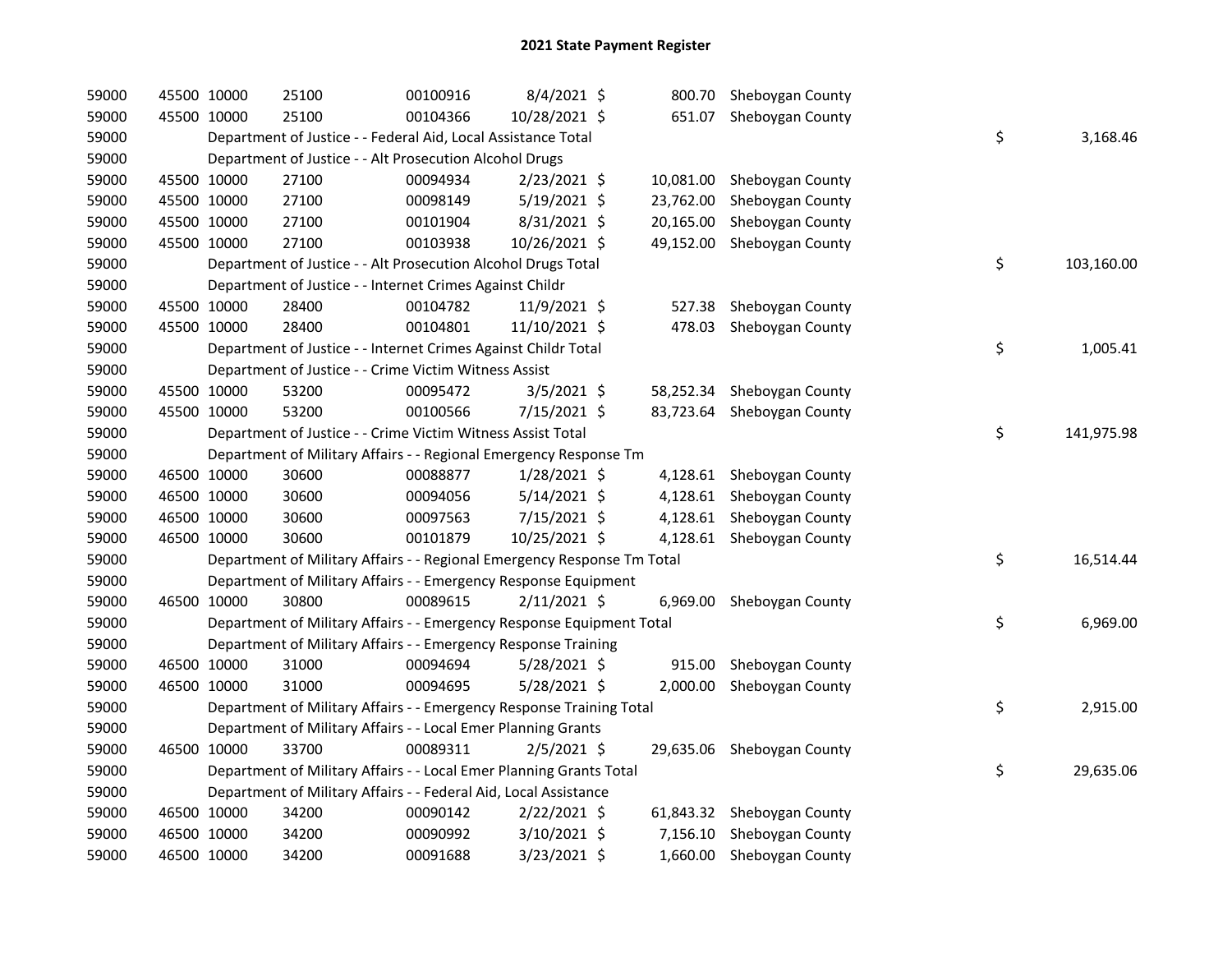| 59000 | 46500 10000 | 34200                                                                  | 00096698 | 7/2/2021 \$    |           | 24,936.68 Sheboygan County  |                  |
|-------|-------------|------------------------------------------------------------------------|----------|----------------|-----------|-----------------------------|------------------|
| 59000 | 46500 10000 | 34200                                                                  | 00102643 | 11/12/2021 \$  |           | 1,484.76 Sheboygan County   |                  |
| 59000 |             | Department of Military Affairs - - Federal Aid, Local Assistance Total |          |                |           |                             | \$<br>97,080.86  |
| 59000 |             | Department of Veterans Affairs - - County Grants                       |          |                |           |                             |                  |
| 59000 | 48500 58200 | 26700                                                                  | 00091463 | 3/12/2021 \$   |           | 13,000.00 Sheboygan County  |                  |
| 59000 |             | Department of Veterans Affairs - - County Grants Total                 |          |                |           |                             | \$<br>13,000.00  |
| 59000 |             | Department of Veterans Affairs - - Clearing-Vets Trust Fund            |          |                |           |                             |                  |
| 59000 | 48500 58200 | 99000                                                                  | 00090261 | $2/8/2021$ \$  | 30.00     | Sheboygan County            |                  |
| 59000 |             | Department of Veterans Affairs - - Clearing-Vets Trust Fund Total      |          |                |           |                             | \$<br>30.00      |
| 59000 |             | Department of Administration - - Federal Aid, Local Assistance         |          |                |           |                             |                  |
| 59000 | 50500 10000 | 74300                                                                  | 00149358 | $7/27/2021$ \$ |           | 109,179.06 Sheboygan County |                  |
| 59000 |             | Department of Administration - - Federal Aid, Local Assistance Total   |          |                |           |                             | \$<br>109,179.06 |
| 59000 |             | Department of Administration - - Low-Income Assistance Grants          |          |                |           |                             |                  |
| 59000 | 50500 23500 | 37100                                                                  | 00139982 | $1/29/2021$ \$ | 14,668.00 | Sheboygan County            |                  |
| 59000 | 50500 23500 | 37100                                                                  | 00141647 | $3/2/2021$ \$  | 12,452.00 | Sheboygan County            |                  |
| 59000 | 50500 23500 | 37100                                                                  | 00143186 | 3/30/2021 \$   | 12,169.00 | Sheboygan County            |                  |
| 59000 | 50500 23500 | 37100                                                                  | 00145226 | $5/7/2021$ \$  | 12,876.00 | Sheboygan County            |                  |
| 59000 | 50500 23500 | 37100                                                                  | 00146477 | $6/1/2021$ \$  | 11,340.00 | Sheboygan County            |                  |
| 59000 | 50500 23500 | 37100                                                                  | 00147842 | 6/29/2021 \$   | 11,669.00 | Sheboygan County            |                  |
| 59000 | 50500 23500 | 37100                                                                  | 00149878 | 8/5/2021 \$    | 10,840.00 | Sheboygan County            |                  |
| 59000 | 50500 23500 | 37100                                                                  | 00151236 | 8/31/2021 \$   | 11,991.00 | Sheboygan County            |                  |
| 59000 | 50500 23500 | 37100                                                                  | 00152526 | 9/29/2021 \$   | 144.00    | Sheboygan County            |                  |
| 59000 |             | Department of Administration - - Low-Income Assistance Grants Total    |          |                |           |                             | \$<br>98,149.00  |
| 59000 |             | Department of Administration - - Land Information Program; Loca        |          |                |           |                             |                  |
| 59000 | 50500 26900 | 17300                                                                  | 00138509 | 1/29/2021 \$   | 1,000.00  | Sheboygan County            |                  |
| 59000 | 50500 26900 | 17300                                                                  | 00146539 | $6/16/2021$ \$ | 25,000.00 | Sheboygan County            |                  |
| 59000 |             | Department of Administration - - Land Information Program; Loca Total  |          |                |           |                             | \$<br>26,000.00  |
| 59000 |             | Public Defender Board - - Trial Representation                         |          |                |           |                             |                  |
| 59000 | 55000 10000 | 10300                                                                  | 00280053 | $3/2/2021$ \$  | 14.66     | Sheboygan County            |                  |
| 59000 | 55000 10000 | 10300                                                                  | 00283108 | 3/26/2021 \$   | 15.65     | Sheboygan County            |                  |
| 59000 | 55000 10000 | 10300                                                                  | 00287934 | $5/5/2021$ \$  | 14.46     | Sheboygan County            |                  |
| 59000 | 55000 10000 | 10300                                                                  | 00293615 | $6/9/2021$ \$  | 14.57     | Sheboygan County            |                  |
| 59000 | 55000 10000 | 10300                                                                  | 00296853 | $7/2/2021$ \$  | 14.71     | Sheboygan County            |                  |
| 59000 | 55000 10000 | 10300                                                                  | 00296856 | 7/2/2021 \$    | 14.00     | Sheboygan County            |                  |
| 59000 | 55000 10000 | 10300                                                                  | 00300033 | 7/1/2021 \$    | 13.00     | Sheboygan County            |                  |
| 59000 | 55000 10000 | 10300                                                                  | 00304080 | $9/3/2021$ \$  | 18.60     | Sheboygan County            |                  |
| 59000 | 55000 10000 | 10300                                                                  | 00312633 | 12/9/2021 \$   | 15.23     | Sheboygan County            |                  |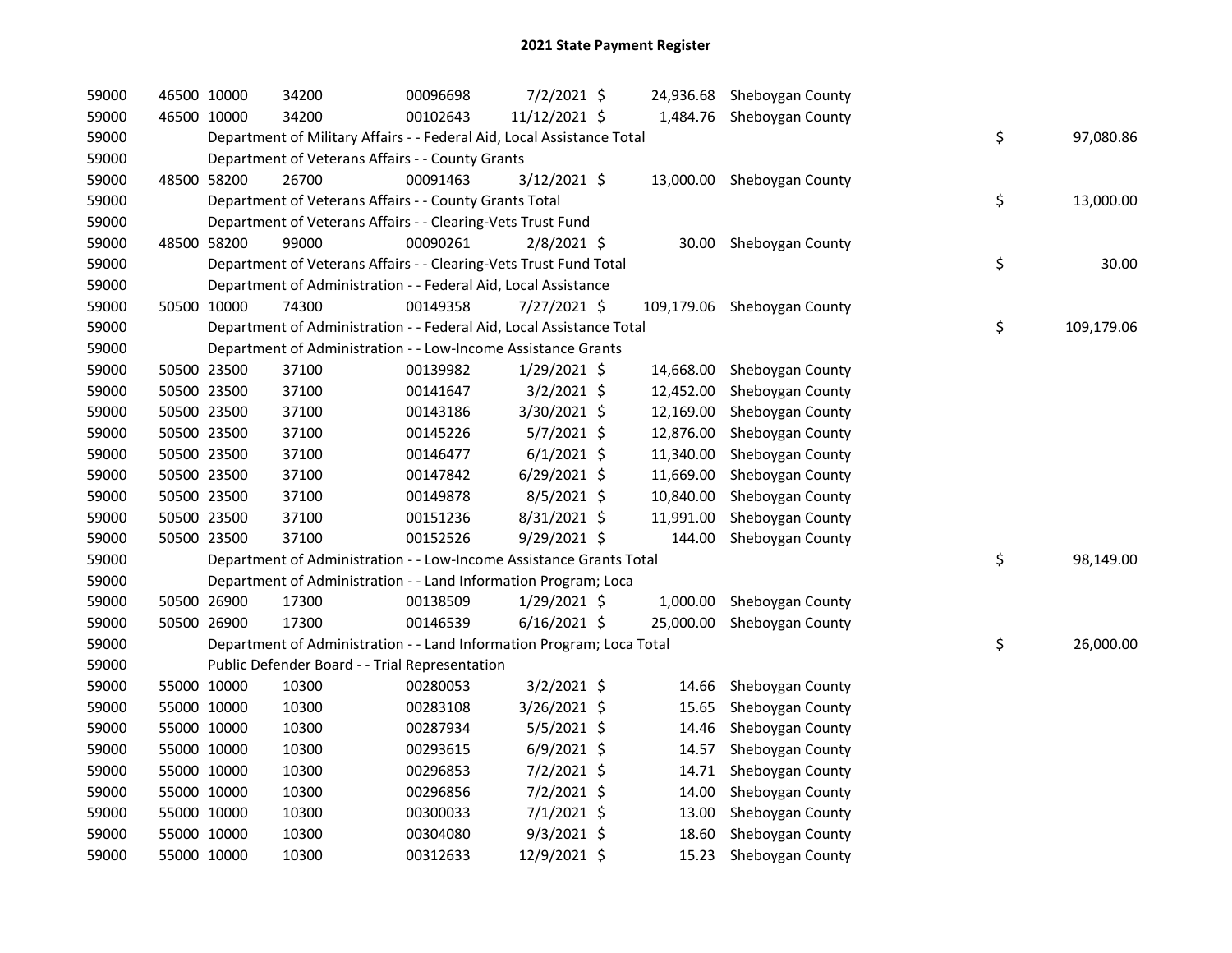| 59000 | 55000 10000 | 10300                                                      | 00315906 | 12/29/2021 \$  | 13.98    | Sheboygan County                                                                                        |                 |
|-------|-------------|------------------------------------------------------------|----------|----------------|----------|---------------------------------------------------------------------------------------------------------|-----------------|
| 59000 |             | Public Defender Board - - Trial Representation Total       |          |                |          |                                                                                                         | \$<br>148.86    |
| 59000 |             | Public Defender Board - - Private Bar Reimbursement        |          |                |          |                                                                                                         |                 |
| 59000 | 55000 10000 | 10400                                                      | 00273703 | 1/8/2021 \$    | 23.15    | Sheboygan County                                                                                        |                 |
| 59000 | 55000 10000 | 10400                                                      | 00316623 | 12/17/2021 \$  |          | 23.52 Sheboygan County                                                                                  |                 |
| 59000 |             | Public Defender Board - - Private Bar Reimbursement Total  |          |                |          |                                                                                                         | \$<br>46.67     |
| 59000 |             |                                                            |          |                |          | Public Defender Board - - Transcript, Discovery and Records Provided to the Public Defender Board       |                 |
| 59000 | 55000 10000 | 10600                                                      | 00278565 | 2/22/2021 \$   |          | 124.25 Sheboygan County                                                                                 |                 |
| 59000 | 55000 10000 | 10600                                                      | 00278921 | 2/22/2021 \$   | 8,414.40 | Sheboygan County                                                                                        |                 |
| 59000 | 55000 10000 | 10600                                                      | 00287755 | 4/30/2021 \$   | 88.80    | Sheboygan County                                                                                        |                 |
| 59000 | 55000 10000 | 10600                                                      | 00291111 | 5/19/2021 \$   | 6.77     | Sheboygan County                                                                                        |                 |
| 59000 | 55000 10000 | 10600                                                      | 00291136 | 5/19/2021 \$   | 280.25   | Sheboygan County                                                                                        |                 |
| 59000 | 55000 10000 | 10600                                                      | 00292298 | 5/28/2021 \$   | 7,936.80 | Sheboygan County                                                                                        |                 |
| 59000 | 55000 10000 | 10600                                                      | 00299536 | $7/1/2021$ \$  | 40.25    | Sheboygan County                                                                                        |                 |
| 59000 | 55000 10000 | 10600                                                      | 00299537 | $7/1/2021$ \$  | 67.25    | Sheboygan County                                                                                        |                 |
| 59000 | 55000 10000 | 10600                                                      | 00300882 | 7/30/2021 \$   | 8,501.00 | Sheboygan County                                                                                        |                 |
| 59000 | 55000 10000 | 10600                                                      | 00301096 | 7/14/2021 \$   | 195.00   | Sheboygan County                                                                                        |                 |
| 59000 | 55000 10000 | 10600                                                      | 00310311 | 11/12/2021 \$  | 238.75   | Sheboygan County                                                                                        |                 |
| 59000 | 55000 10000 | 10600                                                      | 00310733 | 11/3/2021 \$   | 6,570.80 | Sheboygan County                                                                                        |                 |
|       |             |                                                            |          |                |          |                                                                                                         |                 |
| 59000 | 55000 10000 | 10600                                                      | 00312199 | 12/2/2021 \$   | 9.75     | Sheboygan County                                                                                        |                 |
| 59000 |             |                                                            |          |                |          | Public Defender Board - - Transcript, Discovery and Records Provided to the Public Defender Board Total | \$<br>32,474.07 |
| 59000 |             | Department of Revenue - - GPR Earned                       |          |                |          |                                                                                                         |                 |
| 59000 | 56600 10000 | 100GE                                                      | 00191381 | 2/8/2021 \$    | 3.00     | Sheboygan County                                                                                        |                 |
| 59000 | 56600 10000 | 100GE                                                      | 00204150 | $6/2/2021$ \$  | 3.00     | Sheboygan County                                                                                        |                 |
| 59000 |             | Department of Revenue - - GPR Earned Total                 |          |                |          |                                                                                                         | \$<br>6.00      |
| 59000 |             | Department of Revenue - - Warrants and Satisfactions       |          |                |          |                                                                                                         |                 |
| 59000 | 56600 10000 | 10100                                                      | 00192153 | 3/10/2021 \$   | 1,145.00 | Sheboygan County                                                                                        |                 |
| 59000 | 56600 10000 | 10100                                                      | 00212558 | 8/27/2021 \$   | 1,455.00 | Sheboygan County                                                                                        |                 |
| 59000 | 56600 10000 | 10100                                                      | 00213848 | 9/10/2021 \$   | 180.00   | Sheboygan County                                                                                        |                 |
| 59000 |             | Department of Revenue - - Warrants and Satisfactions Total |          |                |          |                                                                                                         | \$<br>2,780.00  |
| 59000 |             | Department of Revenue - - Misc Revenue Holding Clearing    |          |                |          |                                                                                                         |                 |
| 59000 | 56600 10000 | 99500                                                      | 00189021 | $1/8/2021$ \$  |          | 510.93 Sheboygan County                                                                                 |                 |
| 59000 | 56600 10000 | 99500                                                      | 00189022 | $1/8/2021$ \$  | 6,330.76 | Sheboygan County                                                                                        |                 |
| 59000 | 56600 10000 | 99500                                                      | 00189189 | $1/11/2021$ \$ | 476.60   | Sheboygan County                                                                                        |                 |
| 59000 | 56600 10000 | 99500                                                      | 00191089 | 2/5/2021 \$    | 604.05   | Sheboygan County                                                                                        |                 |
| 59000 | 56600 10000 | 99500                                                      | 00191090 | $2/5/2021$ \$  | 3,104.53 | Sheboygan County                                                                                        |                 |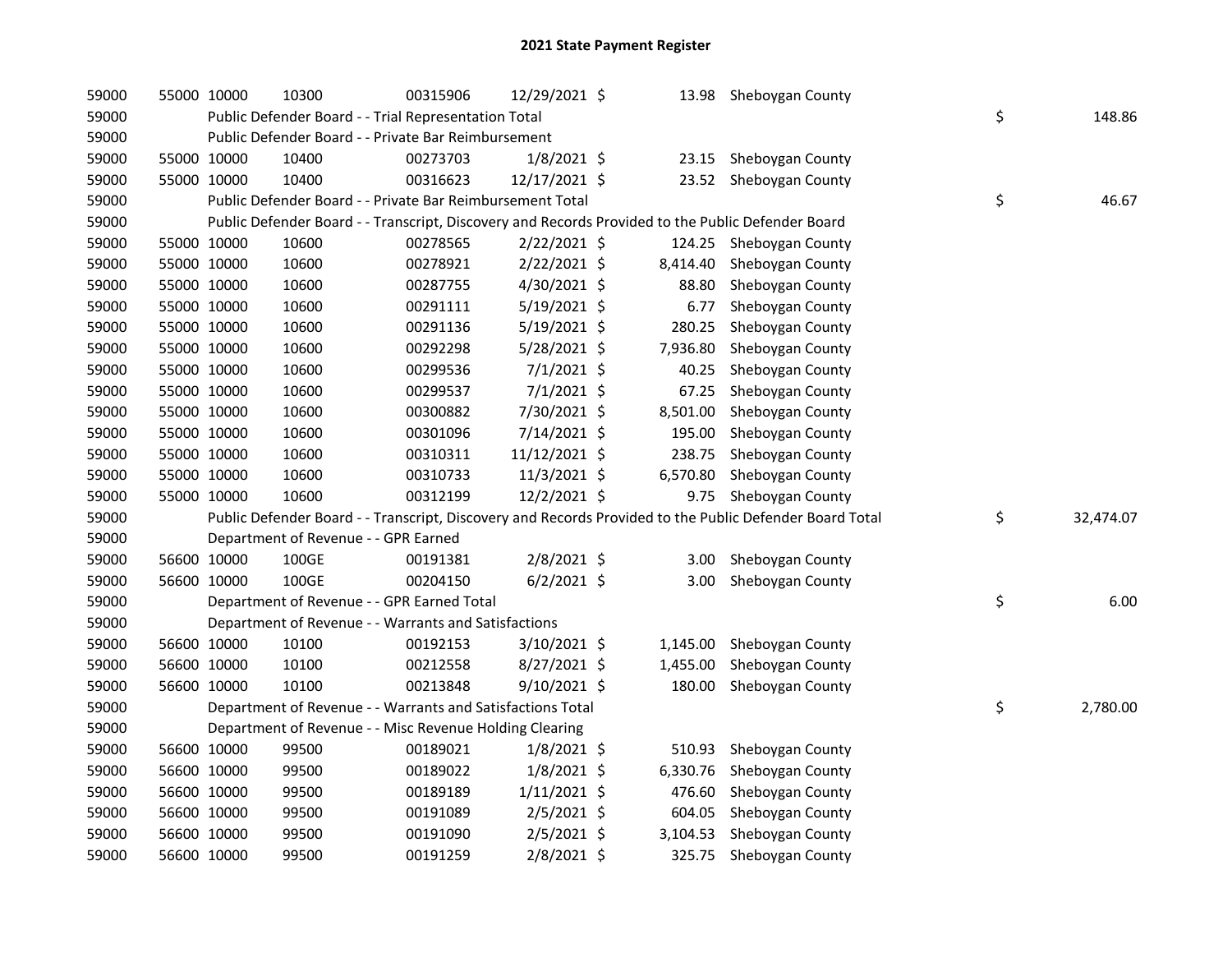| 59000 | 56600 10000 | 99500 | 00191655 | 2/16/2021 \$  | 481.60    | Sheboygan County |
|-------|-------------|-------|----------|---------------|-----------|------------------|
| 59000 | 56600 10000 | 99500 | 00192052 | 2/22/2021 \$  | 236.64    | Sheboygan County |
| 59000 | 56600 10000 | 99500 | 00192053 | 2/22/2021 \$  | 797.00    | Sheboygan County |
| 59000 | 56600 10000 | 99500 | 00192054 | 2/22/2021 \$  | 98.00     | Sheboygan County |
| 59000 | 56600 10000 | 99500 | 00192951 | 3/1/2021 \$   | 21,201.58 | Sheboygan County |
| 59000 | 56600 10000 | 99500 | 00192952 | 3/1/2021 \$   | 335.00    | Sheboygan County |
| 59000 | 56600 10000 | 99500 | 00192953 | $3/1/2021$ \$ | 1,351.59  | Sheboygan County |
| 59000 | 56600 10000 | 99500 | 00192954 | 3/1/2021 \$   | 4,333.30  | Sheboygan County |
| 59000 | 56600 10000 | 99500 | 00192955 | $3/1/2021$ \$ | 67,205.21 | Sheboygan County |
| 59000 | 56600 10000 | 99500 | 00192956 | $3/1/2021$ \$ | 4,053.25  | Sheboygan County |
| 59000 | 56600 10000 | 99500 | 00193721 | 3/5/2021 \$   | 2,817.15  | Sheboygan County |
| 59000 | 56600 10000 | 99500 | 00193722 | 3/5/2021 \$   | 21,119.16 | Sheboygan County |
| 59000 | 56600 10000 | 99500 | 00194326 | 3/8/2021 \$   | 2,200.27  | Sheboygan County |
| 59000 | 56600 10000 | 99500 | 00194327 | 3/8/2021 \$   | 100.00    | Sheboygan County |
| 59000 | 56600 10000 | 99500 | 00194328 | 3/8/2021 \$   | 450.00    | Sheboygan County |
| 59000 | 56600 10000 | 99500 | 00194329 | 3/8/2021 \$   | 161.61    | Sheboygan County |
| 59000 | 56600 10000 | 99500 | 00194330 | 3/8/2021 \$   | 16,502.67 | Sheboygan County |
| 59000 | 56600 10000 | 99500 | 00194331 | 3/8/2021 \$   | 3,845.48  | Sheboygan County |
| 59000 | 56600 10000 | 99500 | 00195184 | 3/15/2021 \$  | 5,168.88  | Sheboygan County |
| 59000 | 56600 10000 | 99500 | 00195185 | 3/15/2021 \$  | 125.00    | Sheboygan County |
| 59000 | 56600 10000 | 99500 | 00195186 | 3/15/2021 \$  | 134.15    | Sheboygan County |
| 59000 | 56600 10000 | 99500 | 00195187 | 3/15/2021 \$  | 824.74    | Sheboygan County |
| 59000 | 56600 10000 | 99500 | 00195188 | 3/15/2021 \$  | 810.55    | Sheboygan County |
| 59000 | 56600 10000 | 99500 | 00195189 | 3/15/2021 \$  | 11,878.42 | Sheboygan County |
| 59000 | 56600 10000 | 99500 | 00195190 | 3/15/2021 \$  | 857.33    | Sheboygan County |
| 59000 | 56600 10000 | 99500 | 00195989 | 3/22/2021 \$  | 3,359.87  | Sheboygan County |
| 59000 | 56600 10000 | 99500 | 00195990 | 3/22/2021 \$  | 75.00     | Sheboygan County |
| 59000 | 56600 10000 | 99500 | 00195991 | 3/22/2021 \$  | 14.80     | Sheboygan County |
| 59000 | 56600 10000 | 99500 | 00195992 | 3/22/2021 \$  | 817.13    | Sheboygan County |
| 59000 | 56600 10000 | 99500 | 00195993 | 3/22/2021 \$  | 14,227.35 | Sheboygan County |
| 59000 | 56600 10000 | 99500 | 00195994 | 3/22/2021 \$  | 295.32    | Sheboygan County |
| 59000 | 56600 10000 | 99500 | 00196660 | 3/29/2021 \$  | 3,340.66  | Sheboygan County |
| 59000 | 56600 10000 | 99500 | 00196661 | 3/29/2021 \$  | 50.00     | Sheboygan County |
| 59000 | 56600 10000 | 99500 | 00196662 | 3/29/2021 \$  | 30.00     | Sheboygan County |
| 59000 | 56600 10000 | 99500 | 00196663 | 3/29/2021 \$  | 7,842.31  | Sheboygan County |
| 59000 | 56600 10000 | 99500 | 00196664 | 3/29/2021 \$  | 1,061.78  | Sheboygan County |
| 59000 | 56600 10000 | 99500 | 00197409 | 4/5/2021 \$   | 1,966.22  | Sheboygan County |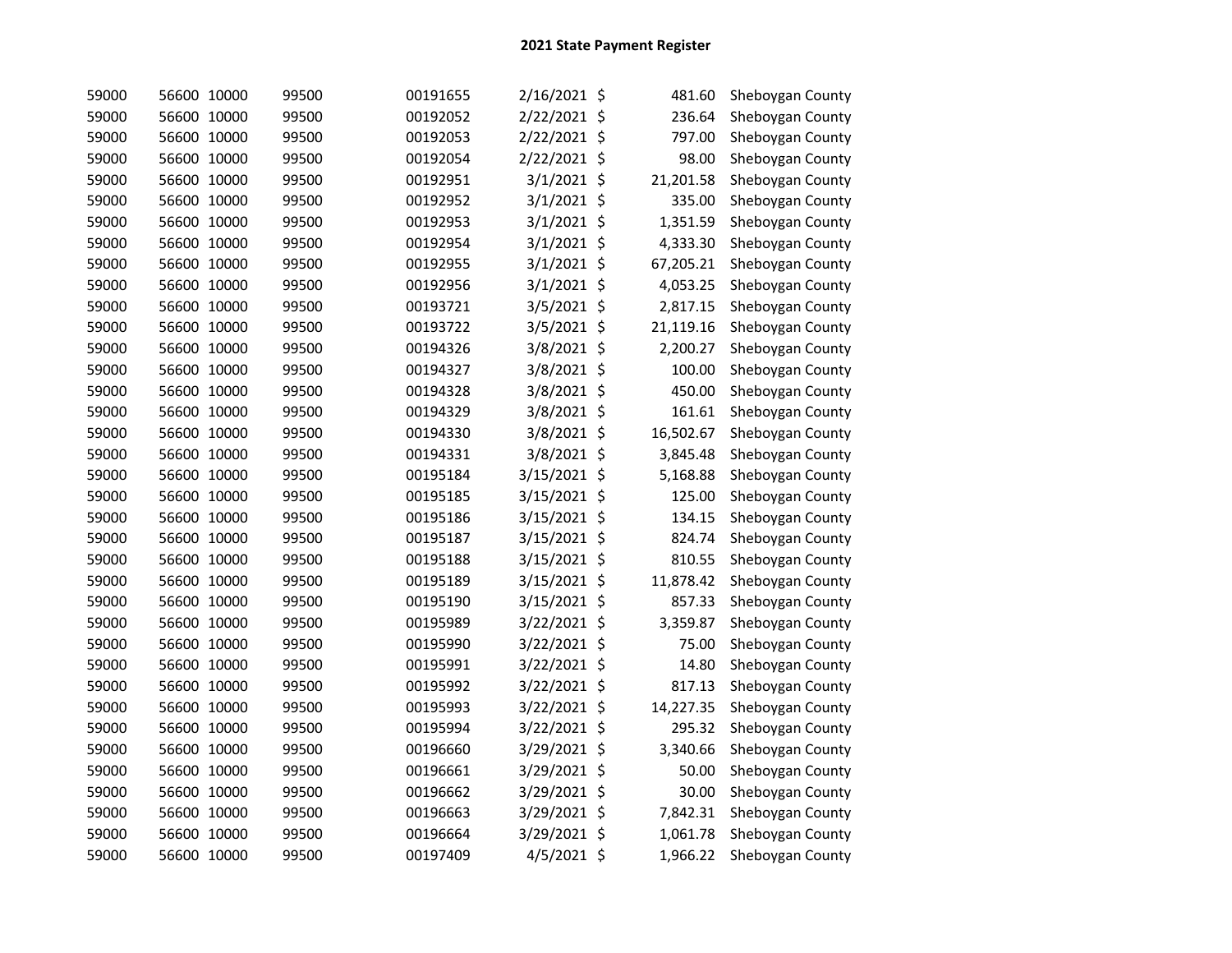| 59000 | 56600 10000 | 99500 | 00197410 | 4/5/2021 \$  | 50.00     | Sheboygan County |
|-------|-------------|-------|----------|--------------|-----------|------------------|
| 59000 | 56600 10000 | 99500 | 00197411 | 4/5/2021 \$  | 50.00     | Sheboygan County |
| 59000 | 56600 10000 | 99500 | 00197412 | 4/5/2021 \$  | 32.60     | Sheboygan County |
| 59000 | 56600 10000 | 99500 | 00197413 | 4/5/2021 \$  | 10,759.23 | Sheboygan County |
| 59000 | 56600 10000 | 99500 | 00197414 | 4/5/2021 \$  | 395.00    | Sheboygan County |
| 59000 | 56600 10000 | 99500 | 00198003 | 4/7/2021 \$  | 713.51    | Sheboygan County |
| 59000 | 56600 10000 | 99500 | 00198004 | 4/7/2021 \$  | 2,152.08  | Sheboygan County |
| 59000 | 56600 10000 | 99500 | 00198005 | 4/7/2021 \$  | 15,345.97 | Sheboygan County |
| 59000 | 56600 10000 | 99500 | 00198592 | 4/12/2021 \$ | 1,612.49  | Sheboygan County |
| 59000 | 56600 10000 | 99500 | 00198593 | 4/12/2021 \$ | 25.00     | Sheboygan County |
| 59000 | 56600 10000 | 99500 | 00198594 | 4/12/2021 \$ | 100.00    | Sheboygan County |
| 59000 | 56600 10000 | 99500 | 00198595 | 4/12/2021 \$ | 533.00    | Sheboygan County |
| 59000 | 56600 10000 | 99500 | 00198596 | 4/12/2021 \$ | 9,074.78  | Sheboygan County |
| 59000 | 56600 10000 | 99500 | 00199338 | 4/20/2021 \$ | 2,291.50  | Sheboygan County |
| 59000 | 56600 10000 | 99500 | 00199339 | 4/20/2021 \$ | 100.00    | Sheboygan County |
| 59000 | 56600 10000 | 99500 | 00199340 | 4/20/2021 \$ | 159.00    | Sheboygan County |
| 59000 | 56600 10000 | 99500 | 00199341 | 4/20/2021 \$ | 5,358.10  | Sheboygan County |
| 59000 | 56600 10000 | 99500 | 00199342 | 4/20/2021 \$ | 412.24    | Sheboygan County |
| 59000 | 56600 10000 | 99500 | 00199984 | 4/26/2021 \$ | 1,575.30  | Sheboygan County |
| 59000 | 56600 10000 | 99500 | 00199985 | 4/26/2021 \$ | 100.00    | Sheboygan County |
| 59000 | 56600 10000 | 99500 | 00199986 | 4/26/2021 \$ | 1,572.87  | Sheboygan County |
| 59000 | 56600 10000 | 99500 | 00199987 | 4/26/2021 \$ | 6,714.93  | Sheboygan County |
| 59000 | 56600 10000 | 99500 | 00199988 | 4/26/2021 \$ | 173.88    | Sheboygan County |
| 59000 | 56600 10000 | 99500 | 00200562 | 5/3/2021 \$  | 1,737.75  | Sheboygan County |
| 59000 | 56600 10000 | 99500 | 00200563 | 5/3/2021 \$  | 138.00    | Sheboygan County |
| 59000 | 56600 10000 | 99500 | 00200564 | 5/3/2021 \$  | 6,573.90  | Sheboygan County |
| 59000 | 56600 10000 | 99500 | 00200565 | 5/3/2021 \$  | 965.35    | Sheboygan County |
| 59000 | 56600 10000 | 99500 | 00201355 | 5/7/2021 \$  | 2,203.62  | Sheboygan County |
| 59000 | 56600 10000 | 99500 | 00201356 | 5/7/2021 \$  | 16,060.78 | Sheboygan County |
| 59000 | 56600 10000 | 99500 | 00201745 | 5/10/2021 \$ | 1,194.53  | Sheboygan County |
| 59000 | 56600 10000 | 99500 | 00201746 | 5/10/2021 \$ | 25.00     | Sheboygan County |
| 59000 | 56600 10000 | 99500 | 00201747 | 5/10/2021 \$ | 1,525.00  | Sheboygan County |
| 59000 | 56600 10000 | 99500 | 00201748 | 5/10/2021 \$ | 5,095.80  | Sheboygan County |
| 59000 | 56600 10000 | 99500 | 00202399 | 5/17/2021 \$ | 1,423.15  | Sheboygan County |
| 59000 | 56600 10000 | 99500 | 00202400 | 5/17/2021 \$ | 250.00    | Sheboygan County |
| 59000 | 56600 10000 | 99500 | 00202401 | 5/17/2021 \$ | 8,573.30  | Sheboygan County |
| 59000 | 56600 10000 | 99500 | 00202402 | 5/17/2021 \$ | 483.42    | Sheboygan County |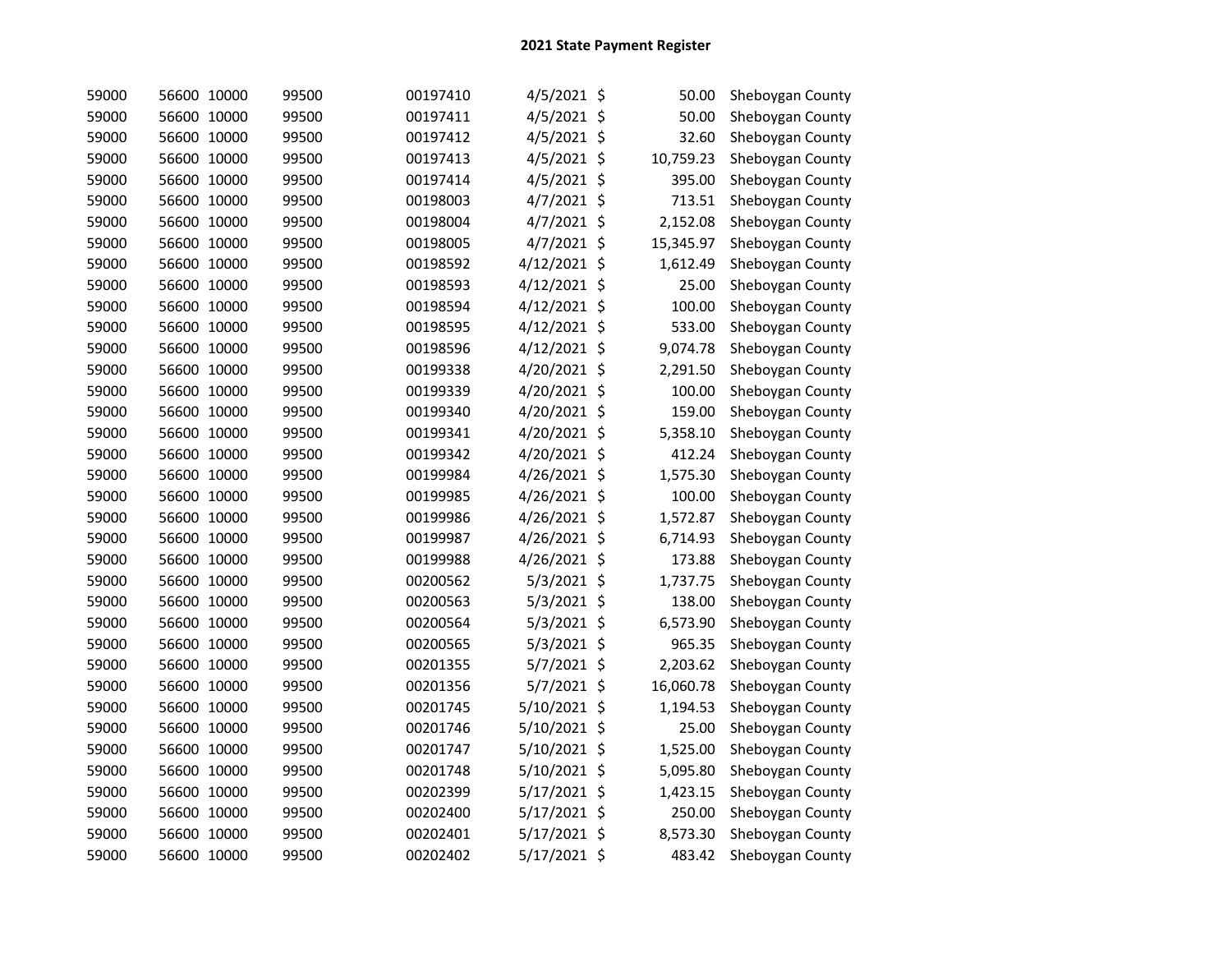| 59000 | 56600 10000 | 99500 | 00203138 | 5/24/2021 \$   | 2,808.45  | Sheboygan County |
|-------|-------------|-------|----------|----------------|-----------|------------------|
| 59000 | 56600 10000 | 99500 | 00203139 | 5/24/2021 \$   | 362.00    | Sheboygan County |
| 59000 | 56600 10000 | 99500 | 00203140 | 5/24/2021 \$   | 10,333.25 | Sheboygan County |
| 59000 | 56600 10000 | 99500 | 00203141 | 5/24/2021 \$   | 577.00    | Sheboygan County |
| 59000 | 56600 10000 | 99500 | 00203822 | $6/1/2021$ \$  | 1,522.63  | Sheboygan County |
| 59000 | 56600 10000 | 99500 | 00203823 | $6/1/2021$ \$  | 25.00     | Sheboygan County |
| 59000 | 56600 10000 | 99500 | 00203824 | $6/1/2021$ \$  | 50.00     | Sheboygan County |
| 59000 | 56600 10000 | 99500 | 00203825 | $6/1/2021$ \$  | 6,948.58  | Sheboygan County |
| 59000 | 56600 10000 | 99500 | 00204581 | $6/7/2021$ \$  | 1,857.37  | Sheboygan County |
| 59000 | 56600 10000 | 99500 | 00204582 | 6/7/2021 \$    | 12,627.54 | Sheboygan County |
| 59000 | 56600 10000 | 99500 | 00204843 | 6/7/2021 \$    | 100.00    | Sheboygan County |
| 59000 | 56600 10000 | 99500 | 00204844 | $6/7/2021$ \$  | 2,517.66  | Sheboygan County |
| 59000 | 56600 10000 | 99500 | 00205455 | 6/14/2021 \$   | 314.15    | Sheboygan County |
| 59000 | 56600 10000 | 99500 | 00205456 | 6/14/2021 \$   | 100.00    | Sheboygan County |
| 59000 | 56600 10000 | 99500 | 00205457 | $6/14/2021$ \$ | 1,104.00  | Sheboygan County |
| 59000 | 56600 10000 | 99500 | 00205458 | $6/14/2021$ \$ | 1,856.80  | Sheboygan County |
| 59000 | 56600 10000 | 99500 | 00205944 | 6/21/2021 \$   | 291.00    | Sheboygan County |
| 59000 | 56600 10000 | 99500 | 00205945 | 6/21/2021 \$   | 25.00     | Sheboygan County |
| 59000 | 56600 10000 | 99500 | 00205946 | $6/21/2021$ \$ | 1,245.29  | Sheboygan County |
| 59000 | 56600 10000 | 99500 | 00208158 | 6/28/2021 \$   | 263.45    | Sheboygan County |
| 59000 | 56600 10000 | 99500 | 00208159 | 6/28/2021 \$   | 100.00    | Sheboygan County |
| 59000 | 56600 10000 | 99500 | 00208160 | 6/28/2021 \$   | 3,232.38  | Sheboygan County |
| 59000 | 56600 10000 | 99500 | 00208161 | 6/28/2021 \$   | 212.00    | Sheboygan County |
| 59000 | 56600 10000 | 99500 | 00208586 | 7/6/2021 \$    | 541.00    | Sheboygan County |
| 59000 | 56600 10000 | 99500 | 00208587 | 7/6/2021 \$    | 100.00    | Sheboygan County |
| 59000 | 56600 10000 | 99500 | 00208588 | 7/6/2021 \$    | 28.75     | Sheboygan County |
| 59000 | 56600 10000 | 99500 | 00208589 | 7/6/2021 \$    | 1,952.40  | Sheboygan County |
| 59000 | 56600 10000 | 99500 | 00208590 | 7/6/2021 \$    | 52.00     | Sheboygan County |
| 59000 | 56600 10000 | 99500 | 00209149 | 7/8/2021 \$    | 948.37    | Sheboygan County |
| 59000 | 56600 10000 | 99500 | 00209150 | 7/8/2021 \$    | 30,224.95 | Sheboygan County |
| 59000 | 56600 10000 | 99500 | 00209457 | 7/12/2021 \$   | 710.00    | Sheboygan County |
| 59000 | 56600 10000 | 99500 | 00209458 | 7/12/2021 \$   | 722.12    | Sheboygan County |
| 59000 | 56600 10000 | 99500 | 00210250 | 7/19/2021 \$   | 100.00    | Sheboygan County |
| 59000 | 56600 10000 | 99500 | 00210251 | 7/19/2021 \$   | 2,640.50  | Sheboygan County |
| 59000 | 56600 10000 | 99500 | 00210866 | 7/26/2021 \$   | 25.00     | Sheboygan County |
| 59000 | 56600 10000 | 99500 | 00210867 | 7/26/2021 \$   | 2,301.15  | Sheboygan County |
| 59000 | 56600 10000 | 99500 | 00211889 | 8/6/2021 \$    | 837.86    | Sheboygan County |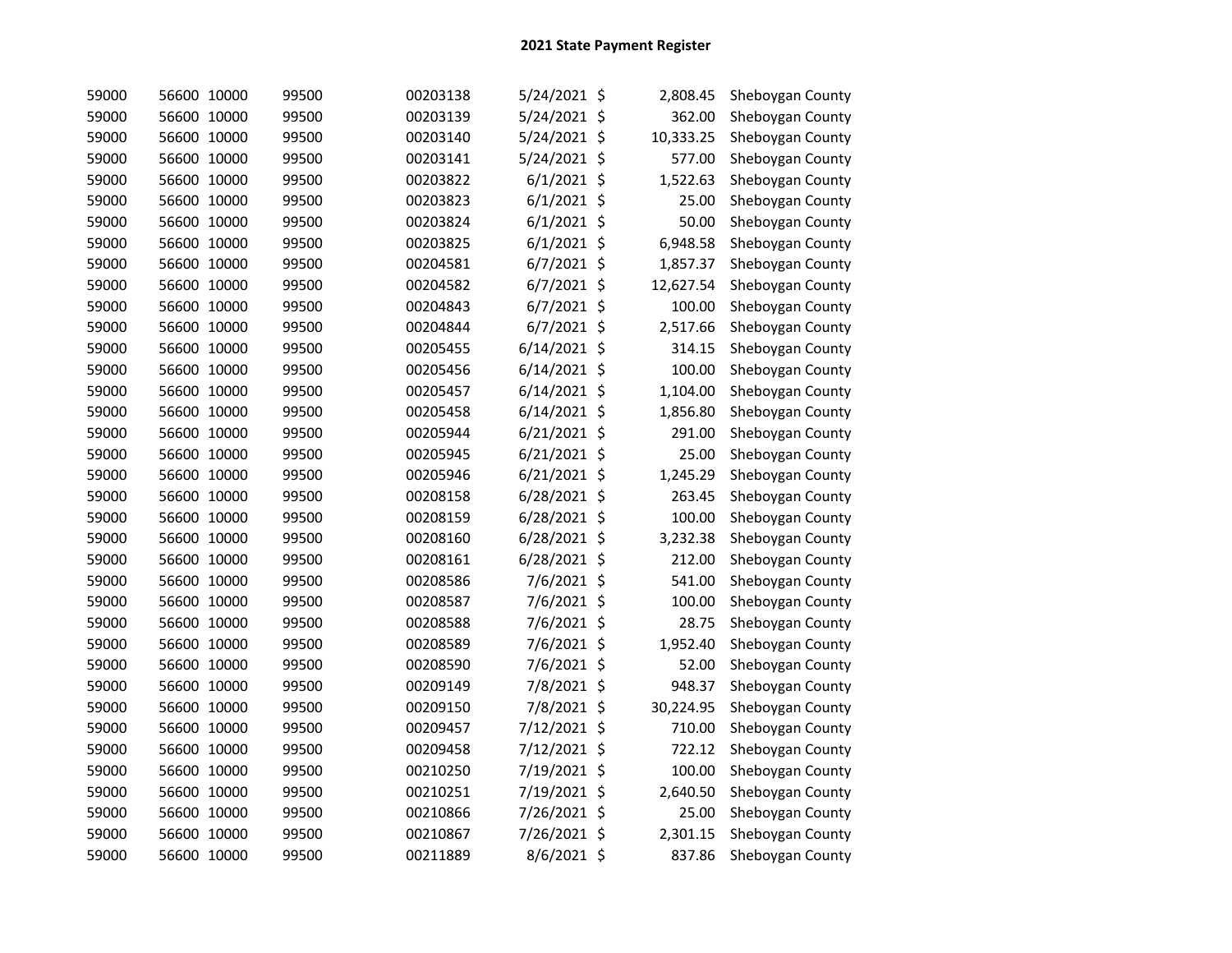| 59000 | 56600 10000 | 99500 | 00211890 | 8/6/2021 \$   | 6,425.31  | Sheboygan County |
|-------|-------------|-------|----------|---------------|-----------|------------------|
| 59000 | 56600 10000 | 99500 | 00212224 | 8/9/2021 \$   | 116.00    | Sheboygan County |
| 59000 | 56600 10000 | 99500 | 00212225 | 8/9/2021 \$   | 38.00     | Sheboygan County |
| 59000 | 56600 10000 | 99500 | 00212226 | 8/9/2021 \$   | 1,999.00  | Sheboygan County |
| 59000 | 56600 10000 | 99500 | 00212227 | 8/9/2021 \$   | 213.00    | Sheboygan County |
| 59000 | 56600 10000 | 99500 | 00212713 | 8/16/2021 \$  | 577.87    | Sheboygan County |
| 59000 | 56600 10000 | 99500 | 00212714 | 8/16/2021 \$  | 851.00    | Sheboygan County |
| 59000 | 56600 10000 | 99500 | 00213169 | 8/23/2021 \$  | 76.38     | Sheboygan County |
| 59000 | 56600 10000 | 99500 | 00213170 | 8/23/2021 \$  | 421.50    | Sheboygan County |
| 59000 | 56600 10000 | 99500 | 00213594 | 8/30/2021 \$  | 839.60    | Sheboygan County |
| 59000 | 56600 10000 | 99500 | 00214034 | 9/7/2021 \$   | 218.73    | Sheboygan County |
| 59000 | 56600 10000 | 99500 | 00214035 | 9/7/2021 \$   | 288.00    | Sheboygan County |
| 59000 | 56600 10000 | 99500 | 00214510 | 9/8/2021 \$   | 632.09    | Sheboygan County |
| 59000 | 56600 10000 | 99500 | 00214511 | 9/8/2021 \$   | 15,597.81 | Sheboygan County |
| 59000 | 56600 10000 | 99500 | 00214823 | 9/13/2021 \$  | 925.84    | Sheboygan County |
| 59000 | 56600 10000 | 99500 | 00215355 | 9/20/2021 \$  | 200.50    | Sheboygan County |
| 59000 | 56600 10000 | 99500 | 00215713 | 9/27/2021 \$  | 268.50    | Sheboygan County |
| 59000 | 56600 10000 | 99500 | 00215714 | 9/27/2021 \$  | 120.14    | Sheboygan County |
| 59000 | 56600 10000 | 99500 | 00215715 | 9/27/2021 \$  | 186.00    | Sheboygan County |
| 59000 | 56600 10000 | 99500 | 00216159 | 10/4/2021 \$  | 234.93    | Sheboygan County |
| 59000 | 56600 10000 | 99500 | 00216759 | 10/7/2021 \$  | 5.00      | Sheboygan County |
| 59000 | 56600 10000 | 99500 | 00216760 | 10/7/2021 \$  | 11,995.65 | Sheboygan County |
| 59000 | 56600 10000 | 99500 | 00217083 | 10/12/2021 \$ | 1,280.86  | Sheboygan County |
| 59000 | 56600 10000 | 99500 | 00217524 | 10/18/2021 \$ | 100.00    | Sheboygan County |
| 59000 | 56600 10000 | 99500 | 00217525 | 10/18/2021 \$ | 758.80    | Sheboygan County |
| 59000 | 56600 10000 | 99500 | 00218158 | 10/25/2021 \$ | 1,314.02  | Sheboygan County |
| 59000 | 56600 10000 | 99500 | 00218159 | 10/25/2021 \$ | 607.50    | Sheboygan County |
| 59000 | 56600 10000 | 99500 | 00218633 | 11/1/2021 \$  | 200.50    | Sheboygan County |
| 59000 | 56600 10000 | 99500 | 00219348 | 11/5/2021 \$  | 251.70    | Sheboygan County |
| 59000 | 56600 10000 | 99500 | 00219349 | 11/5/2021 \$  | 8,879.02  | Sheboygan County |
| 59000 | 56600 10000 | 99500 | 00219569 | 11/8/2021 \$  | 182.09    | Sheboygan County |
| 59000 | 56600 10000 | 99500 | 00220016 | 11/16/2021 \$ | 200.00    | Sheboygan County |
| 59000 | 56600 10000 | 99500 | 00220017 | 11/16/2021 \$ | 411.50    | Sheboygan County |
| 59000 | 56600 10000 | 99500 | 00220795 | 11/30/2021 \$ | 200.50    | Sheboygan County |
| 59000 | 56600 10000 | 99500 | 00221063 | 12/6/2021 \$  | 223.00    | Sheboygan County |
| 59000 | 56600 10000 | 99500 | 00221500 | 12/7/2021 \$  | 148.92    | Sheboygan County |
| 59000 | 56600 10000 | 99500 | 00221501 | 12/7/2021 \$  | 16,128.45 | Sheboygan County |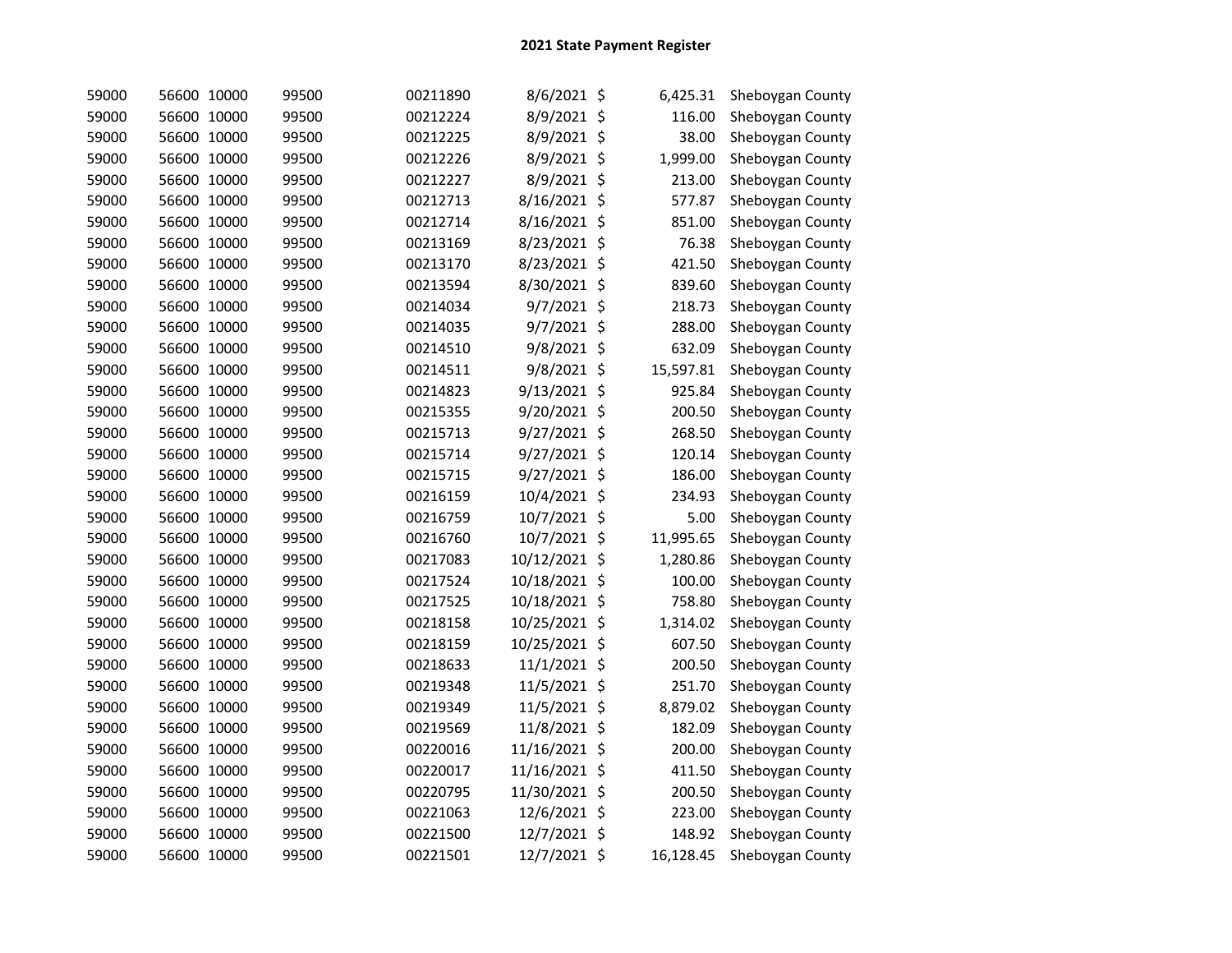| 59000 |             | Department of Revenue - - Misc Revenue Holding Clearing Total |                                                                       |          |                |  |               |                               |  | \$<br>479,848.08    |
|-------|-------------|---------------------------------------------------------------|-----------------------------------------------------------------------|----------|----------------|--|---------------|-------------------------------|--|---------------------|
| 59000 |             |                                                               | Circuit Courts - - Circuit Court Costs                                |          |                |  |               |                               |  |                     |
| 59000 |             | 62500 10000                                                   | 10500                                                                 | 00002135 | $2/1/2021$ \$  |  |               | 220,963.00 Sheboygan County   |  |                     |
| 59000 |             | 62500 10000                                                   | 10500                                                                 | 00002268 | 7/26/2021 \$   |  | 333,458.00    | Sheboygan County              |  |                     |
| 59000 |             |                                                               | Circuit Courts - - Circuit Court Costs Total                          |          |                |  |               |                               |  | \$<br>554,421.00    |
| 59000 |             |                                                               | Shared Revenue and Tax Relief - - County And Municipal Aid            |          |                |  |               |                               |  |                     |
| 59000 |             | 83500 10000                                                   | 10500                                                                 | 00082289 | 7/26/2021 \$   |  |               | 280,173.78 Sheboygan County   |  |                     |
| 59000 |             | 83500 10000                                                   | 10500                                                                 | 00089392 | 11/15/2021 \$  |  |               | 1,587,651.42 Sheboygan County |  |                     |
| 59000 |             |                                                               | Shared Revenue and Tax Relief - - County And Municipal Aid Total      |          |                |  |               |                               |  | \$<br>1,867,825.20  |
| 59000 |             |                                                               | Shared Revenue and Tax Relief - - Exempt Computer Aid                 |          |                |  |               |                               |  |                     |
| 59000 |             | 83500 10000                                                   | 10900                                                                 | 00083373 | 7/26/2021 \$   |  |               | 443,563.70 Sheboygan County   |  |                     |
| 59000 |             |                                                               | Shared Revenue and Tax Relief - - Exempt Computer Aid Total           |          |                |  |               |                               |  | \$<br>443,563.70    |
| 59000 |             |                                                               | Shared Revenue and Tax Relief - - Utility Aid                         |          |                |  |               |                               |  |                     |
| 59000 |             | 83500 10000                                                   | 11000                                                                 | 00082289 | 7/26/2021 \$   |  |               | 154,432.32 Sheboygan County   |  |                     |
| 59000 |             | 83500 10000                                                   | 11000                                                                 | 00089392 | 11/15/2021 \$  |  |               | 919,582.38 Sheboygan County   |  |                     |
| 59000 |             |                                                               | Shared Revenue and Tax Relief - - Utility Aid Total                   |          |                |  |               |                               |  | \$<br>1,074,014.70  |
| 59000 |             |                                                               | Shared Revenue and Tax Relief - - Personal Property Aid               |          |                |  |               |                               |  |                     |
| 59000 |             | 83500 10000                                                   | 11100                                                                 | 00076559 | $5/3/2021$ \$  |  |               | 222,270.22 Sheboygan County   |  |                     |
| 59000 |             |                                                               | Shared Revenue and Tax Relief - - Personal Property Aid Total         |          |                |  |               |                               |  | \$<br>222,270.22    |
| 59000 |             |                                                               | Shared Revenue and Tax Relief - - School Lvy Tx/First Dollar Cr       |          |                |  |               |                               |  |                     |
| 59000 |             | 83500 10000                                                   | 30200                                                                 | 00082749 | 7/26/2021 \$   |  | 11,201,999.90 | Sheboygan County              |  |                     |
| 59000 |             | 83500 10000                                                   | 30200                                                                 | 00086144 | 7/26/2021 \$   |  | 1,688,006.39  | Sheboygan County              |  |                     |
| 59000 |             |                                                               | Shared Revenue and Tax Relief - - School Lvy Tx/First Dollar Cr Total |          |                |  |               |                               |  | \$<br>12,890,006.29 |
| 59000 |             |                                                               | Shared Revenue and Tax Relief - - County Sales Tax Reptd/Distd        |          |                |  |               |                               |  |                     |
| 59000 |             | 83500 10000                                                   | 43100                                                                 | 00073915 | $1/29/2021$ \$ |  |               | 895,096.84 Sheboygan County   |  |                     |
| 59000 |             | 83500 10000                                                   | 43100                                                                 | 00074003 | $2/26/2021$ \$ |  | 941,085.37    | Sheboygan County              |  |                     |
| 59000 |             | 83500 10000                                                   | 43100                                                                 | 00074716 | 3/31/2021 \$   |  | 726,720.93    | Sheboygan County              |  |                     |
| 59000 |             | 83500 10000                                                   | 43100                                                                 | 00079159 | 4/30/2021 \$   |  | 852,208.33    | Sheboygan County              |  |                     |
| 59000 |             | 83500 10000                                                   | 43100                                                                 | 00079963 | 5/28/2021 \$   |  | 967,069.16    | Sheboygan County              |  |                     |
| 59000 |             | 83500 10000                                                   | 43100                                                                 | 00080694 | $6/30/2021$ \$ |  | 1,072,495.64  | Sheboygan County              |  |                     |
| 59000 |             | 83500 10000                                                   | 43100                                                                 | 00086236 | 7/30/2021 \$   |  | 1,059,838.65  | Sheboygan County              |  |                     |
| 59000 |             | 83500 10000                                                   | 43100                                                                 | 00086799 | 8/31/2021 \$   |  | 976,883.09    | Sheboygan County              |  |                     |
| 59000 |             | 83500 10000                                                   | 43100                                                                 | 00087101 | 9/30/2021 \$   |  |               | 1,205,616.28 Sheboygan County |  |                     |
| 59000 |             | 83500 10000                                                   | 43100                                                                 | 00087790 | 10/29/2021 \$  |  |               | 1,163,352.73 Sheboygan County |  |                     |
| 59000 |             | 83500 10000                                                   | 43100                                                                 | 00089800 | 11/30/2021 \$  |  |               | 1,129,627.25 Sheboygan County |  |                     |
| 59000 | 83500 10000 |                                                               | 43100                                                                 | 00089884 | 12/30/2021 \$  |  | 1,170,209.89  | Sheboygan County              |  |                     |
| 59000 |             |                                                               | Shared Revenue and Tax Relief - - County Sales Tax Reptd/Distd Total  |          |                |  |               |                               |  | \$<br>12,160,204.16 |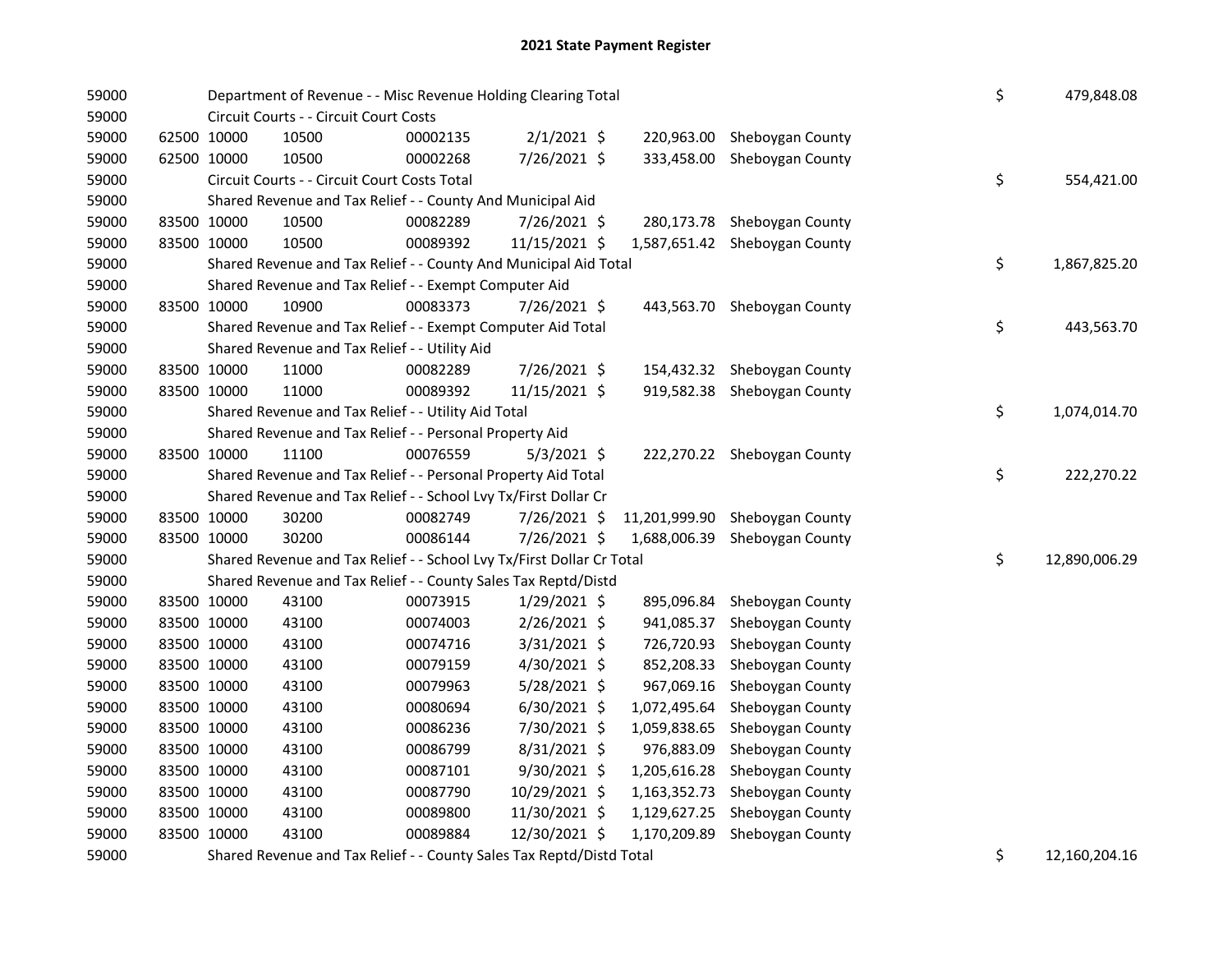| 59000       | Shared Revenue and Tax Relief - - Lottery & Gaming Credit |       |                                                                 |  |                                            |               |
|-------------|-----------------------------------------------------------|-------|-----------------------------------------------------------------|--|--------------------------------------------|---------------|
| 59000       | 83500 52100                                               | 36300 | 00074627                                                        |  | 3/22/2021 \$ 3,083,852.63 Sheboygan County |               |
| 59000       |                                                           |       | Shared Revenue and Tax Relief - - Lottery & Gaming Credit Total |  |                                            | 3,083,852.63  |
| 59000 Total |                                                           |       |                                                                 |  |                                            | 55.282.612.69 |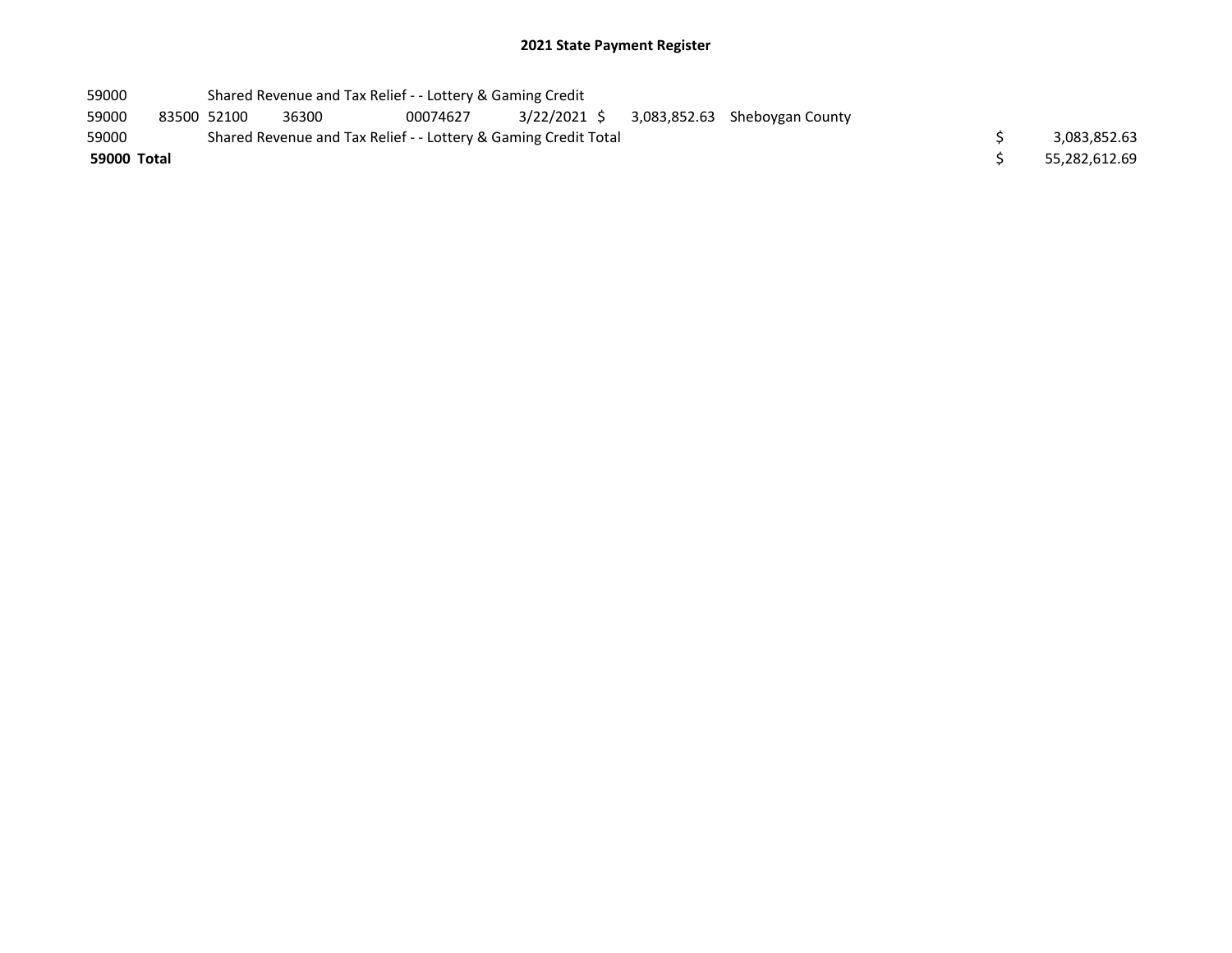| 59002 |             |             | Dept of Safety & Prof Services - - Fire Dues Distribution          |          |                |  |                              |    |            |
|-------|-------------|-------------|--------------------------------------------------------------------|----------|----------------|--|------------------------------|----|------------|
| 59002 |             | 16500 10000 | 22500                                                              | 00041715 | 7/16/2021 \$   |  | 6,460.47 Town Of Greenbush   |    |            |
| 59002 |             |             | Dept of Safety & Prof Services - - Fire Dues Distribution Total    |          |                |  |                              | \$ | 6,460.47   |
| 59002 |             |             | Wisconsin Historical Society - - Earned Revenue                    |          |                |  |                              |    |            |
| 59002 | 24500 26600 |             | 16300                                                              | 00030909 | 1/20/2021 \$   |  | 12.50 Town Of Greenbush      |    |            |
| 59002 |             |             | Wisconsin Historical Society - - Earned Revenue Total              |          |                |  |                              | \$ | 12.50      |
| 59002 |             |             | Dept of Natural Resources - - Aids In Lieu Of Taxes - Gener        |          |                |  |                              |    |            |
| 59002 | 37000 10000 |             | 50300                                                              | 00459521 | $1/28/2021$ \$ |  | 2,263.07 Town Of Greenbush   |    |            |
| 59002 | 37000 10000 |             | 50300                                                              | 00459522 | $1/28/2021$ \$ |  | 11,496.19 Town Of Greenbush  |    |            |
| 59002 | 37000 10000 |             | 50300                                                              | 00475150 | $4/21/2021$ \$ |  | 860.29 Town Of Greenbush     |    |            |
| 59002 |             |             | Dept of Natural Resources - - Aids In Lieu Of Taxes - Gener Total  |          |                |  |                              | \$ | 14,619.55  |
| 59002 |             |             | Dept of Natural Resources - - Resaids - Cnty Forst, Cl & Mfl       |          |                |  |                              |    |            |
| 59002 |             | 37000 21200 | 57100                                                              | 00488420 | $6/14/2021$ \$ |  | 220.73 Town Of Greenbush     |    |            |
| 59002 |             |             | Dept of Natural Resources - - Resaids - Cnty Forst, Cl & Mfl Total |          |                |  |                              | \$ | 220.73     |
| 59002 |             |             | Dept of Natural Resources - - Aids In Lieu Of Taxes - Sum S        |          |                |  |                              |    |            |
| 59002 |             | 37000 21200 | 57900                                                              | 00475148 | $4/21/2021$ \$ |  | 336.34 Town Of Greenbush     |    |            |
| 59002 | 37000 21200 |             | 57900                                                              | 00475149 | $4/21/2021$ \$ |  | 5,018.99 Town Of Greenbush   |    |            |
| 59002 |             |             | Dept of Natural Resources - - Aids In Lieu Of Taxes - Sum S Total  |          |                |  |                              | \$ | 5,355.33   |
| 59002 |             |             | Dept of Natural Resources - - Fin Asst For Responsible Units       |          |                |  |                              |    |            |
| 59002 | 37000 27400 |             | 67000                                                              | 00483266 | $5/21/2021$ \$ |  | 3,141.49 Town Of Greenbush   |    |            |
| 59002 |             |             | Dept of Natural Resources - - Fin Asst For Responsible Units Total |          |                |  |                              | \$ | 3,141.49   |
| 59002 |             |             | WI Dept of Transportation - - Trns Aids To Mnc.-Sf                 |          |                |  |                              |    |            |
| 59002 |             | 39500 21100 | 19100                                                              | 00633167 | $1/4/2021$ \$  |  | 34,485.93 Town Of Greenbush  |    |            |
| 59002 | 39500 21100 |             | 19100                                                              | 00668774 | $4/5/2021$ \$  |  | 34,485.93 Town Of Greenbush  |    |            |
| 59002 | 39500 21100 |             | 19100                                                              | 00712262 | $7/6/2021$ \$  |  | 34,485.93 Town Of Greenbush  |    |            |
| 59002 | 39500 21100 |             | 19100                                                              | 00752821 | 10/4/2021 \$   |  | 34,485.93 Town Of Greenbush  |    |            |
| 59002 |             |             | WI Dept of Transportation - - Trns Aids To Mnc.-Sf Total           |          |                |  |                              | \$ | 137,943.72 |
| 59002 |             |             | WI Dept of Transportation - - Loc Rd Imp Prg St Fd                 |          |                |  |                              |    |            |
| 59002 | 39500 21100 |             | 27800                                                              | 00739512 | 8/27/2021 \$   |  | 29,762.57 Town Of Greenbush  |    |            |
| 59002 |             |             | WI Dept of Transportation - - Loc Rd Imp Prg St Fd Total           |          |                |  |                              | \$ | 29,762.57  |
| 59002 |             |             | Department of Revenue - - Gifts And Grants                         |          |                |  |                              |    |            |
| 59002 | 56600 10000 |             | 12100                                                              | 00207564 | $6/25/2021$ \$ |  | 136,016.79 Town Of Greenbush |    |            |
| 59002 |             |             | Department of Revenue - - Gifts And Grants Total                   |          |                |  |                              | \$ | 136,016.79 |
| 59002 |             |             | Shared Revenue and Tax Relief - - County And Municipal Aid         |          |                |  |                              |    |            |
| 59002 |             | 83500 10000 | 10500                                                              | 00082261 | 7/26/2021 \$   |  | 15,321.56 Town Of Greenbush  |    |            |
| 59002 | 83500 10000 |             | 10500                                                              | 00089364 | 11/15/2021 \$  |  | 86,822.20 Town Of Greenbush  |    |            |
| 59002 |             |             | Shared Revenue and Tax Relief - - County And Municipal Aid Total   |          |                |  |                              | \$ | 102,143.76 |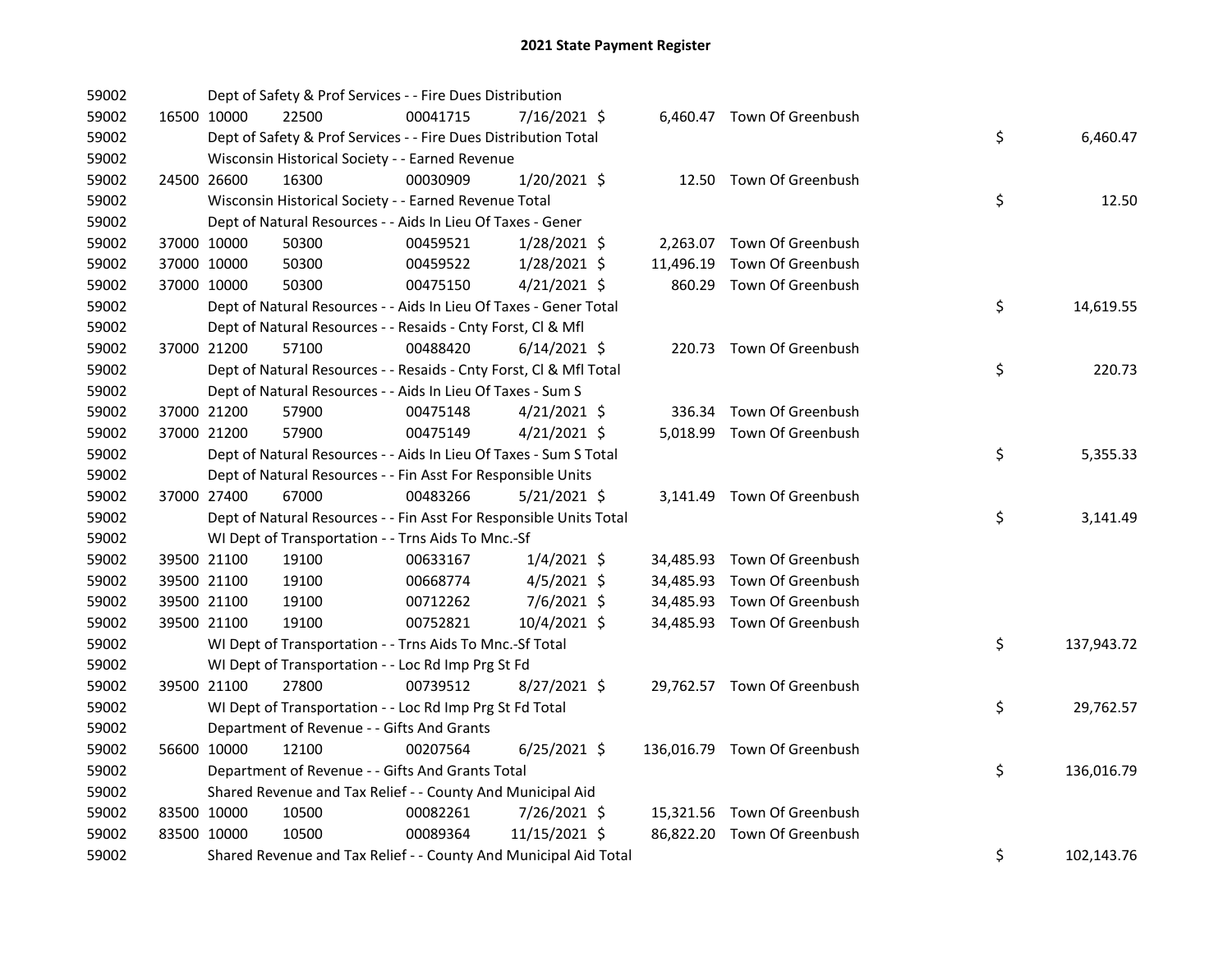| 59002       |       |             | Shared Revenue and Tax Relief - - Exempt Computer Aid |                                                                     |                |          |                   |                  |
|-------------|-------|-------------|-------------------------------------------------------|---------------------------------------------------------------------|----------------|----------|-------------------|------------------|
| 59002       |       | 83500 10000 | 10900                                                 | 00084786                                                            | 7/26/2021 \$   | 18.70    | Town Of Greenbush |                  |
| 59002       |       |             |                                                       | Shared Revenue and Tax Relief - - Exempt Computer Aid Total         |                |          |                   | \$<br>18.70      |
| 59002       |       |             |                                                       | Shared Revenue and Tax Relief - - Utility Aid                       |                |          |                   |                  |
| 59002       |       | 83500 10000 | 11000                                                 | 00082261                                                            | 7/26/2021 \$   | 29.36    | Town Of Greenbush |                  |
| 59002       |       | 83500 10000 | 11000                                                 | 00089364                                                            | 11/15/2021 \$  | 190.61   | Town Of Greenbush |                  |
| 59002       |       |             |                                                       | Shared Revenue and Tax Relief - - Utility Aid Total                 |                |          |                   | \$<br>219.97     |
| 59002       |       |             |                                                       | Shared Revenue and Tax Relief - - Personal Property Aid             |                |          |                   |                  |
| 59002       | 83500 | 10000       | 11100                                                 | 00077970                                                            | $5/3/2021$ \$  | 128.11   | Town Of Greenbush |                  |
| 59002       |       |             |                                                       | Shared Revenue and Tax Relief - - Personal Property Aid Total       |                |          |                   | \$<br>128.11     |
| 59002       |       |             |                                                       | Shared Revenue and Tax Relief - - Payments For Municipal Svcs       |                |          |                   |                  |
| 59002       |       | 83500 10000 | 50100                                                 | 00073786                                                            | $2/1/2021$ \$  | 2.394.34 | Town Of Greenbush |                  |
| 59002       |       |             |                                                       | Shared Revenue and Tax Relief - - Payments For Municipal Svcs Total |                |          |                   | \$<br>2,394.34   |
| 59002       |       |             |                                                       | Shared Revenue and Tax Relief - - Lottery & Gaming Credit           |                |          |                   |                  |
| 59002       |       | 83500 52100 | 36300                                                 | 00074420                                                            | $3/22/2021$ \$ | 718.68   | Town Of Greenbush |                  |
| 59002       |       |             |                                                       | Shared Revenue and Tax Relief - - Lottery & Gaming Credit Total     |                |          |                   | \$<br>718.68     |
| 59002 Total |       |             |                                                       |                                                                     |                |          |                   | \$<br>439,156.71 |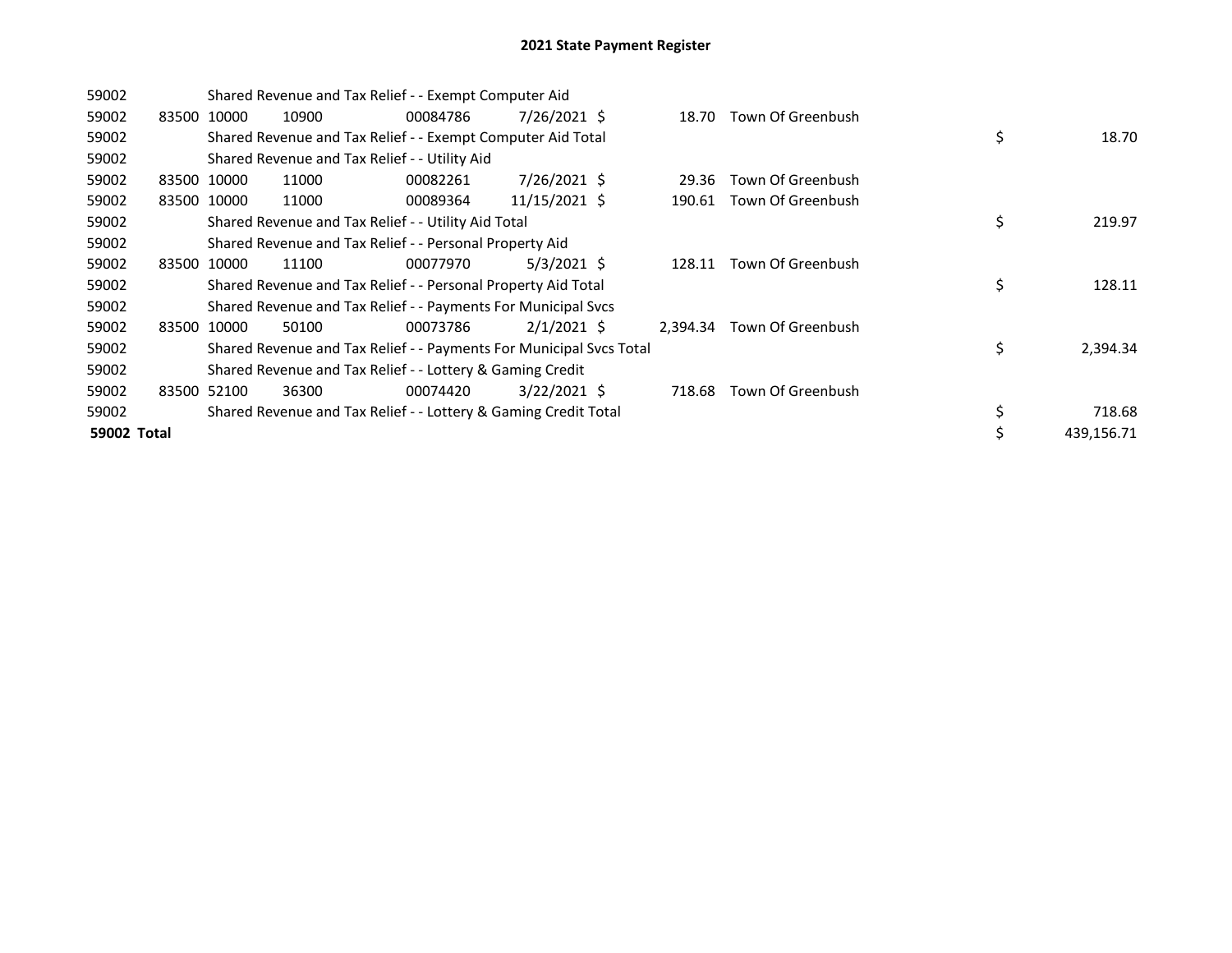| 59004       |             | Dept of Safety & Prof Services - - Fire Dues Distribution          |          |                |  |                           |    |            |
|-------------|-------------|--------------------------------------------------------------------|----------|----------------|--|---------------------------|----|------------|
| 59004       | 16500 10000 | 22500                                                              | 00041716 | 7/16/2021 \$   |  | 6,261.09 Town Of Herman   |    |            |
| 59004       |             | Dept of Safety & Prof Services - - Fire Dues Distribution Total    |          |                |  |                           | \$ | 6,261.09   |
| 59004       |             | Dept of Natural Resources - - Resaids - Cnty Forst, Cl & Mfl       |          |                |  |                           |    |            |
| 59004       | 37000 21200 | 57100                                                              | 00488421 | $6/14/2021$ \$ |  | 111.57 Town Of Herman     |    |            |
| 59004       |             | Dept of Natural Resources - - Resaids - Cnty Forst, Cl & Mfl Total |          |                |  |                           | \$ | 111.57     |
| 59004       |             | Dept of Natural Resources - - Fin Asst For Responsible Units       |          |                |  |                           |    |            |
| 59004       | 37000 27400 | 67000                                                              | 00483124 | $5/21/2021$ \$ |  | 2,495.60 Town Of Herman   |    |            |
| 59004       |             | Dept of Natural Resources - - Fin Asst For Responsible Units Total |          |                |  |                           | \$ | 2,495.60   |
| 59004       |             | WI Dept of Transportation - - Trns Aids To Mnc.-Sf                 |          |                |  |                           |    |            |
| 59004       | 39500 21100 | 19100                                                              | 00633168 | $1/4/2021$ \$  |  | 27,574.29 Town Of Herman  |    |            |
| 59004       | 39500 21100 | 19100                                                              | 00668775 | $4/5/2021$ \$  |  | 27,574.29 Town Of Herman  |    |            |
| 59004       | 39500 21100 | 19100                                                              | 00712263 | 7/6/2021 \$    |  | 27,574.29 Town Of Herman  |    |            |
| 59004       | 39500 21100 | 19100                                                              | 00752822 | 10/4/2021 \$   |  | 27,574.29 Town Of Herman  |    |            |
| 59004       |             | WI Dept of Transportation - - Trns Aids To Mnc.-Sf Total           |          |                |  |                           | \$ | 110,297.16 |
| 59004       |             | Department of Revenue - - Gifts And Grants                         |          |                |  |                           |    |            |
| 59004       | 56600 10000 | 12100                                                              | 00207565 | $6/25/2021$ \$ |  | 108,122.62 Town Of Herman |    |            |
| 59004       |             | Department of Revenue - - Gifts And Grants Total                   |          |                |  |                           | \$ | 108,122.62 |
| 59004       |             | Shared Revenue and Tax Relief - - County And Municipal Aid         |          |                |  |                           |    |            |
| 59004       | 83500 10000 | 10500                                                              | 00082262 | 7/26/2021 \$   |  | 10,797.90 Town Of Herman  |    |            |
| 59004       | 83500 10000 | 10500                                                              | 00089365 | 11/15/2021 \$  |  | 61,188.10 Town Of Herman  |    |            |
| 59004       |             | Shared Revenue and Tax Relief - - County And Municipal Aid Total   |          |                |  |                           | \$ | 71,986.00  |
| 59004       |             | Shared Revenue and Tax Relief - - Exempt Computer Aid              |          |                |  |                           |    |            |
| 59004       | 83500 10000 | 10900                                                              | 00084787 | 7/26/2021 \$   |  | 285.79 Town Of Herman     |    |            |
| 59004       |             | Shared Revenue and Tax Relief - - Exempt Computer Aid Total        |          |                |  |                           | \$ | 285.79     |
| 59004       |             | Shared Revenue and Tax Relief - - Utility Aid                      |          |                |  |                           |    |            |
| 59004       | 83500 10000 | 11000                                                              | 00082262 | 7/26/2021 \$   |  | 937.20 Town Of Herman     |    |            |
| 59004       | 83500 10000 | 11000                                                              | 00089365 | 11/15/2021 \$  |  | 5,382.99 Town Of Herman   |    |            |
| 59004       |             | Shared Revenue and Tax Relief - - Utility Aid Total                |          |                |  |                           | \$ | 6,320.19   |
| 59004       |             | Shared Revenue and Tax Relief - - Personal Property Aid            |          |                |  |                           |    |            |
| 59004       | 83500 10000 | 11100                                                              | 00077971 | $5/3/2021$ \$  |  | 1,545.24 Town Of Herman   |    |            |
| 59004       |             | Shared Revenue and Tax Relief - - Personal Property Aid Total      |          |                |  |                           | \$ | 1,545.24   |
| 59004 Total |             |                                                                    |          |                |  |                           | \$ | 307,425.26 |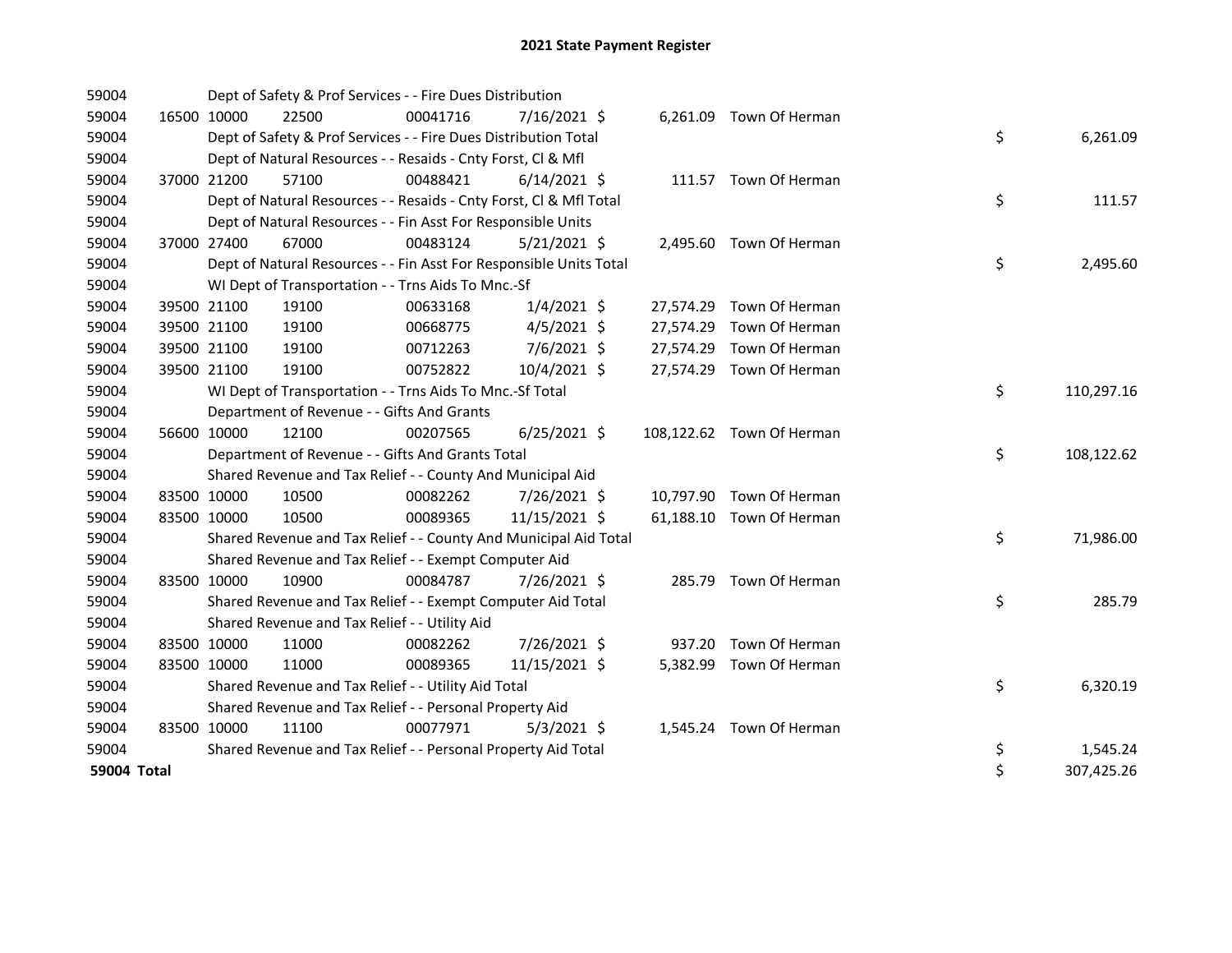| 59006 |             | Dept of Safety & Prof Services - - Fire Dues Distribution          |          |                |  |                            |    |            |
|-------|-------------|--------------------------------------------------------------------|----------|----------------|--|----------------------------|----|------------|
| 59006 | 16500 10000 | 22500                                                              | 00041717 | 7/16/2021 \$   |  | 9,437.61 Town Of Holland   |    |            |
| 59006 |             | Dept of Safety & Prof Services - - Fire Dues Distribution Total    |          |                |  |                            | \$ | 9,437.61   |
| 59006 |             | Dept of Natural Resources - - Resaids - Cnty Forst, Cl & Mfl       |          |                |  |                            |    |            |
| 59006 | 37000 21200 | 57100                                                              | 00488422 | $6/14/2021$ \$ |  | 43.26 Town Of Holland      |    |            |
| 59006 |             | Dept of Natural Resources - - Resaids - Cnty Forst, Cl & Mfl Total |          |                |  |                            | \$ | 43.26      |
| 59006 |             | Dept of Natural Resources - - Aids In Lieu Of Taxes - Sum S        |          |                |  |                            |    |            |
| 59006 | 37000 21200 | 57900                                                              | 00475262 | $4/21/2021$ \$ |  | 28.12 Town Of Holland      |    |            |
| 59006 |             | Dept of Natural Resources - - Aids In Lieu Of Taxes - Sum S Total  |          |                |  |                            | \$ | 28.12      |
| 59006 |             | Dept of Natural Resources - - Fin Asst For Responsible Units       |          |                |  |                            |    |            |
| 59006 | 37000 27400 | 67000                                                              | 00483778 | $5/21/2021$ \$ |  | 2,291.93 Town Of Holland   |    |            |
| 59006 |             | Dept of Natural Resources - - Fin Asst For Responsible Units Total |          |                |  |                            | \$ | 2,291.93   |
| 59006 |             | WI Dept of Transportation - - Trns Aids To Mnc.-Sf                 |          |                |  |                            |    |            |
| 59006 | 39500 21100 | 19100                                                              | 00633169 | $1/4/2021$ \$  |  | 35,924.76 Town Of Holland  |    |            |
| 59006 | 39500 21100 | 19100                                                              | 00668776 | $4/5/2021$ \$  |  | 35,924.76 Town Of Holland  |    |            |
| 59006 | 39500 21100 | 19100                                                              | 00712264 | 7/6/2021 \$    |  | 35,924.76 Town Of Holland  |    |            |
| 59006 | 39500 21100 | 19100                                                              | 00752823 | 10/4/2021 \$   |  | 35,924.76 Town Of Holland  |    |            |
| 59006 |             | WI Dept of Transportation - - Trns Aids To Mnc.-Sf Total           |          |                |  |                            | \$ | 143,699.04 |
| 59006 |             | WI Dept of Transportation - - Hwy Mgmt & Opers Sf                  |          |                |  |                            |    |            |
| 59006 | 39500 21100 | 36500                                                              | 00627330 | $1/8/2021$ \$  |  | 500.00 Town Of Holland     |    |            |
| 59006 | 39500 21100 | 36500                                                              | 00713539 | 7/23/2021 \$   |  | 500.00 Town Of Holland     |    |            |
| 59006 |             | WI Dept of Transportation - - Hwy Mgmt & Opers Sf Total            |          |                |  |                            | \$ | 1,000.00   |
| 59006 |             | Department of Revenue - - Gifts And Grants                         |          |                |  |                            |    |            |
| 59006 | 56600 10000 | 12100                                                              | 00207566 | $6/25/2021$ \$ |  | 117,124.11 Town Of Holland |    |            |
| 59006 |             | Department of Revenue - - Gifts And Grants Total                   |          |                |  |                            | \$ | 117,124.11 |
| 59006 |             | Shared Revenue and Tax Relief - - County And Municipal Aid         |          |                |  |                            |    |            |
| 59006 | 83500 10000 | 10500                                                              | 00082263 | 7/26/2021 \$   |  | 4,895.38 Town Of Holland   |    |            |
| 59006 | 83500 10000 | 10500                                                              | 00089366 | 11/15/2021 \$  |  | 27,740.46 Town Of Holland  |    |            |
| 59006 |             | Shared Revenue and Tax Relief - - County And Municipal Aid Total   |          |                |  |                            | \$ | 32,635.84  |
| 59006 |             | Shared Revenue and Tax Relief - - Exempt Computer Aid              |          |                |  |                            |    |            |
| 59006 | 83500 10000 | 10900                                                              | 00084788 | 7/26/2021 \$   |  | 110.16 Town Of Holland     |    |            |
| 59006 |             | Shared Revenue and Tax Relief - - Exempt Computer Aid Total        |          |                |  |                            | \$ | 110.16     |
| 59006 |             | Shared Revenue and Tax Relief - - Utility Aid                      |          |                |  |                            |    |            |
| 59006 | 83500 10000 | 11000                                                              | 00082263 | 7/26/2021 \$   |  | 1,733.97 Town Of Holland   |    |            |
| 59006 | 83500 10000 | 11000                                                              | 00089366 | 11/15/2021 \$  |  | 9,966.23 Town Of Holland   |    |            |
| 59006 |             | Shared Revenue and Tax Relief - - Utility Aid Total                |          |                |  |                            | \$ | 11,700.20  |
| 59006 |             | Shared Revenue and Tax Relief - - Personal Property Aid            |          |                |  |                            |    |            |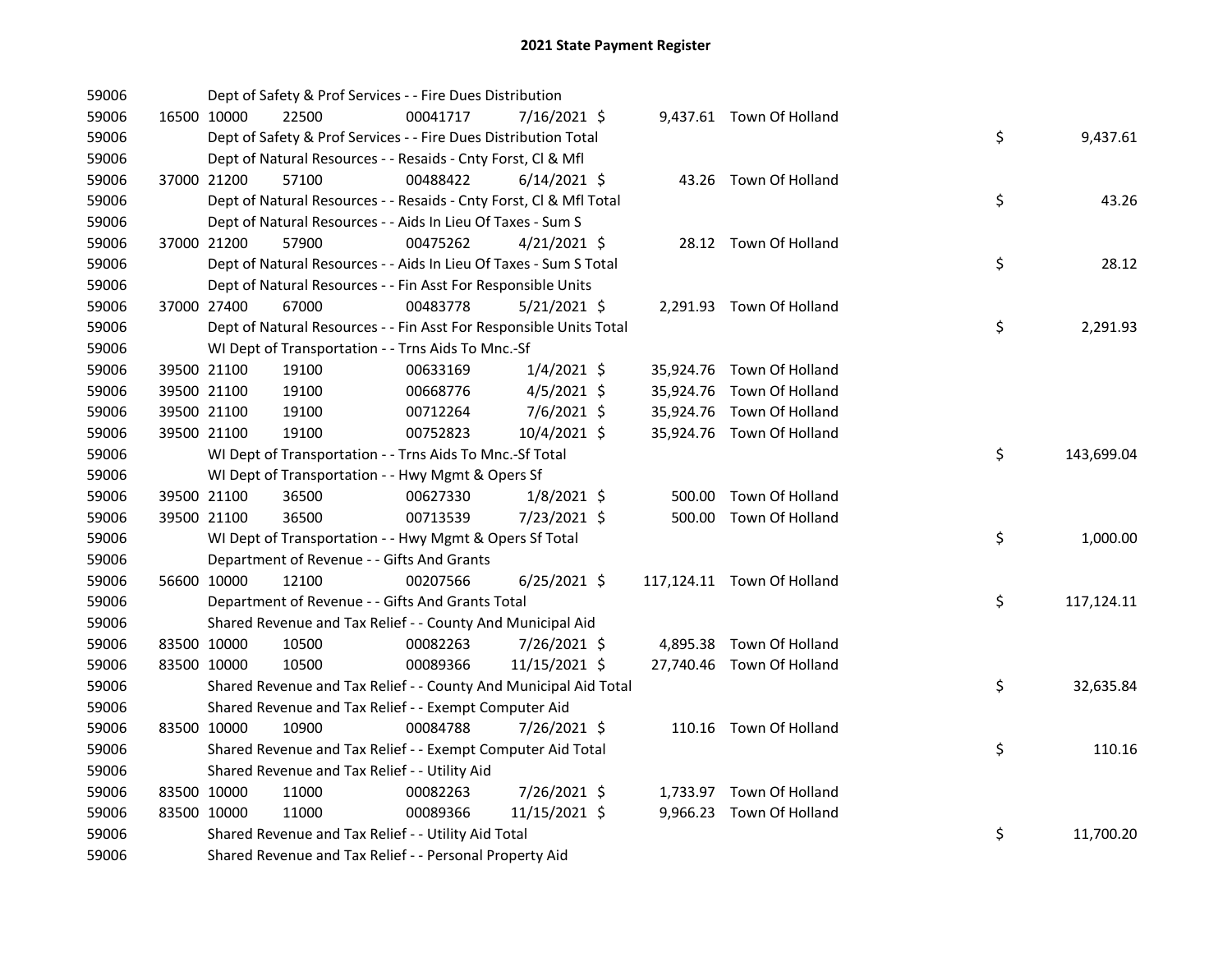| 59006       | 83500 10000 | 11100                                                         | 00077972 | 5/3/2021 \$                                                                   | 585.87   | Town Of Holland |            |
|-------------|-------------|---------------------------------------------------------------|----------|-------------------------------------------------------------------------------|----------|-----------------|------------|
| 59006       |             | Shared Revenue and Tax Relief - - Personal Property Aid Total |          |                                                                               |          |                 | 585.87     |
| 59006       |             |                                                               |          | Shared Revenue and Tax Relief - - State Aid; Video Service Provider Fee       |          |                 |            |
| 59006       | 83500 10000 | 11200                                                         | 00083172 | 7/26/2021 \$                                                                  | 3.329.78 | Town Of Holland |            |
| 59006       |             |                                                               |          | Shared Revenue and Tax Relief - - State Aid; Video Service Provider Fee Total |          |                 | 3.329.78   |
| 59006 Total |             |                                                               |          |                                                                               |          |                 | 321.985.92 |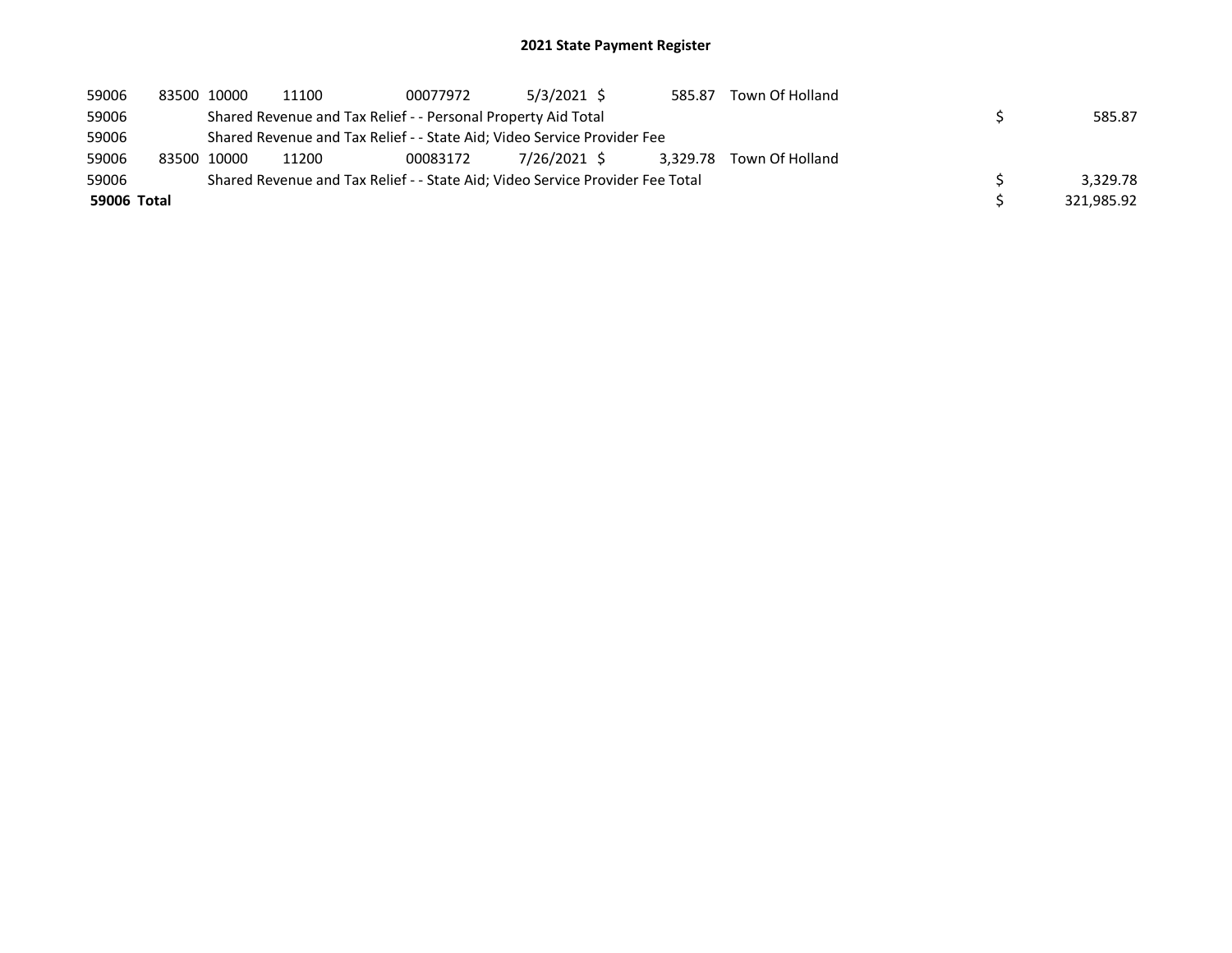| 59008       |             | Dept of Safety & Prof Services - - Fire Dues Distribution                     |          |                |  |                         |    |            |
|-------------|-------------|-------------------------------------------------------------------------------|----------|----------------|--|-------------------------|----|------------|
| 59008       | 16500 10000 | 22500                                                                         | 00041720 | 7/16/2021 \$   |  | 11,158.90 Town Of Lima  |    |            |
| 59008       |             | Dept of Safety & Prof Services - - Fire Dues Distribution Total               |          |                |  |                         | \$ | 11,158.90  |
| 59008       |             | Dept of Natural Resources - - Resaids - Cnty Forst, CI & Mfl                  |          |                |  |                         |    |            |
| 59008       | 37000 21200 | 57100                                                                         | 00488423 | $6/14/2021$ \$ |  | 34.27 Town Of Lima      |    |            |
| 59008       |             | Dept of Natural Resources - - Resaids - Cnty Forst, Cl & Mfl Total            |          |                |  |                         | \$ | 34.27      |
| 59008       |             | Dept of Natural Resources - - Fin Asst For Responsible Units                  |          |                |  |                         |    |            |
| 59008       | 37000 27400 | 67000                                                                         | 00483127 | $5/21/2021$ \$ |  | 4,259.72 Town Of Lima   |    |            |
| 59008       |             | Dept of Natural Resources - - Fin Asst For Responsible Units Total            |          |                |  |                         | \$ | 4,259.72   |
| 59008       |             | WI Dept of Transportation - - Trns Aids To Mnc.-Sf                            |          |                |  |                         |    |            |
| 59008       | 39500 21100 | 19100                                                                         | 00633170 | $1/4/2021$ \$  |  | 23,494.32 Town Of Lima  |    |            |
| 59008       | 39500 21100 | 19100                                                                         | 00668777 | $4/5/2021$ \$  |  | 23,494.32 Town Of Lima  |    |            |
| 59008       | 39500 21100 | 19100                                                                         | 00712265 | 7/6/2021 \$    |  | 23,494.32 Town Of Lima  |    |            |
| 59008       | 39500 21100 | 19100                                                                         | 00752824 | 10/4/2021 \$   |  | 23,494.32 Town Of Lima  |    |            |
| 59008       |             | WI Dept of Transportation - - Trns Aids To Mnc.-Sf Total                      |          |                |  |                         | \$ | 93,977.28  |
| 59008       |             | Department of Revenue - - Gifts And Grants                                    |          |                |  |                         |    |            |
| 59008       | 56600 10000 | 12100                                                                         | 00207567 | $6/25/2021$ \$ |  | 155,066.46 Town Of Lima |    |            |
| 59008       |             | Department of Revenue - - Gifts And Grants Total                              |          |                |  |                         | \$ | 155,066.46 |
| 59008       |             | Shared Revenue and Tax Relief - - County And Municipal Aid                    |          |                |  |                         |    |            |
| 59008       | 83500 10000 | 10500                                                                         | 00082264 | 7/26/2021 \$   |  | 7,510.19 Town Of Lima   |    |            |
| 59008       | 83500 10000 | 10500                                                                         | 00089367 | 11/15/2021 \$  |  | 42,557.77 Town Of Lima  |    |            |
| 59008       |             | Shared Revenue and Tax Relief - - County And Municipal Aid Total              |          |                |  |                         | \$ | 50,067.96  |
| 59008       |             | Shared Revenue and Tax Relief - - Exempt Computer Aid                         |          |                |  |                         |    |            |
| 59008       | 83500 10000 | 10900                                                                         | 00084789 | 7/26/2021 \$   |  | 45.73 Town Of Lima      |    |            |
| 59008       |             | Shared Revenue and Tax Relief - - Exempt Computer Aid Total                   |          |                |  |                         | \$ | 45.73      |
| 59008       |             | Shared Revenue and Tax Relief - - Utility Aid                                 |          |                |  |                         |    |            |
| 59008       | 83500 10000 | 11000                                                                         | 00082264 | 7/26/2021 \$   |  | 1,325.42 Town Of Lima   |    |            |
| 59008       | 83500 10000 | 11000                                                                         | 00089367 | 11/15/2021 \$  |  | 10,685.47 Town Of Lima  |    |            |
| 59008       |             | Shared Revenue and Tax Relief - - Utility Aid Total                           |          |                |  |                         | \$ | 12,010.89  |
| 59008       |             | Shared Revenue and Tax Relief - - Personal Property Aid                       |          |                |  |                         |    |            |
| 59008       | 83500 10000 | 11100                                                                         | 00077973 | $5/3/2021$ \$  |  | 1,444.50 Town Of Lima   |    |            |
| 59008       |             | Shared Revenue and Tax Relief - - Personal Property Aid Total                 |          |                |  |                         | \$ | 1,444.50   |
| 59008       |             | Shared Revenue and Tax Relief - - State Aid; Video Service Provider Fee       |          |                |  |                         |    |            |
| 59008       | 83500 10000 | 11200                                                                         | 00083173 | 7/26/2021 \$   |  | 1,092.07 Town Of Lima   |    |            |
| 59008       |             | Shared Revenue and Tax Relief - - State Aid; Video Service Provider Fee Total |          |                |  |                         | \$ | 1,092.07   |
| 59008 Total |             |                                                                               |          |                |  |                         | \$ | 329,157.78 |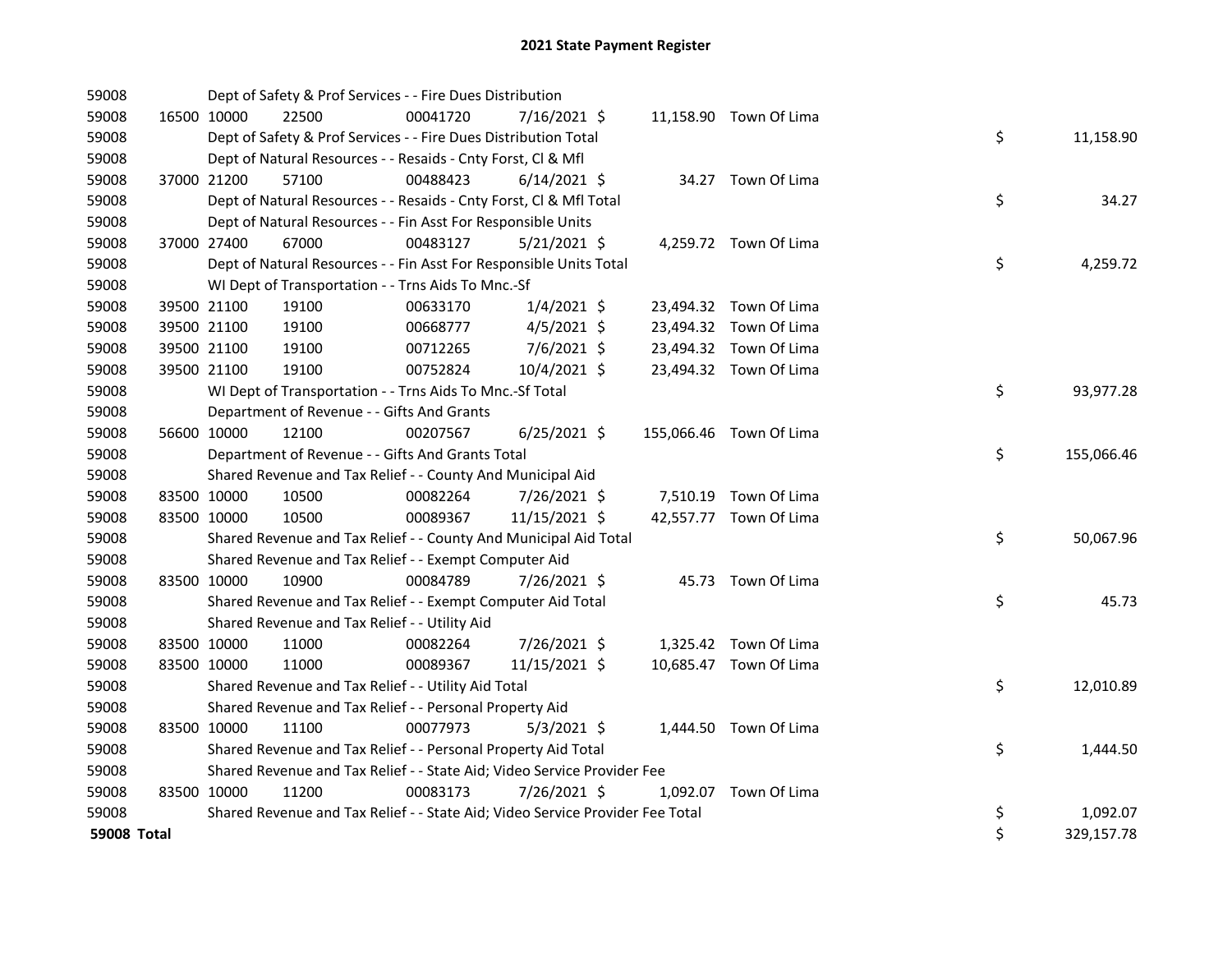| 59010 |             | Dept of Safety & Prof Services - - Fire Dues Distribution          |          |                |           |                           |    |           |
|-------|-------------|--------------------------------------------------------------------|----------|----------------|-----------|---------------------------|----|-----------|
| 59010 | 16500 10000 | 22500                                                              | 00041721 | 7/16/2021 \$   |           | 6,864.25 Lyndon, Town of  |    |           |
| 59010 |             | Dept of Safety & Prof Services - - Fire Dues Distribution Total    |          |                |           |                           | \$ | 6,864.25  |
| 59010 |             | Dept of Natural Resources - - Aids In Lieu Of Taxes - Gener        |          |                |           |                           |    |           |
| 59010 | 37000 10000 | 50300                                                              | 00459622 | 1/28/2021 \$   | 38,289.91 | Lyndon, Town of           |    |           |
| 59010 | 37000 10000 | 50300                                                              | 00459623 | 1/28/2021 \$   | 3,863.66  | Lyndon, Town of           |    |           |
| 59010 | 37000 10000 | 50300                                                              | 00475870 | $4/21/2021$ \$ | 228.66    | Lyndon, Town of           |    |           |
| 59010 | 37000 10000 | 50300                                                              | 00475871 | $4/21/2021$ \$ | 137.81    | Lyndon, Town of           |    |           |
| 59010 |             | Dept of Natural Resources - - Aids In Lieu Of Taxes - Gener Total  |          |                |           |                           | \$ | 42,520.04 |
| 59010 |             | Dept of Natural Resources - - Seg Earned                           |          |                |           |                           |    |           |
| 59010 | 37000 21200 | 100SE                                                              | 00456067 | $1/12/2021$ \$ |           | 680.52 Lyndon, Town of    |    |           |
| 59010 |             | Dept of Natural Resources - - Seg Earned Total                     |          |                |           |                           | \$ | 680.52    |
| 59010 |             | Dept of Natural Resources - - Resaids - Cnty Forst, Cl & Mfl       |          |                |           |                           |    |           |
| 59010 | 37000 21200 | 57100                                                              | 00488424 | $6/14/2021$ \$ |           | 126.96 Lyndon, Town of    |    |           |
| 59010 |             | Dept of Natural Resources - - Resaids - Cnty Forst, Cl & Mfl Total |          |                |           |                           | \$ | 126.96    |
| 59010 |             | Dept of Natural Resources - - Aids In Lieu Of Taxes - Sum S        |          |                |           |                           |    |           |
| 59010 | 37000 21200 | 57900                                                              | 00475868 | $4/21/2021$ \$ | 303.86    | Lyndon, Town of           |    |           |
| 59010 | 37000 21200 | 57900                                                              | 00475869 | $4/21/2021$ \$ | 35.20     | Lyndon, Town of           |    |           |
| 59010 |             | Dept of Natural Resources - - Aids In Lieu Of Taxes - Sum S Total  |          |                |           |                           | \$ | 339.06    |
| 59010 |             | WI Dept of Transportation - - Trns Aids To Mnc.-Sf                 |          |                |           |                           |    |           |
| 59010 | 39500 21100 | 19100                                                              | 00633171 | $1/4/2021$ \$  | 20,110.77 | Lyndon, Town of           |    |           |
| 59010 | 39500 21100 | 19100                                                              | 00668778 | $4/5/2021$ \$  | 20,110.77 | Lyndon, Town of           |    |           |
| 59010 | 39500 21100 | 19100                                                              | 00712266 | 7/6/2021 \$    | 20,110.77 | Lyndon, Town of           |    |           |
| 59010 | 39500 21100 | 19100                                                              | 00752825 | 10/4/2021 \$   | 20,110.77 | Lyndon, Town of           |    |           |
| 59010 |             | WI Dept of Transportation - - Trns Aids To Mnc.-Sf Total           |          |                |           |                           | \$ | 80,443.08 |
| 59010 |             | Department of Revenue - - Gifts And Grants                         |          |                |           |                           |    |           |
| 59010 | 56600 10000 | 12100                                                              | 00207568 | 6/25/2021 \$   |           | 82,007.81 Lyndon, Town of |    |           |
| 59010 |             | Department of Revenue - - Gifts And Grants Total                   |          |                |           |                           | \$ | 82,007.81 |
| 59010 |             | Shared Revenue and Tax Relief - - County And Municipal Aid         |          |                |           |                           |    |           |
| 59010 | 83500 10000 | 10500                                                              | 00082265 | 7/26/2021 \$   | 3,484.89  | Lyndon, Town of           |    |           |
| 59010 | 83500 10000 | 10500                                                              | 00089368 | 11/15/2021 \$  | 19,747.73 | Lyndon, Town of           |    |           |
| 59010 |             | Shared Revenue and Tax Relief - - County And Municipal Aid Total   |          |                |           |                           | \$ | 23,232.62 |
| 59010 |             | Shared Revenue and Tax Relief - - Exempt Computer Aid              |          |                |           |                           |    |           |
| 59010 | 83500 10000 | 10900                                                              | 00084790 | 7/26/2021 \$   |           | 286.84 Lyndon, Town of    |    |           |
| 59010 |             | Shared Revenue and Tax Relief - - Exempt Computer Aid Total        |          |                |           |                           | \$ | 286.84    |
| 59010 |             | Shared Revenue and Tax Relief - - Utility Aid                      |          |                |           |                           |    |           |
| 59010 | 83500 10000 | 11000                                                              | 00082265 | 7/26/2021 \$   |           | 254.27 Lyndon, Town of    |    |           |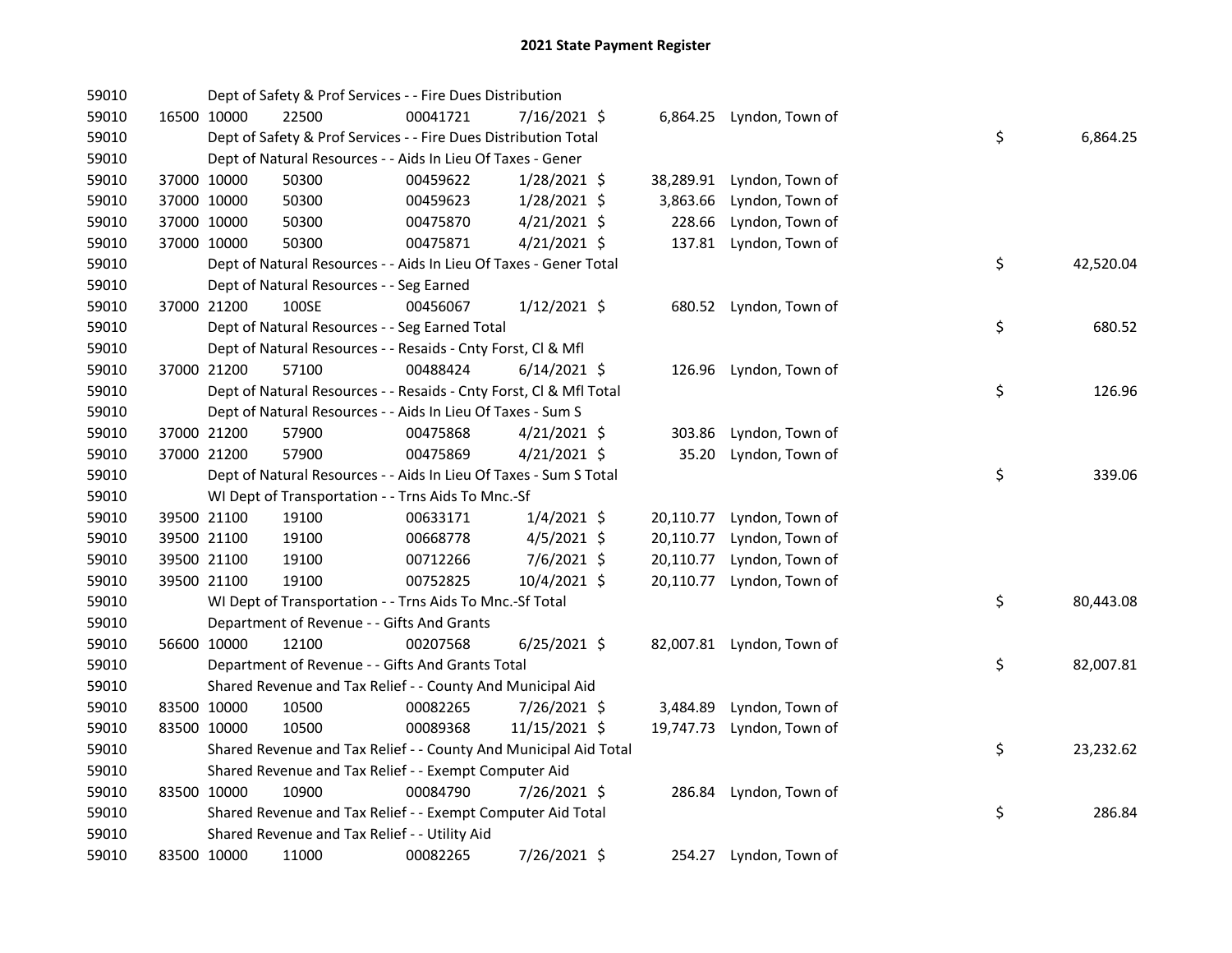| 59010       |             | 83500 10000 | 11000                                                           | 00089368 | 11/15/2021 \$ | 1,513.64 | Lyndon, Town of |            |
|-------------|-------------|-------------|-----------------------------------------------------------------|----------|---------------|----------|-----------------|------------|
| 59010       |             |             | Shared Revenue and Tax Relief - - Utility Aid Total             |          |               |          |                 | 1,767.91   |
| 59010       |             |             | Shared Revenue and Tax Relief - - Personal Property Aid         |          |               |          |                 |            |
| 59010       | 83500       | 10000       | 11100                                                           | 00077974 | $5/3/2021$ \$ | 824.69   | Lyndon, Town of |            |
| 59010       |             |             | Shared Revenue and Tax Relief - - Personal Property Aid Total   |          |               |          |                 | 824.69     |
| 59010       |             |             | Shared Revenue and Tax Relief - - Lottery & Gaming Credit       |          |               |          |                 |            |
| 59010       | 83500 52100 |             | 36300                                                           | 00074421 | 3/22/2021 \$  | 1.414.66 | Lyndon, Town of |            |
| 59010       |             |             | Shared Revenue and Tax Relief - - Lottery & Gaming Credit Total |          |               |          |                 | 1.414.66   |
| 59010 Total |             |             |                                                                 |          |               |          |                 | 240.508.44 |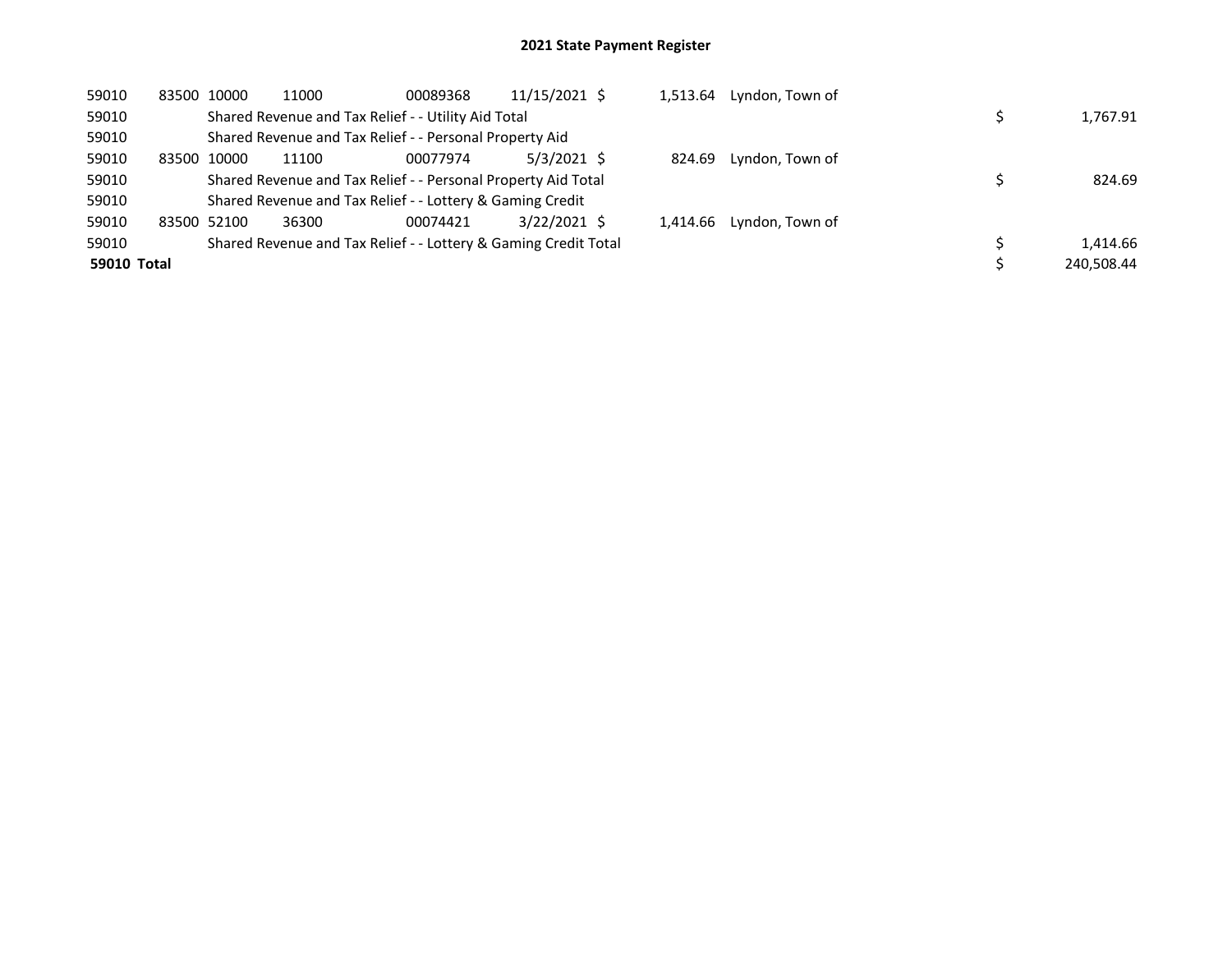| 59012 |             |             | Dept of Safety & Prof Services - - Fire Dues Distribution          |          |                |  |                             |    |            |
|-------|-------------|-------------|--------------------------------------------------------------------|----------|----------------|--|-----------------------------|----|------------|
| 59012 |             | 16500 10000 | 22500                                                              | 00041722 | 7/16/2021 \$   |  | 5,204.18 Town Of Mitchell   |    |            |
| 59012 |             |             | Dept of Safety & Prof Services - - Fire Dues Distribution Total    |          |                |  |                             | \$ | 5,204.18   |
| 59012 |             |             | Dept of Natural Resources - - Aids In Lieu Of Taxes - Gener        |          |                |  |                             |    |            |
| 59012 | 37000 10000 |             | 50300                                                              | 00459637 | 1/28/2021 \$   |  | 17,992.82 Town Of Mitchell  |    |            |
| 59012 | 37000 10000 |             | 50300                                                              | 00459638 | 1/28/2021 \$   |  | 79,515.55 Town Of Mitchell  |    |            |
| 59012 |             |             | Dept of Natural Resources - - Aids In Lieu Of Taxes - Gener Total  |          |                |  |                             | \$ | 97,508.37  |
| 59012 |             |             | Dept of Natural Resources - - Resaids - Cnty Forst, Cl & Mfl       |          |                |  |                             |    |            |
| 59012 | 37000 21200 |             | 57100                                                              | 00488425 | $6/14/2021$ \$ |  | 45.20 Town Of Mitchell      |    |            |
| 59012 |             |             | Dept of Natural Resources - - Resaids - Cnty Forst, Cl & Mfl Total |          |                |  |                             | \$ | 45.20      |
| 59012 |             |             | Dept of Natural Resources - - Aids In Lieu Of Taxes - Sum S        |          |                |  |                             |    |            |
| 59012 |             | 37000 21200 | 57900                                                              | 00475954 | $4/21/2021$ \$ |  | 6,771.78 Town Of Mitchell   |    |            |
| 59012 | 37000 21200 |             | 57900                                                              | 00475955 | $4/21/2021$ \$ |  | 73.34 Town Of Mitchell      |    |            |
| 59012 |             |             | Dept of Natural Resources - - Aids In Lieu Of Taxes - Sum S Total  |          |                |  |                             | \$ | 6,845.12   |
| 59012 |             |             | Dept of Natural Resources - - Fin Asst For Responsible Units       |          |                |  |                             |    |            |
| 59012 |             | 37000 27400 | 67000                                                              | 00483930 | $5/21/2021$ \$ |  | 210.81 Town Of Mitchell     |    |            |
| 59012 |             |             | Dept of Natural Resources - - Fin Asst For Responsible Units Total |          |                |  |                             | \$ | 210.81     |
| 59012 |             |             | WI Dept of Transportation - - Trns Aids To Mnc.-Sf                 |          |                |  |                             |    |            |
| 59012 |             | 39500 21100 | 19100                                                              | 00633172 | $1/4/2021$ \$  |  | 21,424.77 Town Of Mitchell  |    |            |
| 59012 | 39500 21100 |             | 19100                                                              | 00668779 | $4/5/2021$ \$  |  | 21,424.77 Town Of Mitchell  |    |            |
| 59012 | 39500 21100 |             | 19100                                                              | 00712267 | 7/6/2021 \$    |  | 21,424.77 Town Of Mitchell  |    |            |
| 59012 | 39500 21100 |             | 19100                                                              | 00752826 | 10/4/2021 \$   |  | 21,424.77 Town Of Mitchell  |    |            |
| 59012 |             |             | WI Dept of Transportation - - Trns Aids To Mnc.-Sf Total           |          |                |  |                             | \$ | 85,699.08  |
| 59012 |             |             | WI Dept of Transportation - - Loc Trns Facl Implfd                 |          |                |  |                             |    |            |
| 59012 |             | 39500 21100 | 27600                                                              | 00647502 | $2/1/2021$ \$  |  | 298,910.86 Town Of Mitchell |    |            |
| 59012 |             |             | WI Dept of Transportation - - Loc Trns Facl Implfd Total           |          |                |  |                             | \$ | 298,910.86 |
| 59012 |             |             | Department of Corrections - - Energy Costs, Energy-Related A       |          |                |  |                             |    |            |
| 59012 | 41000 10000 |             | 10600                                                              | 00399545 | $1/8/2021$ \$  |  | 12.50 Town Of Mitchell      |    |            |
| 59012 | 41000 10000 |             | 10600                                                              | 00467882 | 12/16/2021 \$  |  | 16.50 Town Of Mitchell      |    |            |
| 59012 |             |             | Department of Corrections - - Energy Costs, Energy-Related A Total |          |                |  |                             | \$ | 29.00      |
| 59012 |             |             | Elections Commission - - General Program Ops, GPR                  |          |                |  |                             |    |            |
| 59012 | 51000 10000 |             | 10100                                                              | 00005134 | $1/8/2021$ \$  |  | 345.05 Town Of Mitchell     |    |            |
| 59012 |             |             | Elections Commission - - General Program Ops, GPR Total            |          |                |  |                             | \$ | 345.05     |
| 59012 |             |             | Department of Revenue - - Gifts And Grants                         |          |                |  |                             |    |            |
| 59012 | 56600 10000 |             | 12100                                                              | 00207569 | $6/25/2021$ \$ |  | 68,924.24 Town Of Mitchell  |    |            |
| 59012 |             |             | Department of Revenue - - Gifts And Grants Total                   |          |                |  |                             | \$ | 68,924.24  |
| 59012 |             |             | Shared Revenue and Tax Relief - - County And Municipal Aid         |          |                |  |                             |    |            |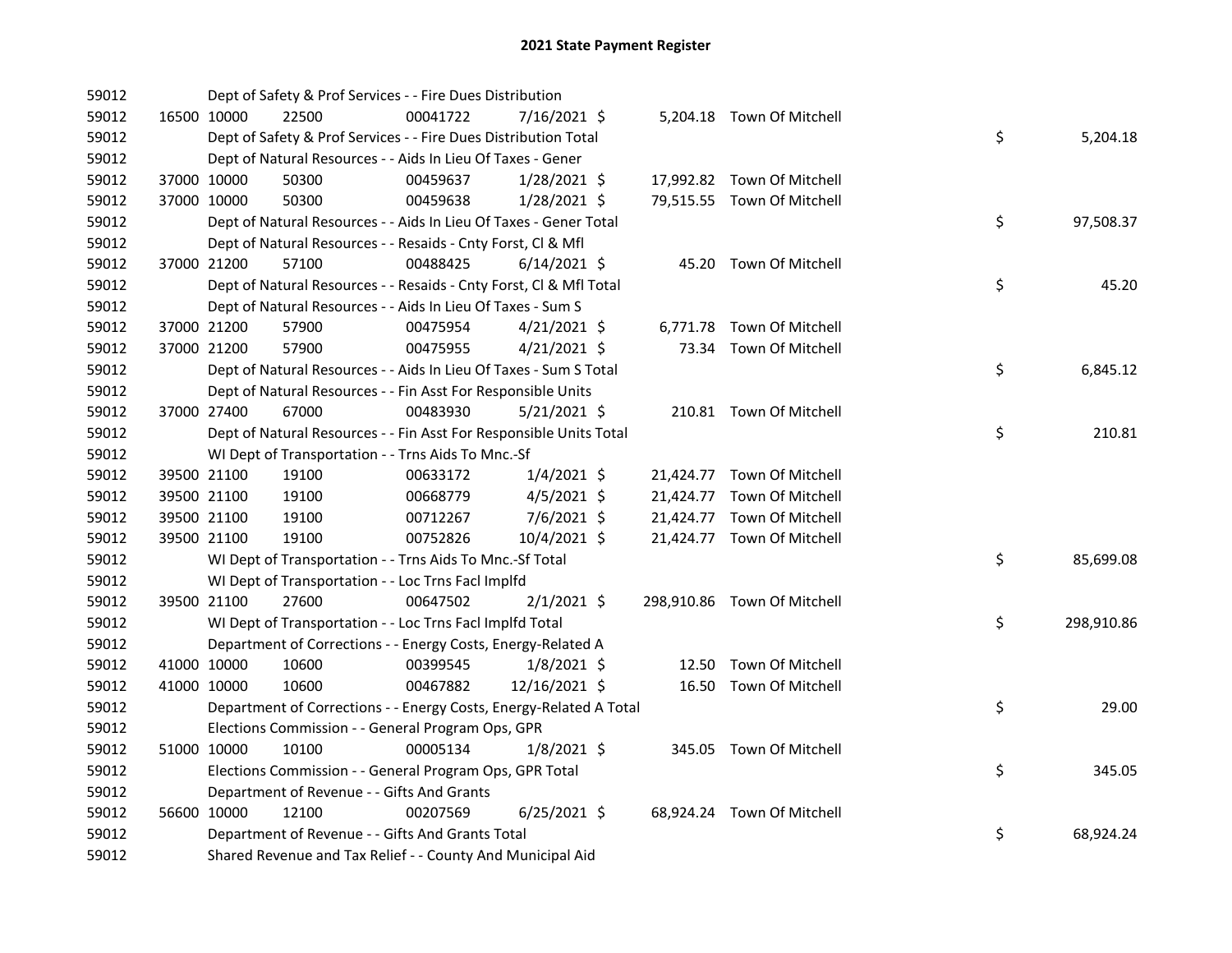| 59012              | 83500 10000 |       | 10500                                                               | 00082266 | 7/26/2021 \$  | 3.020.22  | Town Of Mitchell |            |
|--------------------|-------------|-------|---------------------------------------------------------------------|----------|---------------|-----------|------------------|------------|
| 59012              | 83500 10000 |       | 10500                                                               | 00089369 | 11/15/2021 \$ | 17.114.61 | Town Of Mitchell |            |
| 59012              |             |       | Shared Revenue and Tax Relief - - County And Municipal Aid Total    |          |               |           |                  | 20,134.83  |
| 59012              |             |       | Shared Revenue and Tax Relief - - Exempt Computer Aid               |          |               |           |                  |            |
| 59012              | 83500       | 10000 | 10900                                                               | 00084791 | 7/26/2021 \$  | 17.67     | Town Of Mitchell |            |
| 59012              |             |       | Shared Revenue and Tax Relief - - Exempt Computer Aid Total         |          |               |           |                  | 17.67      |
| 59012              |             |       | Shared Revenue and Tax Relief - - Personal Property Aid             |          |               |           |                  |            |
| 59012              | 83500 10000 |       | 11100                                                               | 00077975 | $5/3/2021$ \$ | 569.62    | Town Of Mitchell |            |
| 59012              |             |       | Shared Revenue and Tax Relief - - Personal Property Aid Total       |          |               |           |                  | 569.62     |
| 59012              |             |       | Shared Revenue and Tax Relief - - Payments For Municipal Svcs       |          |               |           |                  |            |
| 59012              | 83500       | 10000 | 50100                                                               | 00073787 | $2/1/2021$ \$ | 1.673.38  | Town Of Mitchell |            |
| 59012              |             |       | Shared Revenue and Tax Relief - - Payments For Municipal Svcs Total |          |               |           |                  | 1,673.38   |
| <b>59012 Total</b> |             |       |                                                                     |          |               |           |                  | 586,117.41 |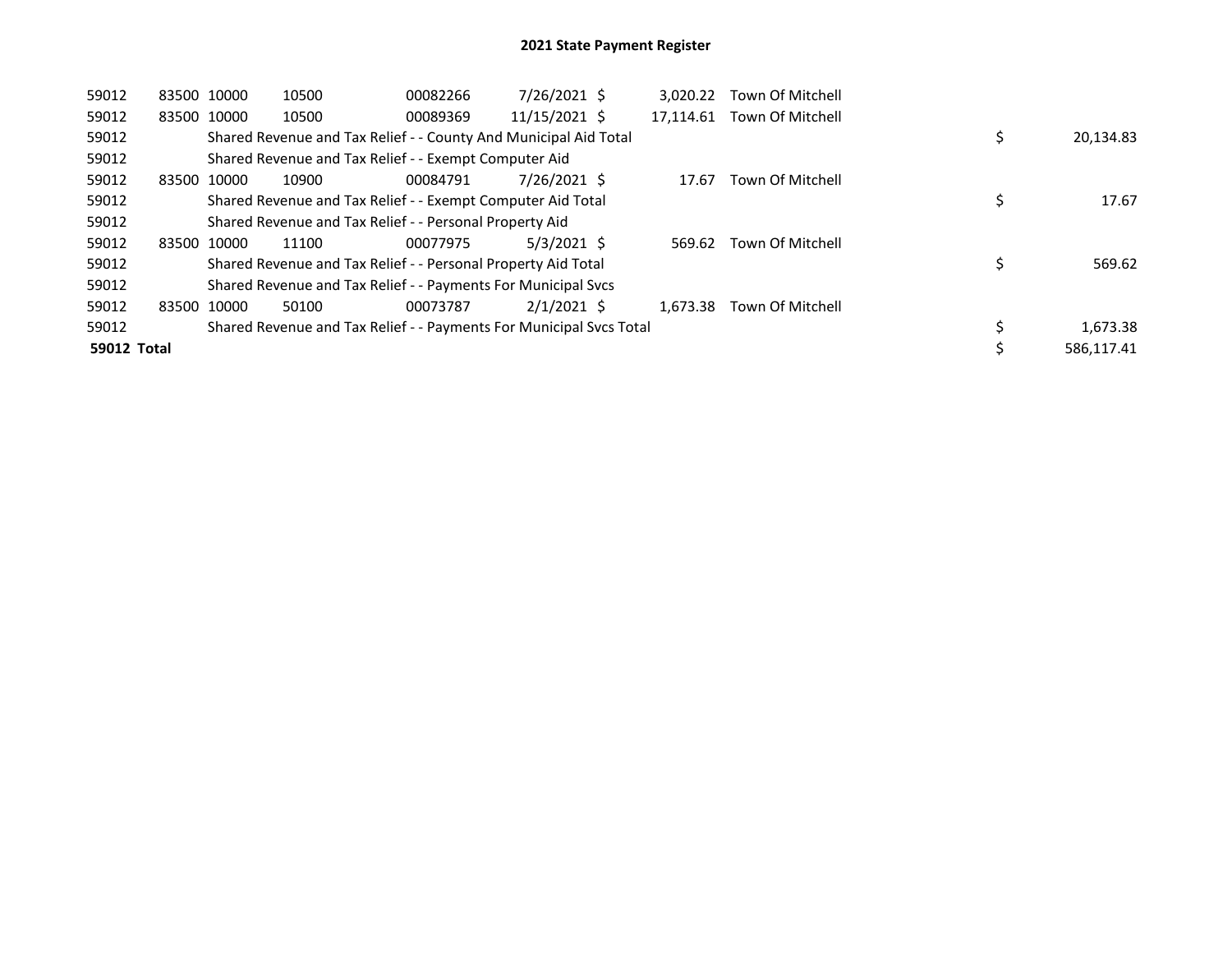| 59014       |             | Dept of Safety & Prof Services - - Fire Dues Distribution           |          |                |  |                         |    |            |
|-------------|-------------|---------------------------------------------------------------------|----------|----------------|--|-------------------------|----|------------|
| 59014       | 16500 10000 | 22500                                                               | 00041723 | $7/15/2021$ \$ |  | 5,710.83 Town Of Mosel  |    |            |
| 59014       |             | Dept of Safety & Prof Services - - Fire Dues Distribution Total     |          |                |  |                         | \$ | 5,710.83   |
| 59014       |             | Dept of Natural Resources - - Resaids - Cnty Forst, CI & Mfl        |          |                |  |                         |    |            |
| 59014       | 37000 21200 | 57100                                                               | 00488426 | $6/14/2021$ \$ |  | 38.78 Town Of Mosel     |    |            |
| 59014       |             | Dept of Natural Resources - - Resaids - Cnty Forst, Cl & Mfl Total  |          |                |  |                         | \$ | 38.78      |
| 59014       |             | Dept of Natural Resources - - Fin Asst For Responsible Units        |          |                |  |                         |    |            |
| 59014       | 37000 27400 | 67000                                                               | 00483438 | $5/21/2021$ \$ |  | 1,072.26 Town Of Mosel  |    |            |
| 59014       |             | Dept of Natural Resources - - Fin Asst For Responsible Units Total  |          |                |  |                         | \$ | 1,072.26   |
| 59014       |             | WI Dept of Transportation - - Trns Aids To Mnc.-Sf                  |          |                |  |                         |    |            |
| 59014       | 39500 21100 | 19100                                                               | 00633173 | 1/4/2021 \$    |  | 18,494.55 Town Of Mosel |    |            |
| 59014       | 39500 21100 | 19100                                                               | 00668780 | $4/5/2021$ \$  |  | 18,494.55 Town Of Mosel |    |            |
| 59014       | 39500 21100 | 19100                                                               | 00712268 | 7/6/2021 \$    |  | 18,494.55 Town Of Mosel |    |            |
| 59014       | 39500 21100 | 19100                                                               | 00752827 | 10/4/2021 \$   |  | 18,494.55 Town Of Mosel |    |            |
| 59014       |             | WI Dept of Transportation - - Trns Aids To Mnc.-Sf Total            |          |                |  |                         | \$ | 73,978.20  |
| 59014       |             | Department of Revenue - - Gifts And Grants                          |          |                |  |                         |    |            |
| 59014       | 56600 10000 | 12100                                                               | 00207570 | $6/25/2021$ \$ |  | 41,291.74 Town Of Mosel |    |            |
| 59014       |             | Department of Revenue - - Gifts And Grants Total                    |          |                |  |                         | \$ | 41,291.74  |
| 59014       |             | Shared Revenue and Tax Relief - - County And Municipal Aid          |          |                |  |                         |    |            |
| 59014       | 83500 10000 | 10500                                                               | 00082267 | 7/26/2021 \$   |  | 955.85 Town Of Mosel    |    |            |
| 59014       | 83500 10000 | 10500                                                               | 00089370 | 11/15/2021 \$  |  | 11,083.14 Town Of Mosel |    |            |
| 59014       |             | Shared Revenue and Tax Relief - - County And Municipal Aid Total    |          |                |  |                         | \$ | 12,038.99  |
| 59014       |             | Shared Revenue and Tax Relief - - Exempt Computer Aid               |          |                |  |                         |    |            |
| 59014       | 83500 10000 | 10900                                                               | 00084792 | 7/26/2021 \$   |  | 3,289.25 Town Of Mosel  |    |            |
| 59014       |             | Shared Revenue and Tax Relief - - Exempt Computer Aid Total         |          |                |  |                         | \$ | 3,289.25   |
| 59014       |             | Shared Revenue and Tax Relief - - Personal Property Aid             |          |                |  |                         |    |            |
| 59014       | 83500 10000 | 11100                                                               | 00077976 | $5/3/2021$ \$  |  | 6,544.27 Town Of Mosel  |    |            |
| 59014       |             | Shared Revenue and Tax Relief - - Personal Property Aid Total       |          |                |  |                         | \$ | 6,544.27   |
| 59014       |             | Shared Revenue and Tax Relief - - Payments For Municipal Svcs       |          |                |  |                         |    |            |
| 59014       | 83500 10000 | 50100                                                               | 00073788 | $2/1/2021$ \$  |  | 350.50 Town Of Mosel    |    |            |
| 59014       |             | Shared Revenue and Tax Relief - - Payments For Municipal Svcs Total |          |                |  |                         | \$ | 350.50     |
| 59014 Total |             |                                                                     |          |                |  |                         | \$ | 144,314.82 |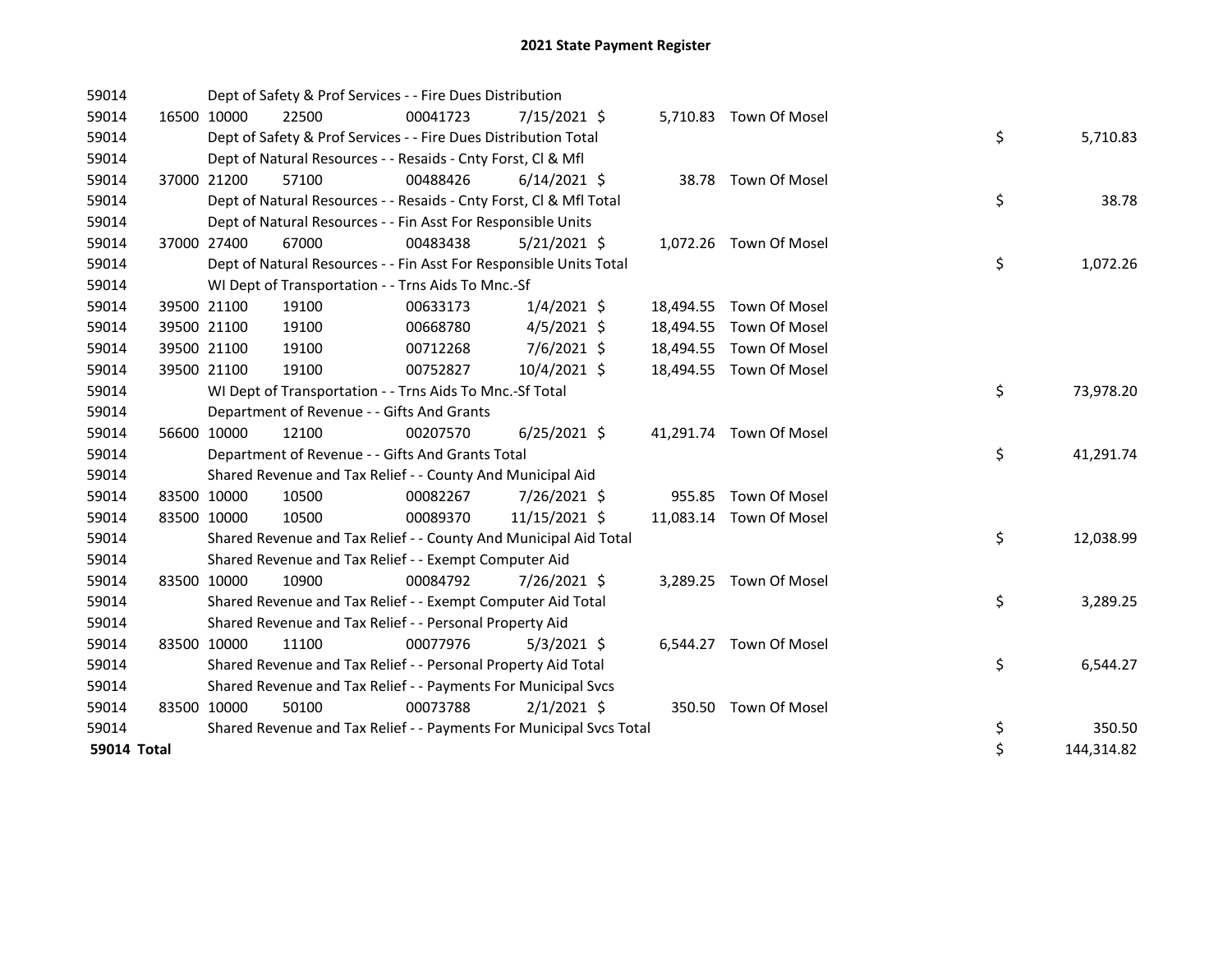| 59016 |             | Dept of Safety & Prof Services - - Fire Dues Distribution          |          |                |  |                             |    |            |
|-------|-------------|--------------------------------------------------------------------|----------|----------------|--|-----------------------------|----|------------|
| 59016 | 16500 10000 | 22500                                                              | 00041726 | 7/16/2021 \$   |  | 15,749.22 Town Of Plymouth  |    |            |
| 59016 |             | Dept of Safety & Prof Services - - Fire Dues Distribution Total    |          |                |  |                             | \$ | 15,749.22  |
| 59016 |             | Dept of Natural Resources - - Aids In Lieu Of Taxes - Gener        |          |                |  |                             |    |            |
| 59016 | 37000 10000 | 50300                                                              | 00459581 | $1/27/2021$ \$ |  | 32,145.88 Town Of Plymouth  |    |            |
| 59016 | 37000 10000 | 50300                                                              | 00475593 | $4/21/2021$ \$ |  | 197.55 Town Of Plymouth     |    |            |
| 59016 |             | Dept of Natural Resources - - Aids In Lieu Of Taxes - Gener Total  |          |                |  |                             | \$ | 32,343.43  |
| 59016 |             | Dept of Natural Resources - - Taxes & Assessmts-Conserv Fund       |          |                |  |                             |    |            |
| 59016 | 37000 21200 | 16900                                                              | 00459222 | $1/28/2021$ \$ |  | 12.50 Town Of Plymouth      |    |            |
| 59016 |             | Dept of Natural Resources - - Taxes & Assessmts-Conserv Fund Total |          |                |  |                             | \$ | 12.50      |
| 59016 |             | Dept of Natural Resources - - Resaids - Cnty Forst, Cl & Mfl       |          |                |  |                             |    |            |
| 59016 | 37000 21200 | 57100                                                              | 00488427 | $6/14/2021$ \$ |  | 22.95 Town Of Plymouth      |    |            |
| 59016 |             | Dept of Natural Resources - - Resaids - Cnty Forst, Cl & Mfl Total |          |                |  |                             | \$ | 22.95      |
| 59016 |             | Dept of Natural Resources - - Aids In Lieu Of Taxes - Sum S        |          |                |  |                             |    |            |
| 59016 | 37000 21200 | 57900                                                              | 00475592 | $4/21/2021$ \$ |  | 25.68 Town Of Plymouth      |    |            |
| 59016 | 37000 21200 | 57900                                                              | 00475594 | 4/21/2021 \$   |  | 320.63 Town Of Plymouth     |    |            |
| 59016 |             | Dept of Natural Resources - - Aids In Lieu Of Taxes - Sum S Total  |          |                |  |                             | \$ | 346.31     |
| 59016 |             | WI Dept of Transportation - - Trns Aids To Mnc.-Sf                 |          |                |  |                             |    |            |
| 59016 | 39500 21100 | 19100                                                              | 00633174 | $1/4/2021$ \$  |  | 27,088.11 Town Of Plymouth  |    |            |
| 59016 | 39500 21100 | 19100                                                              | 00668781 | $4/5/2021$ \$  |  | 27,088.11 Town Of Plymouth  |    |            |
| 59016 | 39500 21100 | 19100                                                              | 00712269 | 7/6/2021 \$    |  | 27,088.11 Town Of Plymouth  |    |            |
| 59016 | 39500 21100 | 19100                                                              | 00752828 | 10/4/2021 \$   |  | 27,088.11 Town Of Plymouth  |    |            |
| 59016 |             | WI Dept of Transportation - - Trns Aids To Mnc.-Sf Total           |          |                |  |                             | \$ | 108,352.44 |
| 59016 |             | Department of Revenue - - Gifts And Grants                         |          |                |  |                             |    |            |
| 59016 | 56600 10000 | 12100                                                              | 00207571 | $6/25/2021$ \$ |  | 167,208.02 Town Of Plymouth |    |            |
| 59016 |             | Department of Revenue - - Gifts And Grants Total                   |          |                |  |                             | \$ | 167,208.02 |
| 59016 |             | Shared Revenue and Tax Relief - - County And Municipal Aid         |          |                |  |                             |    |            |
| 59016 | 83500 10000 | 10500                                                              | 00082268 | 7/26/2021 \$   |  | 5,770.94 Town Of Plymouth   |    |            |
| 59016 | 83500 10000 | 10500                                                              | 00089371 | 11/15/2021 \$  |  | 32,701.96 Town Of Plymouth  |    |            |
| 59016 |             | Shared Revenue and Tax Relief - - County And Municipal Aid Total   |          |                |  |                             | \$ | 38,472.90  |
| 59016 |             | Shared Revenue and Tax Relief - - Exempt Computer Aid              |          |                |  |                             |    |            |
| 59016 | 83500 10000 | 10900                                                              | 00084793 | 7/26/2021 \$   |  | 612.12 Town Of Plymouth     |    |            |
| 59016 |             | Shared Revenue and Tax Relief - - Exempt Computer Aid Total        |          |                |  |                             | \$ | 612.12     |
| 59016 |             | Shared Revenue and Tax Relief - - Utility Aid                      |          |                |  |                             |    |            |
| 59016 | 83500 10000 | 11000                                                              | 00082268 | 7/26/2021 \$   |  | 2,466.28 Town Of Plymouth   |    |            |
| 59016 | 83500 10000 | 11000                                                              | 00089371 | 11/15/2021 \$  |  | 13,572.72 Town Of Plymouth  |    |            |
| 59016 |             | Shared Revenue and Tax Relief - - Utility Aid Total                |          |                |  |                             | \$ | 16,039.00  |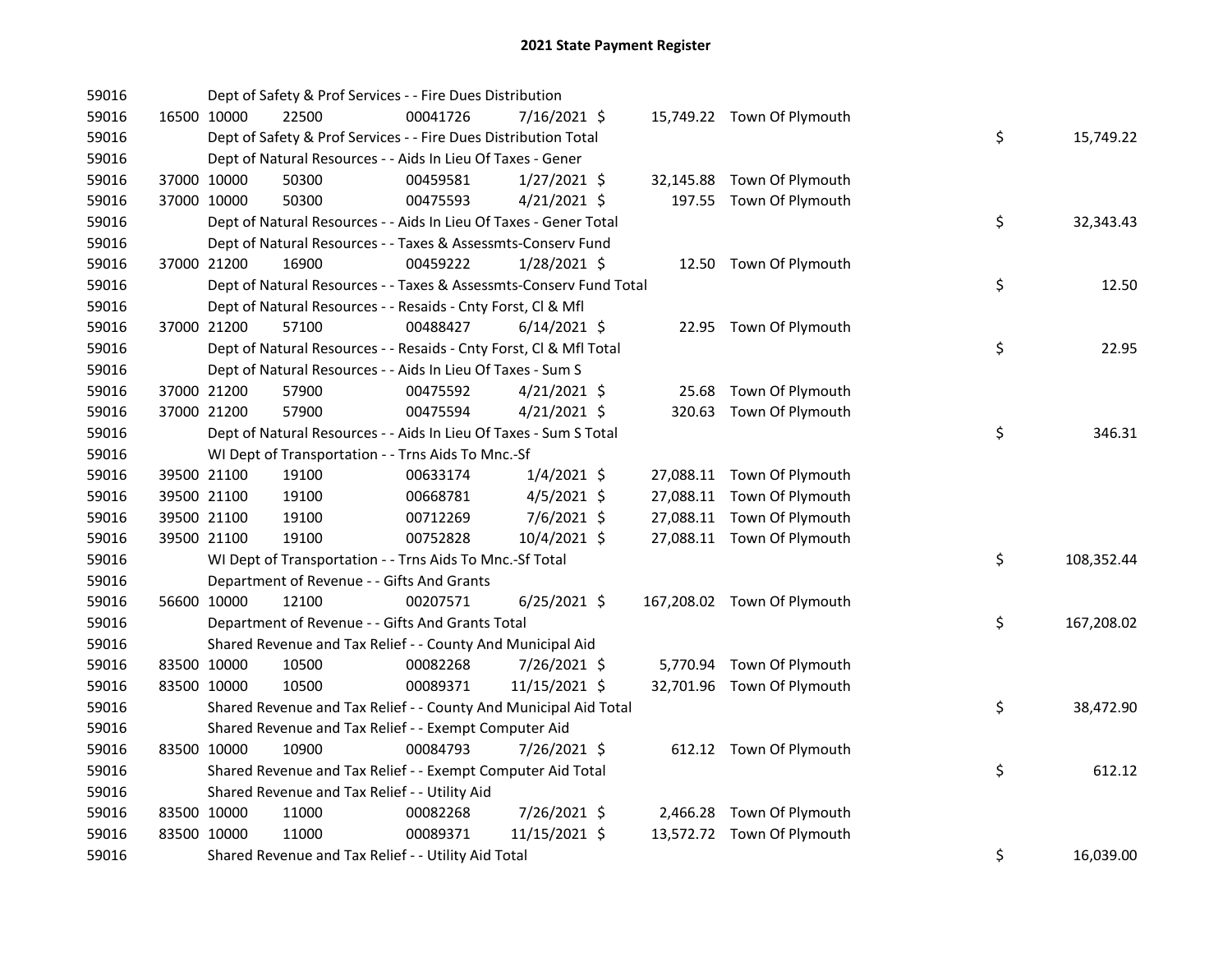| 59016       |             | Shared Revenue and Tax Relief - - Personal Property Aid             |          |               |  |                           |            |
|-------------|-------------|---------------------------------------------------------------------|----------|---------------|--|---------------------------|------------|
| 59016       | 83500 10000 | 11100                                                               | 00077977 | $5/3/2021$ \$ |  | 1,315.45 Town Of Plymouth |            |
| 59016       |             | Shared Revenue and Tax Relief - - Personal Property Aid Total       |          |               |  |                           | 1,315.45   |
| 59016       |             | Shared Revenue and Tax Relief - - Payments For Municipal Svcs       |          |               |  |                           |            |
| 59016       | 83500 10000 | 50100                                                               | 00073789 | $2/1/2021$ \$ |  | 35.84 Town Of Plymouth    |            |
| 59016       |             | Shared Revenue and Tax Relief - - Payments For Municipal Svcs Total |          |               |  |                           | 35.84      |
| 59016 Total |             |                                                                     |          |               |  |                           | 380.510.18 |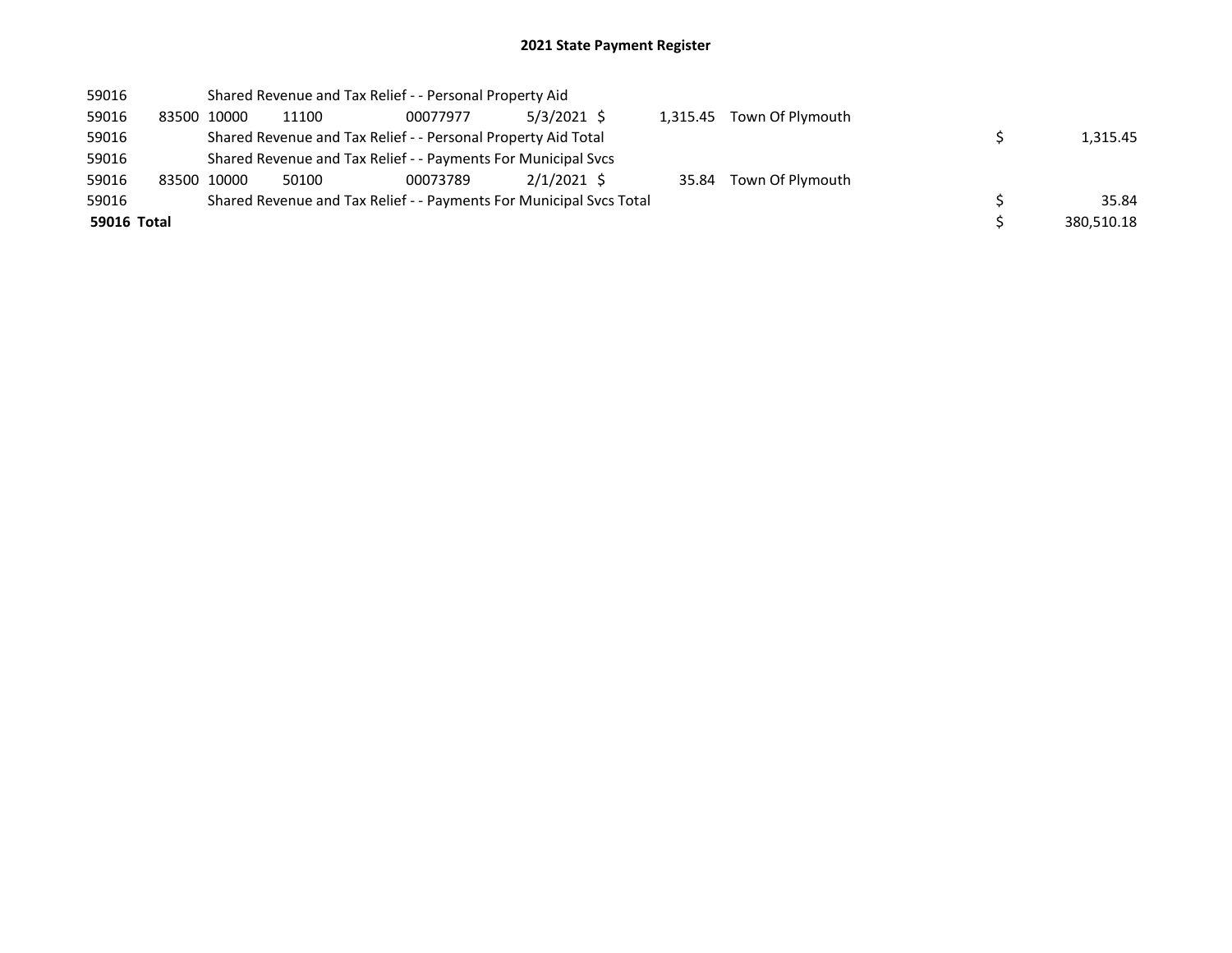| 59018 |             |             | Dept of Safety & Prof Services - - Fire Dues Distribution          |          |                |  |                          |    |            |
|-------|-------------|-------------|--------------------------------------------------------------------|----------|----------------|--|--------------------------|----|------------|
| 59018 | 16500 10000 |             | 22500                                                              | 00041728 | 7/16/2021 \$   |  | 12,847.53 Town Of Rhine  |    |            |
| 59018 |             |             | Dept of Safety & Prof Services - - Fire Dues Distribution Total    |          |                |  |                          | \$ | 12,847.53  |
| 59018 |             |             | Dept of Natural Resources - - Aids In Lieu Of Taxes - Gener        |          |                |  |                          |    |            |
| 59018 | 37000 10000 |             | 50300                                                              | 00459634 | 1/28/2021 \$   |  | 6,706.69 Town Of Rhine   |    |            |
| 59018 | 37000 10000 |             | 50300                                                              | 00459635 | $1/28/2021$ \$ |  | 3,025.55 Town Of Rhine   |    |            |
| 59018 | 37000 10000 |             | 50300                                                              | 00459636 | 1/28/2021 \$   |  | 1,174.66 Town Of Rhine   |    |            |
| 59018 | 37000 10000 |             | 50300                                                              | 00475944 | $4/21/2021$ \$ |  | 157.31 Town Of Rhine     |    |            |
| 59018 | 37000 10000 |             | 50300                                                              | 00475946 | $4/21/2021$ \$ |  | 163.95 Town Of Rhine     |    |            |
| 59018 |             |             | Dept of Natural Resources - - Aids In Lieu Of Taxes - Gener Total  |          |                |  |                          | \$ | 11,228.16  |
| 59018 |             |             | Dept of Natural Resources - - Resaids - Cnty Forst, Cl & Mfl       |          |                |  |                          |    |            |
| 59018 | 37000 21200 |             | 57100                                                              | 00488428 | $6/14/2021$ \$ |  | 193.57 Town Of Rhine     |    |            |
| 59018 |             |             | Dept of Natural Resources - - Resaids - Cnty Forst, Cl & Mfl Total |          |                |  |                          | \$ | 193.57     |
| 59018 |             |             | Dept of Natural Resources - - Aids In Lieu Of Taxes - Sum S        |          |                |  |                          |    |            |
| 59018 | 37000 21200 |             | 57900                                                              | 00475943 | $4/21/2021$ \$ |  | 16.40 Town Of Rhine      |    |            |
| 59018 | 37000 21200 |             | 57900                                                              | 00475945 | $4/21/2021$ \$ |  | 157.22 Town Of Rhine     |    |            |
| 59018 |             |             | Dept of Natural Resources - - Aids In Lieu Of Taxes - Sum S Total  |          |                |  |                          | \$ | 173.62     |
| 59018 |             |             | Dept of Natural Resources - - Fin Asst For Responsible Units       |          |                |  |                          |    |            |
| 59018 | 37000 27400 |             | 67000                                                              | 00483670 | $5/21/2021$ \$ |  | 1,364.70 Town Of Rhine   |    |            |
| 59018 |             |             | Dept of Natural Resources - - Fin Asst For Responsible Units Total |          |                |  |                          | \$ | 1,364.70   |
| 59018 |             |             | WI Dept of Transportation - - Trns Aids To Mnc.-Sf                 |          |                |  |                          |    |            |
| 59018 |             | 39500 21100 | 19100                                                              | 00633175 | $1/4/2021$ \$  |  | 29,302.20 Town Of Rhine  |    |            |
| 59018 |             | 39500 21100 | 19100                                                              | 00668782 | $4/5/2021$ \$  |  | 29,302.20 Town Of Rhine  |    |            |
| 59018 | 39500 21100 |             | 19100                                                              | 00712270 | 7/6/2021 \$    |  | 29,302.20 Town Of Rhine  |    |            |
| 59018 | 39500 21100 |             | 19100                                                              | 00752829 | 10/4/2021 \$   |  | 29,302.20 Town Of Rhine  |    |            |
| 59018 |             |             | WI Dept of Transportation - - Trns Aids To Mnc.-Sf Total           |          |                |  |                          | \$ | 117,208.80 |
| 59018 |             |             | Department of Revenue - - Gifts And Grants                         |          |                |  |                          |    |            |
| 59018 |             | 56600 10000 | 12100                                                              | 00207572 | $6/25/2021$ \$ |  | 113,251.38 Town Of Rhine |    |            |
| 59018 |             |             | Department of Revenue - - Gifts And Grants Total                   |          |                |  |                          | \$ | 113,251.38 |
| 59018 |             |             | Shared Revenue and Tax Relief - - County And Municipal Aid         |          |                |  |                          |    |            |
| 59018 |             | 83500 10000 | 10500                                                              | 00082269 | 7/26/2021 \$   |  | 4,738.03 Town Of Rhine   |    |            |
| 59018 | 83500 10000 |             | 10500                                                              | 00089372 | 11/15/2021 \$  |  | 26,848.86 Town Of Rhine  |    |            |
| 59018 |             |             | Shared Revenue and Tax Relief - - County And Municipal Aid Total   |          |                |  |                          | \$ | 31,586.89  |
| 59018 |             |             | Shared Revenue and Tax Relief - - Exempt Computer Aid              |          |                |  |                          |    |            |
| 59018 | 83500 10000 |             | 10900                                                              | 00084794 | 7/26/2021 \$   |  | 131.99 Town Of Rhine     |    |            |
| 59018 |             |             | Shared Revenue and Tax Relief - - Exempt Computer Aid Total        |          |                |  |                          | \$ | 131.99     |
| 59018 |             |             | Shared Revenue and Tax Relief - - Utility Aid                      |          |                |  |                          |    |            |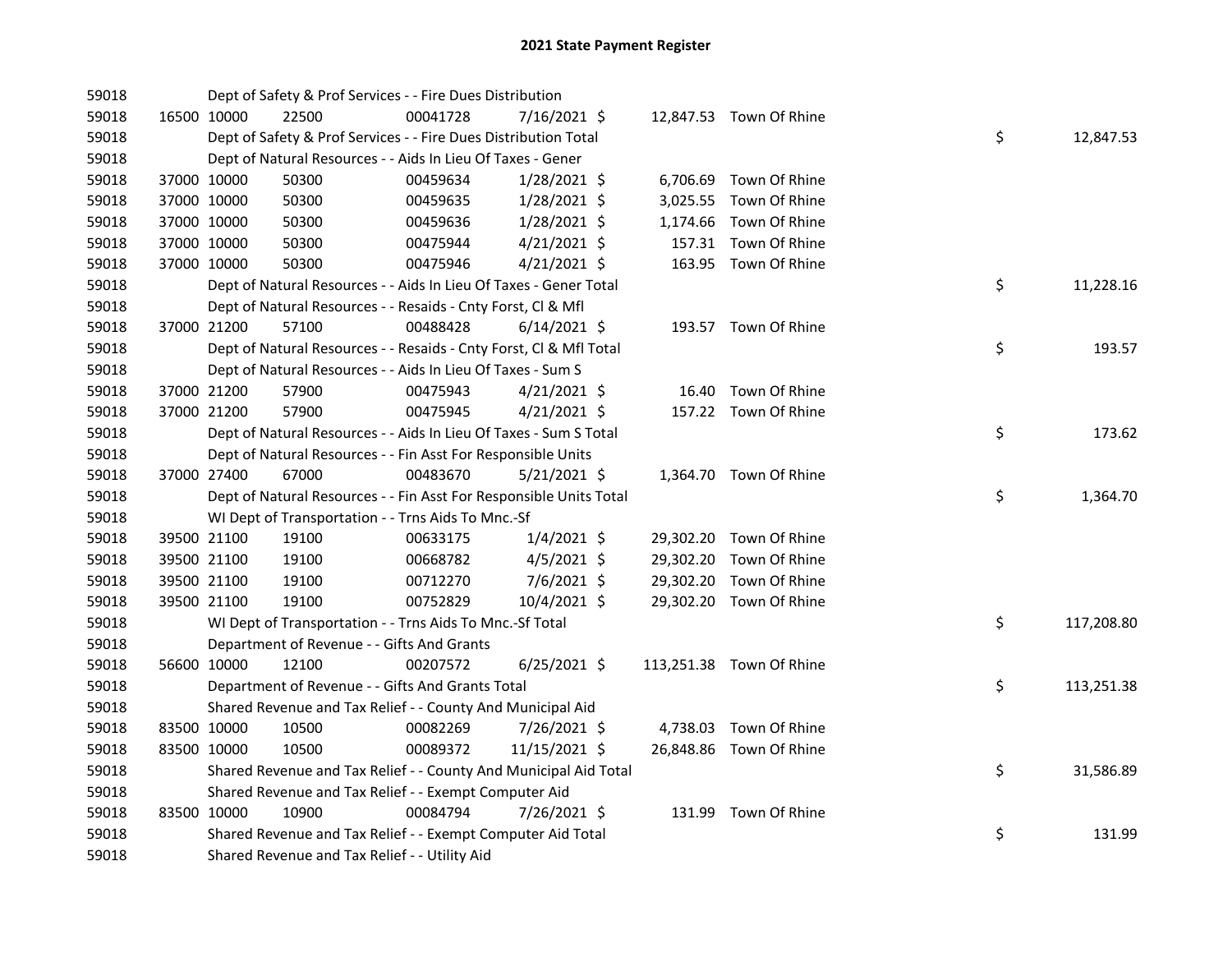| 59018              | 83500 10000 | 11000                                                                         | 00082269 | 7/26/2021 \$  | 2.399.60  | Town Of Rhine |  |            |
|--------------------|-------------|-------------------------------------------------------------------------------|----------|---------------|-----------|---------------|--|------------|
| 59018              | 83500 10000 | 11000                                                                         | 00089372 | 11/15/2021 \$ | 13,814.55 | Town Of Rhine |  |            |
| 59018              |             | Shared Revenue and Tax Relief - - Utility Aid Total                           |          |               |           |               |  | 16,214.15  |
| 59018              |             | Shared Revenue and Tax Relief - - Personal Property Aid                       |          |               |           |               |  |            |
| 59018              | 83500 10000 | 11100                                                                         | 00077978 | $5/3/2021$ \$ | 632.32    | Town Of Rhine |  |            |
| 59018              |             | Shared Revenue and Tax Relief - - Personal Property Aid Total                 |          |               |           |               |  | 632.32     |
| 59018              |             | Shared Revenue and Tax Relief - - State Aid; Video Service Provider Fee       |          |               |           |               |  |            |
| 59018              | 83500 10000 | 11200                                                                         | 00083174 | 7/26/2021 \$  | 2.055.08  | Town Of Rhine |  |            |
| 59018              |             | Shared Revenue and Tax Relief - - State Aid; Video Service Provider Fee Total |          |               |           |               |  | 2,055.08   |
| <b>59018 Total</b> |             |                                                                               |          |               |           |               |  | 306.888.19 |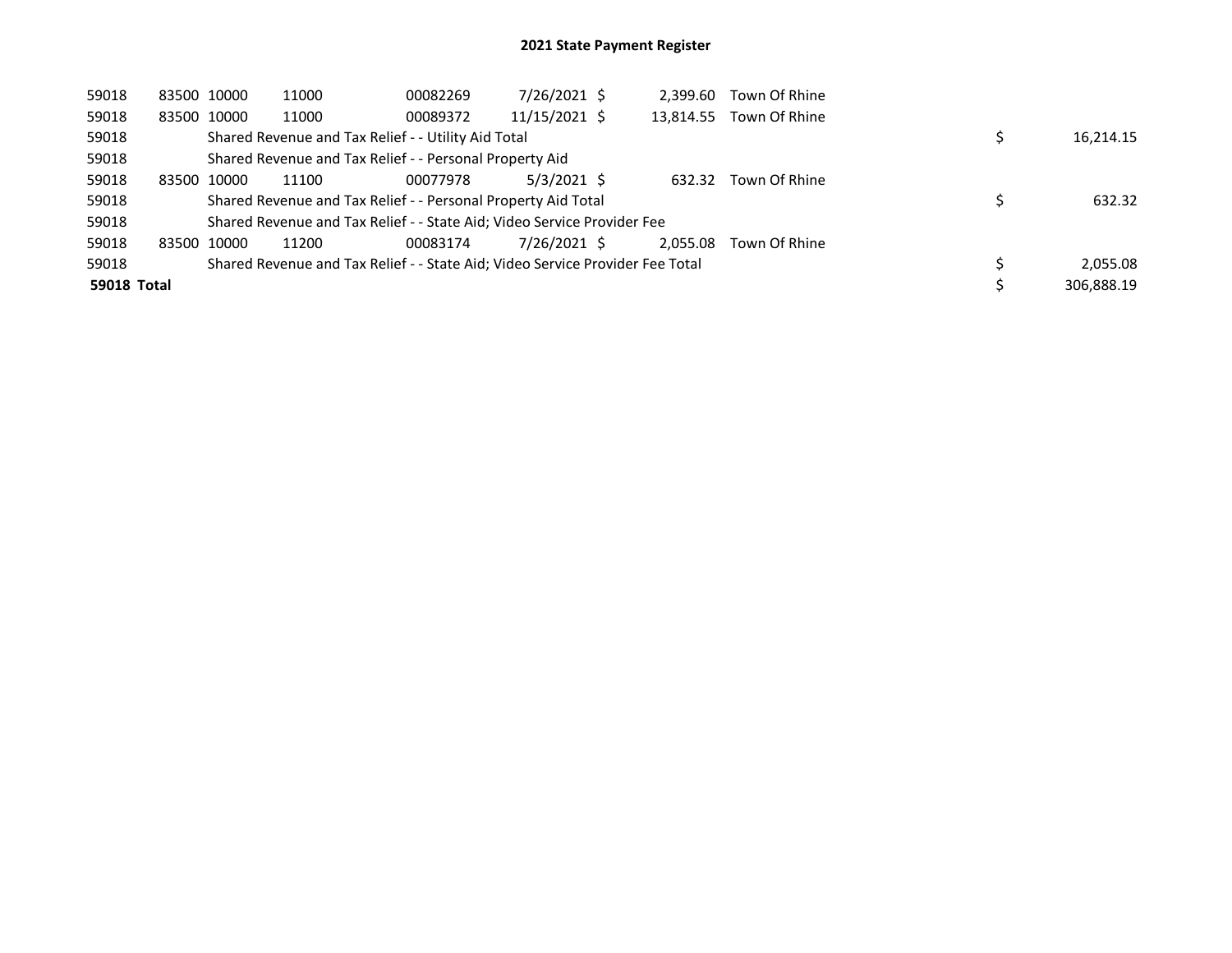| 59020       |             |             | Dept of Safety & Prof Services - - Fire Dues Distribution          |          |                |  |                           |    |           |
|-------------|-------------|-------------|--------------------------------------------------------------------|----------|----------------|--|---------------------------|----|-----------|
| 59020       | 16500 10000 |             | 22500                                                              | 00041729 | 7/16/2021 \$   |  | 1,622.51 Town Of Russell  |    |           |
| 59020       |             |             | Dept of Safety & Prof Services - - Fire Dues Distribution Total    |          |                |  |                           | \$ | 1,622.51  |
| 59020       |             |             | Dept of Natural Resources - - Aids In Lieu Of Taxes - Gener        |          |                |  |                           |    |           |
| 59020       |             | 37000 10000 | 50300                                                              | 00459583 | $1/28/2021$ \$ |  | 465.35 Town Of Russell    |    |           |
| 59020       |             | 37000 10000 | 50300                                                              | 00475616 | $4/21/2021$ \$ |  | 64.06 Town Of Russell     |    |           |
| 59020       |             |             | Dept of Natural Resources - - Aids In Lieu Of Taxes - Gener Total  |          |                |  |                           | \$ | 529.41    |
| 59020       |             |             | Dept of Natural Resources - - Resaids - Cnty Forst, Cl & Mfl       |          |                |  |                           |    |           |
| 59020       |             | 37000 21200 | 57100                                                              | 00488429 | $6/14/2021$ \$ |  | 285.63 Town Of Russell    |    |           |
| 59020       |             |             | Dept of Natural Resources - - Resaids - Cnty Forst, Cl & Mfl Total |          |                |  |                           | \$ | 285.63    |
| 59020       |             |             | Dept of Natural Resources - - Aids In Lieu Of Taxes - Sum S        |          |                |  |                           |    |           |
| 59020       |             | 37000 21200 | 57900                                                              | 00475615 | $4/21/2021$ \$ |  | 6.41 Town Of Russell      |    |           |
| 59020       |             |             | Dept of Natural Resources - - Aids In Lieu Of Taxes - Sum S Total  |          |                |  |                           | \$ | 6.41      |
| 59020       |             |             | Dept of Natural Resources - - Fin Asst For Responsible Units       |          |                |  |                           |    |           |
| 59020       |             | 37000 27400 | 67000                                                              | 00483715 | $5/21/2021$ \$ |  | 836.09 Town Of Russell    |    |           |
| 59020       |             |             | Dept of Natural Resources - - Fin Asst For Responsible Units Total |          |                |  |                           | \$ | 836.09    |
| 59020       |             |             | WI Dept of Transportation - - Trns Aids To Mnc.-Sf                 |          |                |  |                           |    |           |
| 59020       |             | 39500 21100 | 19100                                                              | 00633176 | $1/4/2021$ \$  |  | 13,185.99 Town Of Russell |    |           |
| 59020       |             | 39500 21100 | 19100                                                              | 00668783 | $4/5/2021$ \$  |  | 13,185.99 Town Of Russell |    |           |
| 59020       | 39500 21100 |             | 19100                                                              | 00712271 | 7/6/2021 \$    |  | 13,185.99 Town Of Russell |    |           |
| 59020       |             | 39500 21100 | 19100                                                              | 00752830 | 10/4/2021 \$   |  | 13,185.99 Town Of Russell |    |           |
| 59020       |             |             | WI Dept of Transportation - - Trns Aids To Mnc.-Sf Total           |          |                |  |                           | \$ | 52,743.96 |
| 59020       |             |             | Department of Revenue - - Gifts And Grants                         |          |                |  |                           |    |           |
| 59020       | 56600 10000 |             | 12100                                                              | 00207573 | $6/25/2021$ \$ |  | 19,730.02 Town Of Russell |    |           |
| 59020       |             |             | Department of Revenue - - Gifts And Grants Total                   |          |                |  |                           | \$ | 19,730.02 |
| 59020       |             |             | Shared Revenue and Tax Relief - - County And Municipal Aid         |          |                |  |                           |    |           |
| 59020       | 83500 10000 |             | 10500                                                              | 00082270 | 7/26/2021 \$   |  | 3,354.59 Town Of Russell  |    |           |
| 59020       | 83500 10000 |             | 10500                                                              | 00089373 | 11/15/2021 \$  |  | 19,009.32 Town Of Russell |    |           |
| 59020       |             |             | Shared Revenue and Tax Relief - - County And Municipal Aid Total   |          |                |  |                           | \$ | 22,363.91 |
| 59020       |             |             | Shared Revenue and Tax Relief - - Exempt Computer Aid              |          |                |  |                           |    |           |
| 59020       | 83500 10000 |             | 10900                                                              | 00084795 | 7/26/2021 \$   |  | 3.11 Town Of Russell      |    |           |
| 59020       |             |             | Shared Revenue and Tax Relief - - Exempt Computer Aid Total        |          |                |  |                           | \$ | 3.11      |
| 59020       |             |             | Shared Revenue and Tax Relief - - Personal Property Aid            |          |                |  |                           |    |           |
| 59020       | 83500 10000 |             | 11100                                                              | 00077979 | 5/3/2021 \$    |  | 18.80 Town Of Russell     |    |           |
| 59020       |             |             | Shared Revenue and Tax Relief - - Personal Property Aid Total      |          |                |  |                           | \$ | 18.80     |
| 59020 Total |             |             |                                                                    |          |                |  |                           | \$ | 98,139.85 |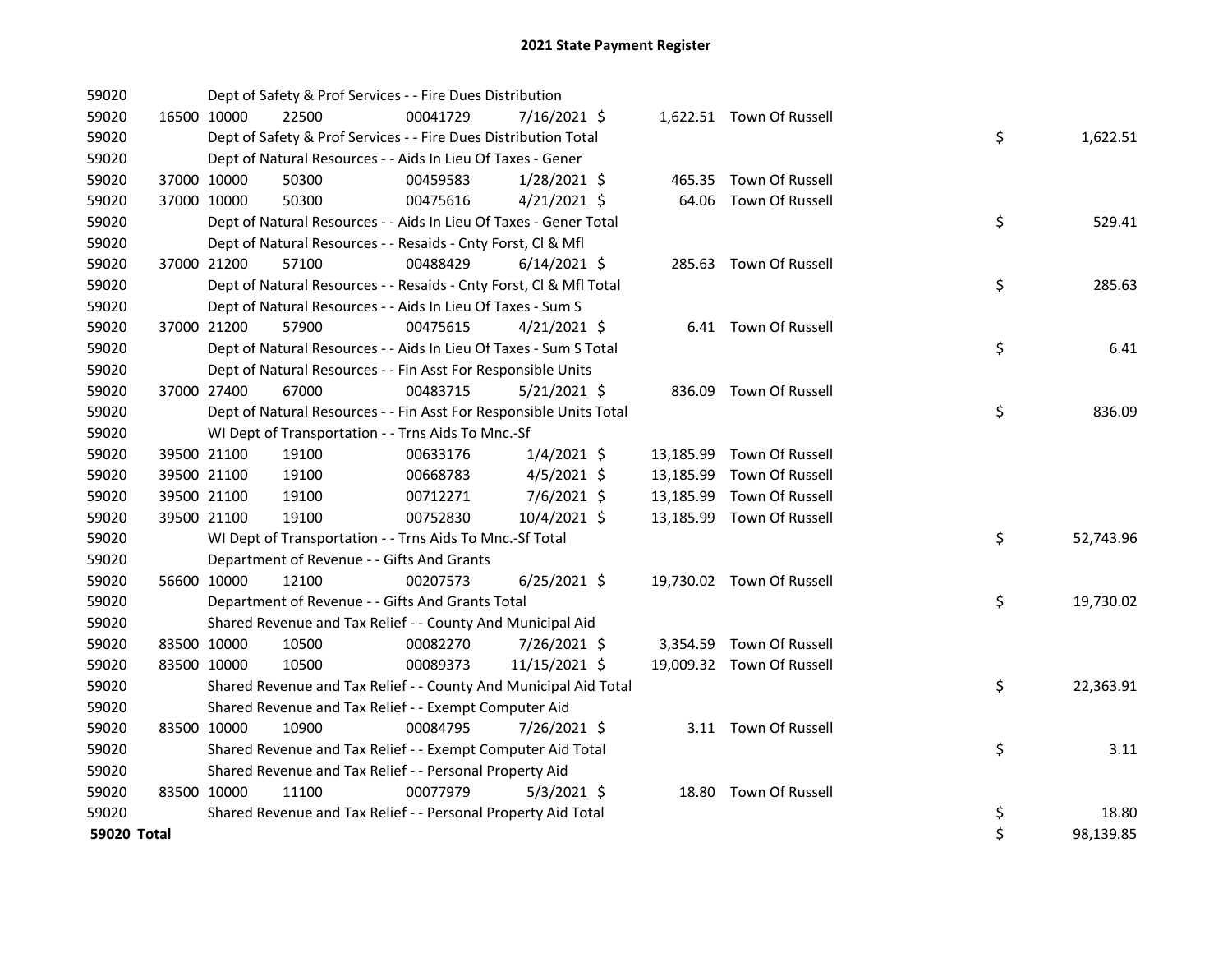| 59022 |             |             | Dept of Safety & Prof Services - - Fire Dues Distribution          |          |                |        |                         |    |            |
|-------|-------------|-------------|--------------------------------------------------------------------|----------|----------------|--------|-------------------------|----|------------|
| 59022 |             | 16500 10000 | 22500                                                              | 00041730 | 7/16/2021 \$   |        | 6,390.44 Town Of Scott  |    |            |
| 59022 |             |             | Dept of Safety & Prof Services - - Fire Dues Distribution Total    |          |                |        |                         | \$ | 6,390.44   |
| 59022 |             |             | Dept of Natural Resources - - Aids In Lieu Of Taxes - Gener        |          |                |        |                         |    |            |
| 59022 |             | 37000 10000 | 50300                                                              | 00459596 | 1/28/2021 \$   |        | 5,591.44 Town Of Scott  |    |            |
| 59022 | 37000 10000 |             | 50300                                                              | 00459597 | $1/28/2021$ \$ | 348.64 | Town Of Scott           |    |            |
| 59022 |             | 37000 10000 | 50300                                                              | 00459598 | $1/28/2021$ \$ |        | 4,655.03 Town Of Scott  |    |            |
| 59022 |             | 37000 10000 | 50300                                                              | 00475708 | $4/21/2021$ \$ |        | 515.35 Town Of Scott    |    |            |
| 59022 |             |             | Dept of Natural Resources - - Aids In Lieu Of Taxes - Gener Total  |          |                |        |                         | \$ | 11,110.46  |
| 59022 |             |             | Dept of Natural Resources - - Taxes & Assessmts-Conserv Fund       |          |                |        |                         |    |            |
| 59022 |             | 37000 21200 | 16900                                                              | 00459209 | $1/28/2021$ \$ |        | 25.00 Town Of Scott     |    |            |
| 59022 |             |             | Dept of Natural Resources - - Taxes & Assessmts-Conserv Fund Total |          |                |        |                         | \$ | 25.00      |
| 59022 |             |             | Dept of Natural Resources - - Resaids - Cnty Forst, Cl & Mfl       |          |                |        |                         |    |            |
| 59022 |             | 37000 21200 | 57100                                                              | 00488430 | $6/14/2021$ \$ |        | 107.01 Town Of Scott    |    |            |
| 59022 |             |             | Dept of Natural Resources - - Resaids - Cnty Forst, Cl & Mfl Total |          |                |        |                         | \$ | 107.01     |
| 59022 |             |             | Dept of Natural Resources - - Aids In Lieu Of Taxes - Sum S        |          |                |        |                         |    |            |
| 59022 |             | 37000 21200 | 57900                                                              | 00475709 | 4/21/2021 \$   |        | 1,367.99 Town Of Scott  |    |            |
| 59022 |             |             | Dept of Natural Resources - - Aids In Lieu Of Taxes - Sum S Total  |          |                |        |                         | \$ | 1,367.99   |
| 59022 |             |             | Dept of Natural Resources - - Fin Asst For Responsible Units       |          |                |        |                         |    |            |
| 59022 |             | 37000 27400 | 67000                                                              | 00483544 | $5/21/2021$ \$ |        | 3,258.31 Town Of Scott  |    |            |
| 59022 |             |             | Dept of Natural Resources - - Fin Asst For Responsible Units Total |          |                |        |                         | \$ | 3,258.31   |
| 59022 |             |             | WI Dept of Transportation - - Trns Aids To Mnc.-Sf                 |          |                |        |                         |    |            |
| 59022 |             | 39500 21100 | 19100                                                              | 00633177 | $1/4/2021$ \$  |        | 26,483.67 Town Of Scott |    |            |
| 59022 |             | 39500 21100 | 19100                                                              | 00668784 | $4/5/2021$ \$  |        | 26,483.67 Town Of Scott |    |            |
| 59022 |             | 39500 21100 | 19100                                                              | 00712272 | 7/6/2021 \$    |        | 26,483.67 Town Of Scott |    |            |
| 59022 |             | 39500 21100 | 19100                                                              | 00752831 | 10/4/2021 \$   |        | 26,483.67 Town Of Scott |    |            |
| 59022 |             |             | WI Dept of Transportation - - Trns Aids To Mnc.-Sf Total           |          |                |        |                         | \$ | 105,934.68 |
| 59022 |             |             | Department of Revenue - - Gifts And Grants                         |          |                |        |                         |    |            |
| 59022 |             | 56600 10000 | 12100                                                              | 00207574 | $6/25/2021$ \$ |        | 95,196.05 Town Of Scott |    |            |
| 59022 |             |             | Department of Revenue - - Gifts And Grants Total                   |          |                |        |                         | \$ | 95,196.05  |
| 59022 |             |             | Shared Revenue and Tax Relief - - County And Municipal Aid         |          |                |        |                         |    |            |
| 59022 |             | 83500 10000 | 10500                                                              | 00082271 | 7/26/2021 \$   |        | 6,556.12 Town Of Scott  |    |            |
| 59022 | 83500 10000 |             | 10500                                                              | 00089374 | 11/15/2021 \$  |        | 37,151.34 Town Of Scott |    |            |
| 59022 |             |             | Shared Revenue and Tax Relief - - County And Municipal Aid Total   |          |                |        |                         | \$ | 43,707.46  |
| 59022 |             |             | Shared Revenue and Tax Relief - - Exempt Computer Aid              |          |                |        |                         |    |            |
| 59022 | 83500 10000 |             | 10900                                                              | 00084796 | 7/26/2021 \$   |        | 80.02 Town Of Scott     |    |            |
| 59022 |             |             | Shared Revenue and Tax Relief - - Exempt Computer Aid Total        |          |                |        |                         | \$ | 80.02      |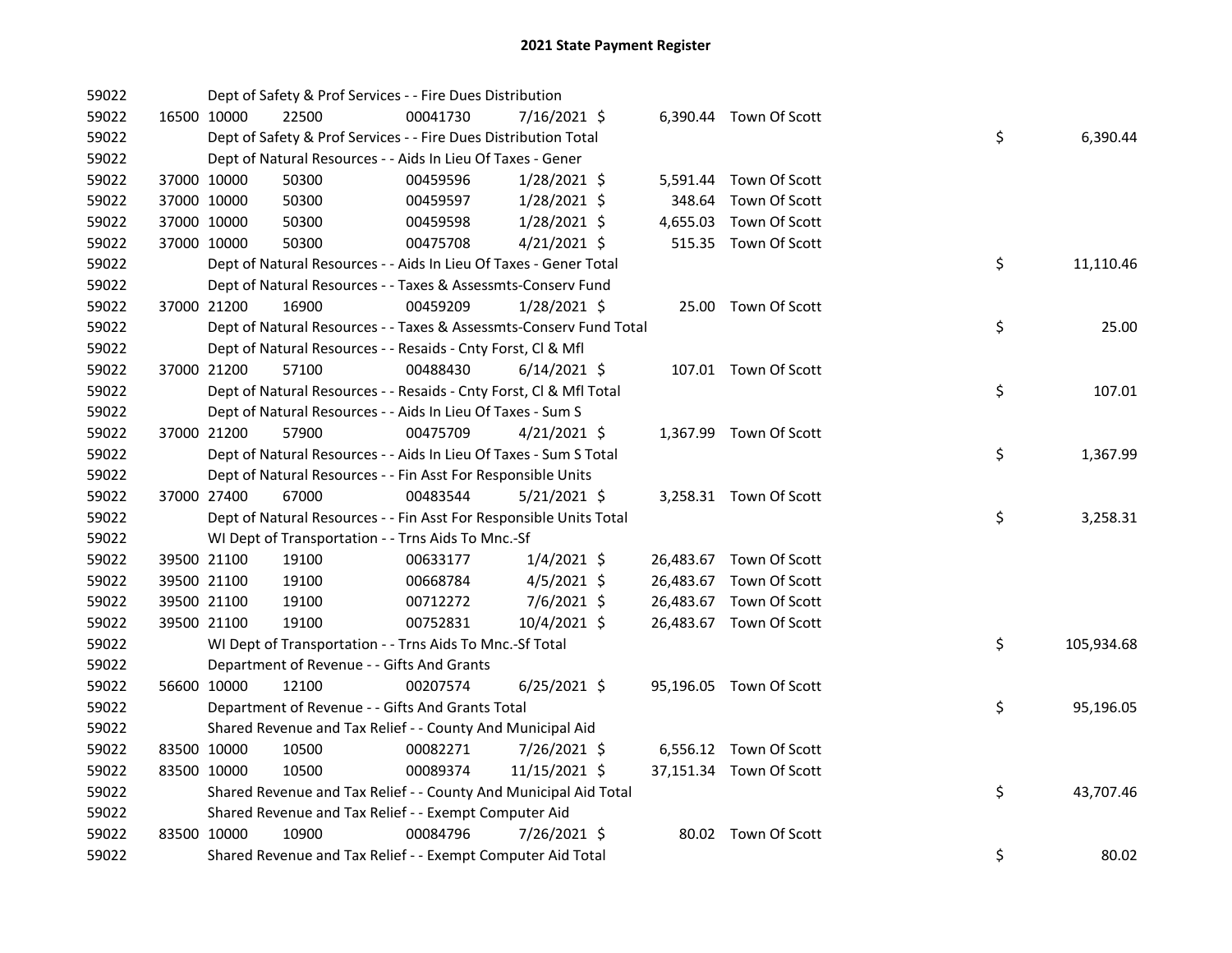| 59022       |             | Shared Revenue and Tax Relief - - Personal Property Aid                       |          |               |          |               |            |
|-------------|-------------|-------------------------------------------------------------------------------|----------|---------------|----------|---------------|------------|
| 59022       | 83500 10000 | 11100                                                                         | 00077980 | $5/3/2021$ \$ | 1,058.38 | Town Of Scott |            |
| 59022       |             | Shared Revenue and Tax Relief - - Personal Property Aid Total                 |          |               |          |               | 1,058.38   |
| 59022       |             | Shared Revenue and Tax Relief - - State Aid; Video Service Provider Fee       |          |               |          |               |            |
| 59022       | 83500 10000 | 11200                                                                         | 00083175 | 7/26/2021 \$  | 1,754.12 | Town Of Scott |            |
| 59022       |             | Shared Revenue and Tax Relief - - State Aid; Video Service Provider Fee Total |          |               |          |               | 1,754.12   |
| 59022       |             | Shared Revenue and Tax Relief - - Payments For Municipal Svcs                 |          |               |          |               |            |
| 59022       | 83500 10000 | 50100                                                                         | 00073790 | $2/1/2021$ \$ | 253.33   | Town Of Scott |            |
| 59022       |             | Shared Revenue and Tax Relief - - Payments For Municipal Svcs Total           |          |               |          |               | 253.33     |
| 59022 Total |             |                                                                               |          |               |          |               | 270.243.25 |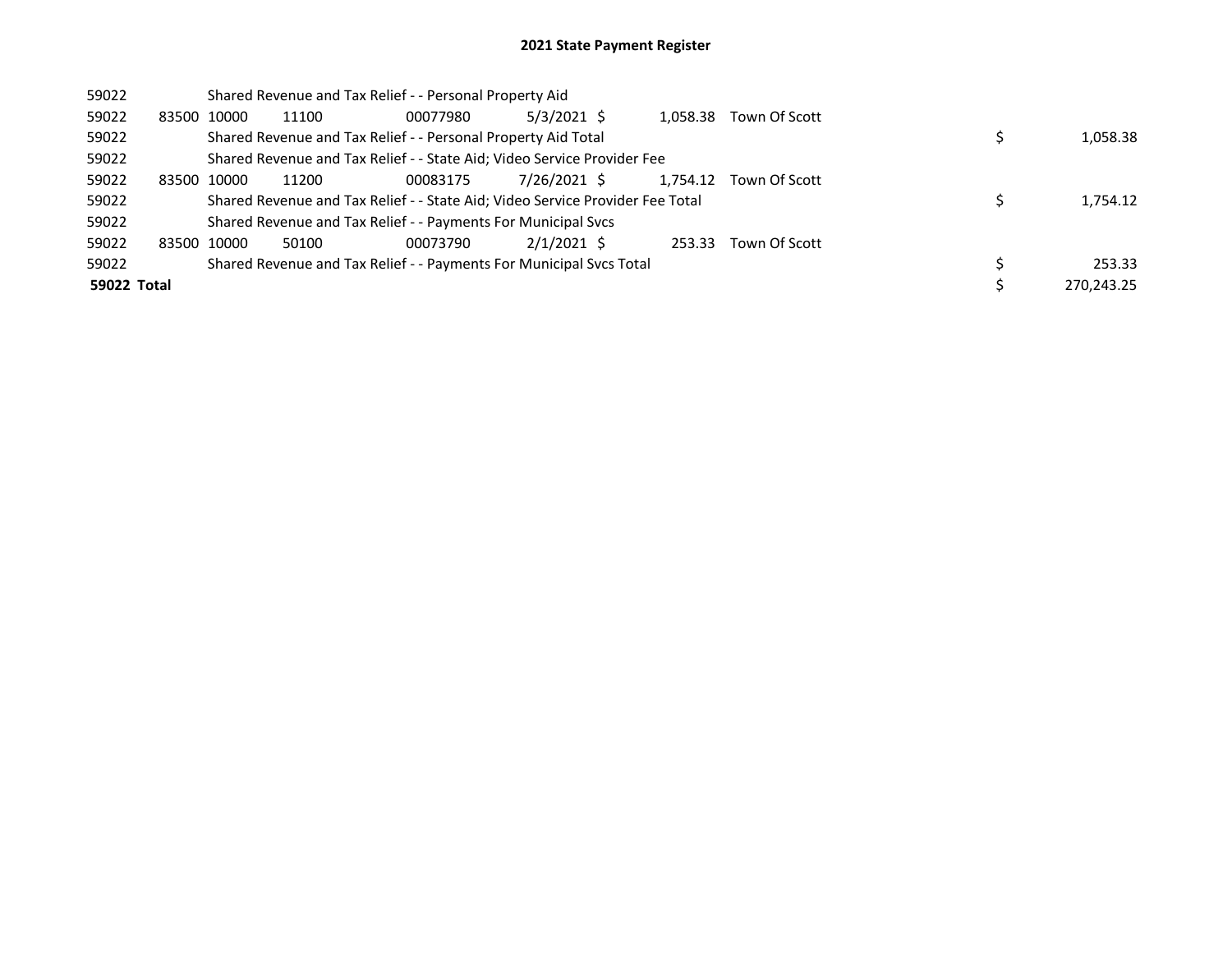| 59024 |             | Dept of Safety & Prof Services - - Fire Dues Distribution                     |          |                |  |                              |                  |
|-------|-------------|-------------------------------------------------------------------------------|----------|----------------|--|------------------------------|------------------|
| 59024 |             | 16500 10000<br>22500                                                          | 00041733 | 7/16/2021 \$   |  | 36,092.80 Town Of Sheboygan  |                  |
| 59024 |             | Dept of Safety & Prof Services - - Fire Dues Distribution Total               |          |                |  |                              | \$<br>36,092.80  |
| 59024 |             | Dept of Natural Resources - - Resaids - Cnty Forst, Cl & Mfl                  |          |                |  |                              |                  |
| 59024 |             | 37000 21200<br>57100                                                          | 00488431 | $6/14/2021$ \$ |  | 6.00 Town Of Sheboygan       |                  |
| 59024 |             | Dept of Natural Resources - - Resaids - Cnty Forst, Cl & Mfl Total            |          |                |  |                              | \$<br>6.00       |
| 59024 |             | Dept of Natural Resources - - Fin Asst For Responsible Units                  |          |                |  |                              |                  |
| 59024 |             | 37000 27400<br>67000                                                          | 00483857 | $5/21/2021$ \$ |  | 18,165.03 Town Of Sheboygan  |                  |
| 59024 |             | Dept of Natural Resources - - Fin Asst For Responsible Units Total            |          |                |  |                              | \$<br>18,165.03  |
| 59024 |             | WI Dept of Transportation - - Trns Aids To Mnc.-Sf                            |          |                |  |                              |                  |
| 59024 |             | 39500 21100<br>19100                                                          | 00633178 | $1/4/2021$ \$  |  | 41,956.54 Town Of Sheboygan  |                  |
| 59024 |             | 39500 21100<br>19100                                                          | 00668785 | $4/5/2021$ \$  |  | 41,956.54 Town Of Sheboygan  |                  |
| 59024 |             | 39500 21100<br>19100                                                          | 00712273 | 7/6/2021 \$    |  | 41,956.54 Town Of Sheboygan  |                  |
| 59024 |             | 39500 21100<br>19100                                                          | 00752832 | 10/4/2021 \$   |  | 41,956.56 Town Of Sheboygan  |                  |
| 59024 |             | WI Dept of Transportation - - Trns Aids To Mnc.-Sf Total                      |          |                |  |                              | \$<br>167,826.18 |
| 59024 |             | Department of Revenue - - Gifts And Grants                                    |          |                |  |                              |                  |
| 59024 | 56600 10000 | 12100                                                                         | 00207575 | $6/25/2021$ \$ |  | 405,485.98 Town Of Sheboygan |                  |
| 59024 |             | Department of Revenue - - Gifts And Grants Total                              |          |                |  |                              | \$<br>405,485.98 |
| 59024 |             | Shared Revenue and Tax Relief - - County And Municipal Aid                    |          |                |  |                              |                  |
| 59024 |             | 83500 10000<br>10500                                                          | 00089375 | 11/15/2021 \$  |  | 31,205.07 Town Of Sheboygan  |                  |
| 59024 |             | Shared Revenue and Tax Relief - - County And Municipal Aid Total              |          |                |  |                              | \$<br>31,205.07  |
| 59024 |             | Shared Revenue and Tax Relief - - Exempt Computer Aid                         |          |                |  |                              |                  |
| 59024 | 83500 10000 | 10900                                                                         | 00084797 | 7/26/2021 \$   |  | 1,490.29 Town Of Sheboygan   |                  |
| 59024 |             | Shared Revenue and Tax Relief - - Exempt Computer Aid Total                   |          |                |  |                              | \$<br>1,490.29   |
| 59024 |             | Shared Revenue and Tax Relief - - Utility Aid                                 |          |                |  |                              |                  |
| 59024 | 83500 10000 | 11000                                                                         | 00082272 | 7/26/2021 \$   |  | 3,333.83 Town Of Sheboygan   |                  |
| 59024 | 83500 10000 | 11000                                                                         | 00089375 | 11/15/2021 \$  |  | 19,087.69 Town Of Sheboygan  |                  |
| 59024 |             | Shared Revenue and Tax Relief - - Utility Aid Total                           |          |                |  |                              | \$<br>22,421.52  |
| 59024 |             | Shared Revenue and Tax Relief - - Personal Property Aid                       |          |                |  |                              |                  |
| 59024 |             | 83500 10000<br>11100                                                          | 00077981 | $5/3/2021$ \$  |  | 19,825.22 Town Of Sheboygan  |                  |
| 59024 |             | Shared Revenue and Tax Relief - - Personal Property Aid Total                 |          |                |  |                              | \$<br>19,825.22  |
| 59024 |             | Shared Revenue and Tax Relief - - State Aid; Video Service Provider Fee       |          |                |  |                              |                  |
| 59024 | 83500 10000 | 11200                                                                         | 00083176 | 7/26/2021 \$   |  | 23,385.42 Town Of Sheboygan  |                  |
| 59024 |             | Shared Revenue and Tax Relief - - State Aid; Video Service Provider Fee Total |          |                |  |                              | \$<br>23,385.42  |
| 59024 |             | Shared Revenue and Tax Relief - - Payments For Municipal Svcs                 |          |                |  |                              |                  |
| 59024 | 83500 10000 | 50100                                                                         | 00073791 | $2/1/2021$ \$  |  | 111.72 Town Of Sheboygan     |                  |
| 59024 |             | Shared Revenue and Tax Relief - - Payments For Municipal Svcs Total           |          |                |  |                              | \$<br>111.72     |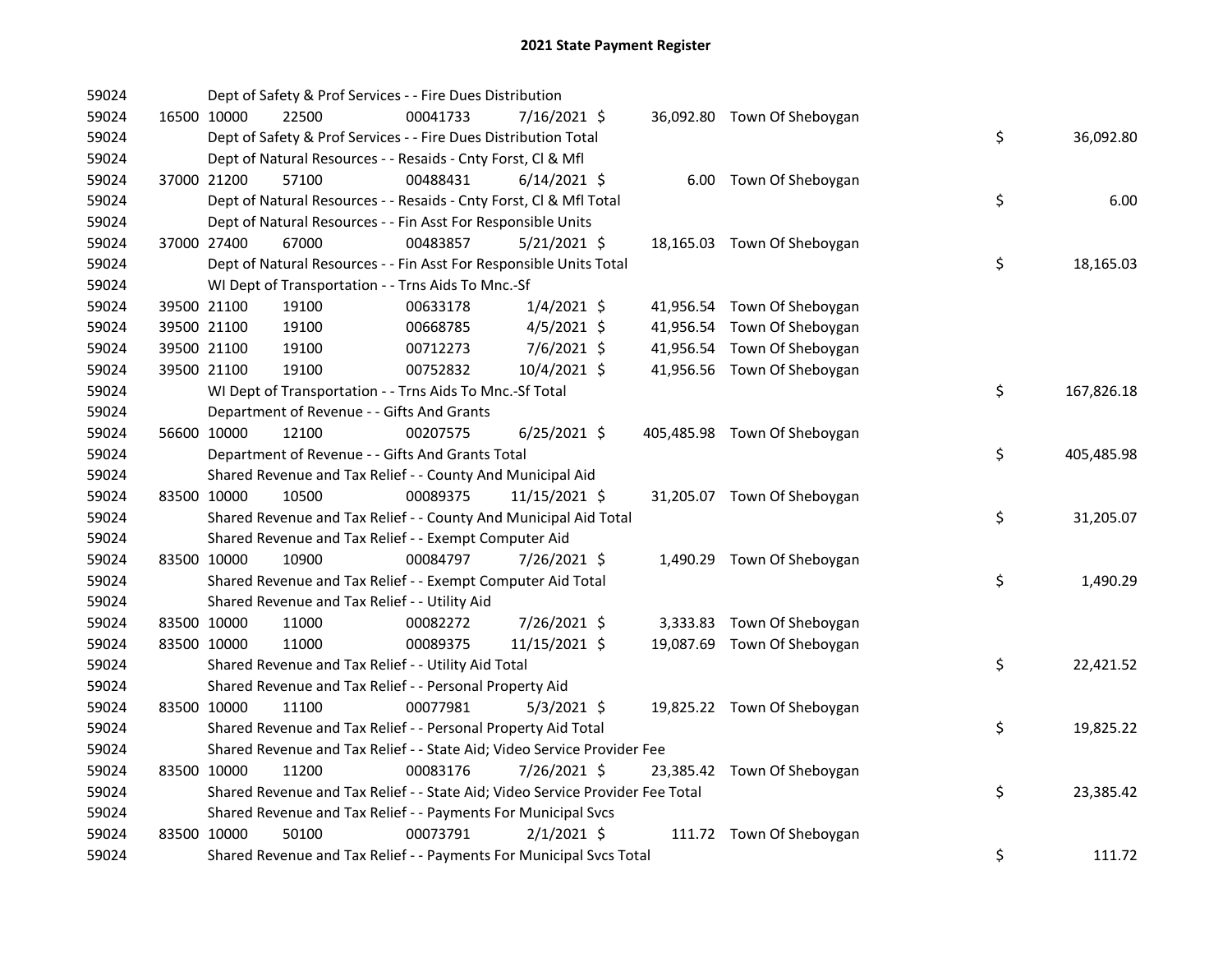$59024$  Total  $\zeta$  726,015.23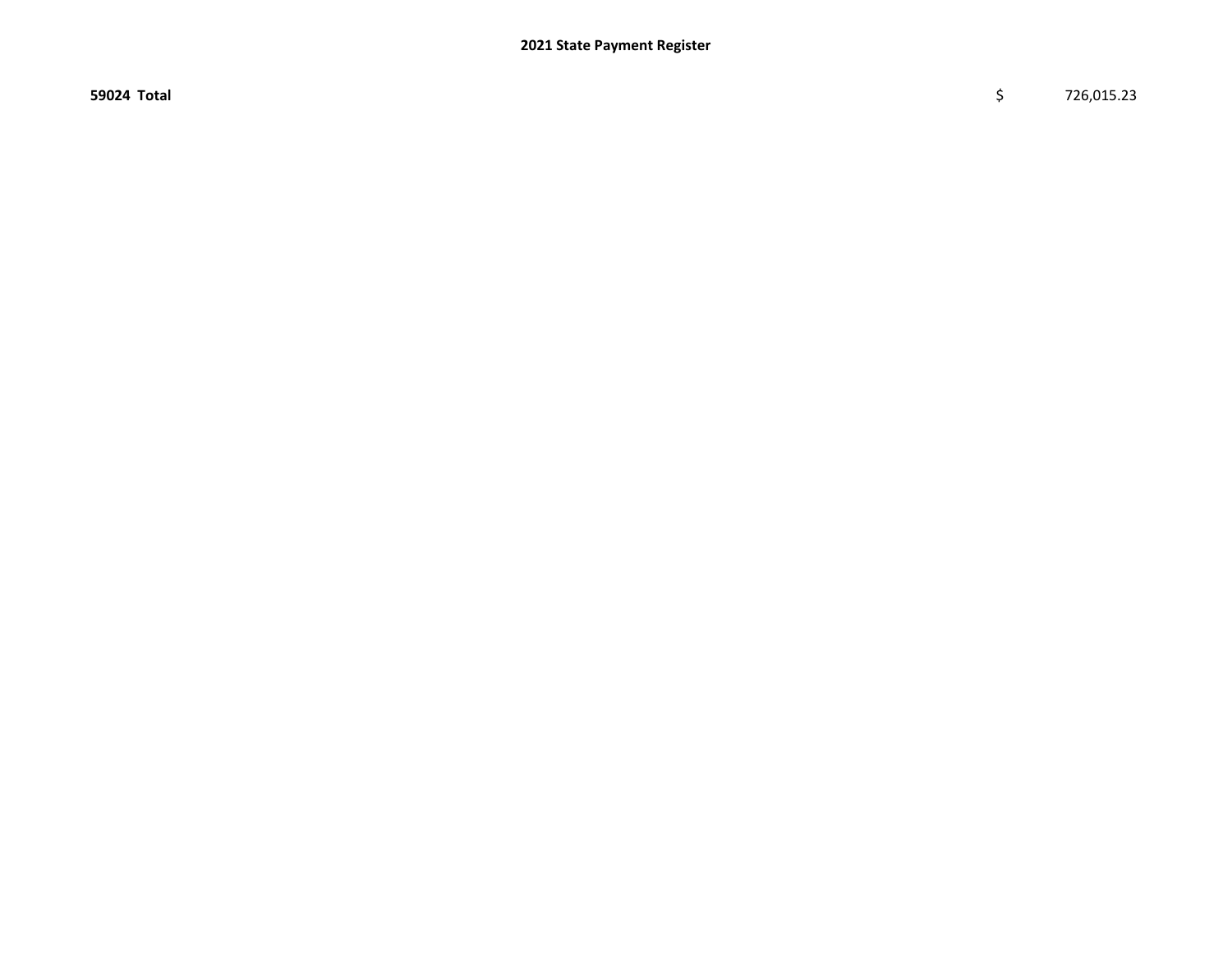| 59026 |             | Dept of Safety & Prof Services - - Fire Dues Distribution          |          |                |  |                                    |    |            |
|-------|-------------|--------------------------------------------------------------------|----------|----------------|--|------------------------------------|----|------------|
| 59026 | 16500 10000 | 22500                                                              | 00041732 | 7/15/2021 \$   |  | 9,924.46 Town Of Sheboygan Falls   |    |            |
| 59026 |             | Dept of Safety & Prof Services - - Fire Dues Distribution Total    |          |                |  |                                    | \$ | 9,924.46   |
| 59026 |             | Dept of Natural Resources - - Seg Earned                           |          |                |  |                                    |    |            |
| 59026 | 37000 21200 | 100SE                                                              | 00456068 | $1/12/2021$ \$ |  | 2,770.50 Town Of Sheboygan Falls   |    |            |
| 59026 |             | Dept of Natural Resources - - Seg Earned Total                     |          |                |  |                                    | \$ | 2,770.50   |
| 59026 |             | Dept of Natural Resources - - Resaids - Cnty Forst, Cl & Mfl       |          |                |  |                                    |    |            |
| 59026 | 37000 21200 | 57100                                                              | 00488432 | $6/14/2021$ \$ |  | 67.95 Town Of Sheboygan Falls      |    |            |
| 59026 |             | Dept of Natural Resources - - Resaids - Cnty Forst, Cl & Mfl Total |          |                |  |                                    | \$ | 67.95      |
| 59026 |             | Dept of Natural Resources - - Fin Asst For Responsible Units       |          |                |  |                                    |    |            |
| 59026 | 37000 27400 | 67000                                                              | 00483184 | $5/21/2021$ \$ |  | 5,118.00 Town Of Sheboygan Falls   |    |            |
| 59026 |             | Dept of Natural Resources - - Fin Asst For Responsible Units Total |          |                |  |                                    | \$ | 5,118.00   |
| 59026 |             | WI Dept of Transportation - - Trns Aids To Mnc.-Sf                 |          |                |  |                                    |    |            |
| 59026 | 39500 21100 | 19100                                                              | 00633179 | $1/4/2021$ \$  |  | 28,231.29 Town Of Sheboygan Falls  |    |            |
| 59026 | 39500 21100 | 19100                                                              | 00668786 | $4/5/2021$ \$  |  | 28,231.29 Town Of Sheboygan Falls  |    |            |
| 59026 | 39500 21100 | 19100                                                              | 00712274 | 7/6/2021 \$    |  | 28,231.29 Town Of Sheboygan Falls  |    |            |
| 59026 | 39500 21100 | 19100                                                              | 00752833 | 10/4/2021 \$   |  | 28,231.29 Town Of Sheboygan Falls  |    |            |
| 59026 |             | WI Dept of Transportation - - Trns Aids To Mnc.-Sf Total           |          |                |  |                                    | \$ | 112,925.16 |
| 59026 |             | WI Dept of Transportation - - Loc Rd Imp Prg St Fd                 |          |                |  |                                    |    |            |
| 59026 | 39500 21100 | 27800                                                              | 00745927 | 9/14/2021 \$   |  | 17,072.66 Town Of Sheboygan Falls  |    |            |
| 59026 |             | WI Dept of Transportation - - Loc Rd Imp Prg St Fd Total           |          |                |  |                                    | \$ | 17,072.66  |
| 59026 |             | Department of Revenue - - Gifts And Grants                         |          |                |  |                                    |    |            |
| 59026 | 56600 10000 | 12100                                                              | 00207576 | $6/25/2021$ \$ |  | 93,416.69 Town Of Sheboygan Falls  |    |            |
| 59026 |             | Department of Revenue - - Gifts And Grants Total                   |          |                |  |                                    | \$ | 93,416.69  |
| 59026 |             | Shared Revenue and Tax Relief - - County And Municipal Aid         |          |                |  |                                    |    |            |
| 59026 | 83500 10000 | 10500                                                              | 00082273 | 7/26/2021 \$   |  | 5,711.87 Town Of Sheboygan Falls   |    |            |
| 59026 | 83500 10000 | 10500                                                              | 00089376 | 11/15/2021 \$  |  | 32,367.28 Town Of Sheboygan Falls  |    |            |
| 59026 |             | Shared Revenue and Tax Relief - - County And Municipal Aid Total   |          |                |  |                                    | \$ | 38,079.15  |
| 59026 |             | Shared Revenue and Tax Relief - - Exempt Computer Aid              |          |                |  |                                    |    |            |
| 59026 | 83500 10000 | 10900                                                              | 00084798 | 7/26/2021 \$   |  | 14,432.15 Town Of Sheboygan Falls  |    |            |
| 59026 |             | Shared Revenue and Tax Relief - - Exempt Computer Aid Total        |          |                |  |                                    | \$ | 14,432.15  |
| 59026 |             | Shared Revenue and Tax Relief - - Utility Aid                      |          |                |  |                                    |    |            |
| 59026 | 83500 10000 | 11000                                                              | 00082273 | 7/26/2021 \$   |  | 32,371.46 Town Of Sheboygan Falls  |    |            |
| 59026 | 83500 10000 | 11000                                                              | 00089376 | 11/15/2021 \$  |  | 244,184.87 Town Of Sheboygan Falls |    |            |
| 59026 |             | Shared Revenue and Tax Relief - - Utility Aid Total                |          |                |  |                                    | \$ | 276,556.33 |
| 59026 |             | Shared Revenue and Tax Relief - - Personal Property Aid            |          |                |  |                                    |    |            |
| 59026 | 83500 10000 | 11100                                                              | 00077982 | $5/3/2021$ \$  |  | 3,139.97 Town Of Sheboygan Falls   |    |            |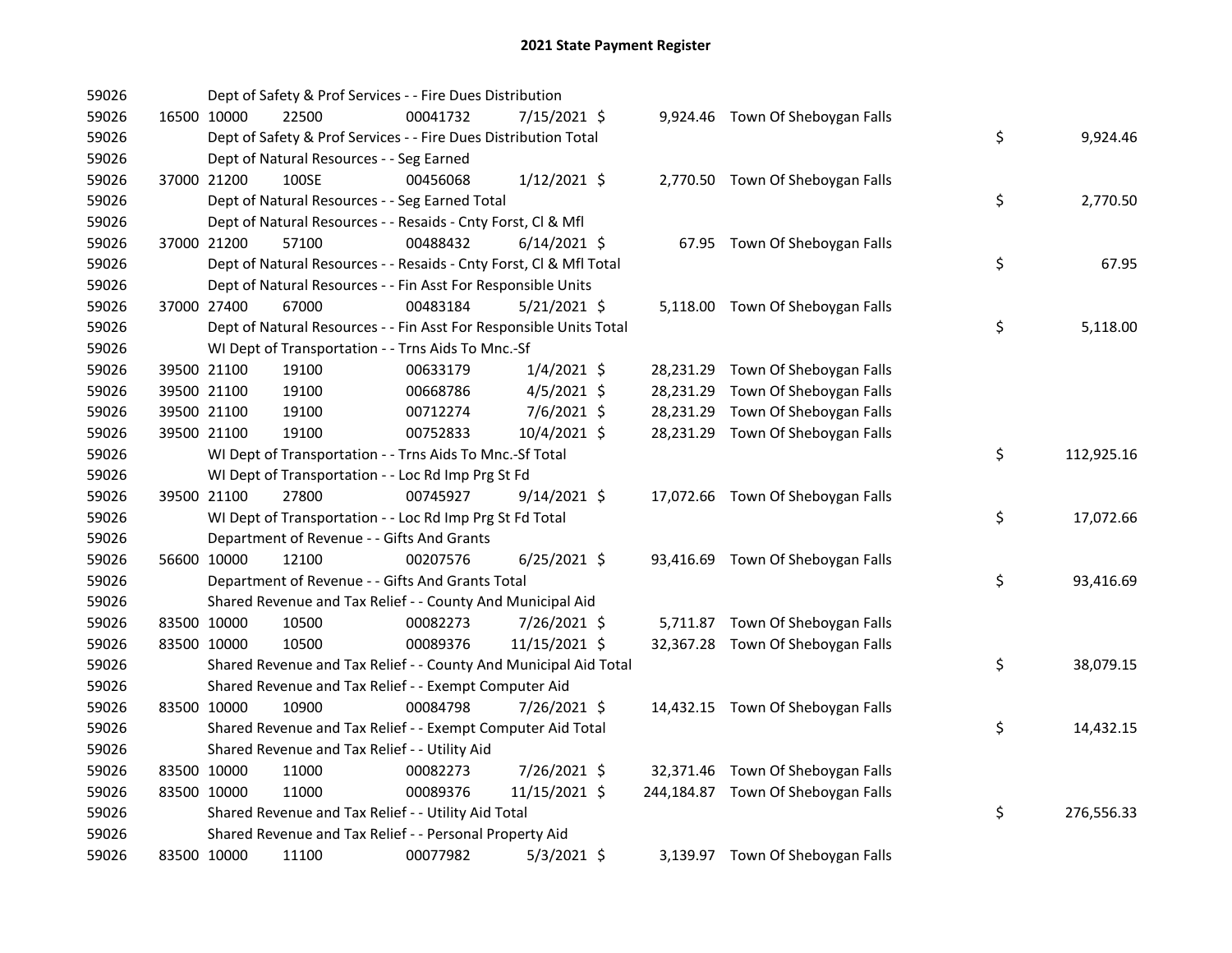| 59026       |       |             | Shared Revenue and Tax Relief - - Personal Property Aid Total                 |                                                                         | 3,139.97     |        |                                  |            |
|-------------|-------|-------------|-------------------------------------------------------------------------------|-------------------------------------------------------------------------|--------------|--------|----------------------------------|------------|
| 59026       |       |             |                                                                               | Shared Revenue and Tax Relief - - State Aid; Video Service Provider Fee |              |        |                                  |            |
| 59026       | 83500 | 10000       | 11200                                                                         | 00083177                                                                | 7/26/2021 \$ | 865.04 | Town Of Sheboygan Falls          |            |
| 59026       |       |             | Shared Revenue and Tax Relief - - State Aid; Video Service Provider Fee Total |                                                                         | 865.04       |        |                                  |            |
| 59026       |       |             |                                                                               | Shared Revenue and Tax Relief - - Lottery & Gaming Credit               |              |        |                                  |            |
| 59026       |       | 83500 52100 | 36300                                                                         | 00074422                                                                | 3/22/2021 \$ |        | 6,002.86 Town Of Sheboygan Falls |            |
| 59026       |       |             |                                                                               | Shared Revenue and Tax Relief - - Lottery & Gaming Credit Total         |              |        |                                  | 6.002.86   |
| 59026 Total |       |             |                                                                               |                                                                         |              |        |                                  | 580.370.92 |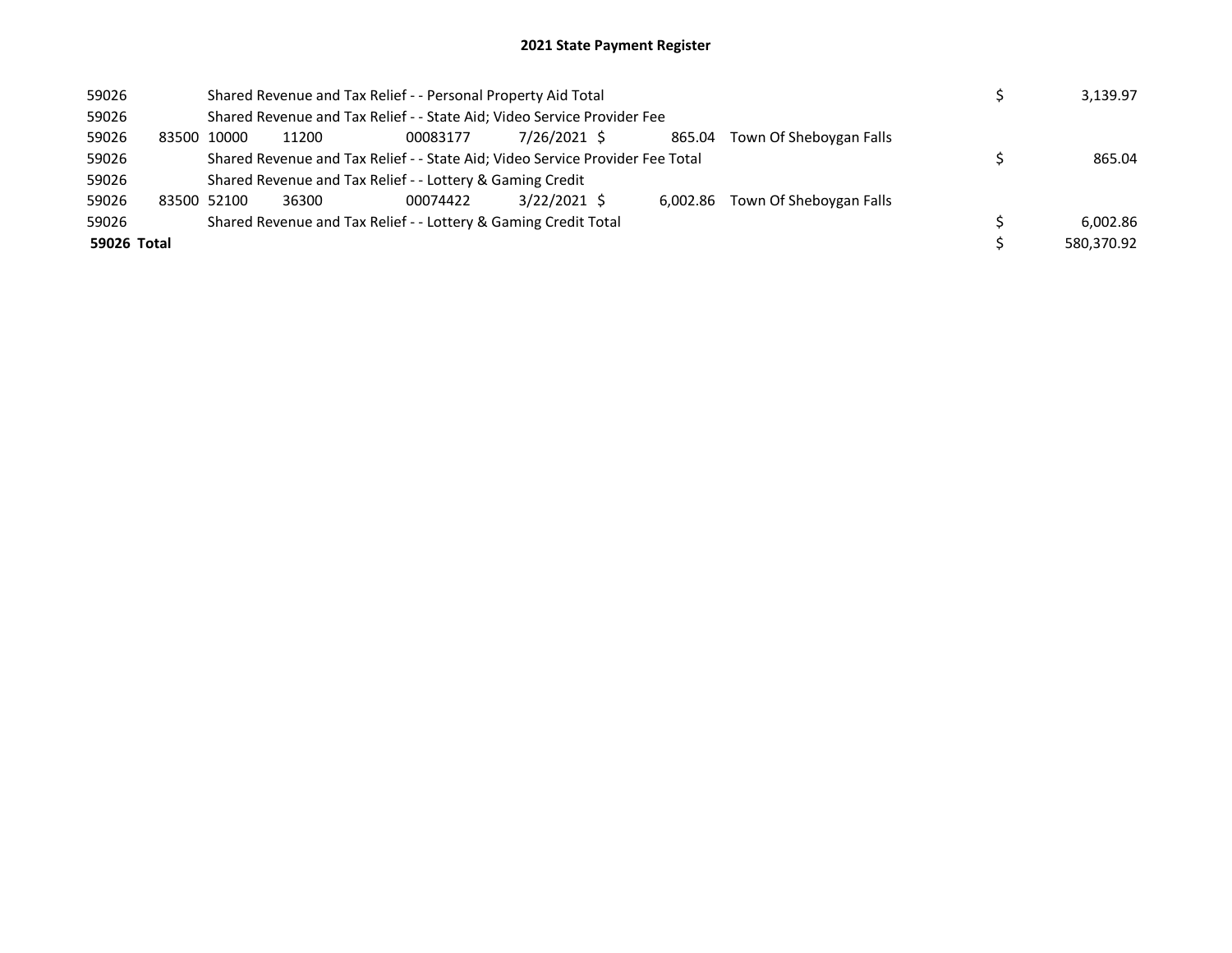| 59028 |             | Dept of Safety & Prof Services - - Fire Dues Distribution               |          |                |  |                           |    |           |
|-------|-------------|-------------------------------------------------------------------------|----------|----------------|--|---------------------------|----|-----------|
| 59028 | 16500 10000 | 22500                                                                   | 00041734 | 7/16/2021 \$   |  | 6,491.69 Town Of Sherman  |    |           |
| 59028 |             | Dept of Safety & Prof Services - - Fire Dues Distribution Total         |          |                |  |                           | \$ | 6,491.69  |
| 59028 |             | Dept of Natural Resources - - Aids In Lieu Of Taxes - Gener             |          |                |  |                           |    |           |
| 59028 | 37000 10000 | 50300                                                                   | 00459590 | 1/28/2021 \$   |  | 10,684.22 Town Of Sherman |    |           |
| 59028 | 37000 10000 | 50300                                                                   | 00475653 | $4/21/2021$ \$ |  | 207.97 Town Of Sherman    |    |           |
| 59028 |             | Dept of Natural Resources - - Aids In Lieu Of Taxes - Gener Total       |          |                |  |                           | \$ | 10,892.19 |
| 59028 |             | Dept of Natural Resources - - Resaids - Cnty Forst, Cl & Mfl            |          |                |  |                           |    |           |
| 59028 | 37000 21200 | 57100                                                                   | 00488433 | $6/14/2021$ \$ |  | 151.41 Town Of Sherman    |    |           |
| 59028 |             | Dept of Natural Resources - - Resaids - Cnty Forst, Cl & Mfl Total      |          |                |  |                           | \$ | 151.41    |
| 59028 |             | WI Dept of Transportation - - Trns Aids To Mnc.-Sf                      |          |                |  |                           |    |           |
| 59028 | 39500 21100 | 19100                                                                   | 00633180 | $1/4/2021$ \$  |  | 23,080.41 Town Of Sherman |    |           |
| 59028 | 39500 21100 | 19100                                                                   | 00668787 | $4/5/2021$ \$  |  | 23,080.41 Town Of Sherman |    |           |
| 59028 | 39500 21100 | 19100                                                                   | 00712275 | 7/6/2021 \$    |  | 23,080.41 Town Of Sherman |    |           |
| 59028 | 39500 21100 | 19100                                                                   | 00752834 | 10/4/2021 \$   |  | 23,080.41 Town Of Sherman |    |           |
| 59028 |             | WI Dept of Transportation - - Trns Aids To Mnc.-Sf Total                |          |                |  |                           | \$ | 92,321.64 |
| 59028 |             | WI Dept of Transportation - - Loc Rd Imp Prg St Fd                      |          |                |  |                           |    |           |
| 59028 | 39500 21100 | 27800                                                                   | 00779832 | $12/2/2021$ \$ |  | 19,258.76 Town Of Sherman |    |           |
| 59028 |             | WI Dept of Transportation - - Loc Rd Imp Prg St Fd Total                |          |                |  |                           | \$ | 19,258.76 |
| 59028 |             | Department of Revenue - - Gifts And Grants                              |          |                |  |                           |    |           |
| 59028 | 56600 10000 | 12100                                                                   | 00207577 | $6/25/2021$ \$ |  | 79,338.76 Town Of Sherman |    |           |
| 59028 |             | Department of Revenue - - Gifts And Grants Total                        |          |                |  |                           | \$ | 79,338.76 |
| 59028 |             | Shared Revenue and Tax Relief - - County And Municipal Aid              |          |                |  |                           |    |           |
| 59028 | 83500 10000 | 10500                                                                   | 00082274 | 7/26/2021 \$   |  | 4,074.84 Town Of Sherman  |    |           |
| 59028 | 83500 10000 | 10500                                                                   | 00089377 | 11/15/2021 \$  |  | 23,090.79 Town Of Sherman |    |           |
| 59028 |             | Shared Revenue and Tax Relief - - County And Municipal Aid Total        |          |                |  |                           | \$ | 27,165.63 |
| 59028 |             | Shared Revenue and Tax Relief - - Exempt Computer Aid                   |          |                |  |                           |    |           |
| 59028 | 83500 10000 | 10900                                                                   | 00084799 | 7/26/2021 \$   |  | 101.85 Town Of Sherman    |    |           |
| 59028 |             | Shared Revenue and Tax Relief - - Exempt Computer Aid Total             |          |                |  |                           | \$ | 101.85    |
| 59028 |             | Shared Revenue and Tax Relief - - Utility Aid                           |          |                |  |                           |    |           |
| 59028 | 83500 10000 | 11000                                                                   | 00082274 | 7/26/2021 \$   |  | 181.58 Town Of Sherman    |    |           |
| 59028 | 83500 10000 | 11000                                                                   | 00089377 | 11/15/2021 \$  |  | 1,037.55 Town Of Sherman  |    |           |
| 59028 |             | Shared Revenue and Tax Relief - - Utility Aid Total                     |          |                |  |                           | \$ | 1,219.13  |
| 59028 |             | Shared Revenue and Tax Relief - - Personal Property Aid                 |          |                |  |                           |    |           |
| 59028 | 83500 10000 | 11100                                                                   | 00077983 | $5/3/2021$ \$  |  | 4,211.48 Town Of Sherman  |    |           |
| 59028 |             | Shared Revenue and Tax Relief - - Personal Property Aid Total           |          |                |  |                           | \$ | 4,211.48  |
| 59028 |             | Shared Revenue and Tax Relief - - State Aid; Video Service Provider Fee |          |                |  |                           |    |           |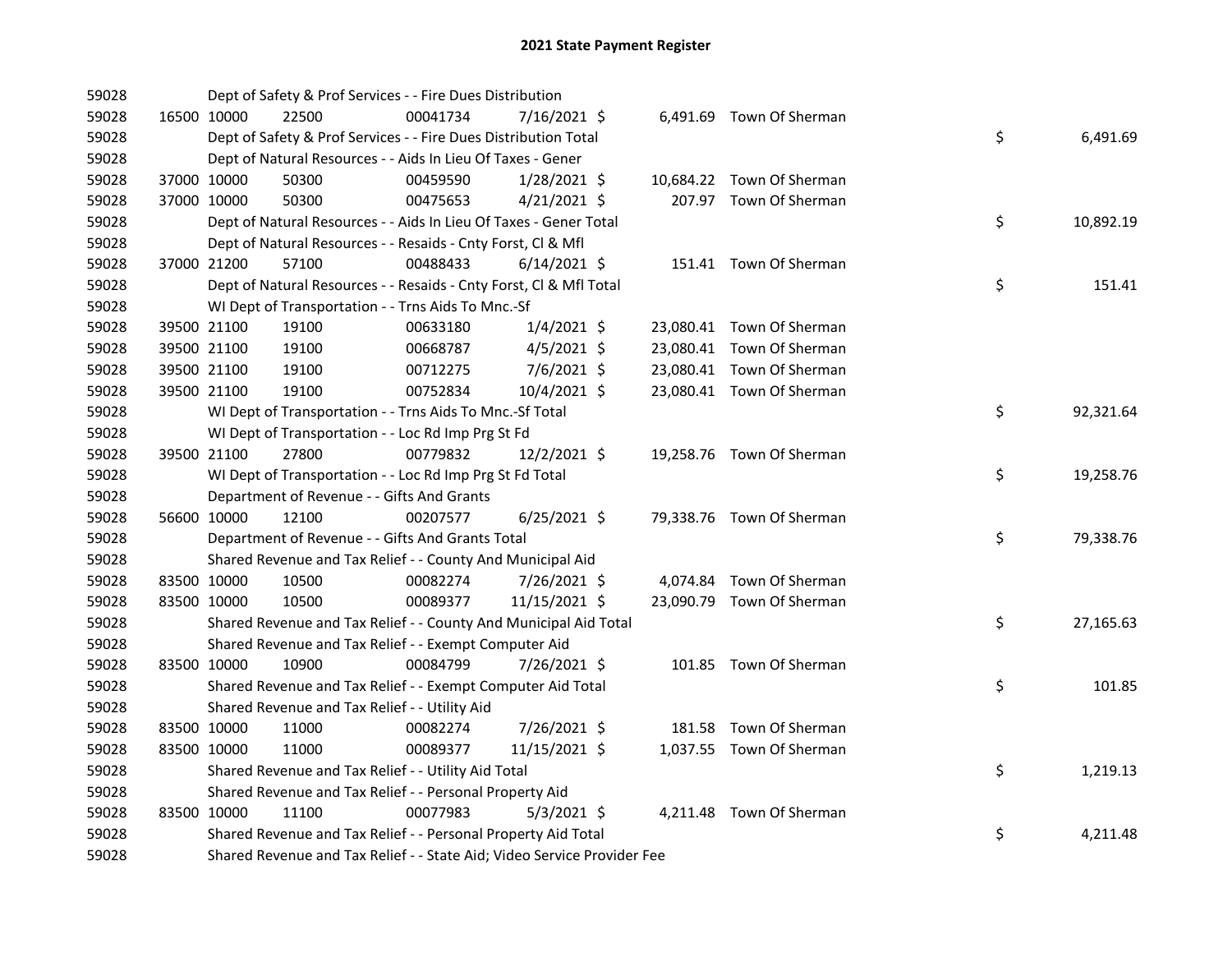| 59028       | 83500 10000 | 11200 | 00083178 | 7/26/2021 \$                                                                  | 959.26 Town Of Sherman |            |
|-------------|-------------|-------|----------|-------------------------------------------------------------------------------|------------------------|------------|
| 59028       |             |       |          | Shared Revenue and Tax Relief - - State Aid; Video Service Provider Fee Total |                        | 959.26     |
| 59028 Total |             |       |          |                                                                               |                        | 242.111.80 |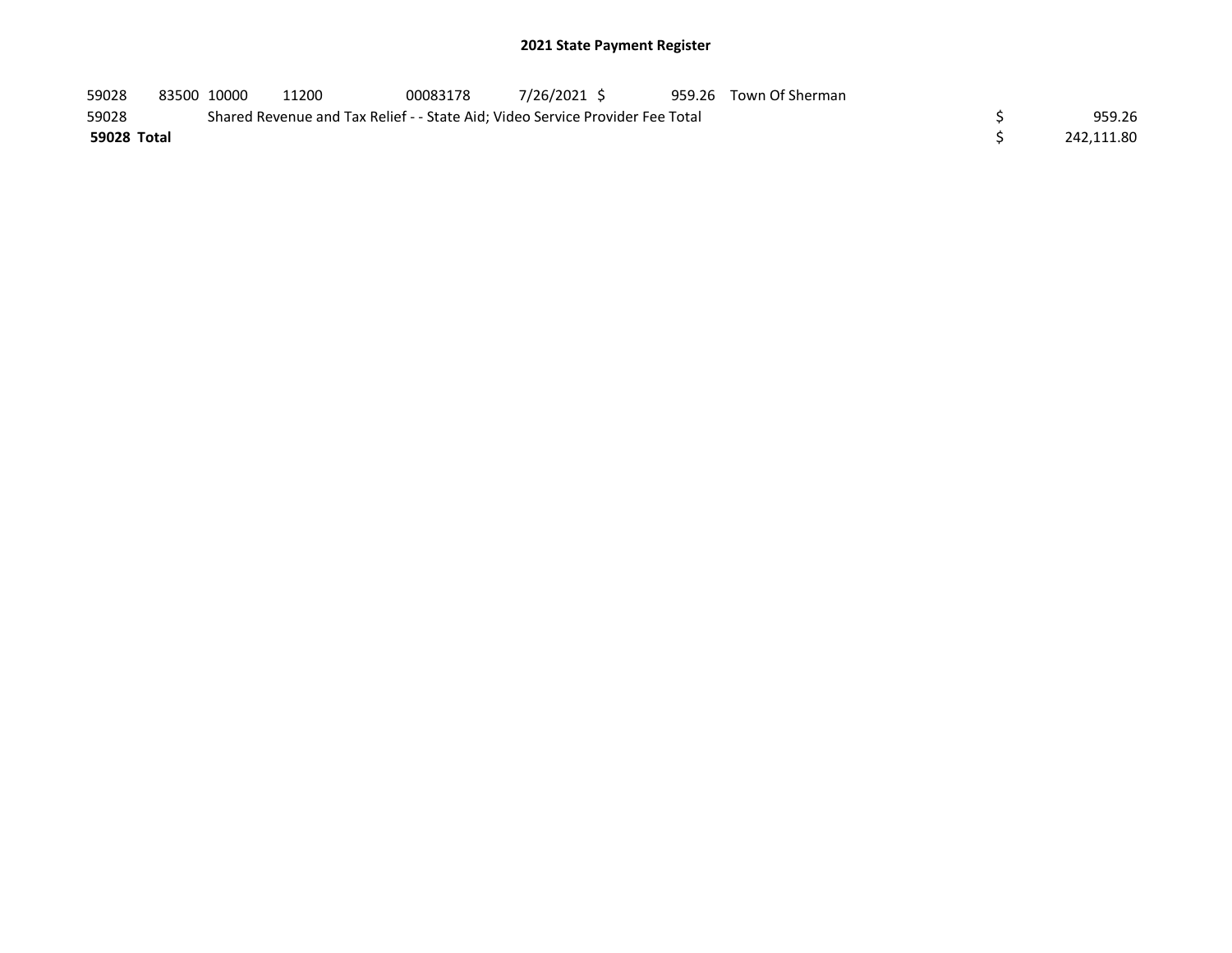| 59030 |             |             | Dept of Safety & Prof Services - - Fire Dues Distribution          |          |                |       |                           |    |            |
|-------|-------------|-------------|--------------------------------------------------------------------|----------|----------------|-------|---------------------------|----|------------|
| 59030 |             | 16500 10000 | 22500                                                              | 00041736 | 7/16/2021 \$   |       | 18,154.19 Town Of Wilson  |    |            |
| 59030 |             |             | Dept of Safety & Prof Services - - Fire Dues Distribution Total    |          |                |       |                           | \$ | 18,154.19  |
| 59030 |             |             | Dept of Natural Resources - - Aids In Lieu Of Taxes - Gener        |          |                |       |                           |    |            |
| 59030 |             | 37000 10000 | 50300                                                              | 00459559 | $1/28/2021$ \$ |       | 10,606.79 Town Of Wilson  |    |            |
| 59030 | 37000 10000 |             | 50300                                                              | 00475411 | $4/21/2021$ \$ |       | 938.65 Town Of Wilson     |    |            |
| 59030 |             |             | Dept of Natural Resources - - Aids In Lieu Of Taxes - Gener Total  |          |                |       |                           | \$ | 11,545.44  |
| 59030 |             |             | Dept of Natural Resources - - Taxes & Assessmts-Conserv Fund       |          |                |       |                           |    |            |
| 59030 |             | 37000 21200 | 16900                                                              | 00459229 | $1/28/2021$ \$ | 25.00 | Town Of Wilson            |    |            |
| 59030 |             | 37000 21200 | 16900                                                              | 00459230 | $1/28/2021$ \$ | 50.00 | Town Of Wilson            |    |            |
| 59030 |             | 37000 21200 | 16900                                                              | 00459231 | 1/28/2021 \$   | 12.50 | Town Of Wilson            |    |            |
| 59030 |             | 37000 21200 | 16900                                                              | 00459232 | 1/28/2021 \$   |       | 12.50 Town Of Wilson      |    |            |
| 59030 |             |             | Dept of Natural Resources - - Taxes & Assessmts-Conserv Fund Total |          |                |       |                           | \$ | 100.00     |
| 59030 |             |             | Dept of Natural Resources - - Resaids - Cnty Forst, Cl & Mfl       |          |                |       |                           |    |            |
| 59030 |             | 37000 21200 | 57100                                                              | 00488434 | $6/14/2021$ \$ |       | 71.87 Town Of Wilson      |    |            |
| 59030 |             |             | Dept of Natural Resources - - Resaids - Cnty Forst, Cl & Mfl Total |          |                |       |                           | \$ | 71.87      |
| 59030 |             |             | Dept of Natural Resources - - Aids In Lieu Of Taxes - Sum S        |          |                |       |                           |    |            |
| 59030 |             | 37000 21200 | 57900                                                              | 00475410 | $4/21/2021$ \$ |       | 383.03 Town Of Wilson     |    |            |
| 59030 |             |             | Dept of Natural Resources - - Aids In Lieu Of Taxes - Sum S Total  |          |                |       |                           | \$ | 383.03     |
| 59030 |             |             | Dept of Natural Resources - - Fin Asst For Responsible Units       |          |                |       |                           |    |            |
| 59030 |             | 37000 27400 | 67000                                                              | 00483566 | $5/21/2021$ \$ |       | 11,034.13 Town Of Wilson  |    |            |
| 59030 |             |             | Dept of Natural Resources - - Fin Asst For Responsible Units Total |          |                |       |                           | \$ | 11,034.13  |
| 59030 |             |             | WI Dept of Transportation - - Trns Aids To Mnc.-Sf                 |          |                |       |                           |    |            |
| 59030 |             | 39500 21100 | 19100                                                              | 00633181 | $1/4/2021$ \$  |       | 25,708.41 Town Of Wilson  |    |            |
| 59030 |             | 39500 21100 | 19100                                                              | 00668788 | $4/5/2021$ \$  |       | 25,708.41 Town Of Wilson  |    |            |
| 59030 |             | 39500 21100 | 19100                                                              | 00712276 | $7/6/2021$ \$  |       | 25,708.41 Town Of Wilson  |    |            |
| 59030 |             | 39500 21100 | 19100                                                              | 00752835 | 10/4/2021 \$   |       | 25,708.41 Town Of Wilson  |    |            |
| 59030 |             |             | WI Dept of Transportation - - Trns Aids To Mnc.-Sf Total           |          |                |       |                           | \$ | 102,833.64 |
| 59030 |             |             | Department of Revenue - - Gifts And Grants                         |          |                |       |                           |    |            |
| 59030 |             | 56600 10000 | 12100                                                              | 00207578 | $6/25/2021$ \$ |       | 175,319.83 Town Of Wilson |    |            |
| 59030 |             |             | Department of Revenue - - Gifts And Grants Total                   |          |                |       |                           | \$ | 175,319.83 |
| 59030 |             |             | Shared Revenue and Tax Relief - - County And Municipal Aid         |          |                |       |                           |    |            |
| 59030 |             | 83500 10000 | 10500                                                              | 00082275 | $7/26/2021$ \$ |       | 5,969.70 Town Of Wilson   |    |            |
| 59030 | 83500 10000 |             | 10500                                                              | 00089378 | 11/15/2021 \$  |       | 33,828.29 Town Of Wilson  |    |            |
| 59030 |             |             | Shared Revenue and Tax Relief - - County And Municipal Aid Total   |          |                |       |                           | \$ | 39,797.99  |
| 59030 |             |             | Shared Revenue and Tax Relief - - Exempt Computer Aid              |          |                |       |                           |    |            |
| 59030 |             | 83500 10000 | 10900                                                              | 00084800 | 7/26/2021 \$   |       | 1,502.77 Town Of Wilson   |    |            |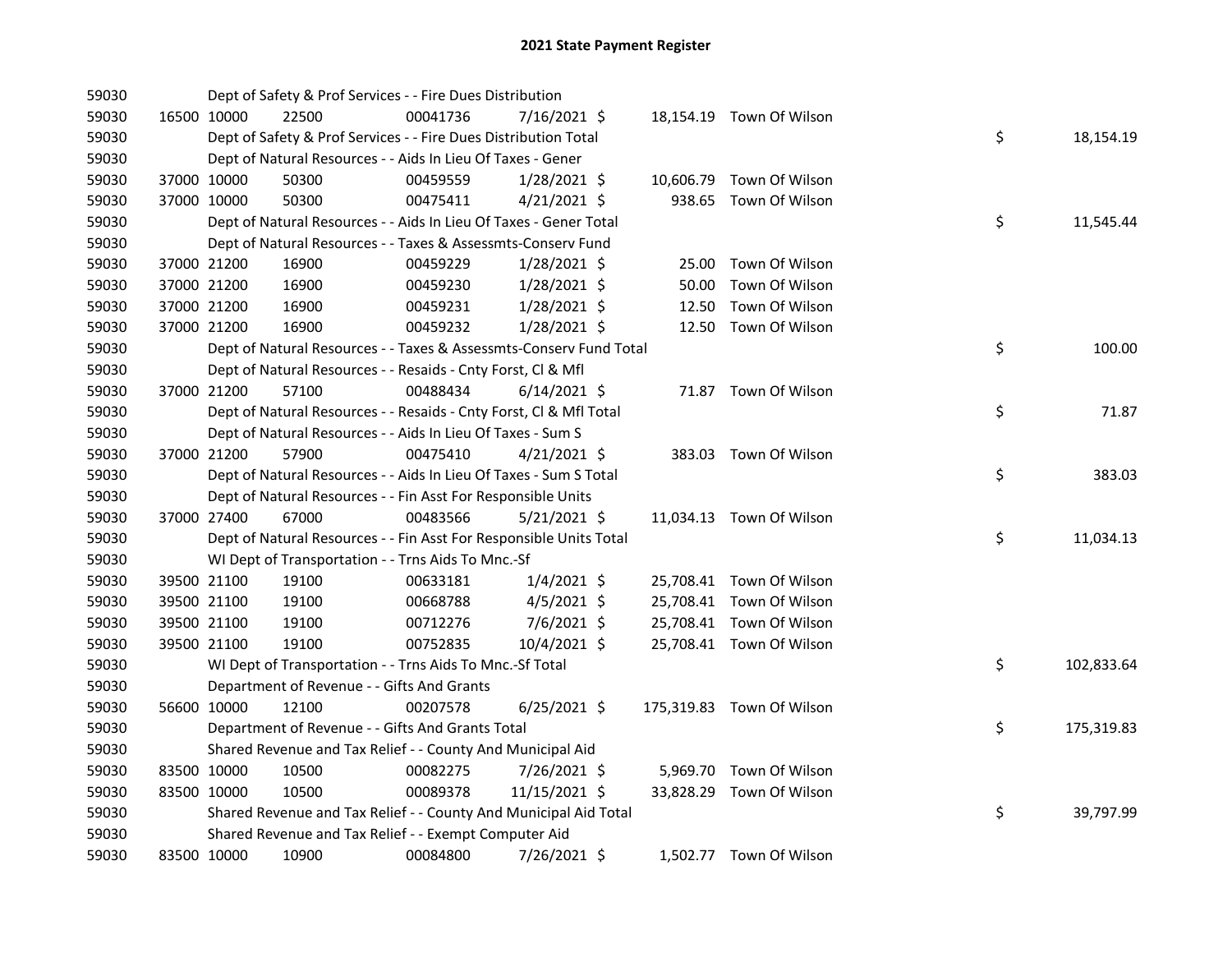| 59030       |             | Shared Revenue and Tax Relief - - Exempt Computer Aid Total<br>Shared Revenue and Tax Relief - - Utility Aid |                                                                               |          |               |  |           |                       |    | 1,502.77   |
|-------------|-------------|--------------------------------------------------------------------------------------------------------------|-------------------------------------------------------------------------------|----------|---------------|--|-----------|-----------------------|----|------------|
| 59030       |             |                                                                                                              |                                                                               |          |               |  |           |                       |    |            |
| 59030       | 83500 10000 |                                                                                                              | 11000                                                                         | 00082275 | 7/26/2021 \$  |  | 7.070.98  | Town Of Wilson        |    |            |
| 59030       | 83500 10000 |                                                                                                              | 11000                                                                         | 00089378 | 11/15/2021 \$ |  | 40.068.91 | Town Of Wilson        |    |            |
| 59030       |             |                                                                                                              | Shared Revenue and Tax Relief - - Utility Aid Total                           |          |               |  |           |                       | \$ | 47,139.89  |
| 59030       |             |                                                                                                              | Shared Revenue and Tax Relief - - Personal Property Aid                       |          |               |  |           |                       |    |            |
| 59030       |             | 83500 10000                                                                                                  | 11100                                                                         | 00077984 | $5/3/2021$ \$ |  | 1,586.52  | Town Of Wilson        |    |            |
| 59030       |             |                                                                                                              | Shared Revenue and Tax Relief - - Personal Property Aid Total                 |          |               |  |           |                       | \$ | 1,586.52   |
| 59030       |             |                                                                                                              | Shared Revenue and Tax Relief - - State Aid; Video Service Provider Fee       |          |               |  |           |                       |    |            |
| 59030       |             | 83500 10000                                                                                                  | 11200                                                                         | 00083179 | 7/26/2021 \$  |  | 8.141.60  | Town Of Wilson        |    |            |
| 59030       |             |                                                                                                              | Shared Revenue and Tax Relief - - State Aid; Video Service Provider Fee Total |          |               |  |           |                       | Ś  | 8,141.60   |
| 59030       |             |                                                                                                              | Shared Revenue and Tax Relief - - Payments For Municipal Svcs                 |          |               |  |           |                       |    |            |
| 59030       |             | 83500 10000                                                                                                  | 50100                                                                         | 00073792 | $2/1/2021$ \$ |  |           | 857.26 Town Of Wilson |    |            |
| 59030       |             |                                                                                                              | Shared Revenue and Tax Relief - - Payments For Municipal Svcs Total           |          |               |  |           |                       |    | 857.26     |
| 59030 Total |             |                                                                                                              |                                                                               |          |               |  |           |                       |    | 418.468.16 |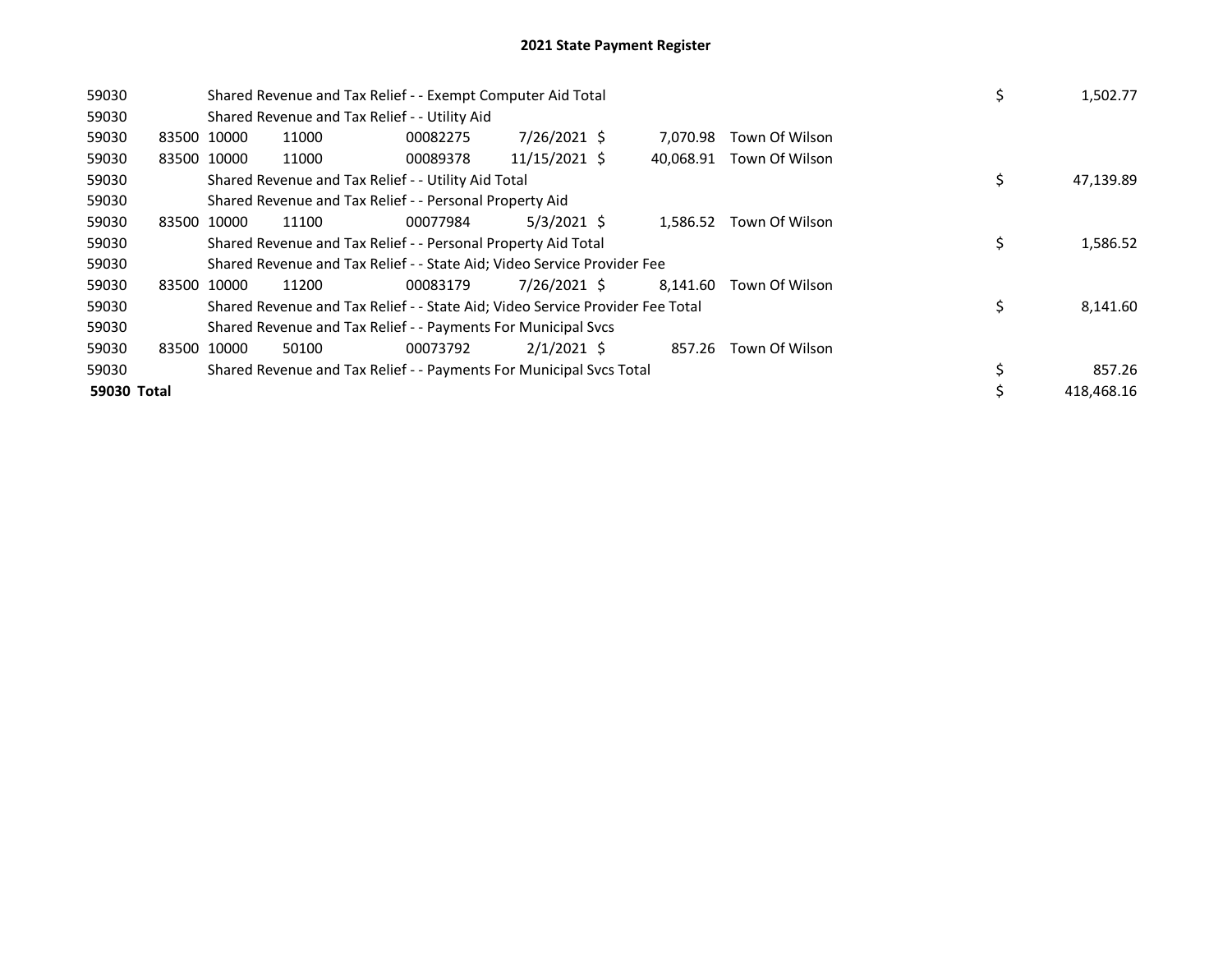| 59101       |             | Dept of Safety & Prof Services - - Fire Dues Distribution                     |          |                |          |                            |    |            |
|-------------|-------------|-------------------------------------------------------------------------------|----------|----------------|----------|----------------------------|----|------------|
| 59101       | 16500 10000 | 22500                                                                         | 00041710 | 7/16/2021 \$   |          | 1,748.21 Village Of Adell  |    |            |
| 59101       |             | Dept of Safety & Prof Services - - Fire Dues Distribution Total               |          |                |          |                            | \$ | 1,748.21   |
| 59101       |             | Dept of Natural Resources - - Fin Asst For Responsible Units                  |          |                |          |                            |    |            |
| 59101       | 37000 27400 | 67000                                                                         | 00483045 | $5/21/2021$ \$ |          | 1,903.60 Village Of Adell  |    |            |
| 59101       |             | Dept of Natural Resources - - Fin Asst For Responsible Units Total            |          |                |          |                            | \$ | 1,903.60   |
| 59101       |             | WI Dept of Transportation - - Trns Aids To Mnc.-Sf                            |          |                |          |                            |    |            |
| 59101       | 39500 21100 | 19100                                                                         | 00633182 | $1/4/2021$ \$  |          | 8,417.51 Village Of Adell  |    |            |
| 59101       | 39500 21100 | 19100                                                                         | 00668789 | $4/5/2021$ \$  |          | 8,417.51 Village Of Adell  |    |            |
| 59101       | 39500 21100 | 19100                                                                         | 00712277 | $7/6/2021$ \$  |          | 8,417.51 Village Of Adell  |    |            |
| 59101       | 39500 21100 | 19100                                                                         | 00752836 | 10/4/2021 \$   |          | 8,417.54 Village Of Adell  |    |            |
| 59101       |             | WI Dept of Transportation - - Trns Aids To Mnc.-Sf Total                      |          |                |          |                            | \$ | 33,670.07  |
| 59101       |             | Department of Revenue - - Gifts And Grants                                    |          |                |          |                            |    |            |
| 59101       | 56600 10000 | 12100                                                                         | 00207579 | $6/25/2021$ \$ |          | 26,795.15 Village Of Adell |    |            |
| 59101       |             | Department of Revenue - - Gifts And Grants Total                              |          |                |          |                            | \$ | 26,795.15  |
| 59101       |             | Shared Revenue and Tax Relief - - Expenditure Restraint Program               |          |                |          |                            |    |            |
| 59101       | 83500 10000 | 10100                                                                         | 00082276 | 7/26/2021 \$   |          | 2,450.90 Village Of Adell  |    |            |
| 59101       |             | Shared Revenue and Tax Relief - - Expenditure Restraint Program Total         |          |                |          |                            | \$ | 2,450.90   |
| 59101       |             | Shared Revenue and Tax Relief - - County And Municipal Aid                    |          |                |          |                            |    |            |
| 59101       | 83500 10000 | 10500                                                                         | 00082276 | 7/26/2021 \$   |          | 13,204.89 Village Of Adell |    |            |
| 59101       | 83500 10000 | 10500                                                                         | 00089379 | 11/15/2021 \$  |          | 74,827.73 Village Of Adell |    |            |
| 59101       |             | Shared Revenue and Tax Relief - - County And Municipal Aid Total              |          |                |          |                            | \$ | 88,032.62  |
| 59101       |             | Shared Revenue and Tax Relief - - Exempt Computer Aid                         |          |                |          |                            |    |            |
| 59101       | 83500 10000 | 10900                                                                         | 00084801 | 7/26/2021 \$   |          | 162.12 Village Of Adell    |    |            |
| 59101       |             | Shared Revenue and Tax Relief - - Exempt Computer Aid Total                   |          |                |          |                            | \$ | 162.12     |
| 59101       |             | Shared Revenue and Tax Relief - - Personal Property Aid                       |          |                |          |                            |    |            |
| 59101       | 83500 10000 | 11100                                                                         | 00077985 | $5/3/2021$ \$  |          | 1,965.50 Village Of Adell  |    |            |
| 59101       |             | Shared Revenue and Tax Relief - - Personal Property Aid Total                 |          |                |          |                            | \$ | 1,965.50   |
| 59101       |             | Shared Revenue and Tax Relief - - State Aid; Video Service Provider Fee       |          |                |          |                            |    |            |
| 59101       | 83500 10000 | 11200                                                                         | 00083180 | 7/26/2021 \$   | 1,009.88 | Village Of Adell           |    |            |
| 59101       |             | Shared Revenue and Tax Relief - - State Aid; Video Service Provider Fee Total |          |                |          |                            | \$ | 1,009.88   |
| 59101 Total |             |                                                                               |          |                |          |                            | \$ | 157,738.05 |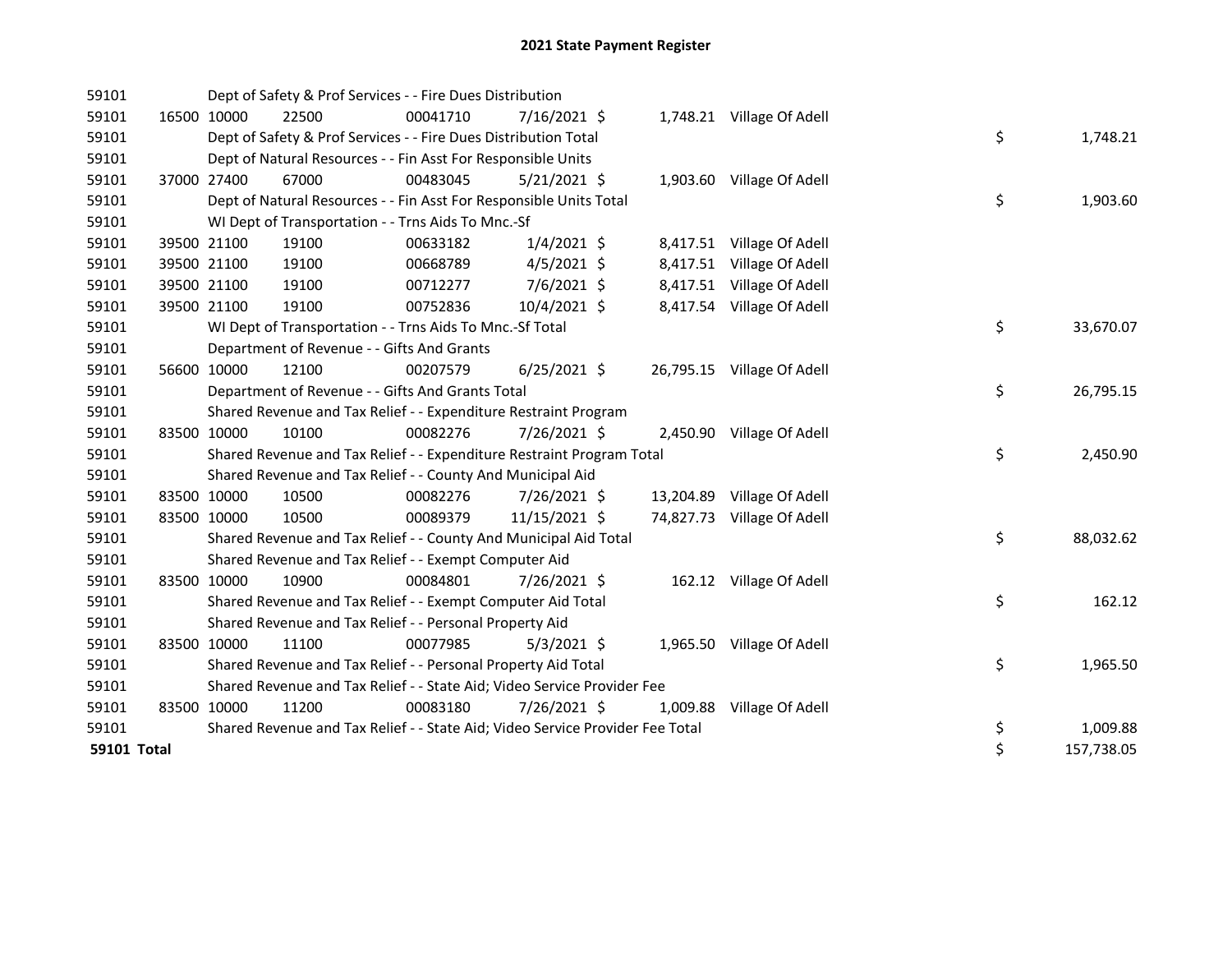| 59111       |             | Dept of Safety & Prof Services - - Fire Dues Distribution          |          |                |           |                              |    |            |
|-------------|-------------|--------------------------------------------------------------------|----------|----------------|-----------|------------------------------|----|------------|
| 59111       | 16500 10000 | 22500                                                              | 00041711 | $7/16/2021$ \$ |           | 1,901.68 Village Of Cascade  |    |            |
| 59111       |             | Dept of Safety & Prof Services - - Fire Dues Distribution Total    |          |                |           |                              | \$ | 1,901.68   |
| 59111       |             | Dept of Natural Resources - - Rec & Resource Aids, Fed             |          |                |           |                              |    |            |
| 59111       | 37000 21200 | 58300                                                              | 00482644 | 5/20/2021 \$   |           | 1,287.07 Village Of Cascade  |    |            |
| 59111       |             | Dept of Natural Resources - - Rec & Resource Aids, Fed Total       |          |                |           |                              | \$ | 1,287.07   |
| 59111       |             | Dept of Natural Resources - - Fin Asst For Responsible Units       |          |                |           |                              |    |            |
| 59111       | 37000 27400 | 67000                                                              | 00483079 | $5/21/2021$ \$ |           | 1,092.87 Village Of Cascade  |    |            |
| 59111       |             | Dept of Natural Resources - - Fin Asst For Responsible Units Total |          |                |           |                              | \$ | 1,092.87   |
| 59111       |             | WI Dept of Transportation - - Trns Aids To Mnc.-Sf                 |          |                |           |                              |    |            |
| 59111       | 39500 21100 | 19100                                                              | 00633183 | $1/4/2021$ \$  |           | 4,742.54 Village Of Cascade  |    |            |
| 59111       | 39500 21100 | 19100                                                              | 00668790 | $4/5/2021$ \$  | 4,742.54  | Village Of Cascade           |    |            |
| 59111       | 39500 21100 | 19100                                                              | 00712278 | 7/6/2021 \$    | 4,742.54  | Village Of Cascade           |    |            |
| 59111       | 39500 21100 | 19100                                                              | 00752837 | 10/4/2021 \$   |           | 4,742.56 Village Of Cascade  |    |            |
| 59111       |             | WI Dept of Transportation - - Trns Aids To Mnc.-Sf Total           |          |                |           |                              | \$ | 18,970.18  |
| 59111       |             | Department of Revenue - - Gifts And Grants                         |          |                |           |                              |    |            |
| 59111       | 56600 10000 | 12100                                                              | 00207580 | $6/25/2021$ \$ |           | 36,215.32 Village Of Cascade |    |            |
| 59111       |             | Department of Revenue - - Gifts And Grants Total                   |          |                |           |                              | \$ | 36,215.32  |
| 59111       |             | Shared Revenue and Tax Relief - - County And Municipal Aid         |          |                |           |                              |    |            |
| 59111       | 83500 10000 | 10500                                                              | 00082277 | 7/26/2021 \$   | 10,934.19 | Village Of Cascade           |    |            |
| 59111       | 83500 10000 | 10500                                                              | 00089380 | 11/15/2021 \$  | 61,960.40 | Village Of Cascade           |    |            |
| 59111       |             | Shared Revenue and Tax Relief - - County And Municipal Aid Total   |          |                |           |                              | \$ | 72,894.59  |
| 59111       |             | Shared Revenue and Tax Relief - - Exempt Computer Aid              |          |                |           |                              |    |            |
| 59111       | 83500 10000 | 10900                                                              | 00084802 | 7/26/2021 \$   | 49.89     | Village Of Cascade           |    |            |
| 59111       | 83500 10000 | 10900                                                              | 00085934 | 7/26/2021 \$   | 78.79     | Village Of Cascade           |    |            |
| 59111       |             | Shared Revenue and Tax Relief - - Exempt Computer Aid Total        |          |                |           |                              | \$ | 128.68     |
| 59111       |             | Shared Revenue and Tax Relief - - Personal Property Aid            |          |                |           |                              |    |            |
| 59111       | 83500 10000 | 11100                                                              | 00077986 | $5/3/2021$ \$  |           | 832.06 Village Of Cascade    |    |            |
| 59111       |             | Shared Revenue and Tax Relief - - Personal Property Aid Total      |          |                |           |                              | \$ | 832.06     |
| 59111 Total |             |                                                                    |          |                |           |                              | \$ | 133,322.45 |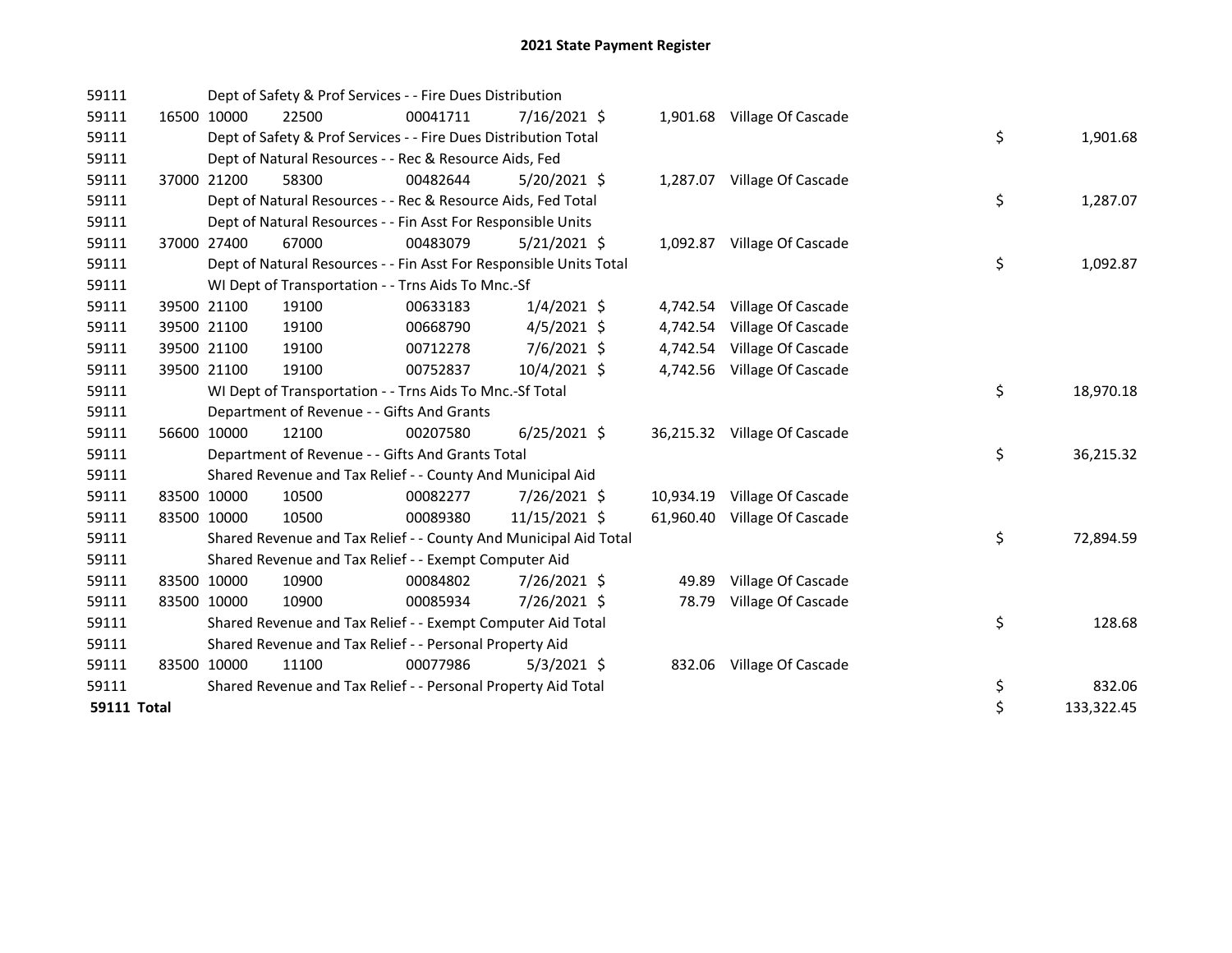| 59112       |             | Dept of Safety & Prof Services - - Fire Dues Distribution                     |          |                |  |                                   |    |            |
|-------------|-------------|-------------------------------------------------------------------------------|----------|----------------|--|-----------------------------------|----|------------|
| 59112       | 16500 10000 | 22500                                                                         | 00041712 | 7/16/2021 \$   |  | 6,883.79 Village Of Cedar Grove   |    |            |
| 59112       |             | Dept of Safety & Prof Services - - Fire Dues Distribution Total               |          |                |  |                                   | \$ | 6,883.79   |
| 59112       |             | Environmental Improvement Prog - - Clean Water Fund Program Finan             |          |                |  |                                   |    |            |
| 59112       | 32000 57300 | 16300                                                                         | 00000333 | 2/18/2021 \$   |  | 3,333.47 Village Of Cedar Grove   |    |            |
| 59112       |             | Environmental Improvement Prog - - Clean Water Fund Program Finan Total       |          |                |  |                                   | \$ | 3,333.47   |
| 59112       |             | Dept of Natural Resources - - Fin Asst For Responsible Units                  |          |                |  |                                   |    |            |
| 59112       | 37000 27400 | 67000                                                                         | 00483946 | $5/21/2021$ \$ |  | 2,178.60 Village Of Cedar Grove   |    |            |
| 59112       |             | Dept of Natural Resources - - Fin Asst For Responsible Units Total            |          |                |  |                                   | \$ | 2,178.60   |
| 59112       |             | WI Dept of Transportation - - Trns Aids To Mnc.-Sf                            |          |                |  |                                   |    |            |
| 59112       | 39500 21100 | 19100                                                                         | 00633184 | $1/4/2021$ \$  |  | 21,117.12 Village Of Cedar Grove  |    |            |
| 59112       | 39500 21100 | 19100                                                                         | 00668791 | $4/5/2021$ \$  |  | 21,117.12 Village Of Cedar Grove  |    |            |
| 59112       | 39500 21100 | 19100                                                                         | 00712279 | 7/6/2021 \$    |  | 21,117.12 Village Of Cedar Grove  |    |            |
| 59112       | 39500 21100 | 19100                                                                         | 00752838 | 10/4/2021 \$   |  | 21,117.12 Village Of Cedar Grove  |    |            |
| 59112       |             | WI Dept of Transportation - - Trns Aids To Mnc.-Sf Total                      |          |                |  |                                   | \$ | 84,468.48  |
| 59112       |             | WI Dept of Transportation - - Loc Rd Imp Prg St Fd                            |          |                |  |                                   |    |            |
| 59112       | 39500 21100 | 27800                                                                         | 00761257 | 10/12/2021 \$  |  | 10,370.58 Village Of Cedar Grove  |    |            |
| 59112       |             | WI Dept of Transportation - - Loc Rd Imp Prg St Fd Total                      |          |                |  |                                   | \$ | 10,370.58  |
| 59112       |             | Department of Revenue - - Gifts And Grants                                    |          |                |  |                                   |    |            |
| 59112       | 56600 10000 | 12100                                                                         | 00207581 | $6/25/2021$ \$ |  | 110,791.67 Village Of Cedar Grove |    |            |
| 59112       |             | Department of Revenue - - Gifts And Grants Total                              |          |                |  |                                   | \$ | 110,791.67 |
| 59112       |             | Shared Revenue and Tax Relief - - County And Municipal Aid                    |          |                |  |                                   |    |            |
| 59112       | 83500 10000 | 10500                                                                         | 00082278 | 7/26/2021 \$   |  | 17,502.37 Village Of Cedar Grove  |    |            |
| 59112       | 83500 10000 | 10500                                                                         | 00089381 | 11/15/2021 \$  |  | 99,180.08 Village Of Cedar Grove  |    |            |
| 59112       |             | Shared Revenue and Tax Relief - - County And Municipal Aid Total              |          |                |  |                                   | \$ | 116,682.45 |
| 59112       |             | Shared Revenue and Tax Relief - - Exempt Computer Aid                         |          |                |  |                                   |    |            |
| 59112       | 83500 10000 | 10900                                                                         | 00084803 | 7/26/2021 \$   |  | 2,844.44 Village Of Cedar Grove   |    |            |
| 59112       | 83500 10000 | 10900                                                                         | 00085935 | 7/26/2021 \$   |  | 305.29 Village Of Cedar Grove     |    |            |
| 59112       |             | Shared Revenue and Tax Relief - - Exempt Computer Aid Total                   |          |                |  |                                   | \$ | 3,149.73   |
| 59112       |             | Shared Revenue and Tax Relief - - Personal Property Aid                       |          |                |  |                                   |    |            |
| 59112       | 83500 10000 | 11100                                                                         | 00077987 | $5/3/2021$ \$  |  | 1,201.11 Village Of Cedar Grove   |    |            |
| 59112       |             | Shared Revenue and Tax Relief - - Personal Property Aid Total                 |          |                |  |                                   | \$ | 1,201.11   |
| 59112       |             | Shared Revenue and Tax Relief - - State Aid; Video Service Provider Fee       |          |                |  |                                   |    |            |
| 59112       | 83500 10000 | 11200                                                                         | 00083181 | 7/26/2021 \$   |  | 4,232.03 Village Of Cedar Grove   |    |            |
| 59112       |             | Shared Revenue and Tax Relief - - State Aid; Video Service Provider Fee Total |          |                |  |                                   | \$ | 4,232.03   |
| 59112 Total |             |                                                                               |          |                |  |                                   | \$ | 343,291.91 |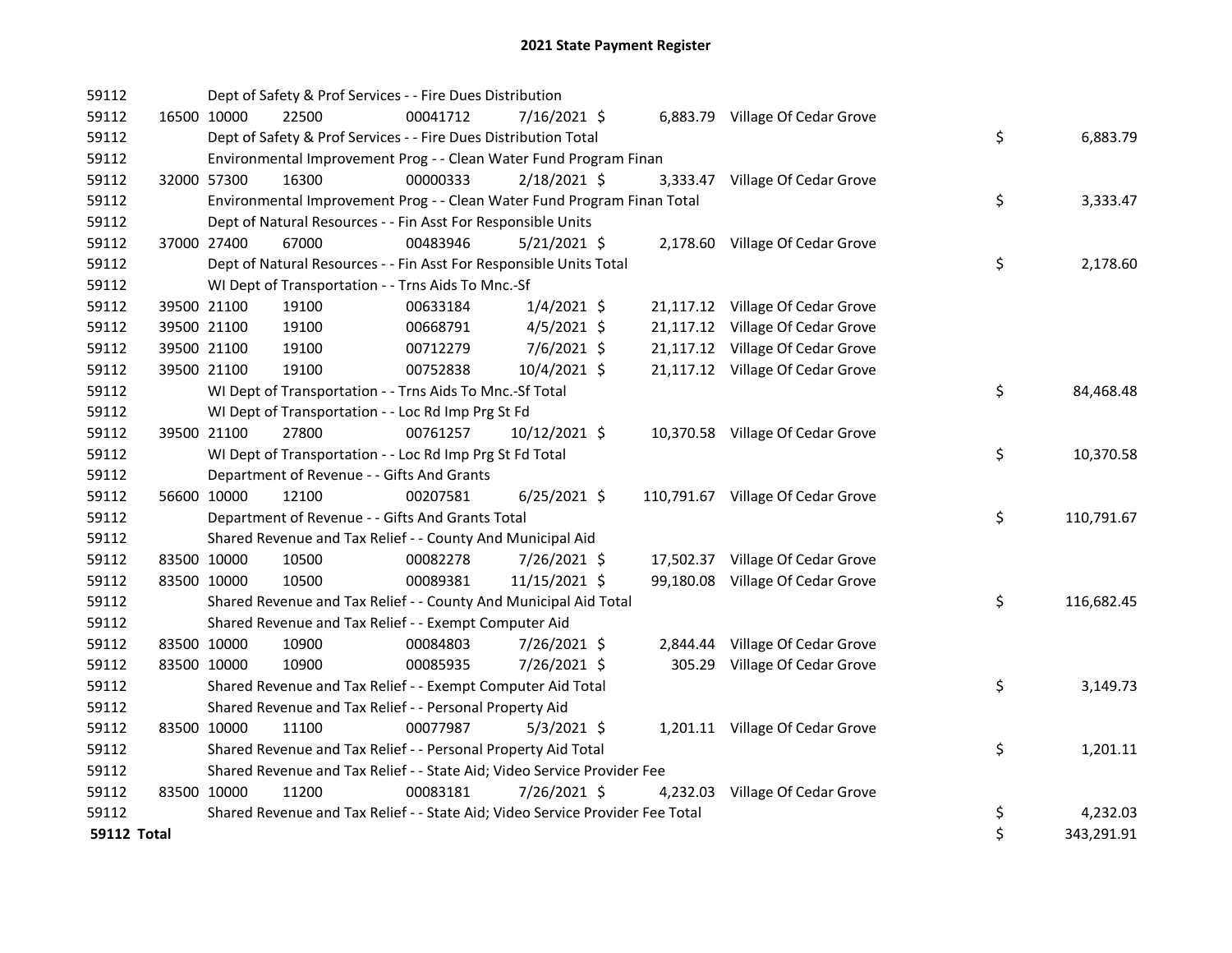| 59121 |             | Dept of Safety & Prof Services - - Fire Dues Distribution                                               |          |                |           |                                   |    |            |
|-------|-------------|---------------------------------------------------------------------------------------------------------|----------|----------------|-----------|-----------------------------------|----|------------|
| 59121 | 16500 10000 | 22500                                                                                                   | 00041713 | 7/16/2021 \$   |           | 13,176.27 Village Of Elkhart Lake |    |            |
| 59121 |             | Dept of Safety & Prof Services - - Fire Dues Distribution Total                                         |          |                |           |                                   | \$ | 13,176.27  |
| 59121 |             | Dept of Natural Resources - - GPO -Federal Funds                                                        |          |                |           |                                   |    |            |
| 59121 | 37000 21200 | 38100                                                                                                   | 00466833 | 3/12/2021 \$   |           | 3,330.43 Village Of Elkhart Lake  |    |            |
| 59121 |             | Dept of Natural Resources - - GPO -Federal Funds Total                                                  |          |                |           |                                   | \$ | 3,330.43   |
| 59121 |             | Dept of Natural Resources - - Enf A - Boating Enforcement                                               |          |                |           |                                   |    |            |
| 59121 | 37000 21200 | 55000                                                                                                   | 00466833 | $3/12/2021$ \$ |           | 6,860.87 Village Of Elkhart Lake  |    |            |
| 59121 |             | Dept of Natural Resources - - Enf A - Boating Enforcement Total                                         |          |                |           |                                   | \$ | 6,860.87   |
| 59121 |             | Dept of Natural Resources - - Fin Asst For Responsible Units                                            |          |                |           |                                   |    |            |
| 59121 | 37000 27400 | 67000                                                                                                   | 00483573 | $5/21/2021$ \$ |           | 3,903.88 Village Of Elkhart Lake  |    |            |
| 59121 |             | Dept of Natural Resources - - Fin Asst For Responsible Units Total                                      |          |                |           |                                   | \$ | 3,903.88   |
| 59121 |             | Dept of Natural Resources - - Land Acquisition                                                          |          |                |           |                                   |    |            |
| 59121 | 37000 36300 | <b>TA100</b>                                                                                            | 00464828 | 2/25/2021 \$   |           | 521.50 Village Of Elkhart Lake    |    |            |
| 59121 |             | Dept of Natural Resources - - Land Acquisition Total                                                    |          |                |           |                                   | \$ | 521.50     |
| 59121 |             | WI Dept of Transportation - - Trns Aids To Mnc.-Sf                                                      |          |                |           |                                   |    |            |
| 59121 | 39500 21100 | 19100                                                                                                   | 00633185 | $1/4/2021$ \$  |           | 34,152.87 Village Of Elkhart Lake |    |            |
| 59121 | 39500 21100 | 19100                                                                                                   | 00668792 | $4/5/2021$ \$  | 34,152.87 | Village Of Elkhart Lake           |    |            |
| 59121 | 39500 21100 | 19100                                                                                                   | 00712280 | 7/6/2021 \$    | 34,152.87 | Village Of Elkhart Lake           |    |            |
| 59121 | 39500 21100 | 19100                                                                                                   | 00752839 | 10/4/2021 \$   |           | 34,152.89 Village Of Elkhart Lake |    |            |
| 59121 |             | WI Dept of Transportation - - Trns Aids To Mnc.-Sf Total                                                |          |                |           |                                   | \$ | 136,611.50 |
| 59121 |             | Department of Justice - - Officer training reimbursement                                                |          |                |           |                                   |    |            |
| 59121 | 45500 10000 | 21400                                                                                                   | 00105021 | 11/15/2021 \$  |           | 1,600.00 Village Of Elkhart Lake  |    |            |
| 59121 |             | Department of Justice - - Officer training reimbursement Total                                          |          |                |           |                                   | \$ | 1,600.00   |
| 59121 |             | Department of Justice - - Federal Aid, Local Assistance                                                 |          |                |           |                                   |    |            |
| 59121 | 45500 10000 | 25100                                                                                                   | 00097258 | $4/27/2021$ \$ |           | 6,398.00 Village Of Elkhart Lake  |    |            |
| 59121 |             | Department of Justice - - Federal Aid, Local Assistance Total                                           |          |                |           |                                   | \$ | 6,398.00   |
| 59121 |             | Public Defender Board - - Transcript, Discovery and Records Provided to the Public Defender Board       |          |                |           |                                   |    |            |
| 59121 | 55000 10000 | 10600                                                                                                   | 00275537 | $1/26/2021$ \$ |           | 10.00 Village Of Elkhart Lake     |    |            |
| 59121 | 55000 10000 | 10600                                                                                                   | 00287646 | $4/30/2021$ \$ |           | 5.00 Village Of Elkhart Lake      |    |            |
| 59121 | 55000 10000 | 10600                                                                                                   | 00292275 | 5/28/2021 \$   |           | 15.00 Village Of Elkhart Lake     |    |            |
| 59121 | 55000 10000 | 10600                                                                                                   | 00298111 | $6/30/2021$ \$ |           | 10.00 Village Of Elkhart Lake     |    |            |
| 59121 | 55000 10000 | 10600                                                                                                   | 00299479 | $7/1/2021$ \$  |           | 10.00 Village Of Elkhart Lake     |    |            |
| 59121 | 55000 10000 | 10600                                                                                                   | 00303553 | $8/27/2021$ \$ |           | 15.00 Village Of Elkhart Lake     |    |            |
| 59121 | 55000 10000 | 10600                                                                                                   | 00303554 | 8/27/2021 \$   |           | 10.00 Village Of Elkhart Lake     |    |            |
| 59121 |             | Public Defender Board - - Transcript, Discovery and Records Provided to the Public Defender Board Total |          |                |           |                                   | \$ | 75.00      |
| 59121 |             | Department of Revenue - - Gifts And Grants                                                              |          |                |           |                                   |    |            |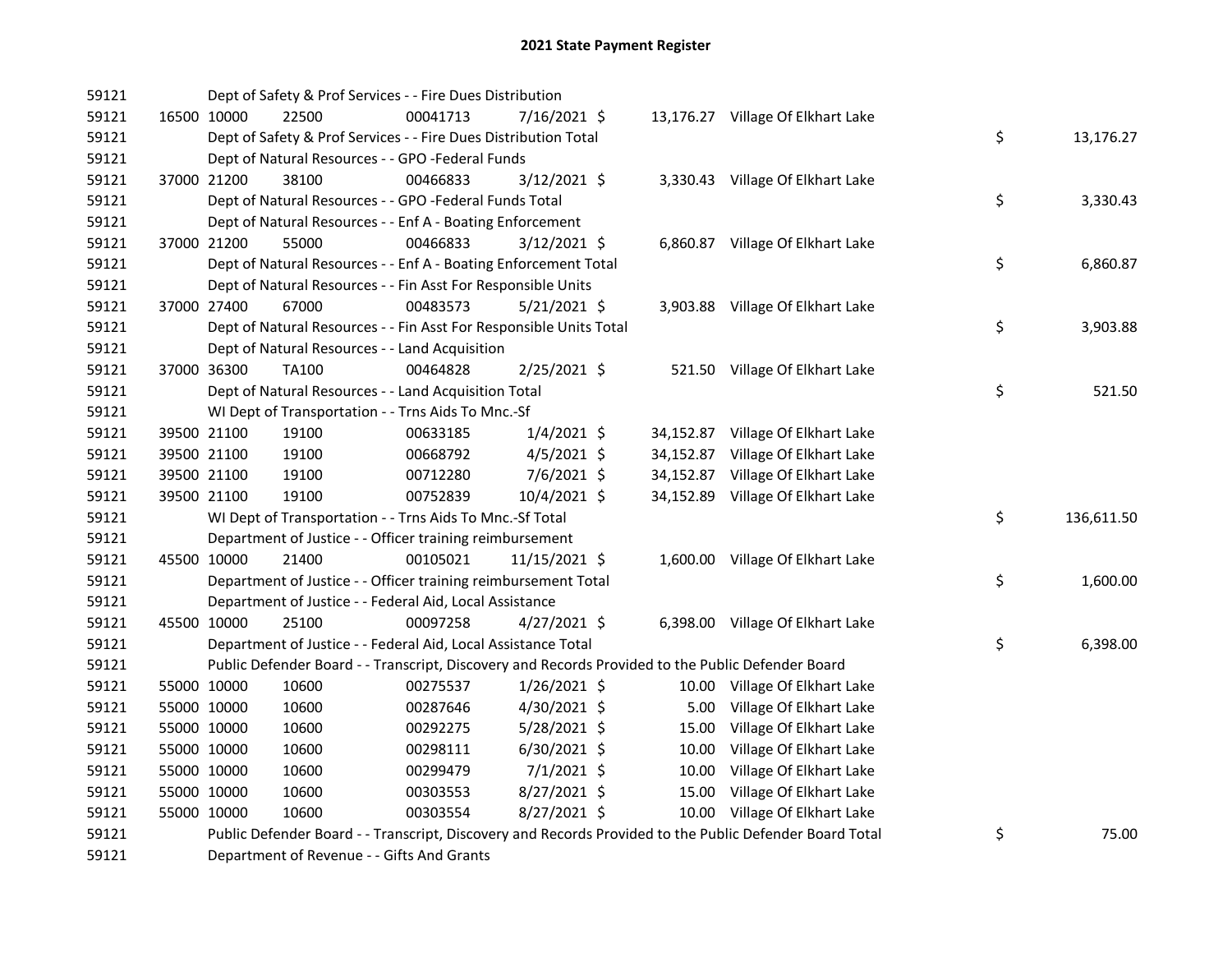| 59121 | 56600 10000 | 12100                                                                   | 00207582 | $6/25/2021$ \$ |          | 53,171.63 Village Of Elkhart Lake |    |           |
|-------|-------------|-------------------------------------------------------------------------|----------|----------------|----------|-----------------------------------|----|-----------|
| 59121 |             | Department of Revenue - - Gifts And Grants Total                        |          |                |          |                                   | \$ | 53,171.63 |
| 59121 |             | Department of Revenue - - Misc Revenue Holding Clearing                 |          |                |          |                                   |    |           |
| 59121 | 56600 10000 | 99500                                                                   | 00189015 | $1/8/2021$ \$  | 477.08   | Village Of Elkhart Lake           |    |           |
| 59121 | 56600 10000 | 99500                                                                   | 00191083 | $2/5/2021$ \$  | 716.03   | Village Of Elkhart Lake           |    |           |
| 59121 | 56600 10000 | 99500                                                                   | 00192944 | $3/1/2021$ \$  | 812.80   | Village Of Elkhart Lake           |    |           |
| 59121 | 56600 10000 | 99500                                                                   | 00193714 | $3/5/2021$ \$  | 2,023.26 | Village Of Elkhart Lake           |    |           |
| 59121 | 56600 10000 | 99500                                                                   | 00194321 | $3/8/2021$ \$  | 168.75   | Village Of Elkhart Lake           |    |           |
| 59121 | 56600 10000 | 99500                                                                   | 00197997 | $4/7/2021$ \$  | 1,732.43 | Village Of Elkhart Lake           |    |           |
| 59121 | 56600 10000 | 99500                                                                   | 00199332 | 4/20/2021 \$   | 847.80   | Village Of Elkhart Lake           |    |           |
| 59121 | 56600 10000 | 99500                                                                   | 00199978 | 4/26/2021 \$   | 386.05   | Village Of Elkhart Lake           |    |           |
| 59121 | 56600 10000 | 99500                                                                   | 00201349 | $5/7/2021$ \$  | 1,842.06 | Village Of Elkhart Lake           |    |           |
| 59121 | 56600 10000 | 99500                                                                   | 00204574 | $6/7/2021$ \$  | 1,168.76 | Village Of Elkhart Lake           |    |           |
| 59121 | 56600 10000 | 99500                                                                   | 00209143 | 7/8/2021 \$    | 446.61   | Village Of Elkhart Lake           |    |           |
| 59121 | 56600 10000 | 99500                                                                   | 00211884 | $8/6/2021$ \$  |          | 1,337.62 Village Of Elkhart Lake  |    |           |
| 59121 | 56600 10000 | 99500                                                                   | 00214505 | $9/8/2021$ \$  |          | 617.32 Village Of Elkhart Lake    |    |           |
| 59121 | 56600 10000 | 99500                                                                   | 00216753 | 10/7/2021 \$   | 1,951.05 | Village Of Elkhart Lake           |    |           |
| 59121 | 56600 10000 | 99500                                                                   | 00219343 | 11/5/2021 \$   | 607.83   | Village Of Elkhart Lake           |    |           |
| 59121 | 56600 10000 | 99500                                                                   | 00221495 | 12/7/2021 \$   |          | 394.34 Village Of Elkhart Lake    |    |           |
| 59121 |             | Department of Revenue - - Misc Revenue Holding Clearing Total           |          |                |          |                                   | \$ | 15,529.79 |
| 59121 |             | Shared Revenue and Tax Relief - - County And Municipal Aid              |          |                |          |                                   |    |           |
| 59121 | 83500 10000 | 10500                                                                   | 00082279 | 7/26/2021 \$   |          | 2,832.26 Village Of Elkhart Lake  |    |           |
| 59121 | 83500 10000 | 10500                                                                   | 00089382 | 11/15/2021 \$  |          | 16,049.46 Village Of Elkhart Lake |    |           |
| 59121 |             | Shared Revenue and Tax Relief - - County And Municipal Aid Total        |          |                |          |                                   | \$ | 18,881.72 |
| 59121 |             | Shared Revenue and Tax Relief - - Exempt Computer Aid                   |          |                |          |                                   |    |           |
| 59121 | 83500 10000 | 10900                                                                   | 00084804 | 7/26/2021 \$   |          | 1,129.67 Village Of Elkhart Lake  |    |           |
| 59121 | 83500 10000 | 10900                                                                   | 00085936 | 7/26/2021 \$   |          | 4,746.59 Village Of Elkhart Lake  |    |           |
| 59121 |             | Shared Revenue and Tax Relief - - Exempt Computer Aid Total             |          |                |          |                                   | \$ | 5,876.26  |
| 59121 |             | Shared Revenue and Tax Relief - - Utility Aid                           |          |                |          |                                   |    |           |
| 59121 | 83500 10000 | 11000                                                                   | 00082279 | 7/26/2021 \$   |          | 390.98 Village Of Elkhart Lake    |    |           |
| 59121 | 83500 10000 | 11000                                                                   | 00089382 | 11/15/2021 \$  |          | 4,530.17 Village Of Elkhart Lake  |    |           |
| 59121 |             | Shared Revenue and Tax Relief - - Utility Aid Total                     |          |                |          |                                   | \$ | 4,921.15  |
| 59121 |             | Shared Revenue and Tax Relief - - Personal Property Aid                 |          |                |          |                                   |    |           |
| 59121 | 83500 10000 | 11100                                                                   | 00077988 | $5/3/2021$ \$  |          | 1,856.14 Village Of Elkhart Lake  |    |           |
| 59121 | 83500 10000 | 11100                                                                   | 00079018 | $5/3/2021$ \$  |          | 7,600.26 Village Of Elkhart Lake  |    |           |
| 59121 |             | Shared Revenue and Tax Relief - - Personal Property Aid Total           |          |                |          |                                   | \$ | 9,456.40  |
| 59121 |             | Shared Revenue and Tax Relief - - State Aid; Video Service Provider Fee |          |                |          |                                   |    |           |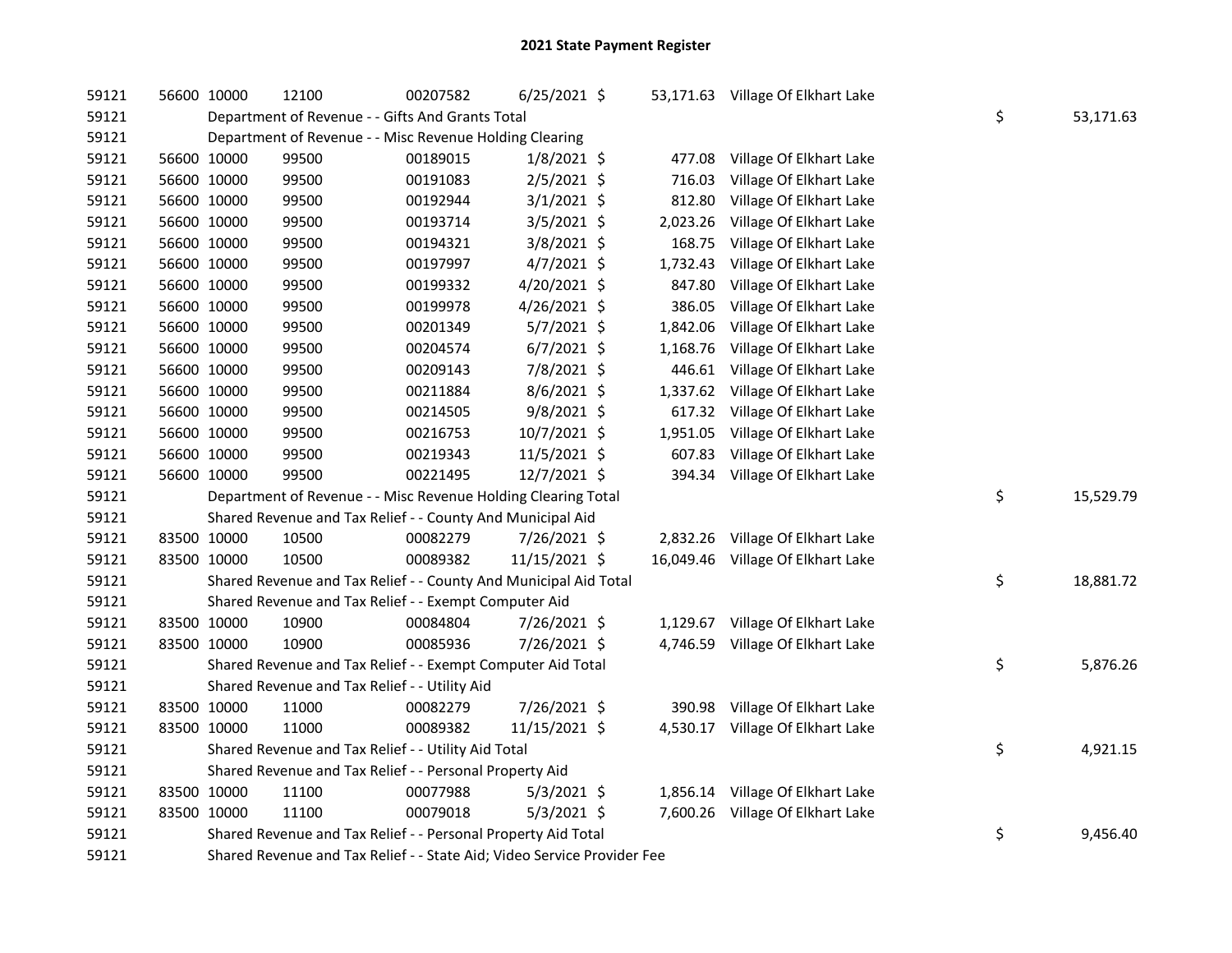| 59121       | 83500 10000 | 11200 | 00083182                                                                      | 7/26/2021 \$ | 5,743.64 Village Of Elkhart Lake |            |
|-------------|-------------|-------|-------------------------------------------------------------------------------|--------------|----------------------------------|------------|
| 59121       |             |       | Shared Revenue and Tax Relief - - State Aid; Video Service Provider Fee Total |              |                                  | 5,743.64   |
| 59121 Total |             |       |                                                                               |              |                                  | 286.058.04 |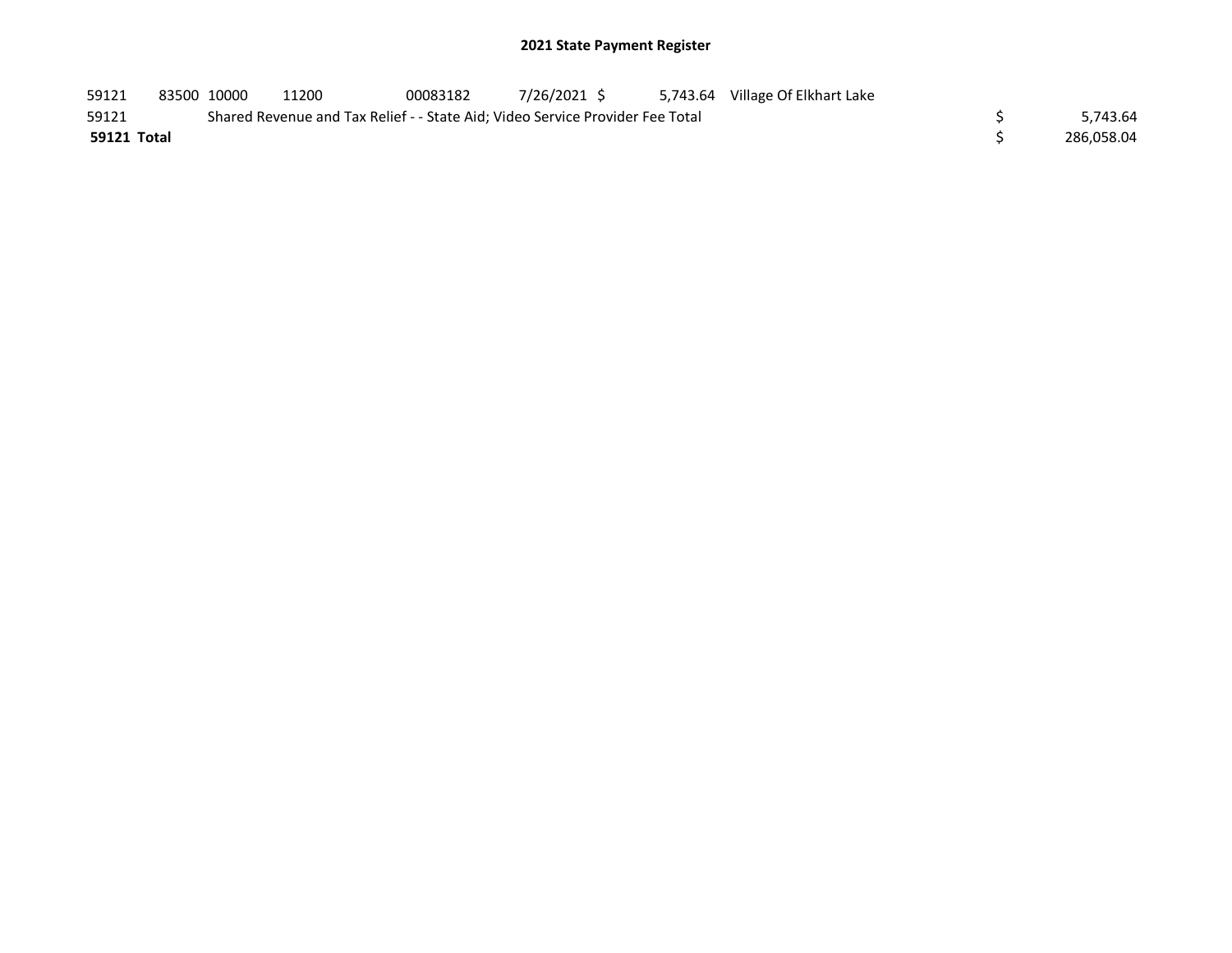| 59131              | Dept of Safety & Prof Services - - Fire Dues Distribution                     |          |                |                                 |                  |
|--------------------|-------------------------------------------------------------------------------|----------|----------------|---------------------------------|------------------|
| 59131              | 16500 10000<br>22500                                                          | 00041714 | 7/16/2021 \$   | 1,561.24 Village Of Glenbeulah  |                  |
| 59131              | Dept of Safety & Prof Services - - Fire Dues Distribution Total               |          |                |                                 | \$<br>1,561.24   |
| 59131              | Dept of Natural Resources - - Resaids - Fire Suppress Grant                   |          |                |                                 |                  |
| 59131              | 37000 21200<br>54500                                                          | 00485839 | $6/9/2021$ \$  | 391.10 Village Of Glenbeulah    |                  |
| 59131              | Dept of Natural Resources - - Resaids - Fire Suppress Grant Total             |          |                |                                 | \$<br>391.10     |
| 59131              | Dept of Natural Resources - - Fin Asst For Responsible Units                  |          |                |                                 |                  |
| 59131              | 37000 27400<br>67000                                                          | 00483330 | $5/21/2021$ \$ | 913.76 Village Of Glenbeulah    |                  |
| 59131              | Dept of Natural Resources - - Fin Asst For Responsible Units Total            |          |                |                                 | \$<br>913.76     |
| 59131              | WI Dept of Transportation - - Trns Aids To Mnc.-Sf                            |          |                |                                 |                  |
| 59131              | 39500 21100<br>19100                                                          | 00633186 | $1/4/2021$ \$  | 2,424.92 Village Of Glenbeulah  |                  |
| 59131              | 39500 21100<br>19100                                                          | 00668793 | $4/5/2021$ \$  | 2,424.92 Village Of Glenbeulah  |                  |
| 59131              | 39500 21100<br>19100                                                          | 00712281 | 7/6/2021 \$    | 2,424.92 Village Of Glenbeulah  |                  |
| 59131              | 39500 21100<br>19100                                                          | 00752840 | 10/4/2021 \$   | 2,424.95 Village Of Glenbeulah  |                  |
| 59131              | WI Dept of Transportation - - Trns Aids To Mnc.-Sf Total                      |          |                |                                 | \$<br>9,699.71   |
| 59131              | Department of Revenue - - Gifts And Grants                                    |          |                |                                 |                  |
| 59131              | 56600 10000<br>12100                                                          | 00207583 | $6/25/2021$ \$ | 24,283.10 Village Of Glenbeulah |                  |
| 59131              | Department of Revenue - - Gifts And Grants Total                              |          |                |                                 | \$<br>24,283.10  |
| 59131              | Shared Revenue and Tax Relief - - Expenditure Restraint Program               |          |                |                                 |                  |
| 59131              | 83500 10000<br>10100                                                          | 00082280 | 7/26/2021 \$   | 719.21 Village Of Glenbeulah    |                  |
| 59131              | Shared Revenue and Tax Relief - - Expenditure Restraint Program Total         |          |                |                                 | \$<br>719.21     |
| 59131              | Shared Revenue and Tax Relief - - County And Municipal Aid                    |          |                |                                 |                  |
| 59131              | 83500 10000<br>10500                                                          | 00082280 | 7/26/2021 \$   | 11,177.47 Village Of Glenbeulah |                  |
| 59131              | 83500 10000<br>10500                                                          | 00089383 | 11/15/2021 \$  | 63,339.00 Village Of Glenbeulah |                  |
| 59131              | Shared Revenue and Tax Relief - - County And Municipal Aid Total              |          |                |                                 | \$<br>74,516.47  |
| 59131              | Shared Revenue and Tax Relief - - Exempt Computer Aid                         |          |                |                                 |                  |
| 59131              | 83500 10000<br>10900                                                          | 00084805 | 7/26/2021 \$   | 30.14 Village Of Glenbeulah     |                  |
| 59131              | 83500 10000<br>10900                                                          | 00085937 | 7/26/2021 \$   | 499.70 Village Of Glenbeulah    |                  |
| 59131              | Shared Revenue and Tax Relief - - Exempt Computer Aid Total                   |          |                |                                 | \$<br>529.84     |
| 59131              | Shared Revenue and Tax Relief - - Personal Property Aid                       |          |                |                                 |                  |
| 59131              | 83500 10000<br>11100                                                          | 00079019 | $5/3/2021$ \$  | 3,371.42 Village Of Glenbeulah  |                  |
| 59131              | Shared Revenue and Tax Relief - - Personal Property Aid Total                 |          |                |                                 | \$<br>3,371.42   |
| 59131              | Shared Revenue and Tax Relief - - State Aid; Video Service Provider Fee       |          |                |                                 |                  |
| 59131              | 83500 10000<br>11200                                                          | 00083183 | 7/26/2021 \$   | 1,139.11 Village Of Glenbeulah  |                  |
| 59131              | Shared Revenue and Tax Relief - - State Aid; Video Service Provider Fee Total |          |                |                                 | \$<br>1,139.11   |
| <b>59131 Total</b> |                                                                               |          |                |                                 | \$<br>117,124.96 |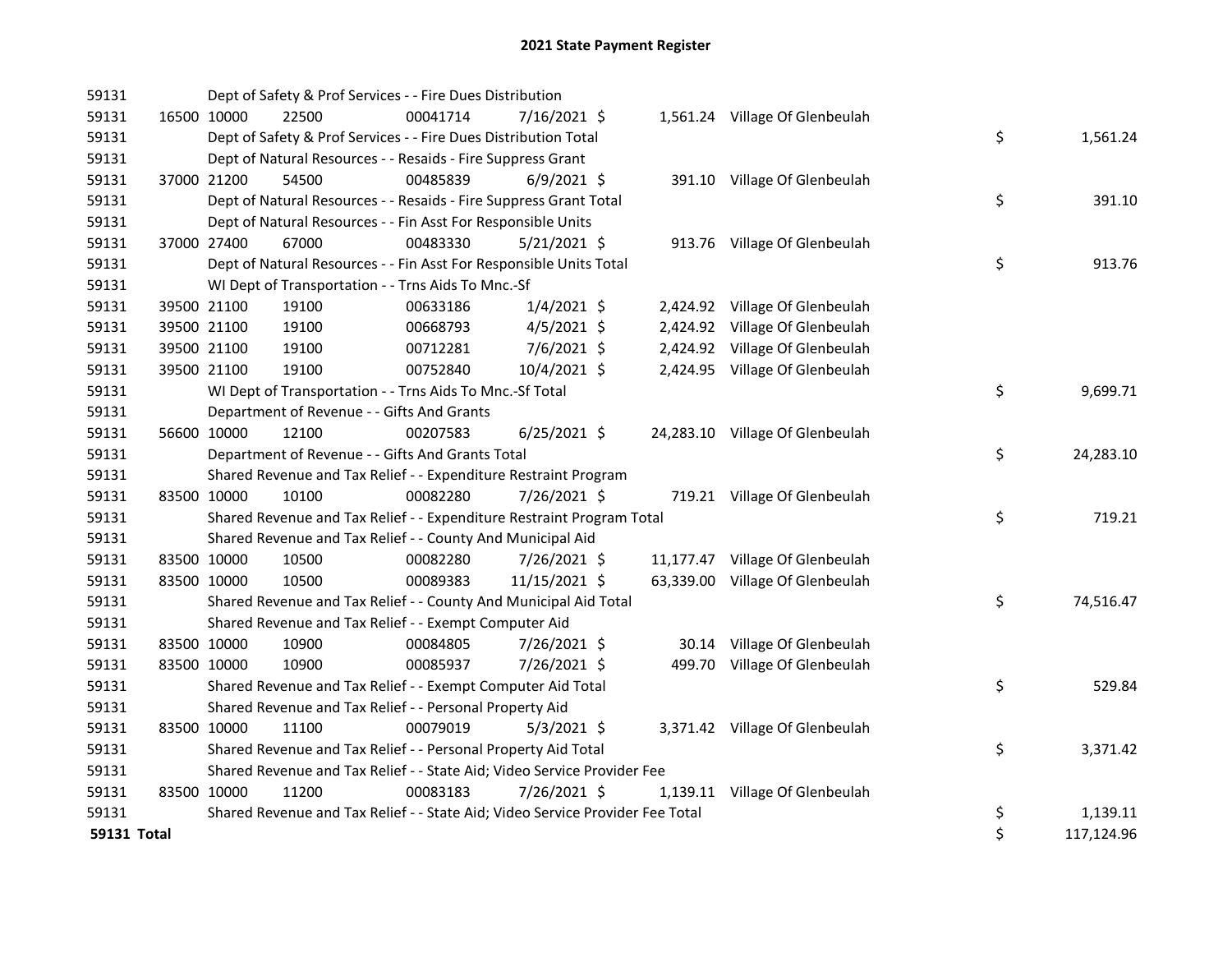| 59135       |             |             | Dept of Safety & Prof Services - - Fire Dues Distribution               |          |                |           |                                     |    |            |
|-------------|-------------|-------------|-------------------------------------------------------------------------|----------|----------------|-----------|-------------------------------------|----|------------|
| 59135       |             | 16500 10000 | 22500                                                                   | 00041718 | $7/16/2021$ \$ |           | 12,334.05 Village Of Howards Grove  |    |            |
| 59135       |             |             | Dept of Safety & Prof Services - - Fire Dues Distribution Total         |          |                |           |                                     | \$ | 12,334.05  |
| 59135       |             |             | Environmental Improvement Prog - - Clean Water Fund Program Finan       |          |                |           |                                     |    |            |
| 59135       |             | 32000 57300 | 16300                                                                   | 00000334 | 2/18/2021 \$   |           | 13,951.68 Village Of Howards Grove  |    |            |
| 59135       |             |             | Environmental Improvement Prog - - Clean Water Fund Program Finan Total |          |                |           |                                     | \$ | 13,951.68  |
| 59135       |             |             | Dept of Natural Resources - - Fin Asst For Responsible Units            |          |                |           |                                     |    |            |
| 59135       |             | 37000 27400 | 67000                                                                   | 00483194 | $5/21/2021$ \$ |           | 7,057.26 Village Of Howards Grove   |    |            |
| 59135       |             |             | Dept of Natural Resources - - Fin Asst For Responsible Units Total      |          |                |           |                                     | \$ | 7,057.26   |
| 59135       |             |             | WI Dept of Transportation - - Trns Aids To Mnc.-Sf                      |          |                |           |                                     |    |            |
| 59135       |             | 39500 21100 | 19100                                                                   | 00633187 | $1/4/2021$ \$  |           | 31,022.35 Village Of Howards Grove  |    |            |
| 59135       |             | 39500 21100 | 19100                                                                   | 00668794 | $4/5/2021$ \$  | 31,022.35 | Village Of Howards Grove            |    |            |
| 59135       |             | 39500 21100 | 19100                                                                   | 00712282 | 7/6/2021 \$    |           | 31,022.35 Village Of Howards Grove  |    |            |
| 59135       |             | 39500 21100 | 19100                                                                   | 00752841 | 10/4/2021 \$   |           | 31,022.35 Village Of Howards Grove  |    |            |
| 59135       |             |             | WI Dept of Transportation - - Trns Aids To Mnc.-Sf Total                |          |                |           |                                     | \$ | 124,089.40 |
| 59135       |             |             | WI Dept of Transportation - - Loc Rd Imp Prg St Fd                      |          |                |           |                                     |    |            |
| 59135       |             | 39500 21100 | 27800                                                                   | 00714048 | $6/25/2021$ \$ |           | 14,644.97 Village Of Howards Grove  |    |            |
| 59135       |             |             | WI Dept of Transportation - - Loc Rd Imp Prg St Fd Total                |          |                |           |                                     | \$ | 14,644.97  |
| 59135       |             |             | Department of Revenue - - Gifts And Grants                              |          |                |           |                                     |    |            |
| 59135       |             | 56600 10000 | 12100                                                                   | 00207584 | $6/25/2021$ \$ |           | 171,237.76 Village Of Howards Grove |    |            |
| 59135       |             |             | Department of Revenue - - Gifts And Grants Total                        |          |                |           |                                     | \$ | 171,237.76 |
| 59135       |             |             | Shared Revenue and Tax Relief - - County And Municipal Aid              |          |                |           |                                     |    |            |
| 59135       | 83500 10000 |             | 10500                                                                   | 00082281 | 7/26/2021 \$   |           | 20,404.44 Village Of Howards Grove  |    |            |
| 59135       | 83500 10000 |             | 10500                                                                   | 00089384 | 11/15/2021 \$  |           | 115,625.18 Village Of Howards Grove |    |            |
| 59135       |             |             | Shared Revenue and Tax Relief - - County And Municipal Aid Total        |          |                |           |                                     | \$ | 136,029.62 |
| 59135       |             |             | Shared Revenue and Tax Relief - - Exempt Computer Aid                   |          |                |           |                                     |    |            |
| 59135       | 83500 10000 |             | 10900                                                                   | 00084806 | 7/26/2021 \$   | 553.93    | Village Of Howards Grove            |    |            |
| 59135       | 83500 10000 |             | 10900                                                                   | 00085938 | 7/26/2021 \$   |           | 110.80 Village Of Howards Grove     |    |            |
| 59135       |             |             | Shared Revenue and Tax Relief - - Exempt Computer Aid Total             |          |                |           |                                     | \$ | 664.73     |
| 59135       |             |             | Shared Revenue and Tax Relief - - Personal Property Aid                 |          |                |           |                                     |    |            |
| 59135       | 83500 10000 |             | 11100                                                                   | 00077989 | $5/3/2021$ \$  | 2,722.20  | Village Of Howards Grove            |    |            |
| 59135       | 83500 10000 |             | 11100                                                                   | 00079020 | $5/3/2021$ \$  | 435.66    | Village Of Howards Grove            |    |            |
| 59135       |             |             | Shared Revenue and Tax Relief - - Personal Property Aid Total           |          |                |           |                                     | \$ | 3,157.86   |
| 59135 Total |             |             |                                                                         |          |                |           |                                     | \$ | 483,167.33 |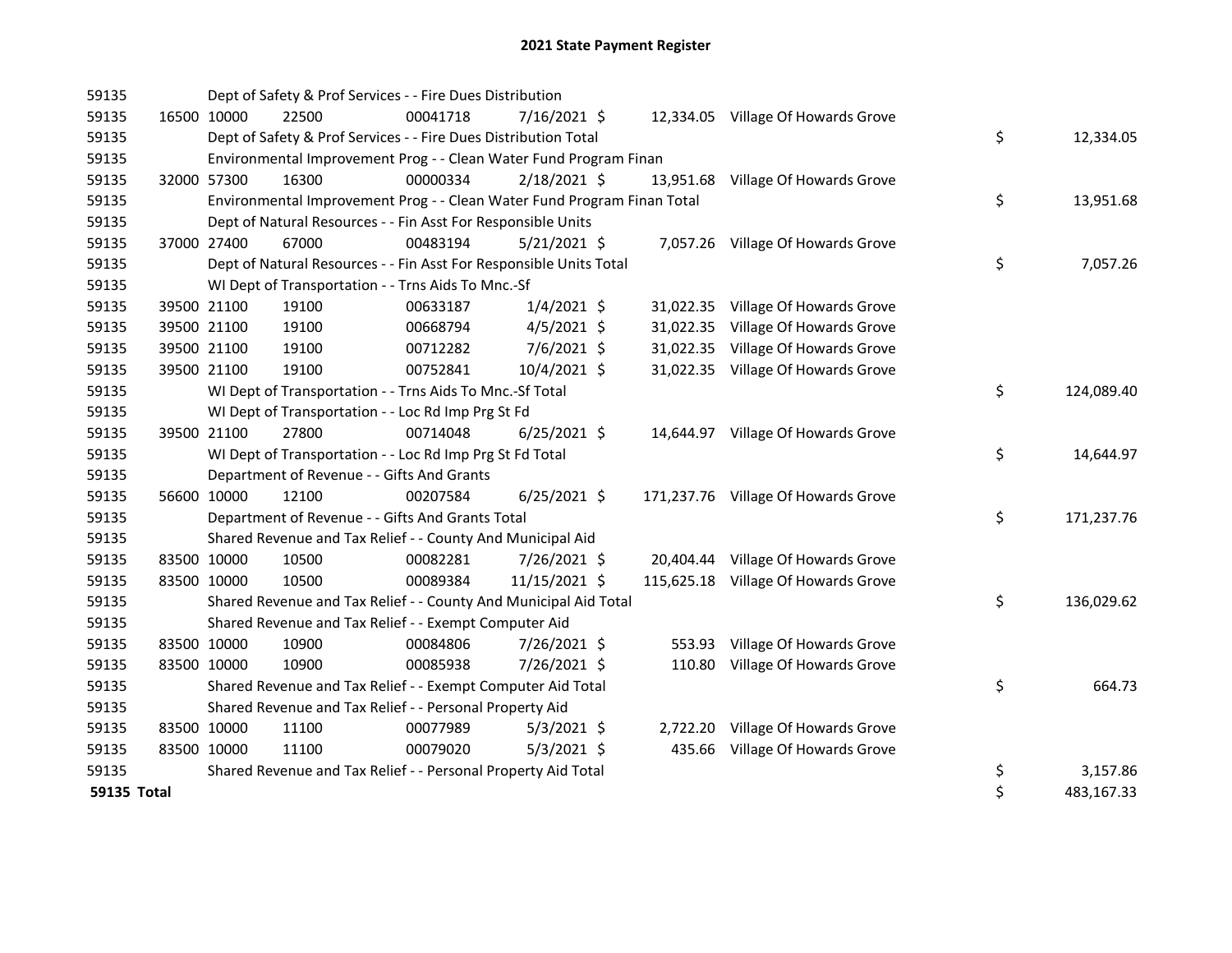| 59141 |             | Dept of Safety & Prof Services - - Fire Dues Distribution          |          |                |           |                                                                                                   |                  |
|-------|-------------|--------------------------------------------------------------------|----------|----------------|-----------|---------------------------------------------------------------------------------------------------|------------------|
| 59141 | 16500 10000 | 22500                                                              | 00041719 | 7/16/2021 \$   |           | 19,429.75 Village Of Kohler                                                                       |                  |
| 59141 |             | Dept of Safety & Prof Services - - Fire Dues Distribution Total    |          |                |           |                                                                                                   | \$<br>19,429.75  |
| 59141 |             | Dept of Natural Resources - - Fin Asst For Responsible Units       |          |                |           |                                                                                                   |                  |
| 59141 | 37000 27400 | 67000                                                              | 00483205 | $5/21/2021$ \$ |           | 7,449.55 Village Of Kohler                                                                        |                  |
| 59141 |             | Dept of Natural Resources - - Fin Asst For Responsible Units Total |          |                |           |                                                                                                   | \$<br>7,449.55   |
| 59141 |             | WI Dept of Transportation - - Trns Aids To Mnc.-Sf                 |          |                |           |                                                                                                   |                  |
| 59141 | 39500 21100 | 19100                                                              | 00633188 | $1/4/2021$ \$  | 64,840.67 | Village Of Kohler                                                                                 |                  |
| 59141 | 39500 21100 | 19100                                                              | 00668795 | $4/5/2021$ \$  | 64,840.67 | Village Of Kohler                                                                                 |                  |
| 59141 | 39500 21100 | 19100                                                              | 00712283 | $7/6/2021$ \$  | 64,840.67 | Village Of Kohler                                                                                 |                  |
| 59141 | 39500 21100 | 19100                                                              | 00752842 | 10/4/2021 \$   | 64,840.69 | Village Of Kohler                                                                                 |                  |
| 59141 |             | WI Dept of Transportation - - Trns Aids To Mnc.-Sf Total           |          |                |           |                                                                                                   | \$<br>259,362.70 |
| 59141 |             | Department of Justice - - Officer training reimbursement           |          |                |           |                                                                                                   |                  |
| 59141 | 45500 10000 | 21400                                                              | 00105400 | 11/18/2021 \$  |           | 640.00 Village Of Kohler                                                                          |                  |
| 59141 |             | Department of Justice - - Officer training reimbursement Total     |          |                |           |                                                                                                   | \$<br>640.00     |
| 59141 |             |                                                                    |          |                |           | Public Defender Board - - Transcript, Discovery and Records Provided to the Public Defender Board |                  |
| 59141 | 55000 10000 | 10600                                                              | 00275577 | $1/26/2021$ \$ |           | 4.00 Village Of Kohler                                                                            |                  |
| 59141 | 55000 10000 | 10600                                                              | 00275578 | $1/26/2021$ \$ | 2.00      | Village Of Kohler                                                                                 |                  |
| 59141 | 55000 10000 | 10600                                                              | 00275579 | $1/26/2021$ \$ | 2.00      | Village Of Kohler                                                                                 |                  |
| 59141 | 55000 10000 | 10600                                                              | 00275580 | $1/26/2021$ \$ | 2.00      | Village Of Kohler                                                                                 |                  |
| 59141 | 55000 10000 | 10600                                                              | 00275581 | $1/26/2021$ \$ | 2.00      | Village Of Kohler                                                                                 |                  |
| 59141 | 55000 10000 | 10600                                                              | 00275582 | $1/26/2021$ \$ | 2.00      | Village Of Kohler                                                                                 |                  |
| 59141 | 55000 10000 | 10600                                                              | 00275583 | 1/26/2021 \$   | 2.00      | Village Of Kohler                                                                                 |                  |
| 59141 | 55000 10000 | 10600                                                              | 00275584 | $1/26/2021$ \$ | 2.00      | Village Of Kohler                                                                                 |                  |
| 59141 | 55000 10000 | 10600                                                              | 00287712 | 4/30/2021 \$   | 2.00      | Village Of Kohler                                                                                 |                  |
| 59141 | 55000 10000 | 10600                                                              | 00287713 | 4/30/2021 \$   | 2.00      | Village Of Kohler                                                                                 |                  |
| 59141 | 55000 10000 | 10600                                                              | 00287714 | 4/30/2021 \$   | 4.00      | Village Of Kohler                                                                                 |                  |
| 59141 | 55000 10000 | 10600                                                              | 00287715 | 4/30/2021 \$   | 2.00      | Village Of Kohler                                                                                 |                  |
| 59141 | 55000 10000 | 10600                                                              | 00287716 | 4/30/2021 \$   | 2.00      | Village Of Kohler                                                                                 |                  |
| 59141 | 55000 10000 | 10600                                                              | 00287717 | 4/30/2021 \$   | 2.00      | Village Of Kohler                                                                                 |                  |
| 59141 | 55000 10000 | 10600                                                              | 00291144 | 5/19/2021 \$   | 2.00      | Village Of Kohler                                                                                 |                  |
| 59141 | 55000 10000 | 10600                                                              | 00292279 | 5/28/2021 \$   | 2.00      | Village Of Kohler                                                                                 |                  |
| 59141 | 55000 10000 | 10600                                                              | 00292280 | $5/28/2021$ \$ | 2.00      | Village Of Kohler                                                                                 |                  |
| 59141 | 55000 10000 | 10600                                                              | 00298173 | $6/30/2021$ \$ | 2.00      | Village Of Kohler                                                                                 |                  |
| 59141 | 55000 10000 | 10600                                                              | 00298174 | 6/30/2021 \$   | 2.00      | Village Of Kohler                                                                                 |                  |
| 59141 | 55000 10000 | 10600                                                              | 00299184 | $7/1/2021$ \$  | 2.00      | Village Of Kohler                                                                                 |                  |
| 59141 | 55000 10000 | 10600                                                              | 00299518 | $7/1/2021$ \$  | 2.00      | Village Of Kohler                                                                                 |                  |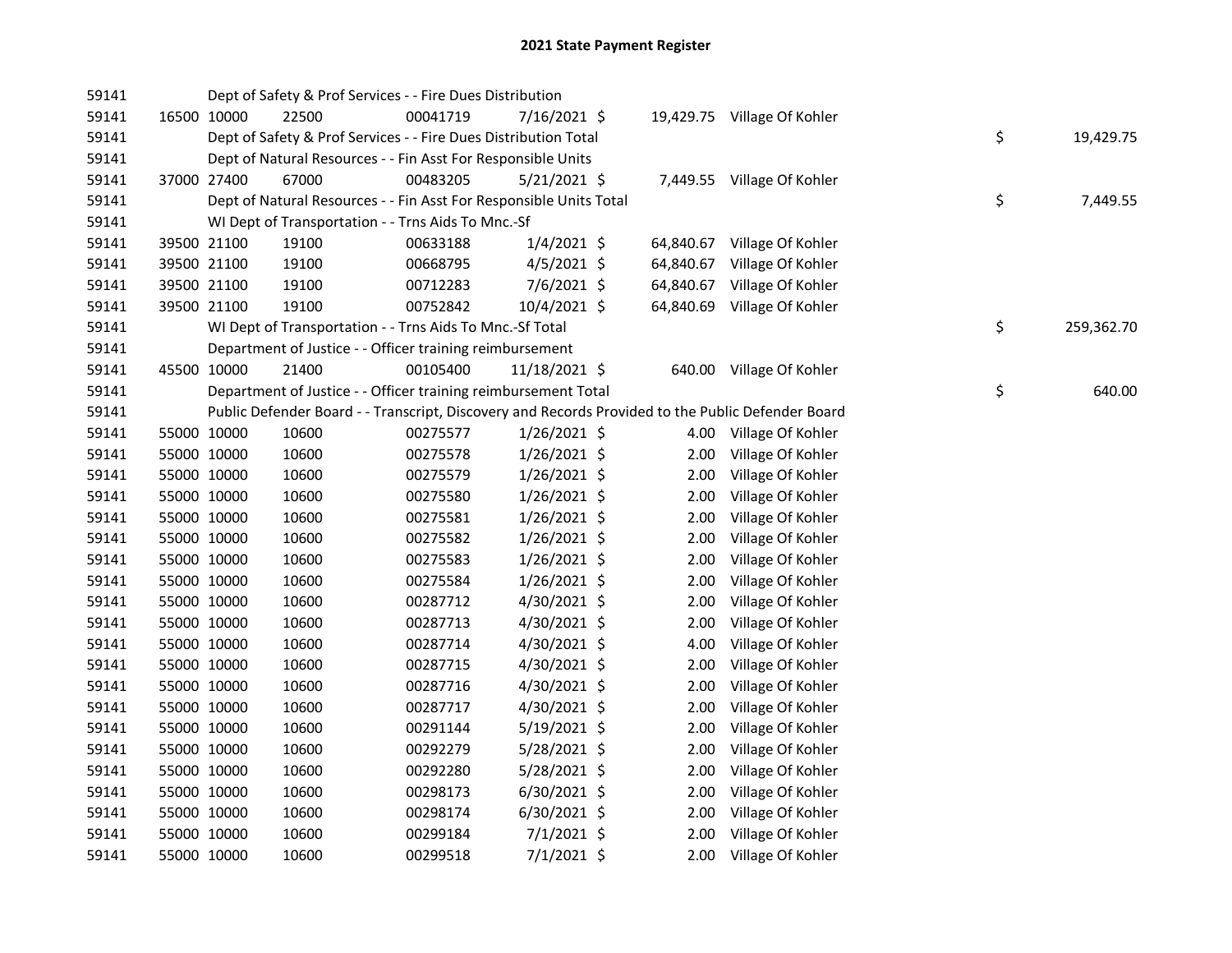| 59141 | 55000 10000 | 10600                                                                 | 00299519 | 7/1/2021 \$    | 2.00 | Village Of Kohler                                                                                       |                  |
|-------|-------------|-----------------------------------------------------------------------|----------|----------------|------|---------------------------------------------------------------------------------------------------------|------------------|
| 59141 | 55000 10000 | 10600                                                                 | 00299520 | 7/1/2021 \$    | 2.00 | Village Of Kohler                                                                                       |                  |
| 59141 | 55000 10000 | 10600                                                                 | 00299521 | $7/1/2021$ \$  | 2.00 | Village Of Kohler                                                                                       |                  |
| 59141 | 55000 10000 | 10600                                                                 | 00299522 | $7/1/2021$ \$  | 2.00 | Village Of Kohler                                                                                       |                  |
| 59141 | 55000 10000 | 10600                                                                 | 00302409 | 7/27/2021 \$   | 2.00 | Village Of Kohler                                                                                       |                  |
| 59141 | 55000 10000 | 10600                                                                 | 00302410 | 7/27/2021 \$   | 2.00 | Village Of Kohler                                                                                       |                  |
| 59141 | 55000 10000 | 10600                                                                 | 00304555 | $9/1/2021$ \$  | 2.00 | Village Of Kohler                                                                                       |                  |
| 59141 | 55000 10000 | 10600                                                                 | 00304946 | $9/16/2021$ \$ | 2.00 | Village Of Kohler                                                                                       |                  |
| 59141 | 55000 10000 | 10600                                                                 | 00304949 | $9/16/2021$ \$ | 2.00 | Village Of Kohler                                                                                       |                  |
| 59141 | 55000 10000 | 10600                                                                 | 00305919 | $9/22/2021$ \$ | 2.00 | Village Of Kohler                                                                                       |                  |
| 59141 | 55000 10000 | 10600                                                                 | 00310347 | 10/29/2021 \$  | 2.00 | Village Of Kohler                                                                                       |                  |
| 59141 | 55000 10000 | 10600                                                                 | 00310639 | 11/12/2021 \$  | 2.00 | Village Of Kohler                                                                                       |                  |
| 59141 | 55000 10000 | 10600                                                                 | 00310640 | 11/12/2021 \$  | 2.00 | Village Of Kohler                                                                                       |                  |
| 59141 | 55000 10000 | 10600                                                                 | 00310657 | 11/12/2021 \$  | 2.00 | Village Of Kohler                                                                                       |                  |
| 59141 | 55000 10000 | 10600                                                                 | 00310658 | 11/12/2021 \$  | 2.00 | Village Of Kohler                                                                                       |                  |
| 59141 | 55000 10000 | 10600                                                                 | 00310942 | 11/19/2021 \$  | 4.00 | Village Of Kohler                                                                                       |                  |
| 59141 | 55000 10000 | 10600                                                                 | 00310943 | 11/19/2021 \$  | 2.00 | Village Of Kohler                                                                                       |                  |
| 59141 | 55000 10000 | 10600                                                                 | 00313267 | 12/10/2021 \$  | 2.00 | Village Of Kohler                                                                                       |                  |
| 59141 | 55000 10000 | 10600                                                                 | 00313268 | 12/10/2021 \$  | 2.00 | Village Of Kohler                                                                                       |                  |
| 59141 | 55000 10000 | 10600                                                                 | 00315289 | 12/17/2021 \$  | 2.00 | Village Of Kohler                                                                                       |                  |
| 59141 | 55000 10000 | 10600                                                                 | 00315290 | 12/17/2021 \$  | 2.00 | Village Of Kohler                                                                                       |                  |
| 59141 | 55000 10000 | 10600                                                                 | 00315291 | 12/17/2021 \$  | 2.00 | Village Of Kohler                                                                                       |                  |
| 59141 |             |                                                                       |          |                |      | Public Defender Board - - Transcript, Discovery and Records Provided to the Public Defender Board Total | \$<br>92.00      |
| 59141 |             | Department of Revenue - - Gifts And Grants                            |          |                |      |                                                                                                         |                  |
| 59141 | 56600 10000 | 12100                                                                 | 00207585 | $6/25/2021$ \$ |      | 107,756.28 Village Of Kohler                                                                            |                  |
| 59141 |             | Department of Revenue - - Gifts And Grants Total                      |          |                |      |                                                                                                         | \$<br>107,756.28 |
| 59141 |             | Shared Revenue and Tax Relief - - Expenditure Restraint Program       |          |                |      |                                                                                                         |                  |
| 59141 | 83500 10000 | 10100                                                                 | 00082282 | 7/26/2021 \$   |      | 13,004.97 Village Of Kohler                                                                             |                  |
| 59141 |             | Shared Revenue and Tax Relief - - Expenditure Restraint Program Total |          |                |      |                                                                                                         | \$<br>13,004.97  |
| 59141 |             | Shared Revenue and Tax Relief - - County And Municipal Aid            |          |                |      |                                                                                                         |                  |
| 59141 | 83500 10000 | 10500                                                                 | 00082282 | 7/26/2021 \$   |      | 3,809.46 Village Of Kohler                                                                              |                  |
| 59141 | 83500 10000 | 10500                                                                 | 00089385 | 11/15/2021 \$  |      | 21,586.96 Village Of Kohler                                                                             |                  |
| 59141 |             | Shared Revenue and Tax Relief - - County And Municipal Aid Total      |          |                |      |                                                                                                         | \$<br>25,396.42  |
| 59141 |             | Shared Revenue and Tax Relief - - Exempt Computer Aid                 |          |                |      |                                                                                                         |                  |
| 59141 | 83500 10000 | 10900                                                                 | 00084807 | 7/26/2021 \$   |      | 131,452.34 Village Of Kohler                                                                            |                  |
| 59141 |             | Shared Revenue and Tax Relief - - Exempt Computer Aid Total           |          |                |      |                                                                                                         | \$<br>131,452.34 |
| 59141 |             | Shared Revenue and Tax Relief - - Utility Aid                         |          |                |      |                                                                                                         |                  |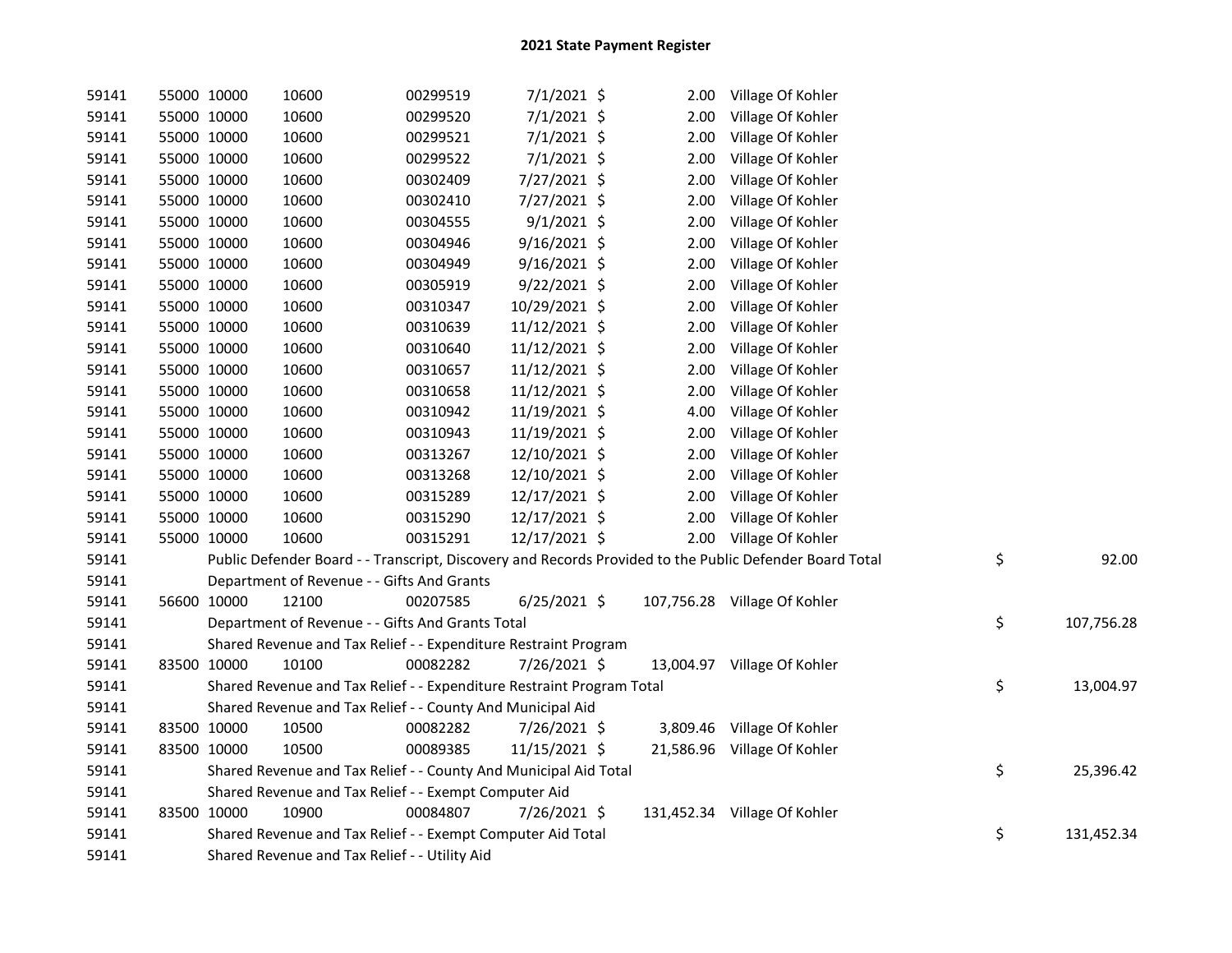| 59141              |       | 83500 10000 | 11000 | 00082282                                                                      | 7/26/2021 \$  | 592.41   | Village Of Kohler |            |
|--------------------|-------|-------------|-------|-------------------------------------------------------------------------------|---------------|----------|-------------------|------------|
| 59141              |       | 83500 10000 | 11000 | 00089385                                                                      | 11/15/2021 \$ | 3,488.39 | Village Of Kohler |            |
| 59141              |       |             |       | Shared Revenue and Tax Relief - - Utility Aid Total                           |               |          |                   | 4,080.80   |
| 59141              |       |             |       | Shared Revenue and Tax Relief - - Personal Property Aid                       |               |          |                   |            |
| 59141              |       | 83500 10000 | 11100 | 00077990                                                                      | $5/3/2021$ \$ | 2.794.21 | Village Of Kohler |            |
| 59141              |       |             |       | Shared Revenue and Tax Relief - - Personal Property Aid Total                 |               |          |                   | 2,794.21   |
| 59141              |       |             |       | Shared Revenue and Tax Relief - - State Aid; Video Service Provider Fee       |               |          |                   |            |
| 59141              | 83500 | 10000       | 11200 | 00083184                                                                      | 7/26/2021 \$  | 6.912.32 | Village Of Kohler |            |
| 59141              |       |             |       | Shared Revenue and Tax Relief - - State Aid; Video Service Provider Fee Total |               |          |                   | 6.912.32   |
| <b>59141 Total</b> |       |             |       |                                                                               |               |          |                   | 578,371.34 |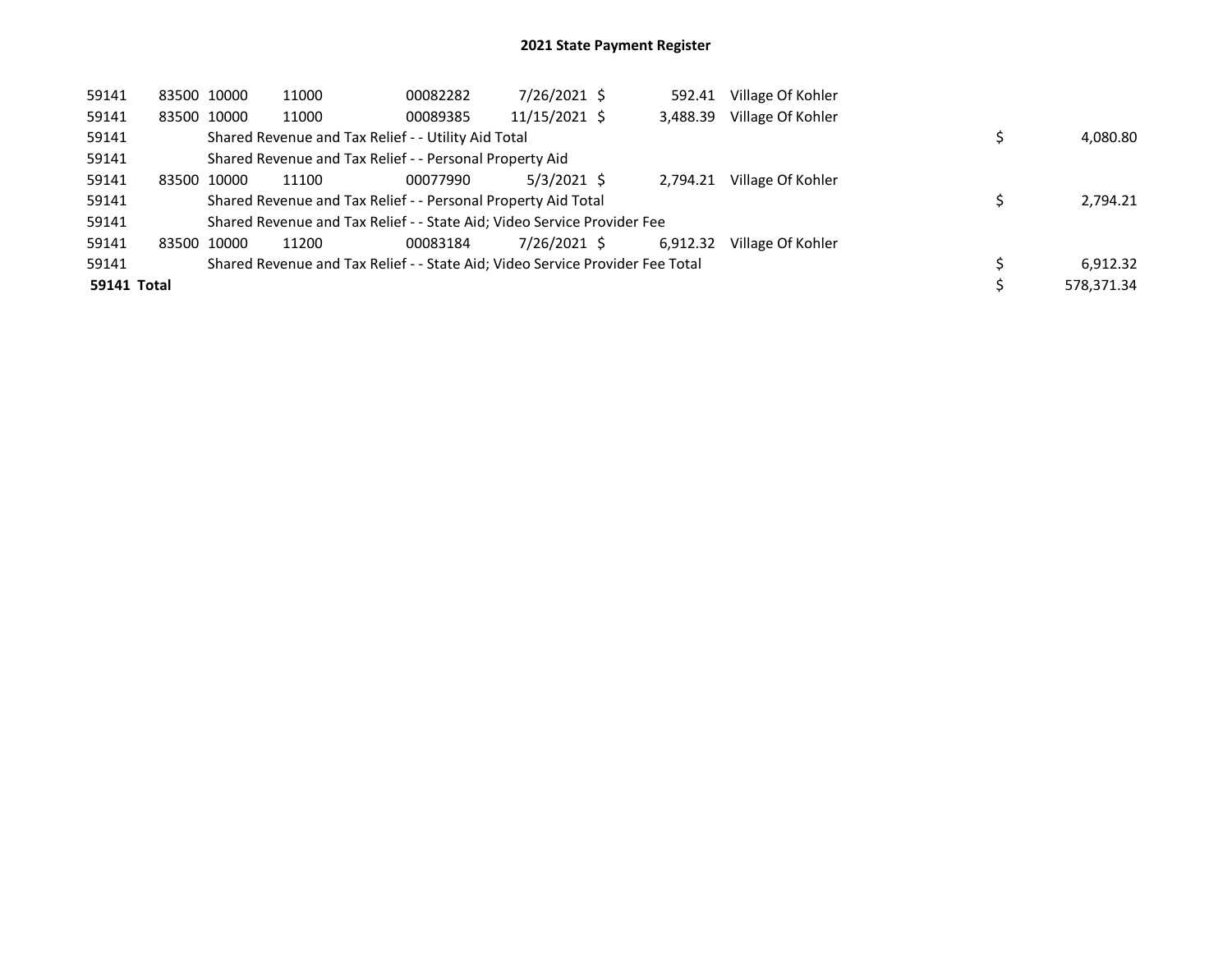| 59165 |             | Dept of Safety & Prof Services - - Fire Dues Distribution                       |           |                |        |                                |    |            |
|-------|-------------|---------------------------------------------------------------------------------|-----------|----------------|--------|--------------------------------|----|------------|
| 59165 | 16500 10000 | 22500                                                                           | 00041724  | 7/16/2021 \$   |        | 11,718.73 Village of Oostburg  |    |            |
| 59165 |             | Dept of Safety & Prof Services - - Fire Dues Distribution Total                 |           |                |        |                                | \$ | 11,718.73  |
| 59165 |             | Dept of Natural Resources - - Fin Asst For Responsible Units                    |           |                |        |                                |    |            |
| 59165 | 37000 27400 | 67000                                                                           | 00483168  | $5/21/2021$ \$ |        | 5,972.32 Village of Oostburg   |    |            |
| 59165 |             | Dept of Natural Resources - - Fin Asst For Responsible Units Total              |           |                |        |                                | \$ | 5,972.32   |
| 59165 |             | WI Dept of Transportation - - Trns Aids To Mnc.-Sf                              |           |                |        |                                |    |            |
| 59165 | 39500 21100 | 19100                                                                           | 00633189  | $1/4/2021$ \$  |        | 45,067.15 Village of Oostburg  |    |            |
| 59165 | 39500 21100 | 19100                                                                           | 00668796  | $4/5/2021$ \$  |        | 45,067.15 Village of Oostburg  |    |            |
| 59165 | 39500 21100 | 19100                                                                           | 00712284  | $7/6/2021$ \$  |        | 45,067.15 Village of Oostburg  |    |            |
| 59165 | 39500 21100 | 19100                                                                           | 00752843  | 10/4/2021 \$   |        | 45,067.15 Village of Oostburg  |    |            |
| 59165 |             | WI Dept of Transportation - - Trns Aids To Mnc.-Sf Total                        |           |                |        |                                | \$ | 180,268.60 |
| 59165 |             | WI Dept of Transportation - - Loc Rd Imp Prg St Fd                              |           |                |        |                                |    |            |
| 59165 | 39500 21100 | 27800                                                                           | 00778580  | 11/29/2021 \$  |        | 13,459.92 Village of Oostburg  |    |            |
| 59165 |             | WI Dept of Transportation - - Loc Rd Imp Prg St Fd Total                        |           |                |        |                                | \$ | 13,459.92  |
| 59165 |             | Department of Health Services - - Prepaid Medical Transport Reimbursement       |           |                |        |                                |    |            |
| 59165 | 43500 10000 | 16300                                                                           | AMBULANCE | 11/15/2021 \$  |        | 3,238.49 Village of Oostburg   |    |            |
| 59165 |             | Department of Health Services - - Prepaid Medical Transport Reimbursement Total |           |                |        |                                | \$ | 3,238.49   |
| 59165 |             | Department of Revenue - - Gifts And Grants                                      |           |                |        |                                |    |            |
| 59165 | 56600 10000 | 12100                                                                           | 00207586  | $6/25/2021$ \$ |        | 158,415.86 Village of Oostburg |    |            |
| 59165 |             | Department of Revenue - - Gifts And Grants Total                                |           |                |        |                                | \$ | 158,415.86 |
| 59165 |             | Department of Revenue - - Misc Revenue Holding Clearing                         |           |                |        |                                |    |            |
| 59165 | 56600 10000 | 99500                                                                           | 00192950  | $3/1/2021$ \$  |        | 227.39 Village of Oostburg     |    |            |
| 59165 | 56600 10000 | 99500                                                                           | 00195183  | 3/15/2021 \$   | 512.00 | Village of Oostburg            |    |            |
| 59165 | 56600 10000 | 99500                                                                           | 00199337  | 4/20/2021 \$   | 249.00 | Village of Oostburg            |    |            |
| 59165 | 56600 10000 | 99500                                                                           | 00208157  | $6/28/2021$ \$ |        | 128.98 Village of Oostburg     |    |            |
| 59165 |             | Department of Revenue - - Misc Revenue Holding Clearing Total                   |           |                |        |                                | \$ | 1,117.37   |
| 59165 |             | Shared Revenue and Tax Relief - - County And Municipal Aid                      |           |                |        |                                |    |            |
| 59165 | 83500 10000 | 10500                                                                           | 00082283  | 7/26/2021 \$   |        | 21,659.81 Village of Oostburg  |    |            |
| 59165 | 83500 10000 | 10500                                                                           | 00089386  | 11/15/2021 \$  |        | 119,500.46 Village of Oostburg |    |            |
| 59165 |             | Shared Revenue and Tax Relief - - County And Municipal Aid Total                |           |                |        |                                | \$ | 141,160.27 |
| 59165 |             | Shared Revenue and Tax Relief - - Exempt Computer Aid                           |           |                |        |                                |    |            |
| 59165 | 83500 10000 | 10900                                                                           | 00084808  | 7/26/2021 \$   |        | 878.17 Village of Oostburg     |    |            |
| 59165 | 83500 10000 | 10900                                                                           | 00085939  | 7/26/2021 \$   |        | 7,908.01 Village of Oostburg   |    |            |
| 59165 |             | Shared Revenue and Tax Relief - - Exempt Computer Aid Total                     |           |                |        |                                | \$ | 8,786.18   |
| 59165 |             | Shared Revenue and Tax Relief - - Utility Aid                                   |           |                |        |                                |    |            |
| 59165 | 83500 10000 | 11000                                                                           | 00082283  | 7/26/2021 \$   |        | 190.37 Village of Oostburg     |    |            |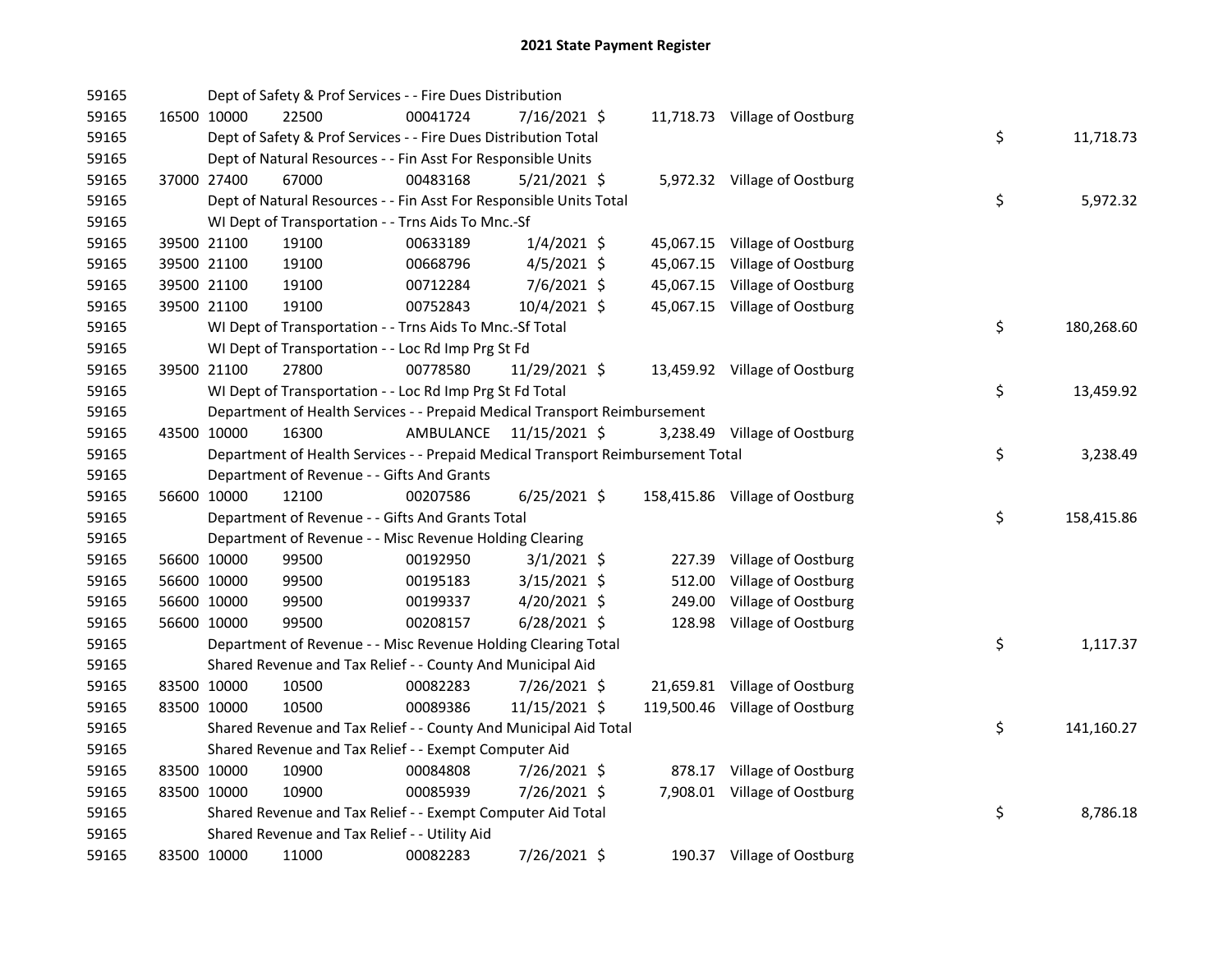| 59165       | 83500 10000 | 11000 | 00089386                                                                      | 11/15/2021 \$ | 1,301.06  | Village of Oostburg |            |
|-------------|-------------|-------|-------------------------------------------------------------------------------|---------------|-----------|---------------------|------------|
| 59165       |             |       | Shared Revenue and Tax Relief - - Utility Aid Total                           |               |           |                     | 1,491.43   |
| 59165       |             |       | Shared Revenue and Tax Relief - - Personal Property Aid                       |               |           |                     |            |
| 59165       | 83500 10000 | 11100 | 00079021                                                                      | 5/3/2021 \$   | 20.605.61 | Village of Oostburg |            |
| 59165       |             |       | Shared Revenue and Tax Relief - - Personal Property Aid Total                 |               |           |                     | 20,605.61  |
| 59165       |             |       | Shared Revenue and Tax Relief - - State Aid; Video Service Provider Fee       |               |           |                     |            |
| 59165       | 83500 10000 | 11200 | 00083185                                                                      | 7/26/2021 \$  | 6.457.59  | Village of Oostburg |            |
| 59165       |             |       | Shared Revenue and Tax Relief - - State Aid; Video Service Provider Fee Total |               |           |                     | 6.457.59   |
| 59165 Total |             |       |                                                                               |               |           |                     | 552.692.37 |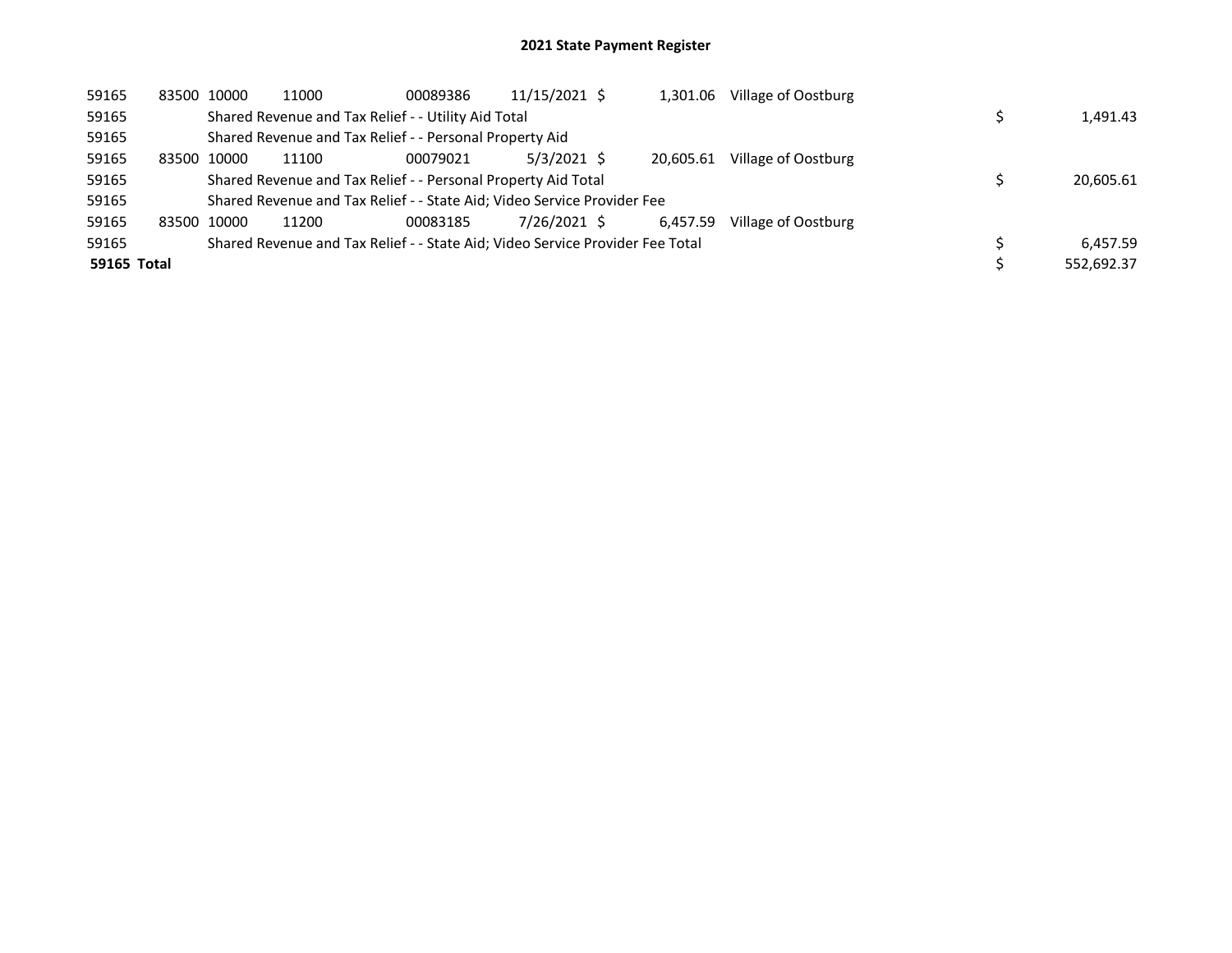| 59176 |             | Dept of Safety & Prof Services - - Fire Dues Distribution                       |           |                |          |                                  |    |           |
|-------|-------------|---------------------------------------------------------------------------------|-----------|----------------|----------|----------------------------------|----|-----------|
| 59176 | 16500 10000 | 22500                                                                           | 00041727  | 7/16/2021 \$   |          | 6,539.27 Village Of Random Lake  |    |           |
| 59176 |             | Dept of Safety & Prof Services - - Fire Dues Distribution Total                 |           |                |          |                                  | \$ | 6,539.27  |
| 59176 |             | Dept of Natural Resources - - Fin Asst For Responsible Units                    |           |                |          |                                  |    |           |
| 59176 | 37000 27400 | 67000                                                                           | 00483246  | $5/21/2021$ \$ |          | 3,636.02 Village Of Random Lake  |    |           |
| 59176 |             | Dept of Natural Resources - - Fin Asst For Responsible Units Total              |           |                |          |                                  | \$ | 3,636.02  |
| 59176 |             | WI Dept of Transportation - - Trns Aids To Mnc.-Sf                              |           |                |          |                                  |    |           |
| 59176 | 39500 21100 | 19100                                                                           | 00633190  | $1/4/2021$ \$  |          | 17,125.25 Village Of Random Lake |    |           |
| 59176 | 39500 21100 | 19100                                                                           | 00668797  | $4/5/2021$ \$  |          | 17,125.25 Village Of Random Lake |    |           |
| 59176 | 39500 21100 | 19100                                                                           | 00712285  | $7/6/2021$ \$  |          | 17,125.25 Village Of Random Lake |    |           |
| 59176 | 39500 21100 | 19100                                                                           | 00752844  | 10/4/2021 \$   |          | 17,125.27 Village Of Random Lake |    |           |
| 59176 |             | WI Dept of Transportation - - Trns Aids To Mnc.-Sf Total                        |           |                |          |                                  | \$ | 68,501.02 |
| 59176 |             | Department of Health Services - - Prepaid Medical Transport Reimbursement       |           |                |          |                                  |    |           |
| 59176 | 43500 10000 | 16300                                                                           | AMBULANCE | 11/15/2021 \$  |          | 4,000.49 Village Of Random Lake  |    |           |
| 59176 |             | Department of Health Services - - Prepaid Medical Transport Reimbursement Total |           |                |          |                                  | \$ | 4,000.49  |
| 59176 |             | Department of Revenue - - Gifts And Grants                                      |           |                |          |                                  |    |           |
| 59176 | 56600 10000 | 12100                                                                           | 00207587  | $6/25/2021$ \$ |          | 81,903.14 Village Of Random Lake |    |           |
| 59176 |             | Department of Revenue - - Gifts And Grants Total                                |           |                |          |                                  | \$ | 81,903.14 |
| 59176 |             | Department of Revenue - - Misc Revenue Holding Clearing                         |           |                |          |                                  |    |           |
| 59176 | 56600 10000 | 99500                                                                           | 00191258  | 2/8/2021 \$    | 572.00   | Village Of Random Lake           |    |           |
| 59176 | 56600 10000 | 99500                                                                           | 00192949  | $3/1/2021$ \$  | 1,145.63 | Village Of Random Lake           |    |           |
| 59176 | 56600 10000 | 99500                                                                           | 00194325  | 3/8/2021 \$    | 1,057.00 | Village Of Random Lake           |    |           |
| 59176 | 56600 10000 | 99500                                                                           | 00195182  | 3/15/2021 \$   | 515.00   | Village Of Random Lake           |    |           |
| 59176 | 56600 10000 | 99500                                                                           | 00197408  | $4/5/2021$ \$  | 412.96   | Village Of Random Lake           |    |           |
| 59176 | 56600 10000 | 99500                                                                           | 00198591  | $4/12/2021$ \$ | 630.05   | Village Of Random Lake           |    |           |
| 59176 | 56600 10000 | 99500                                                                           | 00199336  | $4/20/2021$ \$ |          | 1,187.15 Village Of Random Lake  |    |           |
| 59176 | 56600 10000 | 99500                                                                           | 00199983  | 4/26/2021 \$   | 1,039.00 | Village Of Random Lake           |    |           |
| 59176 | 56600 10000 | 99500                                                                           | 00203137  | $5/24/2021$ \$ | 1,347.00 | Village Of Random Lake           |    |           |
| 59176 | 56600 10000 | 99500                                                                           | 00203821  | $6/1/2021$ \$  | 95.77    | Village Of Random Lake           |    |           |
| 59176 | 56600 10000 | 99500                                                                           | 00213593  | 8/30/2021 \$   |          | 279.89 Village Of Random Lake    |    |           |
| 59176 |             | Department of Revenue - - Misc Revenue Holding Clearing Total                   |           |                |          |                                  | \$ | 8,281.45  |
| 59176 |             | Shared Revenue and Tax Relief - - County And Municipal Aid                      |           |                |          |                                  |    |           |
| 59176 | 83500 10000 | 10500                                                                           | 00082284  | 7/26/2021 \$   |          | 14,146.38 Village Of Random Lake |    |           |
| 59176 | 83500 10000 | 10500                                                                           | 00089387  | 11/15/2021 \$  |          | 76,162.33 Village Of Random Lake |    |           |
| 59176 |             | Shared Revenue and Tax Relief - - County And Municipal Aid Total                |           |                |          |                                  | \$ | 90,308.71 |
| 59176 |             | Shared Revenue and Tax Relief - - Exempt Computer Aid                           |           |                |          |                                  |    |           |
| 59176 | 83500 10000 | 10900                                                                           | 00084809  | 7/26/2021 \$   |          | 2,795.59 Village Of Random Lake  |    |           |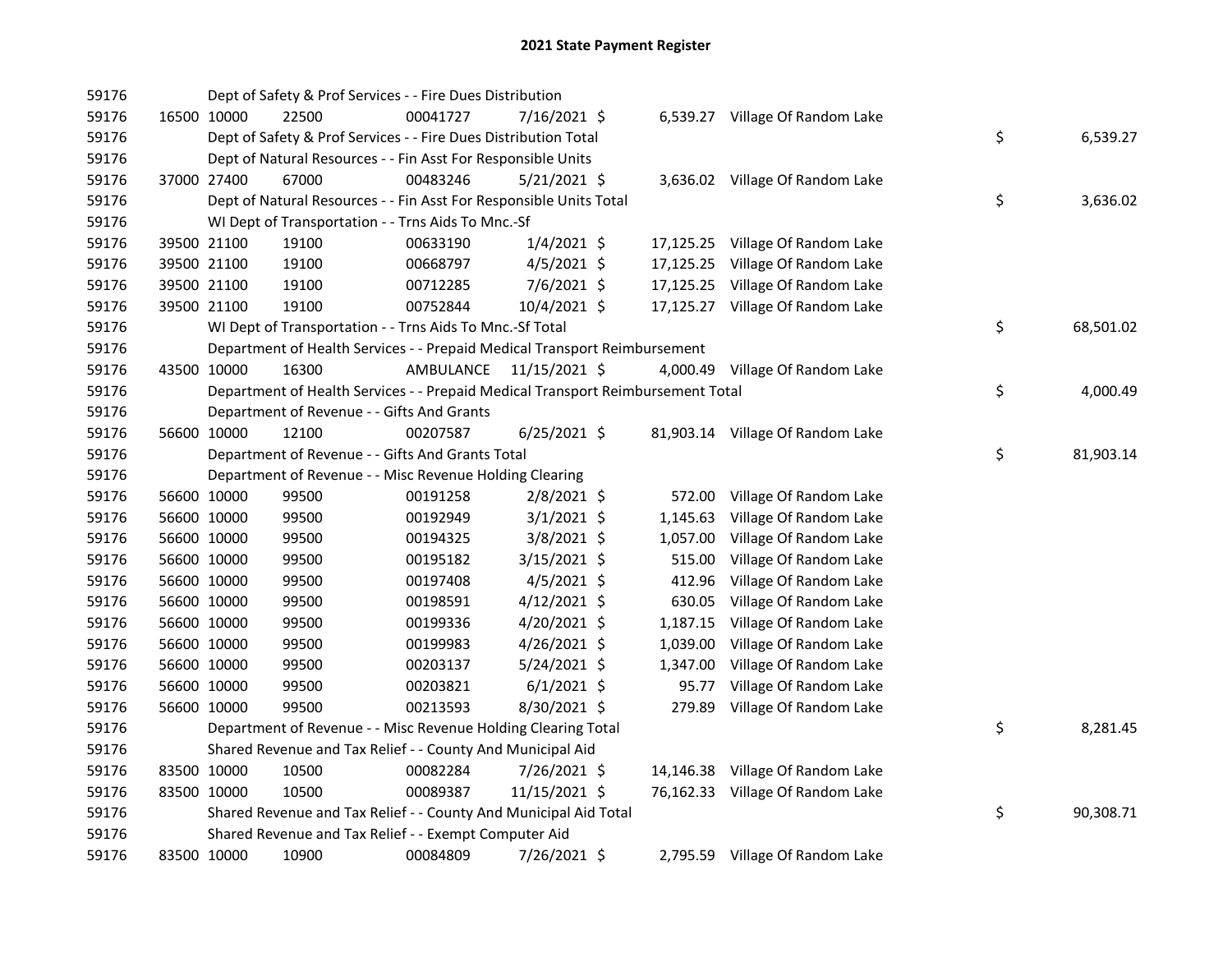| 59176       |       | 83500 10000 | 10900                                                                         | 00085940 | 7/26/2021 \$  | 195.65    | Village Of Random Lake |            |           |
|-------------|-------|-------------|-------------------------------------------------------------------------------|----------|---------------|-----------|------------------------|------------|-----------|
| 59176       |       |             | Shared Revenue and Tax Relief - - Exempt Computer Aid Total                   |          |               |           |                        |            | 2,991.24  |
| 59176       |       |             | Shared Revenue and Tax Relief - - Utility Aid                                 |          |               |           |                        |            |           |
| 59176       |       | 83500 10000 | 11000                                                                         | 00082284 | 7/26/2021 \$  | 61.10     | Village Of Random Lake |            |           |
| 59176       |       | 83500 10000 | 11000                                                                         | 00089387 | 11/15/2021 \$ | 353.46    | Village Of Random Lake |            |           |
| 59176       |       |             | Shared Revenue and Tax Relief - - Utility Aid Total                           |          |               |           |                        |            | 414.56    |
| 59176       |       |             | Shared Revenue and Tax Relief - - Personal Property Aid                       |          |               |           |                        |            |           |
| 59176       |       | 83500 10000 | 11100                                                                         | 00079022 | $5/3/2021$ \$ | 27.411.55 | Village Of Random Lake |            |           |
| 59176       |       |             | Shared Revenue and Tax Relief - - Personal Property Aid Total                 |          |               |           |                        |            | 27,411.55 |
| 59176       |       |             | Shared Revenue and Tax Relief - - State Aid; Video Service Provider Fee       |          |               |           |                        |            |           |
| 59176       | 83500 | 10000       | 11200                                                                         | 00083186 | 7/26/2021 \$  | 3,759.42  | Village Of Random Lake |            |           |
| 59176       |       |             | Shared Revenue and Tax Relief - - State Aid; Video Service Provider Fee Total |          |               |           |                        |            | 3,759.42  |
| 59176 Total |       |             |                                                                               |          |               |           |                        | 297.746.87 |           |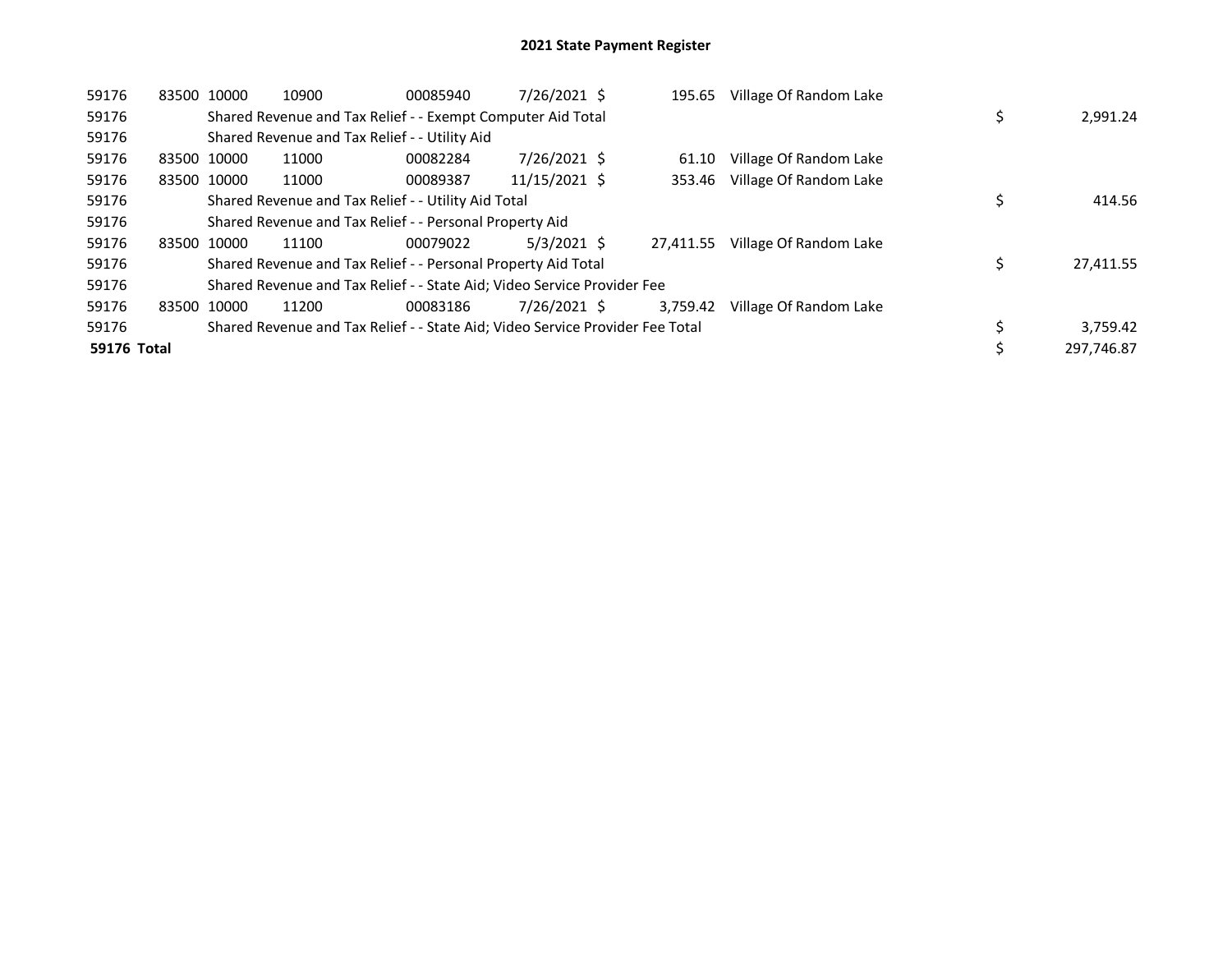| 59191 |             | Dept of Safety & Prof Services - - Fire Dues Distribution             |          |                |                            |                  |
|-------|-------------|-----------------------------------------------------------------------|----------|----------------|----------------------------|------------------|
| 59191 |             | 16500 10000<br>22500                                                  | 00041735 | 7/16/2021 \$   | 1,527.45 Village Of Waldo  |                  |
| 59191 |             | Dept of Safety & Prof Services - - Fire Dues Distribution Total       |          |                |                            | \$<br>1,527.45   |
| 59191 |             | Dept of Natural Resources - - Fin Asst For Responsible Units          |          |                |                            |                  |
| 59191 |             | 37000 27400<br>67000                                                  | 00483190 | $5/21/2021$ \$ | 813.11 Village Of Waldo    |                  |
| 59191 |             | Dept of Natural Resources - - Fin Asst For Responsible Units Total    |          |                |                            | \$<br>813.11     |
| 59191 |             | WI Dept of Transportation - - Trns Aids To Mnc.-Sf                    |          |                |                            |                  |
| 59191 |             | 39500 21100<br>19100                                                  | 00633191 | $1/4/2021$ \$  | 2,849.62 Village Of Waldo  |                  |
| 59191 |             | 19100<br>39500 21100                                                  | 00668798 | $4/5/2021$ \$  | 2,849.62 Village Of Waldo  |                  |
| 59191 |             | 39500 21100<br>19100                                                  | 00712286 | 7/6/2021 \$    | 2,849.62 Village Of Waldo  |                  |
| 59191 |             | 39500 21100<br>19100                                                  | 00752845 | 10/4/2021 \$   | 2,849.65 Village Of Waldo  |                  |
| 59191 |             | WI Dept of Transportation - - Trns Aids To Mnc.-Sf Total              |          |                |                            | \$<br>11,398.51  |
| 59191 |             | Department of Revenue - - Gifts And Grants                            |          |                |                            |                  |
| 59191 |             | 56600 10000<br>12100                                                  | 00207588 | $6/25/2021$ \$ | 26,219.47 Village Of Waldo |                  |
| 59191 |             | Department of Revenue - - Gifts And Grants Total                      |          |                |                            | \$<br>26,219.47  |
| 59191 |             | Department of Revenue - - Misc Revenue Holding Clearing               |          |                |                            |                  |
| 59191 |             | 56600 10000<br>99500                                                  | 00204580 | $6/7/2021$ \$  | 201.86 Village Of Waldo    |                  |
| 59191 |             | Department of Revenue - - Misc Revenue Holding Clearing Total         |          |                |                            | \$<br>201.86     |
| 59191 |             | Shared Revenue and Tax Relief - - Expenditure Restraint Program       |          |                |                            |                  |
| 59191 |             | 83500 10000<br>10100                                                  | 00082285 | 7/26/2021 \$   | 1,689.69 Village Of Waldo  |                  |
| 59191 |             | Shared Revenue and Tax Relief - - Expenditure Restraint Program Total |          |                |                            | \$<br>1,689.69   |
| 59191 |             | Shared Revenue and Tax Relief - - County And Municipal Aid            |          |                |                            |                  |
| 59191 |             | 83500 10000<br>10500                                                  | 00082285 | 7/26/2021 \$   | 10,216.57 Village Of Waldo |                  |
| 59191 |             | 83500 10000<br>10500                                                  | 00089388 | 11/15/2021 \$  | 57,893.92 Village Of Waldo |                  |
| 59191 |             | Shared Revenue and Tax Relief - - County And Municipal Aid Total      |          |                |                            | \$<br>68,110.49  |
| 59191 |             | Shared Revenue and Tax Relief - - Exempt Computer Aid                 |          |                |                            |                  |
| 59191 |             | 83500 10000<br>10900                                                  | 00084810 | 7/26/2021 \$   | 468.70 Village Of Waldo    |                  |
| 59191 |             | Shared Revenue and Tax Relief - - Exempt Computer Aid Total           |          |                |                            | \$<br>468.70     |
| 59191 |             | Shared Revenue and Tax Relief - - Utility Aid                         |          |                |                            |                  |
| 59191 |             | 11000<br>83500 10000                                                  | 00082285 | 7/26/2021 \$   | 1,109.28 Village Of Waldo  |                  |
| 59191 |             | 83500 10000<br>11000                                                  | 00089388 | 11/15/2021 \$  | 6,435.28 Village Of Waldo  |                  |
| 59191 |             | Shared Revenue and Tax Relief - - Utility Aid Total                   |          |                |                            | \$<br>7,544.56   |
| 59191 |             | Shared Revenue and Tax Relief - - Personal Property Aid               |          |                |                            |                  |
| 59191 |             | 83500 10000<br>11100                                                  | 00077991 | $5/3/2021$ \$  | 923.29 Village Of Waldo    |                  |
| 59191 |             | Shared Revenue and Tax Relief - - Personal Property Aid Total         |          |                |                            | \$<br>923.29     |
|       | 59191 Total |                                                                       |          |                |                            | \$<br>118,897.13 |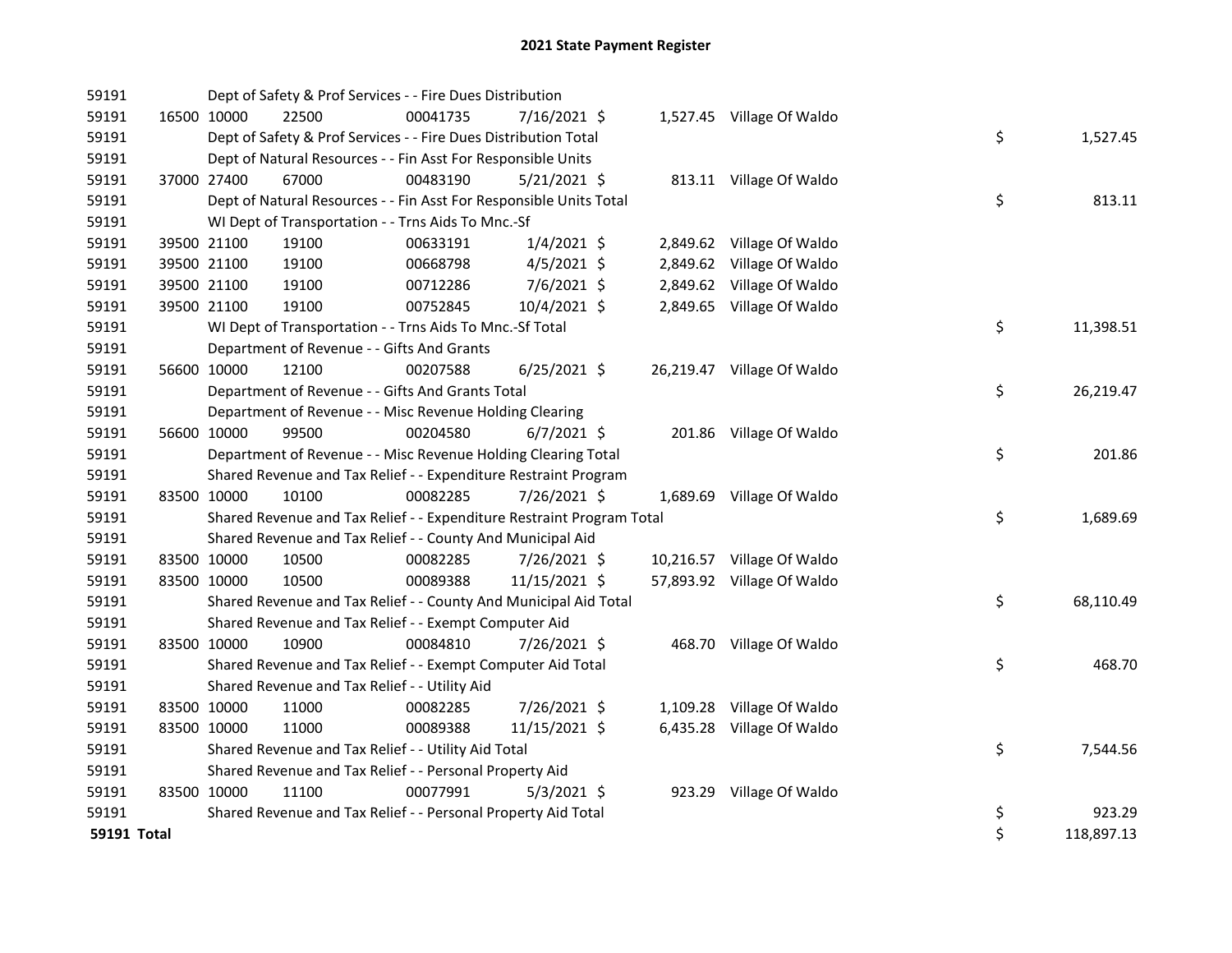| 59271 |             |             | Public Service Commission - - Railroad And Water Carrier St           |          |                |           |                                                                                                   |    |            |
|-------|-------------|-------------|-----------------------------------------------------------------------|----------|----------------|-----------|---------------------------------------------------------------------------------------------------|----|------------|
| 59271 |             | 15500 10000 | 23100                                                                 | 00005537 | 7/8/2021 \$    |           | 2.00 City Of Plymouth                                                                             |    |            |
| 59271 |             |             | Public Service Commission - - Railroad And Water Carrier St Total     |          |                |           |                                                                                                   | \$ | 2.00       |
| 59271 |             |             | Dept of Safety & Prof Services - - Fire Dues Distribution             |          |                |           |                                                                                                   |    |            |
| 59271 |             | 16500 10000 | 22500                                                                 | 00041725 | $7/16/2021$ \$ |           | 38,046.27 City Of Plymouth                                                                        |    |            |
| 59271 |             |             | Dept of Safety & Prof Services - - Fire Dues Distribution Total       |          |                |           |                                                                                                   | \$ | 38,046.27  |
| 59271 |             |             |                                                                       |          |                |           |                                                                                                   |    |            |
| 59271 |             | 37000 21200 | Dept of Natural Resources - - Resaids - Urban Forestry Grant<br>58700 | 00470032 |                |           |                                                                                                   |    |            |
| 59271 |             |             |                                                                       |          | 3/26/2021 \$   |           | 5,000.00 City Of Plymouth                                                                         |    |            |
| 59271 |             |             | Dept of Natural Resources - - Resaids - Urban Forestry Grant Total    |          |                |           |                                                                                                   | \$ | 5,000.00   |
|       |             |             | Dept of Natural Resources - - Fin Asst For Responsible Units<br>67000 | 00483139 |                |           |                                                                                                   |    |            |
| 59271 |             | 37000 27400 |                                                                       |          | $5/21/2021$ \$ |           | 22,193.33 City Of Plymouth                                                                        |    |            |
| 59271 |             |             | Dept of Natural Resources - - Fin Asst For Responsible Units Total    |          |                |           |                                                                                                   | \$ | 22,193.33  |
| 59271 |             |             | WI Dept of Transportation - - Conn Hwy Aids St Fds                    |          |                |           |                                                                                                   |    |            |
| 59271 |             | 39500 21100 | 16200                                                                 | 00633613 | $1/4/2021$ \$  |           | 4,213.82 City Of Plymouth                                                                         |    |            |
| 59271 |             | 39500 21100 | 16200                                                                 | 00669220 | $4/5/2021$ \$  | 4,213.82  | City Of Plymouth                                                                                  |    |            |
| 59271 |             | 39500 21100 | 16200                                                                 | 00712708 | 7/6/2021 \$    | 4,213.82  | City Of Plymouth                                                                                  |    |            |
| 59271 | 39500 21100 |             | 16200                                                                 | 00753267 | 10/4/2021 \$   | 4,213.83  | City Of Plymouth                                                                                  |    |            |
| 59271 |             |             | WI Dept of Transportation - - Conn Hwy Aids St Fds Total              |          |                |           |                                                                                                   | \$ | 16,855.29  |
| 59271 |             |             | WI Dept of Transportation - - Trns Aids To Mnc.-Sf                    |          |                |           |                                                                                                   |    |            |
| 59271 |             | 39500 21100 | 19100                                                                 | 00633192 | $1/4/2021$ \$  | 98,195.30 | City Of Plymouth                                                                                  |    |            |
| 59271 |             | 39500 21100 | 19100                                                                 | 00668799 | $4/5/2021$ \$  | 98,195.30 | City Of Plymouth                                                                                  |    |            |
| 59271 |             | 39500 21100 | 19100                                                                 | 00712287 | 7/6/2021 \$    | 98,195.30 | City Of Plymouth                                                                                  |    |            |
| 59271 |             | 39500 21100 | 19100                                                                 | 00752846 | $10/4/2021$ \$ |           | 98,195.32 City Of Plymouth                                                                        |    |            |
| 59271 |             |             | WI Dept of Transportation - - Trns Aids To Mnc.-Sf Total              |          |                |           |                                                                                                   | \$ | 392,781.22 |
| 59271 |             |             | Department of Justice - - Officer training reimbursement              |          |                |           |                                                                                                   |    |            |
| 59271 |             | 45500 10000 | 21400                                                                 | 00105750 | 11/23/2021 \$  |           | 2,080.00 City Of Plymouth                                                                         |    |            |
| 59271 |             |             | Department of Justice - - Officer training reimbursement Total        |          |                |           |                                                                                                   | \$ | 2,080.00   |
| 59271 |             |             | Elections Commission - - General Program Ops, GPR                     |          |                |           |                                                                                                   |    |            |
| 59271 |             | 51000 10000 | 10100                                                                 | 00005061 | $1/8/2021$ \$  |           | 1,856.35 City Of Plymouth                                                                         |    |            |
| 59271 |             |             | Elections Commission - - General Program Ops, GPR Total               |          |                |           |                                                                                                   | \$ | 1,856.35   |
| 59271 |             |             |                                                                       |          |                |           | Public Defender Board - - Transcript, Discovery and Records Provided to the Public Defender Board |    |            |
| 59271 |             | 55000 10000 | 10600                                                                 | 00275598 | $1/26/2021$ \$ |           | 5.00 City Of Plymouth                                                                             |    |            |
| 59271 |             | 55000 10000 | 10600                                                                 | 00275599 | $1/26/2021$ \$ | 5.00      | City Of Plymouth                                                                                  |    |            |
| 59271 |             | 55000 10000 | 10600                                                                 | 00275600 | $1/26/2021$ \$ | 7.00      | City Of Plymouth                                                                                  |    |            |
| 59271 |             | 55000 10000 | 10600                                                                 | 00275601 | $1/26/2021$ \$ | 5.00      | City Of Plymouth                                                                                  |    |            |
| 59271 |             | 55000 10000 | 10600                                                                 | 00275602 | $1/26/2021$ \$ | 10.00     | City Of Plymouth                                                                                  |    |            |
| 59271 |             | 55000 10000 | 10600                                                                 | 00278913 | 2/22/2021 \$   | 5.00      | City Of Plymouth                                                                                  |    |            |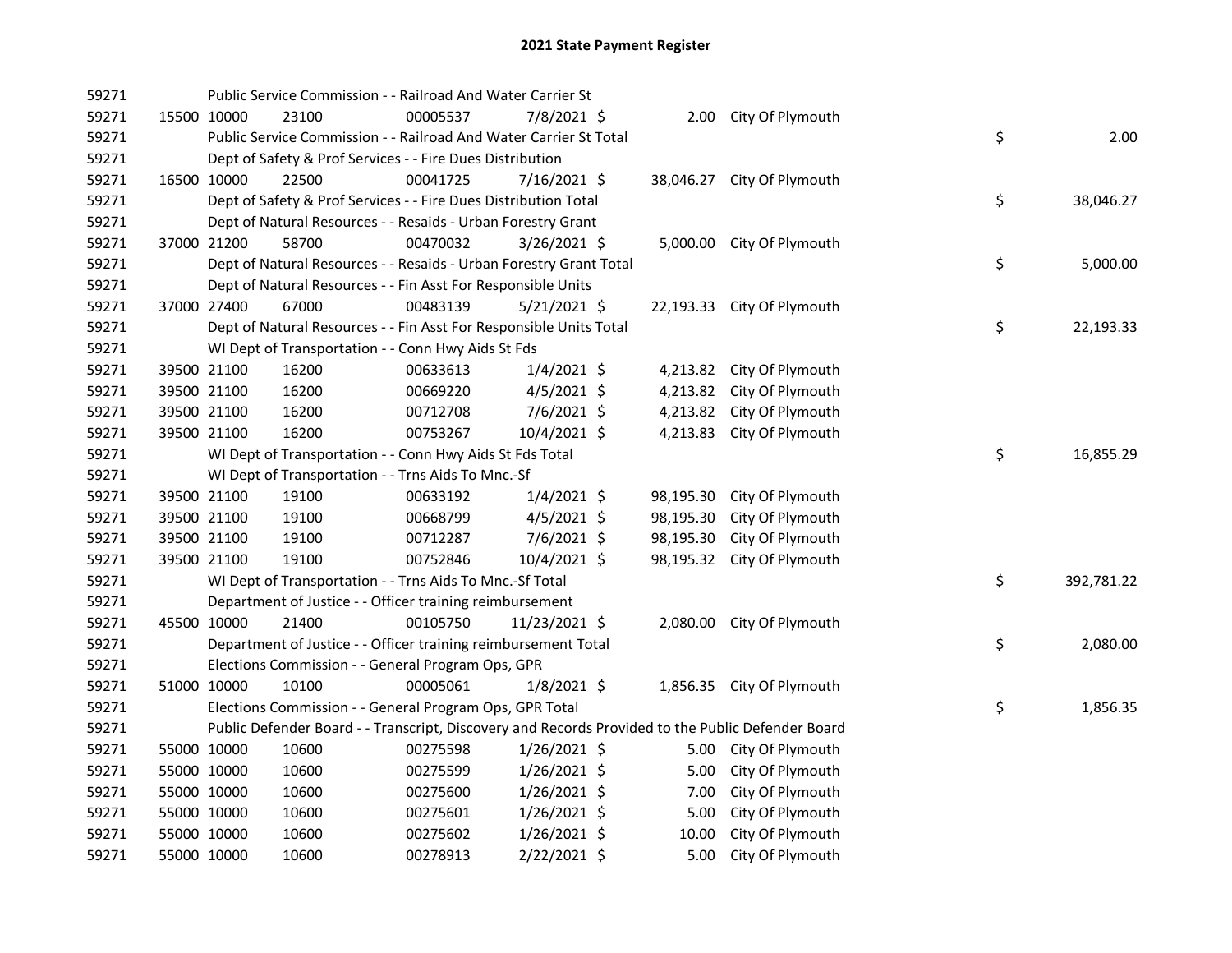| 59271 | 55000 10000 | 10600 | 00278914 | 2/22/2021 \$  | 12.00 | City Of Plymouth |
|-------|-------------|-------|----------|---------------|-------|------------------|
| 59271 | 55000 10000 | 10600 | 00278915 | 2/22/2021 \$  | 5.00  | City Of Plymouth |
| 59271 | 55000 10000 | 10600 | 00278916 | 2/22/2021 \$  | 10.00 | City Of Plymouth |
| 59271 | 55000 10000 | 10600 | 00278917 | 2/22/2021 \$  | 5.00  | City Of Plymouth |
| 59271 | 55000 10000 | 10600 | 00282104 | 3/22/2021 \$  | 5.00  | City Of Plymouth |
| 59271 | 55000 10000 | 10600 | 00282105 | 3/22/2021 \$  | 5.00  | City Of Plymouth |
| 59271 | 55000 10000 | 10600 | 00282108 | 3/22/2021 \$  | 5.00  | City Of Plymouth |
| 59271 | 55000 10000 | 10600 | 00282109 | 3/22/2021 \$  | 5.00  | City Of Plymouth |
| 59271 | 55000 10000 | 10600 | 00282110 | 3/22/2021 \$  | 5.00  | City Of Plymouth |
| 59271 | 55000 10000 | 10600 | 00287742 | 4/30/2021 \$  | 5.00  | City Of Plymouth |
| 59271 | 55000 10000 | 10600 | 00287743 | 4/30/2021 \$  | 5.00  | City Of Plymouth |
| 59271 | 55000 10000 | 10600 | 00287744 | 4/30/2021 \$  | 25.00 | City Of Plymouth |
| 59271 | 55000 10000 | 10600 | 00287745 | 4/30/2021 \$  | 5.00  | City Of Plymouth |
| 59271 | 55000 10000 | 10600 | 00287746 | 4/30/2021 \$  | 5.00  | City Of Plymouth |
| 59271 | 55000 10000 | 10600 | 00287747 | 4/30/2021 \$  | 10.00 | City Of Plymouth |
| 59271 | 55000 10000 | 10600 | 00287748 | 4/30/2021 \$  | 5.00  | City Of Plymouth |
| 59271 | 55000 10000 | 10600 | 00291311 | 5/21/2021 \$  | 5.00  | City Of Plymouth |
| 59271 | 55000 10000 | 10600 | 00291312 | 5/21/2021 \$  | 5.00  | City Of Plymouth |
| 59271 | 55000 10000 | 10600 | 00292290 | 5/28/2021 \$  | 5.00  | City Of Plymouth |
| 59271 | 55000 10000 | 10600 | 00298193 | 6/30/2021 \$  | 5.00  | City Of Plymouth |
| 59271 | 55000 10000 | 10600 | 00298197 | 6/30/2021 \$  | 10.00 | City Of Plymouth |
| 59271 | 55000 10000 | 10600 | 00298198 | 6/30/2021 \$  | 10.00 | City Of Plymouth |
| 59271 | 55000 10000 | 10600 | 00299208 | 7/1/2021 \$   | 5.00  | City Of Plymouth |
| 59271 | 55000 10000 | 10600 | 00299209 | 7/1/2021 \$   | 5.00  | City Of Plymouth |
| 59271 | 55000 10000 | 10600 | 00299210 | 7/1/2021 \$   | 10.00 | City Of Plymouth |
| 59271 | 55000 10000 | 10600 | 00299211 | 7/1/2021 \$   | 10.00 | City Of Plymouth |
| 59271 | 55000 10000 | 10600 | 00302425 | 7/27/2021 \$  | 5.00  | City Of Plymouth |
| 59271 | 55000 10000 | 10600 | 00302426 | 7/27/2021 \$  | 5.00  | City Of Plymouth |
| 59271 | 55000 10000 | 10600 | 00302427 | 7/27/2021 \$  | 5.00  | City Of Plymouth |
| 59271 | 55000 10000 | 10600 | 00302428 | 7/27/2021 \$  | 5.00  | City Of Plymouth |
| 59271 | 55000 10000 | 10600 | 00304546 | 9/2/2021 \$   | 5.00  | City Of Plymouth |
| 59271 | 55000 10000 | 10600 | 00304547 | 9/2/2021 \$   | 5.00  | City Of Plymouth |
| 59271 | 55000 10000 | 10600 | 00304548 | $9/2/2021$ \$ | 5.00  | City Of Plymouth |
| 59271 | 55000 10000 | 10600 | 00304912 | 9/3/2021 \$   | 5.00  | City Of Plymouth |
| 59271 | 55000 10000 | 10600 | 00304925 | 9/8/2021 \$   | 10.00 | City Of Plymouth |
| 59271 | 55000 10000 | 10600 | 00305418 | 8/25/2021 \$  | 20.00 | City Of Plymouth |
| 59271 | 55000 10000 | 10600 | 00305419 | 8/25/2021 \$  | 5.00  | City Of Plymouth |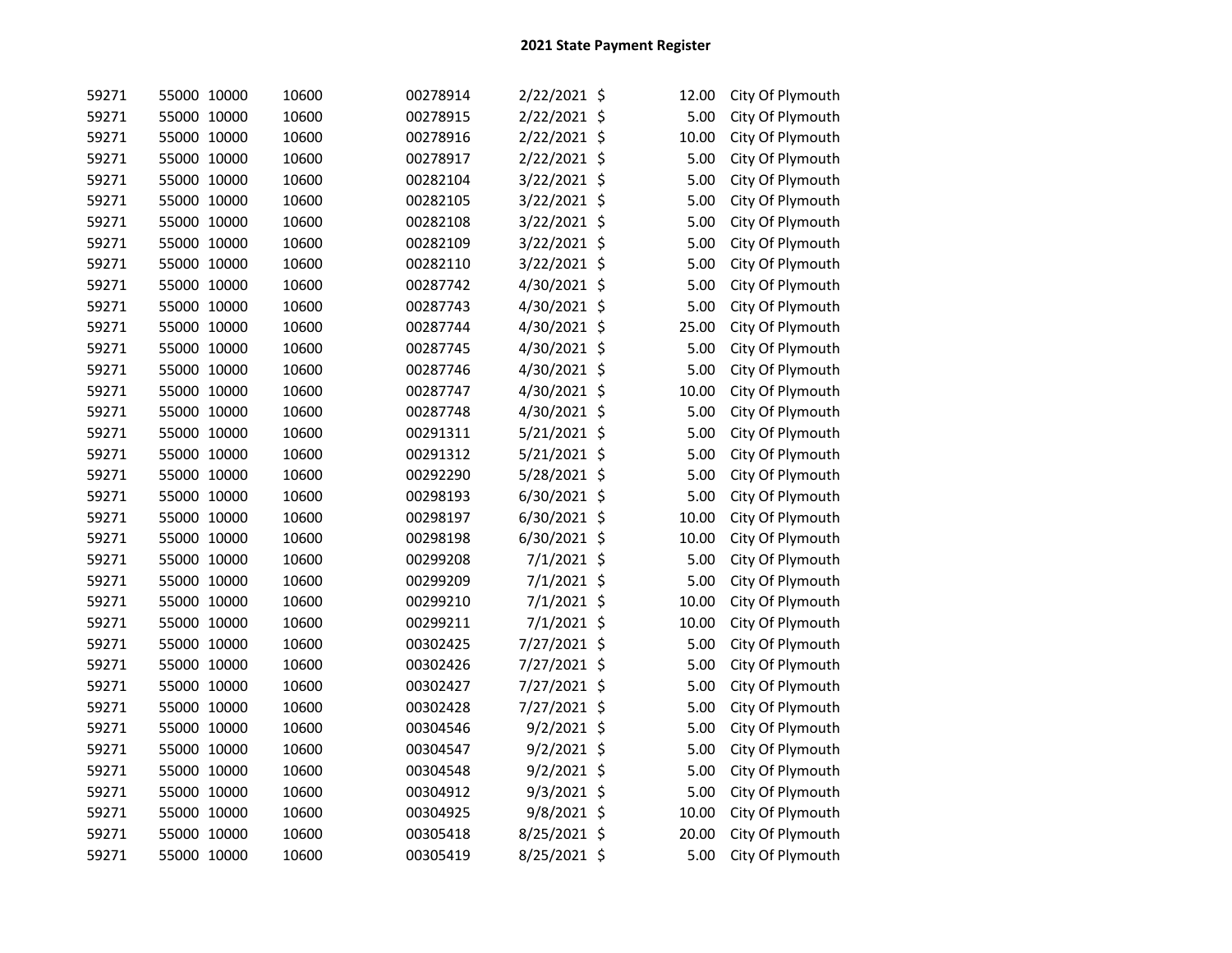| 59271 | 55000 10000 | 10600 | 00305420 | $9/17/2021$ \$ | 5.00  | City Of Plymouth                                                                                        |    |        |
|-------|-------------|-------|----------|----------------|-------|---------------------------------------------------------------------------------------------------------|----|--------|
| 59271 | 55000 10000 | 10600 | 00305421 | 8/25/2021 \$   | 5.00  | City Of Plymouth                                                                                        |    |        |
| 59271 | 55000 10000 | 10600 | 00305422 | 8/25/2021 \$   | 5.00  | City Of Plymouth                                                                                        |    |        |
| 59271 | 55000 10000 | 10600 | 00305423 | 8/25/2021 \$   | 5.00  | City Of Plymouth                                                                                        |    |        |
| 59271 | 55000 10000 | 10600 | 00305424 | 8/25/2021 \$   | 5.00  | City Of Plymouth                                                                                        |    |        |
| 59271 | 55000 10000 | 10600 | 00305425 | 8/25/2021 \$   | 5.00  | City Of Plymouth                                                                                        |    |        |
| 59271 | 55000 10000 | 10600 | 00305426 | 8/25/2021 \$   | 5.00  | City Of Plymouth                                                                                        |    |        |
| 59271 | 55000 10000 | 10600 | 00305427 | 8/25/2021 \$   | 5.00  | City Of Plymouth                                                                                        |    |        |
| 59271 | 55000 10000 | 10600 | 00305428 | 8/25/2021 \$   | 5.00  | City Of Plymouth                                                                                        |    |        |
| 59271 | 55000 10000 | 10600 | 00305429 | 8/25/2021 \$   | 5.00  | City Of Plymouth                                                                                        |    |        |
| 59271 | 55000 10000 | 10600 | 00305430 | 8/25/2021 \$   | 5.00  | City Of Plymouth                                                                                        |    |        |
| 59271 | 55000 10000 | 10600 | 00305431 | 8/25/2021 \$   | 5.00  | City Of Plymouth                                                                                        |    |        |
| 59271 | 55000 10000 | 10600 | 00305432 | 8/25/2021 \$   | 5.00  | City Of Plymouth                                                                                        |    |        |
| 59271 | 55000 10000 | 10600 | 00305433 | 8/25/2021 \$   | 10.00 | City Of Plymouth                                                                                        |    |        |
| 59271 | 55000 10000 | 10600 | 00305434 | 8/27/2021 \$   | 5.00  | City Of Plymouth                                                                                        |    |        |
| 59271 | 55000 10000 | 10600 | 00305439 | 8/25/2021 \$   | 5.00  | City Of Plymouth                                                                                        |    |        |
| 59271 | 55000 10000 | 10600 | 00305440 | 8/25/2021 \$   | 5.00  | City Of Plymouth                                                                                        |    |        |
| 59271 | 55000 10000 | 10600 | 00305441 | 8/25/2021 \$   | 5.00  | City Of Plymouth                                                                                        |    |        |
| 59271 | 55000 10000 | 10600 | 00305907 | 9/23/2021 \$   | 5.00  | City Of Plymouth                                                                                        |    |        |
| 59271 | 55000 10000 | 10600 | 00305939 | 9/24/2021 \$   | 5.00  | City Of Plymouth                                                                                        |    |        |
| 59271 | 55000 10000 | 10600 | 00305964 | 9/24/2021 \$   | 5.00  | City Of Plymouth                                                                                        |    |        |
| 59271 | 55000 10000 | 10600 | 00305965 | $9/24/2021$ \$ | 5.00  | City Of Plymouth                                                                                        |    |        |
| 59271 | 55000 10000 | 10600 | 00305966 | 9/24/2021 \$   | 5.00  | City Of Plymouth                                                                                        |    |        |
| 59271 | 55000 10000 | 10600 | 00307617 | 10/15/2021 \$  | 16.00 | City Of Plymouth                                                                                        |    |        |
| 59271 | 55000 10000 | 10600 | 00308752 | 10/22/2021 \$  | 10.00 | City Of Plymouth                                                                                        |    |        |
| 59271 | 55000 10000 | 10600 | 00308753 | 10/21/2021 \$  | 15.00 | City Of Plymouth                                                                                        |    |        |
| 59271 | 55000 10000 | 10600 | 00310644 | 11/17/2021 \$  | 5.00  | City Of Plymouth                                                                                        |    |        |
| 59271 | 55000 10000 | 10600 | 00310731 | 11/12/2021 \$  | 5.00  | City Of Plymouth                                                                                        |    |        |
| 59271 | 55000 10000 | 10600 | 00311453 | 11/26/2021 \$  | 10.00 | City Of Plymouth                                                                                        |    |        |
| 59271 | 55000 10000 | 10600 | 00312595 | 12/2/2021 \$   | 5.00  | City Of Plymouth                                                                                        |    |        |
| 59271 | 55000 10000 | 10600 | 00312596 | 12/3/2021 \$   | 10.00 | City Of Plymouth                                                                                        |    |        |
| 59271 | 55000 10000 | 10600 | 00313243 | 12/9/2021 \$   | 10.00 | City Of Plymouth                                                                                        |    |        |
| 59271 | 55000 10000 | 10600 | 00313262 | 12/10/2021 \$  | 5.00  | City Of Plymouth                                                                                        |    |        |
| 59271 | 55000 10000 | 10600 | 00313263 | 12/10/2021 \$  | 5.00  | City Of Plymouth                                                                                        |    |        |
| 59271 | 55000 10000 | 10600 | 00313541 | 12/15/2021 \$  | 10.00 | City Of Plymouth                                                                                        |    |        |
| 59271 | 55000 10000 | 10600 | 00315102 | 12/17/2021 \$  | 10.00 | City Of Plymouth                                                                                        |    |        |
| 59271 |             |       |          |                |       | Public Defender Board - - Transcript, Discovery and Records Provided to the Public Defender Board Total | \$ | 535.00 |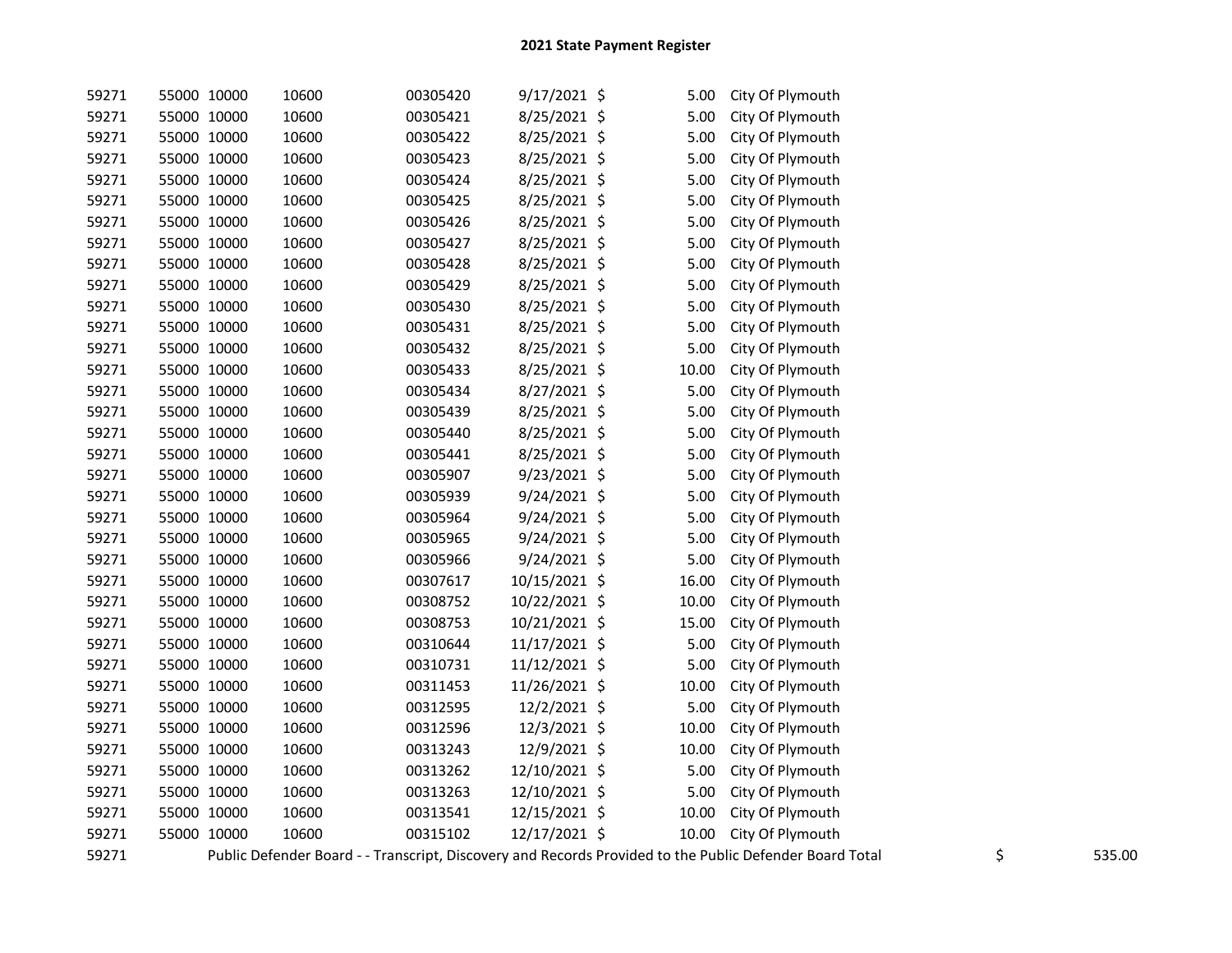| 59271 |             | Department of Revenue - - Gifts And Grants                            |          |                |            |                            |    |            |
|-------|-------------|-----------------------------------------------------------------------|----------|----------------|------------|----------------------------|----|------------|
| 59271 | 56600 10000 | 12100                                                                 | 00207589 | $6/25/2021$ \$ | 456,930.58 | City Of Plymouth           |    |            |
| 59271 |             | Department of Revenue - - Gifts And Grants Total                      |          |                |            |                            | \$ | 456,930.58 |
| 59271 |             | Department of Revenue - - Misc Revenue Holding Clearing               |          |                |            |                            |    |            |
| 59271 | 56600 10000 | 99500                                                                 | 00189016 | $1/8/2021$ \$  | 1,741.73   | City Of Plymouth           |    |            |
| 59271 | 56600 10000 | 99500                                                                 | 00191084 | $2/5/2021$ \$  | 1,238.65   | City Of Plymouth           |    |            |
| 59271 | 56600 10000 | 99500                                                                 | 00192945 | $3/1/2021$ \$  | 101.80     | City Of Plymouth           |    |            |
| 59271 | 56600 10000 | 99500                                                                 | 00193715 | $3/5/2021$ \$  | 2,827.10   | City Of Plymouth           |    |            |
| 59271 | 56600 10000 | 99500                                                                 | 00193718 | 3/5/2021 \$    | 208.78     | City Of Plymouth           |    |            |
| 59271 | 56600 10000 | 99500                                                                 | 00195179 | $3/15/2021$ \$ | 73.00      | City Of Plymouth           |    |            |
| 59271 | 56600 10000 | 99500                                                                 | 00195180 | $3/15/2021$ \$ | 1,034.59   | City Of Plymouth           |    |            |
| 59271 | 56600 10000 | 99500                                                                 | 00195984 | 3/22/2021 \$   | 80.00      | City Of Plymouth           |    |            |
| 59271 | 56600 10000 | 99500                                                                 | 00195986 | 3/22/2021 \$   | 97.00      | City Of Plymouth           |    |            |
| 59271 | 56600 10000 | 99500                                                                 | 00197998 | $4/7/2021$ \$  | 3,204.27   | City Of Plymouth           |    |            |
| 59271 | 56600 10000 | 99500                                                                 | 00199979 | $4/26/2021$ \$ | 33.00      | City Of Plymouth           |    |            |
| 59271 | 56600 10000 | 99500                                                                 | 00201350 | 5/7/2021 \$    | 1,709.44   | City Of Plymouth           |    |            |
| 59271 | 56600 10000 | 99500                                                                 | 00204575 | $6/7/2021$ \$  | 3,432.50   | City Of Plymouth           |    |            |
| 59271 | 56600 10000 | 99500                                                                 | 00209144 | 7/8/2021 \$    | 747.08     | City Of Plymouth           |    |            |
| 59271 | 56600 10000 | 99500                                                                 | 00211885 | 8/6/2021 \$    | 1,780.44   | City Of Plymouth           |    |            |
| 59271 | 56600 10000 | 99500                                                                 | 00214506 | 9/8/2021 \$    | 137.61     | City Of Plymouth           |    |            |
| 59271 | 56600 10000 | 99500                                                                 | 00216754 | 10/7/2021 \$   | 1,009.32   | City Of Plymouth           |    |            |
| 59271 | 56600 10000 | 99500                                                                 | 00219344 | 11/5/2021 \$   | 1,096.39   | City Of Plymouth           |    |            |
| 59271 | 56600 10000 | 99500                                                                 | 00221496 | 12/7/2021 \$   | 481.83     | City Of Plymouth           |    |            |
| 59271 |             | Department of Revenue - - Misc Revenue Holding Clearing Total         |          |                |            |                            | \$ | 21,034.53  |
| 59271 |             | Shared Revenue and Tax Relief - - Expenditure Restraint Program       |          |                |            |                            |    |            |
| 59271 | 83500 10000 | 10100                                                                 | 00082286 | 7/26/2021 \$   | 75,451.13  | City Of Plymouth           |    |            |
| 59271 |             | Shared Revenue and Tax Relief - - Expenditure Restraint Program Total |          |                |            |                            | \$ | 75,451.13  |
| 59271 |             | Shared Revenue and Tax Relief - - County And Municipal Aid            |          |                |            |                            |    |            |
| 59271 | 83500 10000 | 10500                                                                 | 00082286 | 7/26/2021 \$   | 95,325.05  | City Of Plymouth           |    |            |
| 59271 | 83500 10000 | 10500                                                                 | 00089389 | 11/15/2021 \$  | 540,175.26 | City Of Plymouth           |    |            |
| 59271 |             | Shared Revenue and Tax Relief - - County And Municipal Aid Total      |          |                |            |                            | \$ | 635,500.31 |
| 59271 |             | Shared Revenue and Tax Relief - - Exempt Computer Aid                 |          |                |            |                            |    |            |
| 59271 | 83500 10000 | 10900                                                                 | 00084811 | 7/26/2021 \$   |            | 44,037.42 City Of Plymouth |    |            |
| 59271 | 83500 10000 | 10900                                                                 | 00085941 | 7/26/2021 \$   | 44,176.37  | City Of Plymouth           |    |            |
| 59271 |             | Shared Revenue and Tax Relief - - Exempt Computer Aid Total           |          |                |            |                            | \$ | 88,213.79  |
| 59271 |             | Shared Revenue and Tax Relief - - Personal Property Aid               |          |                |            |                            |    |            |
| 59271 | 83500 10000 | 11100                                                                 | 00079023 | $5/3/2021$ \$  |            | 74,105.57 City Of Plymouth |    |            |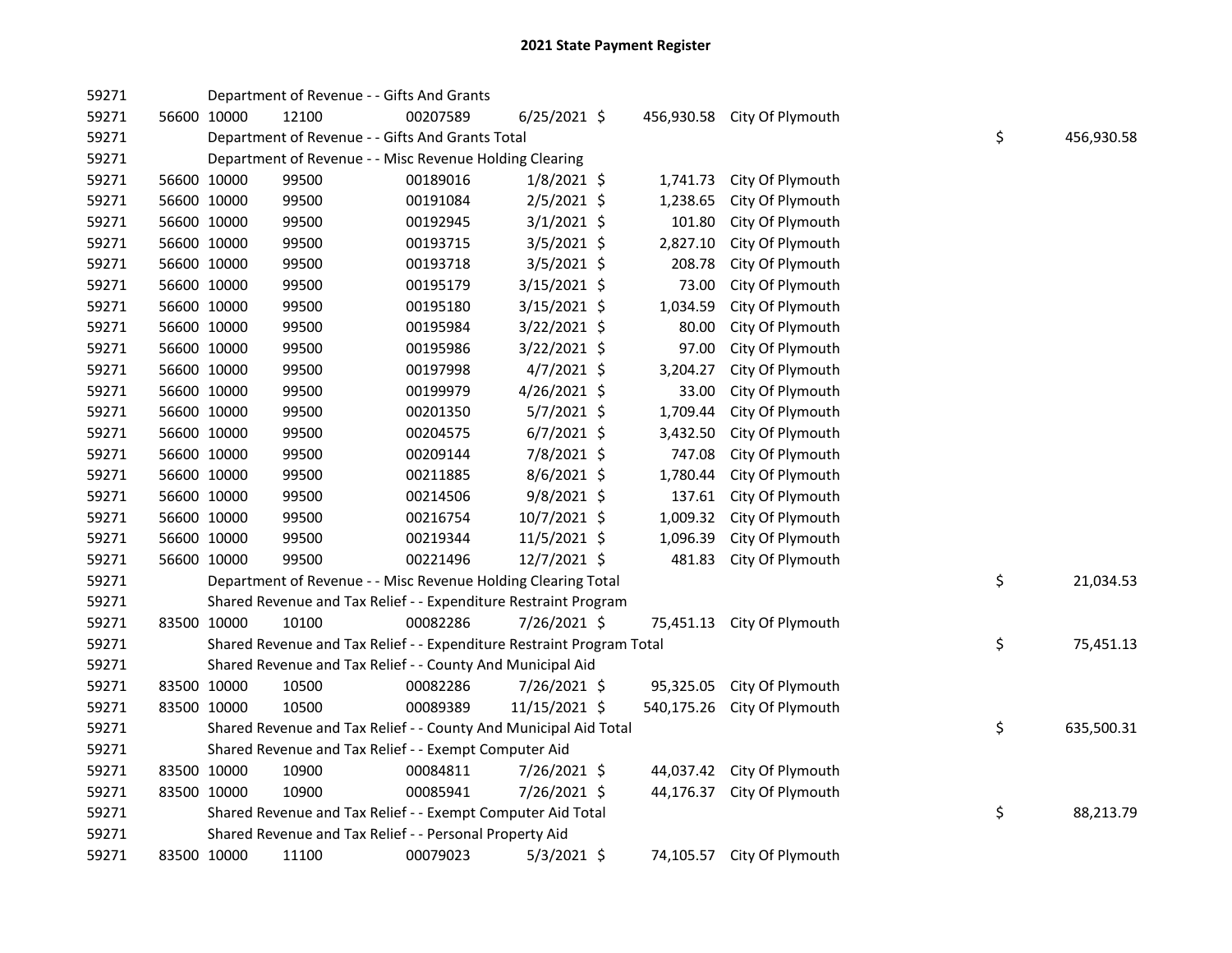| 59271       |             | Shared Revenue and Tax Relief - - Personal Property Aid Total | 74,105.57                                                                     |                |           |                  |              |
|-------------|-------------|---------------------------------------------------------------|-------------------------------------------------------------------------------|----------------|-----------|------------------|--------------|
| 59271       |             |                                                               | Shared Revenue and Tax Relief - - State Aid; Video Service Provider Fee       |                |           |                  |              |
| 59271       | 83500 10000 | 11200                                                         | 00083187                                                                      | 7/26/2021 \$   | 20,729.06 | City Of Plymouth |              |
| 59271       |             |                                                               | Shared Revenue and Tax Relief - - State Aid; Video Service Provider Fee Total |                |           |                  | 20,729.06    |
| 59271       |             |                                                               | Shared Revenue and Tax Relief - - Payments For Municipal Svcs                 |                |           |                  |              |
| 59271       | 83500 10000 | 50100                                                         | 00073793                                                                      | $2/1/2021$ \$  | 1.216.39  | City Of Plymouth |              |
| 59271       |             |                                                               | Shared Revenue and Tax Relief - - Payments For Municipal Svcs Total           |                |           |                  | 1,216.39     |
| 59271       |             |                                                               | Shared Revenue and Tax Relief - - Lottery & Gaming Credit                     |                |           |                  |              |
| 59271       | 83500 52100 | 36300                                                         | 00074423                                                                      | $3/22/2021$ \$ | 11.374.44 | City Of Plymouth |              |
| 59271       |             |                                                               | Shared Revenue and Tax Relief - - Lottery & Gaming Credit Total               |                |           |                  | 11,374.44    |
| 59271 Total |             |                                                               |                                                                               |                |           |                  | 1,863,905.26 |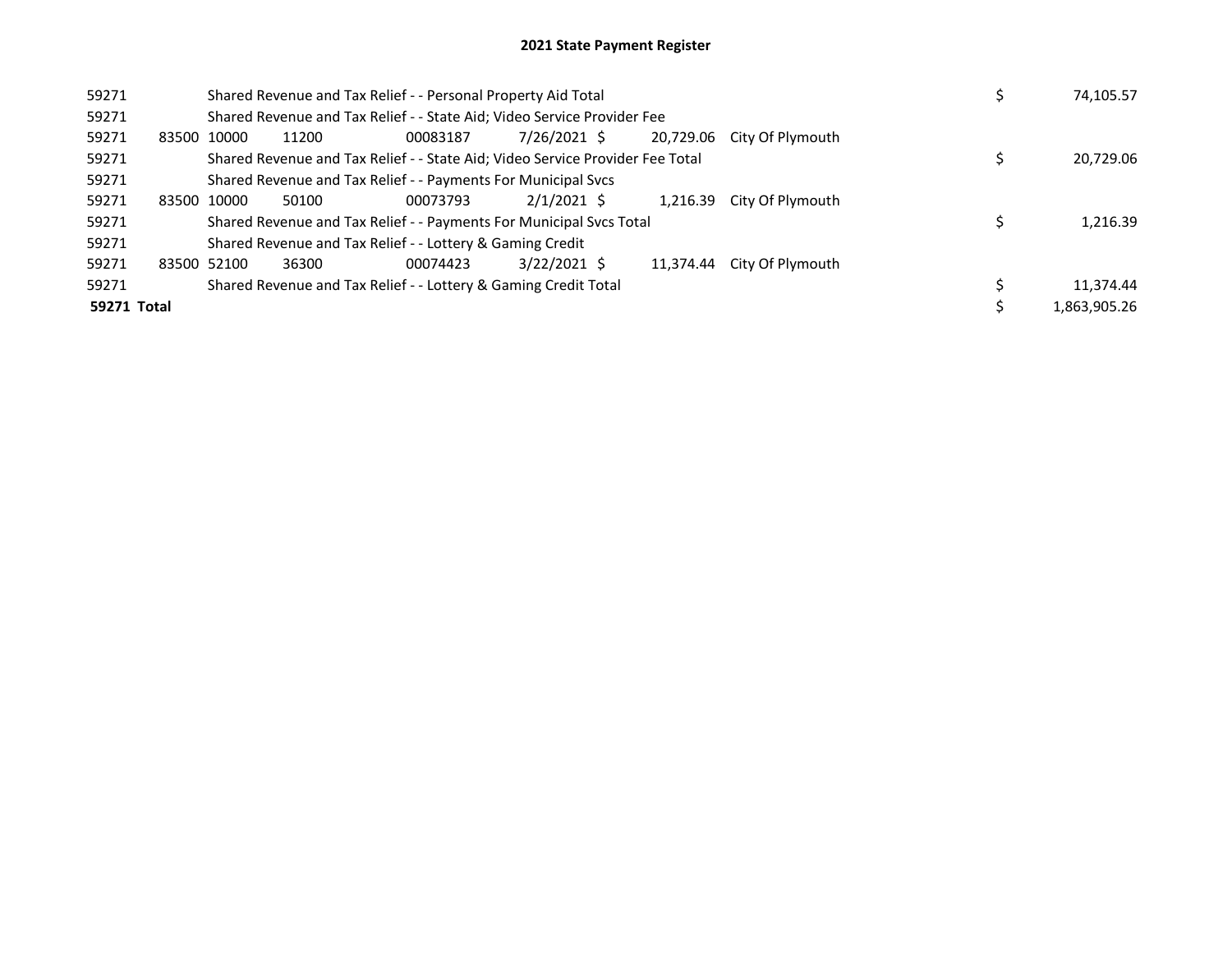| 59281 |             | Dept of Safety & Prof Services - - Fire Dues Distribution          |          |                |            |                              |    |            |
|-------|-------------|--------------------------------------------------------------------|----------|----------------|------------|------------------------------|----|------------|
| 59281 | 16500 10000 | 22500                                                              | 00041815 | 7/15/2021 \$   |            | 140,196.10 City Of Sheboygan |    |            |
| 59281 |             | Dept of Safety & Prof Services - - Fire Dues Distribution Total    |          |                |            |                              | \$ | 140,196.10 |
| 59281 |             | Dept of Natural Resources - - Taxes & Assessmts-Conserv Fund       |          |                |            |                              |    |            |
| 59281 | 37000 21200 | 16900                                                              | 00459269 | 1/28/2021 \$   | 25.00      | City Of Sheboygan            |    |            |
| 59281 | 37000 21200 | 16900                                                              | 00459270 | $1/28/2021$ \$ | 12.50      | City Of Sheboygan            |    |            |
| 59281 |             | Dept of Natural Resources - - Taxes & Assessmts-Conserv Fund Total |          |                |            |                              | \$ | 37.50      |
| 59281 |             | Dept of Natural Resources - - Fin Asst For Responsible Units       |          |                |            |                              |    |            |
| 59281 | 37000 27400 | 67000                                                              | 00483223 | $5/21/2021$ \$ |            | 181,327.71 City Of Sheboygan |    |            |
| 59281 |             | Dept of Natural Resources - - Fin Asst For Responsible Units Total |          |                |            |                              | \$ | 181,327.71 |
| 59281 |             | Dept of Natural Resources - - Recycling Consolidation Grants       |          |                |            |                              |    |            |
| 59281 | 37000 27400 | 67300                                                              | 00483223 | 5/21/2021 \$   |            | 12,537.05 City Of Sheboygan  |    |            |
| 59281 |             | Dept of Natural Resources - - Recycling Consolidation Grants Total |          |                |            |                              | \$ | 12,537.05  |
| 59281 |             | WI Dept of Transportation - - Conn Hwy Aids St Fds                 |          |                |            |                              |    |            |
| 59281 | 39500 21100 | 16200                                                              | 00633614 | $1/4/2021$ \$  | 54,785.87  | City Of Sheboygan            |    |            |
| 59281 | 39500 21100 | 16200                                                              | 00669221 | $4/5/2021$ \$  | 54,785.87  | City Of Sheboygan            |    |            |
| 59281 | 39500 21100 | 16200                                                              | 00712709 | $7/6/2021$ \$  | 54,785.87  | City Of Sheboygan            |    |            |
| 59281 | 39500 21100 | 16200                                                              | 00753268 | 10/4/2021 \$   |            | 54,785.90 City Of Sheboygan  |    |            |
| 59281 |             | WI Dept of Transportation - - Conn Hwy Aids St Fds Total           |          |                |            |                              | \$ | 219,143.51 |
| 59281 |             | WI Dept of Transportation - - Paratransit Aids, Sf                 |          |                |            |                              |    |            |
| 59281 | 39500 21100 | 17500                                                              | 00707838 | $6/18/2021$ \$ |            | 51,133.00 City Of Sheboygan  |    |            |
| 59281 |             | WI Dept of Transportation - - Paratransit Aids, Sf Total           |          |                |            |                              | \$ | 51,133.00  |
| 59281 |             | WI Dept of Transportation - - Tb, Trns Oper Aid Sf                 |          |                |            |                              |    |            |
| 59281 | 39500 21100 | 17600                                                              | 00709642 | $6/22/2021$ \$ | 219,572.00 | City Of Sheboygan            |    |            |
| 59281 | 39500 21100 | 17600                                                              | 00754665 | $9/29/2021$ \$ | 658,720.00 | City Of Sheboygan            |    |            |
| 59281 |             | WI Dept of Transportation - - Tb, Trns Oper Aid Sf Total           |          |                |            |                              | \$ | 878,292.00 |
| 59281 |             | WI Dept of Transportation - - Hwy Sfty Loc Aid Ffd                 |          |                |            |                              |    |            |
| 59281 | 39500 21100 | 18500                                                              | 00726154 | 7/28/2021 \$   | 1,017.05   | City Of Sheboygan            |    |            |
| 59281 | 39500 21100 | 18500                                                              | 00732874 | $8/11/2021$ \$ | 1,979.30   | City Of Sheboygan            |    |            |
| 59281 | 39500 21100 | 18500                                                              | 00742235 | $9/3/2021$ \$  | 1,442.64   | City Of Sheboygan            |    |            |
| 59281 | 39500 21100 | 18500                                                              | 00769318 | 11/3/2021 \$   | 504.00     | City Of Sheboygan            |    |            |
| 59281 |             | WI Dept of Transportation - - Hwy Sfty Loc Aid Ffd Total           |          |                |            |                              | \$ | 4,942.99   |
| 59281 |             | WI Dept of Transportation - - Trns Aids To Mnc.-Sf                 |          |                |            |                              |    |            |
| 59281 | 39500 21100 | 19100                                                              | 00633193 | $1/4/2021$ \$  |            | 532,757.14 City Of Sheboygan |    |            |
| 59281 | 39500 21100 | 19100                                                              | 00668800 | $4/5/2021$ \$  |            | 532,757.14 City Of Sheboygan |    |            |
| 59281 | 39500 21100 | 19100                                                              | 00712288 | $7/6/2021$ \$  |            | 532,757.14 City Of Sheboygan |    |            |
| 59281 | 39500 21100 | 19100                                                              | 00752847 | 10/4/2021 \$   |            | 532,757.15 City Of Sheboygan |    |            |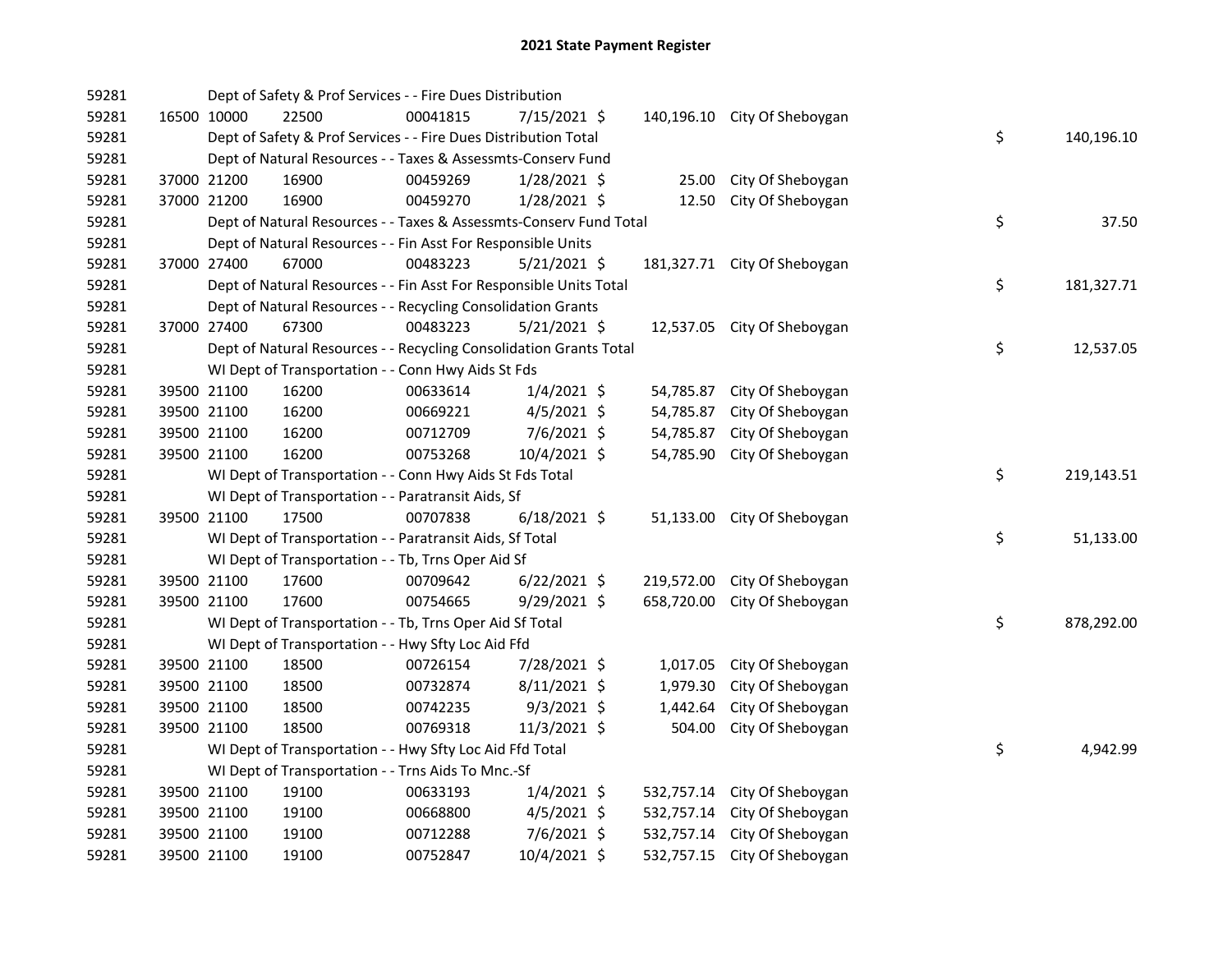| 59281 |             |             | WI Dept of Transportation - - Trns Aids To Mnc.-Sf Total           |          |                |           |                              | \$ | 2,131,028.57 |
|-------|-------------|-------------|--------------------------------------------------------------------|----------|----------------|-----------|------------------------------|----|--------------|
| 59281 |             |             | WI Dept of Transportation - - Loc Rd Imp Prg St Fd                 |          |                |           |                              |    |              |
| 59281 | 39500 21100 |             | 27800                                                              | 00656089 | 2/22/2021 \$   |           | 107,438.64 City Of Sheboygan |    |              |
| 59281 |             |             | WI Dept of Transportation - - Loc Rd Imp Prg St Fd Total           |          |                |           |                              | \$ | 107,438.64   |
| 59281 |             |             | WI Dept of Transportation - - Cg Mt & Air Q Imp-Lf                 |          |                |           |                              |    |              |
| 59281 |             | 39500 21100 | 27900                                                              | 00662947 | 3/9/2021 \$    |           | City Of Sheboygan            |    |              |
| 59281 |             |             | WI Dept of Transportation - - Cg Mt & Air Q Imp-Lf Total           |          |                |           |                              | \$ |              |
| 59281 |             |             | WI Dept of Transportation - - Cg Mt & Air Q Imp-Ff                 |          |                |           |                              |    |              |
| 59281 |             | 39500 21100 | 28900                                                              | 00654343 | 2/17/2021 \$   | 6,820.36  | City Of Sheboygan            |    |              |
| 59281 |             | 39500 21100 | 28900                                                              | 00662947 | 3/9/2021 \$    | 7,676.96  | City Of Sheboygan            |    |              |
| 59281 |             | 39500 21100 | 28900                                                              | 00662972 | 3/9/2021 \$    |           | 5,683.61 City Of Sheboygan   |    |              |
| 59281 |             |             | WI Dept of Transportation - - Cg Mt & Air Q Imp-Ff Total           |          |                |           |                              | \$ | 20,180.93    |
| 59281 |             |             | WI Dept of Transportation - - Its & Traf SignIs Sf                 |          |                |           |                              |    |              |
| 59281 |             | 39500 21100 | 35200                                                              | 00671805 | 3/29/2021 \$   |           | 112,500.00 City Of Sheboygan |    |              |
| 59281 |             |             | WI Dept of Transportation - - Its & Traf SignIs Sf Total           |          |                |           |                              | \$ | 112,500.00   |
| 59281 |             |             | Department of Justice - - Drug Trafficking Resp Grants             |          |                |           |                              |    |              |
| 59281 | 45500 10000 |             | 20800                                                              | 00095177 | $3/2/2021$ \$  |           | 20,400.00 City Of Sheboygan  |    |              |
| 59281 |             |             | Department of Justice - - Drug Trafficking Resp Grants Total       |          |                |           |                              | \$ | 20,400.00    |
| 59281 |             |             | Department of Justice - - Law Enforcement Officer Supplement       |          |                |           |                              |    |              |
| 59281 | 45500 10000 |             | 21100                                                              | 00094577 | 2/18/2021 \$   | 2,132.00  | City Of Sheboygan            |    |              |
| 59281 | 45500 10000 |             | 21100                                                              | 00098515 | $5/26/2021$ \$ | 37,762.00 | City Of Sheboygan            |    |              |
| 59281 | 45500 10000 |             | 21100                                                              | 00101263 | 8/26/2021 \$   | 44,702.00 | City Of Sheboygan            |    |              |
| 59281 | 45500 10000 |             | 21100                                                              | 00104554 | 11/4/2021 \$   | 38,970.00 | City Of Sheboygan            |    |              |
| 59281 |             |             | Department of Justice - - Law Enforcement Officer Supplement Total |          |                |           |                              | \$ | 123,566.00   |
| 59281 |             |             | Department of Justice - - Officer training reimbursement           |          |                |           |                              |    |              |
| 59281 | 45500 10000 |             | 21400                                                              | 00105772 | 11/22/2021 \$  |           | 11,680.00 City Of Sheboygan  |    |              |
| 59281 |             |             | Department of Justice - - Officer training reimbursement Total     |          |                |           |                              | \$ | 11,680.00    |
| 59281 |             |             | Department of Justice - - Drug Crimes Enforcement, Local           |          |                |           |                              |    |              |
| 59281 | 45500 10000 |             | 22500                                                              | 00095628 | $4/2/2021$ \$  |           | 9,861.00 City Of Sheboygan   |    |              |
| 59281 |             |             | Department of Justice - - Drug Crimes Enforcement, Local Total     |          |                |           |                              | \$ | 9,861.00     |
| 59281 |             |             | Department of Justice - - Law Enforcement Train, Local             |          |                |           |                              |    |              |
| 59281 | 45500 10000 |             | 23100                                                              | 00095046 | 2/22/2021 \$   |           | 18,754.44 City Of Sheboygan  |    |              |
| 59281 |             |             | Department of Justice - - Law Enforcement Train, Local Total       |          |                |           |                              | \$ | 18,754.44    |
| 59281 |             |             | Department of Justice - - Federal Aid, Local Assistance            |          |                |           |                              |    |              |
| 59281 | 45500 10000 |             | 25100                                                              | 00094236 | 2/9/2021 \$    | 4,150.99  | City Of Sheboygan            |    |              |
| 59281 | 45500 10000 |             | 25100                                                              | 00098197 | 5/18/2021 \$   | 4,882.00  | City Of Sheboygan            |    |              |
| 59281 | 45500 10000 |             | 25100                                                              | 00101199 | 8/11/2021 \$   |           | 3,749.73 City Of Sheboygan   |    |              |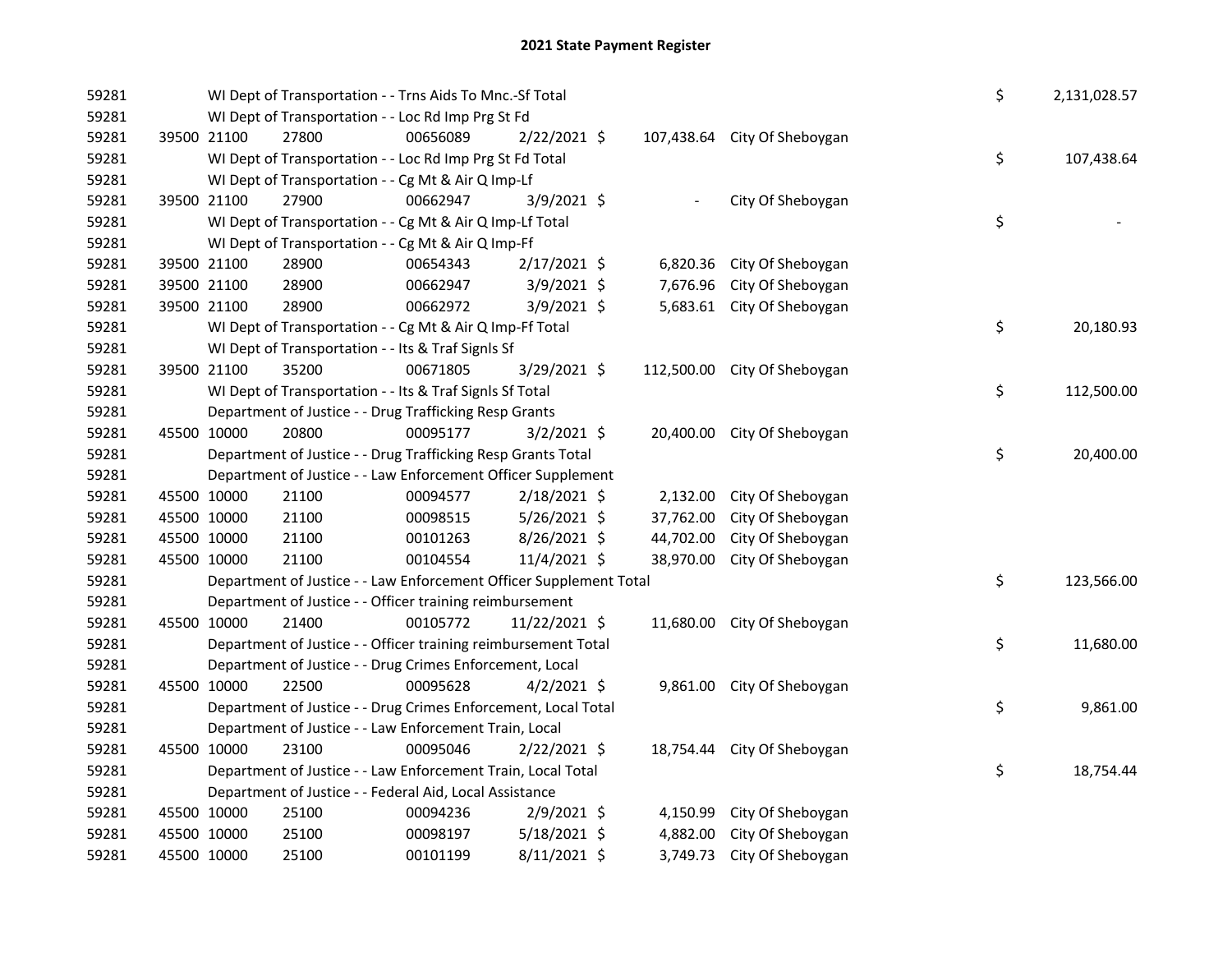| 59281 | 45500 10000 | 25100                                                                | 00101229 | 8/24/2021 \$   |           | 6,376.22 City Of Sheboygan                                                                              |                  |
|-------|-------------|----------------------------------------------------------------------|----------|----------------|-----------|---------------------------------------------------------------------------------------------------------|------------------|
| 59281 | 45500 10000 | 25100                                                                | 00101577 | 8/27/2021 \$   | 5,098.00  | City Of Sheboygan                                                                                       |                  |
| 59281 | 45500 10000 | 25100                                                                | 00104637 | $11/5/2021$ \$ | 1,839.52  | City Of Sheboygan                                                                                       |                  |
| 59281 | 45500 10000 | 25100                                                                | 00104767 | 11/8/2021 \$   | 3,623.78  | City Of Sheboygan                                                                                       |                  |
| 59281 | 45500 10000 | 25100                                                                | 00104859 | 11/26/2021 \$  | 2,702.00  | City Of Sheboygan                                                                                       |                  |
| 59281 |             | Department of Justice - - Federal Aid, Local Assistance Total        |          |                |           |                                                                                                         | \$<br>32,422.24  |
| 59281 |             | Department of Justice - - Internet Crimes Against Childr             |          |                |           |                                                                                                         |                  |
| 59281 | 45500 10000 | 28400                                                                | 00104805 | 11/9/2021 \$   |           | 4,176.00 City Of Sheboygan                                                                              |                  |
| 59281 |             | Department of Justice - - Internet Crimes Against Childr Total       |          |                |           |                                                                                                         | \$<br>4,176.00   |
| 59281 |             | Department of Administration - - Federal Aid, Local Assistance       |          |                |           |                                                                                                         |                  |
| 59281 | 50500 10000 | 74300                                                                | 00156988 | 12/30/2021 \$  |           | 206,531.35 City Of Sheboygan                                                                            |                  |
| 59281 |             | Department of Administration - - Federal Aid, Local Assistance Total |          |                |           |                                                                                                         | \$<br>206,531.35 |
| 59281 |             | Elections Commission - - General Program Ops, GPR                    |          |                |           |                                                                                                         |                  |
| 59281 | 51000 10000 | 10100                                                                | 00005066 | $1/7/2021$ \$  | 800.00    | City Of Sheboygan                                                                                       |                  |
| 59281 |             | Elections Commission - - General Program Ops, GPR Total              |          |                |           |                                                                                                         | \$<br>800.00     |
| 59281 |             | Public Defender Board - - Trial Representation                       |          |                |           |                                                                                                         |                  |
| 59281 | 55000 10000 | 10300                                                                | 00312625 | 12/3/2021 \$   |           | 1.60 City Of Sheboygan                                                                                  |                  |
| 59281 |             | Public Defender Board - - Trial Representation Total                 |          |                |           |                                                                                                         | \$<br>1.60       |
| 59281 |             |                                                                      |          |                |           | Public Defender Board - - Transcript, Discovery and Records Provided to the Public Defender Board       |                  |
| 59281 | 55000 10000 | 10600                                                                | 00282114 | $3/22/2021$ \$ |           | 0.15 City Of Sheboygan                                                                                  |                  |
| 59281 | 55000 10000 | 10600                                                                | 00282115 | 3/22/2021 \$   |           | 1.20 City Of Sheboygan                                                                                  |                  |
| 59281 |             |                                                                      |          |                |           | Public Defender Board - - Transcript, Discovery and Records Provided to the Public Defender Board Total | \$<br>1.35       |
| 59281 |             | Department of Revenue - - Misc Revenue Holding Clearing              |          |                |           |                                                                                                         |                  |
| 59281 | 56600 10000 | 99500                                                                | 00189017 | $1/8/2021$ \$  | 14,441.23 | City Of Sheboygan                                                                                       |                  |
| 59281 | 56600 10000 | 99500                                                                | 00191085 | $2/8/2021$ \$  | 14,543.68 | City Of Sheboygan                                                                                       |                  |
| 59281 | 56600 10000 | 99500                                                                | 00191257 | 2/8/2021 \$    | 114.00    | City Of Sheboygan                                                                                       |                  |
| 59281 | 56600 10000 | 99500                                                                | 00192946 | $3/1/2021$ \$  | 1,332.97  | City Of Sheboygan                                                                                       |                  |
| 59281 | 56600 10000 | 99500                                                                | 00193716 | $3/5/2021$ \$  | 61,675.78 | City Of Sheboygan                                                                                       |                  |
| 59281 | 56600 10000 | 99500                                                                | 00194322 | $3/8/2021$ \$  | 88.80     | City Of Sheboygan                                                                                       |                  |
| 59281 | 56600 10000 | 99500                                                                | 00195178 | 3/15/2021 \$   | 244.60    | City Of Sheboygan                                                                                       |                  |
| 59281 | 56600 10000 | 99500                                                                | 00195985 | 3/22/2021 \$   | 235.20    | City Of Sheboygan                                                                                       |                  |
| 59281 | 56600 10000 | 99500                                                                | 00196658 | 3/29/2021 \$   | 77.00     | City Of Sheboygan                                                                                       |                  |
| 59281 | 56600 10000 | 99500                                                                | 00197406 | $4/5/2021$ \$  | 913.00    | City Of Sheboygan                                                                                       |                  |
| 59281 | 56600 10000 | 99500                                                                | 00197999 | $4/7/2021$ \$  | 42,154.97 | City Of Sheboygan                                                                                       |                  |
| 59281 | 56600 10000 | 99500                                                                | 00198589 | $4/12/2021$ \$ | 999.00    | City Of Sheboygan                                                                                       |                  |
| 59281 | 56600 10000 | 99500                                                                | 00200560 | $5/3/2021$ \$  | 594.60    | City Of Sheboygan                                                                                       |                  |
| 59281 | 56600 10000 | 99500                                                                | 00201351 | $5/7/2021$ \$  | 34,252.82 | City Of Sheboygan                                                                                       |                  |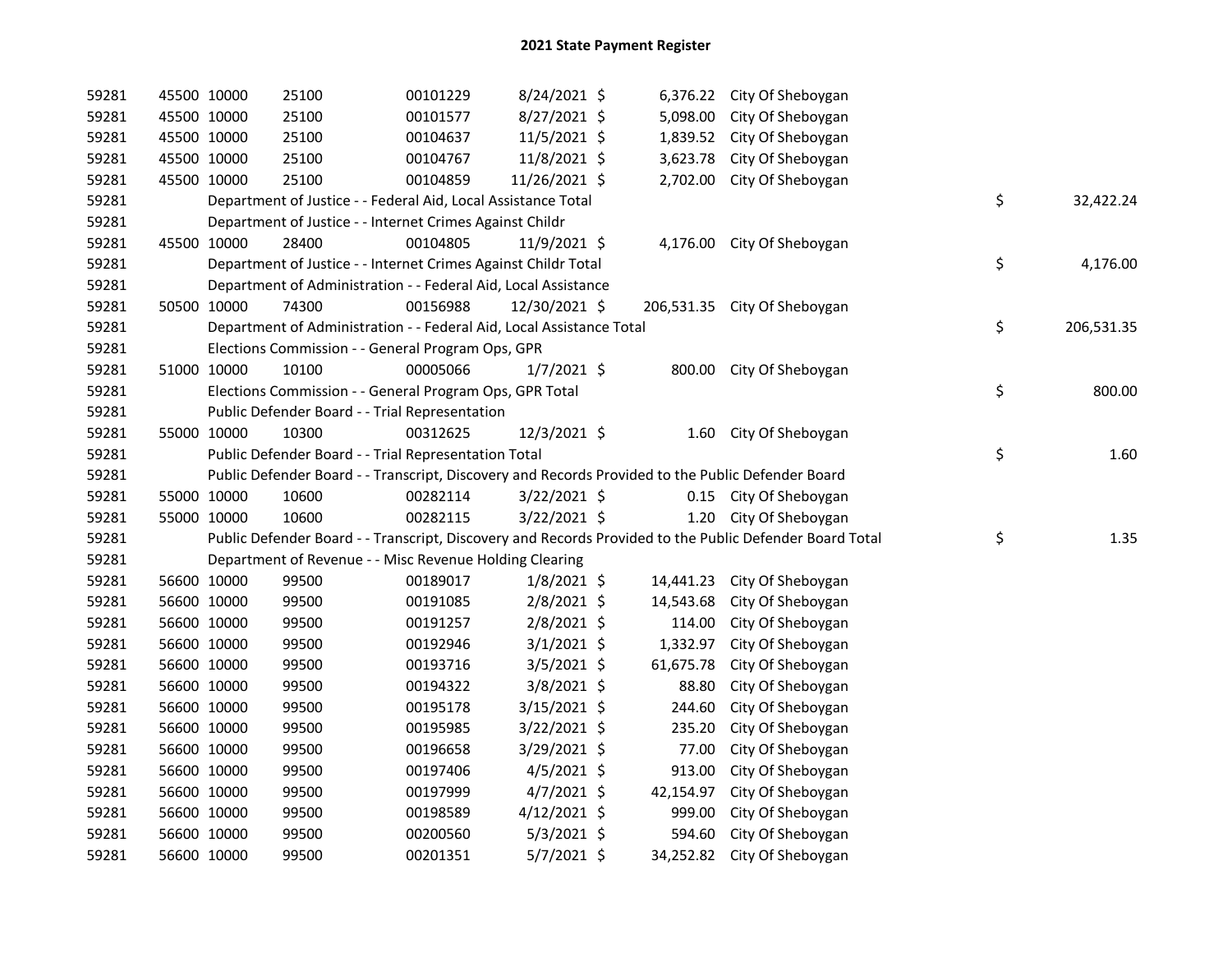| 59281 | 56600 10000 | 99500                                                                         | 00203135 | 5/24/2021 \$   | 32.00        | City Of Sheboygan |    |              |
|-------|-------------|-------------------------------------------------------------------------------|----------|----------------|--------------|-------------------|----|--------------|
| 59281 | 56600 10000 | 99500                                                                         | 00203819 | $6/1/2021$ \$  | 55.60        | City Of Sheboygan |    |              |
| 59281 | 56600 10000 | 99500                                                                         | 00204576 | $6/7/2021$ \$  | 27,711.91    | City Of Sheboygan |    |              |
| 59281 | 56600 10000 | 99500                                                                         | 00209145 | 7/8/2021 \$    | 37,345.57    | City Of Sheboygan |    |              |
| 59281 | 56600 10000 | 99500                                                                         | 00211886 | 8/6/2021 \$    | 19,999.93    | City Of Sheboygan |    |              |
| 59281 | 56600 10000 | 99500                                                                         | 00214507 | 9/8/2021 \$    | 15,998.63    | City Of Sheboygan |    |              |
| 59281 | 56600 10000 | 99500                                                                         | 00216755 | 10/7/2021 \$   | 16,982.81    | City Of Sheboygan |    |              |
| 59281 | 56600 10000 | 99500                                                                         | 00219345 | $11/5/2021$ \$ | 20,599.03    | City Of Sheboygan |    |              |
| 59281 | 56600 10000 | 99500                                                                         | 00221497 | 12/7/2021 \$   | 19,512.88    | City Of Sheboygan |    |              |
| 59281 |             | Department of Revenue - - Misc Revenue Holding Clearing Total                 |          |                |              |                   | \$ | 329,906.01   |
| 59281 |             | Shared Revenue and Tax Relief - - Expenditure Restraint Program               |          |                |              |                   |    |              |
| 59281 | 83500 10000 | 10100                                                                         | 00082287 | 7/26/2021 \$   | 718,533.67   | City Of Sheboygan |    |              |
| 59281 |             | Shared Revenue and Tax Relief - - Expenditure Restraint Program Total         |          |                |              |                   | \$ | 718,533.67   |
| 59281 |             | Shared Revenue and Tax Relief - - County And Municipal Aid                    |          |                |              |                   |    |              |
| 59281 | 83500 10000 | 10500                                                                         | 00082287 | 7/26/2021 \$   | 1,480,223.75 | City Of Sheboygan |    |              |
| 59281 | 83500 10000 | 10500                                                                         | 00089390 | 11/15/2021 \$  | 8,387,934.61 | City Of Sheboygan |    |              |
| 59281 |             | Shared Revenue and Tax Relief - - County And Municipal Aid Total              |          |                |              |                   | \$ | 9,868,158.36 |
| 59281 |             | Shared Revenue and Tax Relief - - Exempt Computer Aid                         |          |                |              |                   |    |              |
| 59281 | 83500 10000 | 10900                                                                         | 00084812 | 7/26/2021 \$   | 270,762.78   | City Of Sheboygan |    |              |
| 59281 | 83500 10000 | 10900                                                                         | 00085942 | 7/26/2021 \$   | 49,488.63    | City Of Sheboygan |    |              |
| 59281 |             | Shared Revenue and Tax Relief - - Exempt Computer Aid Total                   |          |                |              |                   | \$ | 320,251.41   |
| 59281 |             | Shared Revenue and Tax Relief - - Utility Aid                                 |          |                |              |                   |    |              |
| 59281 | 83500 10000 | 11000                                                                         | 00082287 | 7/26/2021 \$   | 94,060.35    | City Of Sheboygan |    |              |
| 59281 | 83500 10000 | 11000                                                                         | 00089390 | 11/15/2021 \$  | 526,447.03   | City Of Sheboygan |    |              |
| 59281 |             | Shared Revenue and Tax Relief - - Utility Aid Total                           |          |                |              |                   | \$ | 620,507.38   |
| 59281 |             | Shared Revenue and Tax Relief - - Personal Property Aid                       |          |                |              |                   |    |              |
| 59281 | 83500 10000 | 11100                                                                         | 00077992 | $5/3/2021$ \$  | 119,655.05   | City Of Sheboygan |    |              |
| 59281 | 83500 10000 | 11100                                                                         | 00079024 | $5/3/2021$ \$  | 56,019.40    | City Of Sheboygan |    |              |
| 59281 |             | Shared Revenue and Tax Relief - - Personal Property Aid Total                 |          |                |              |                   | \$ | 175,674.45   |
| 59281 |             | Shared Revenue and Tax Relief - - State Aid; Video Service Provider Fee       |          |                |              |                   |    |              |
| 59281 | 83500 10000 | 11200                                                                         | 00083188 | 7/26/2021 \$   | 109,382.70   | City Of Sheboygan |    |              |
| 59281 |             | Shared Revenue and Tax Relief - - State Aid; Video Service Provider Fee Total |          |                |              |                   | \$ | 109,382.70   |
| 59281 |             | Shared Revenue and Tax Relief - - School Lvy Tx/First Dollar Cr               |          |                |              |                   |    |              |
| 59281 | 83500 10000 | 30200                                                                         | 00082748 | 7/26/2021 \$   | 4,835,561.49 | City Of Sheboygan |    |              |
| 59281 | 83500 10000 | 30200                                                                         | 00086143 | 7/26/2021 \$   | 1,056,958.02 | City Of Sheboygan |    |              |
| 59281 |             | Shared Revenue and Tax Relief - - School Lvy Tx/First Dollar Cr Total         |          |                |              |                   | \$ | 5,892,519.51 |
| 59281 |             | Shared Revenue and Tax Relief - - Payments For Municipal Svcs                 |          |                |              |                   |    |              |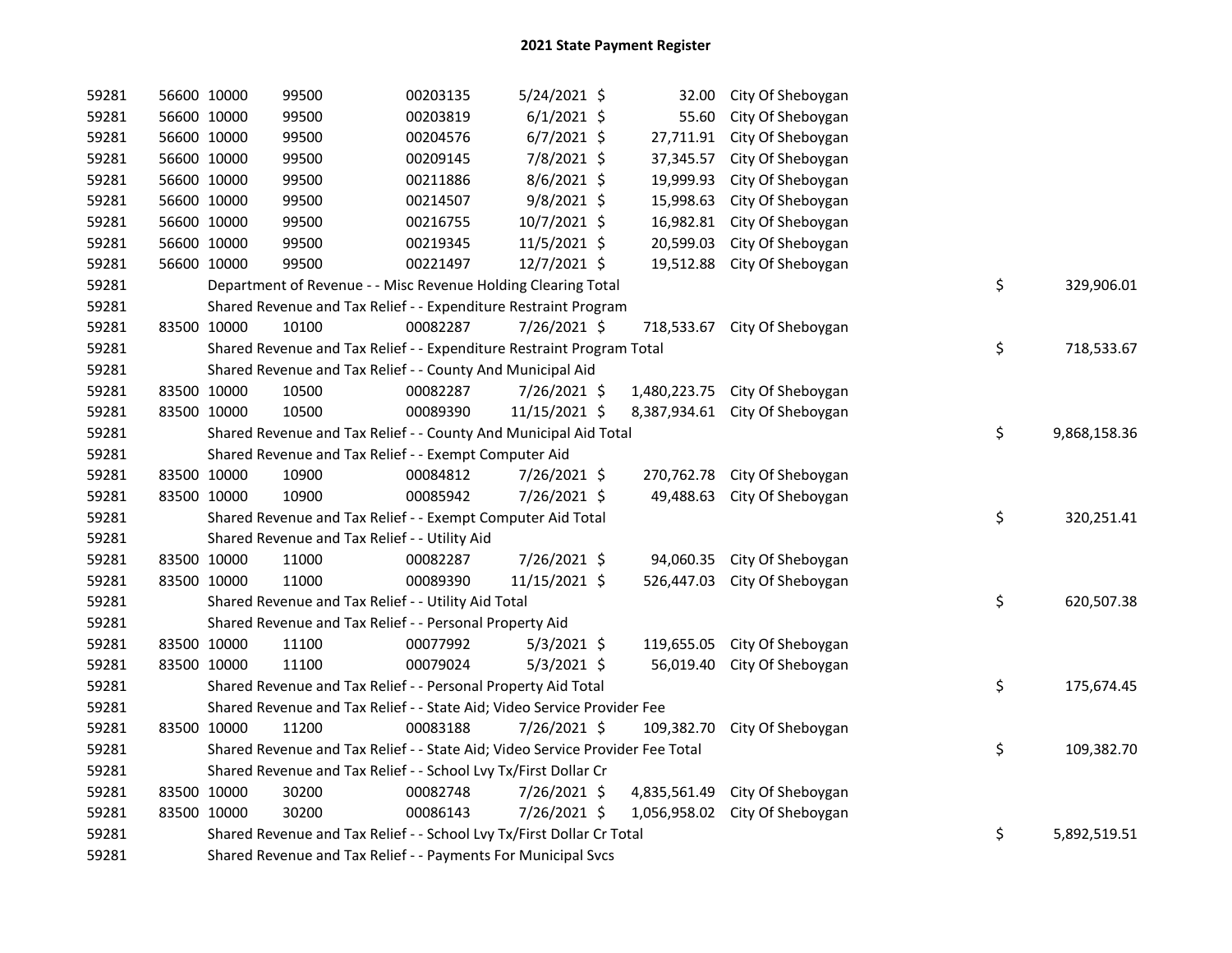| 59281       | 83500 10000                                                         | 50100 | 00073794                                                              | $2/1/2021$ \$  |  | 88,189.21    | City Of Sheboygan |  |               |
|-------------|---------------------------------------------------------------------|-------|-----------------------------------------------------------------------|----------------|--|--------------|-------------------|--|---------------|
| 59281       | Shared Revenue and Tax Relief - - Payments For Municipal Svcs Total |       |                                                                       |                |  |              |                   |  | 88,189.21     |
| 59281       | Shared Revenue and Tax Relief - - Lottery & Gaming Credit           |       |                                                                       |                |  |              |                   |  |               |
| 59281       | 83500 52100                                                         | 36300 | 00074424                                                              | $3/22/2021$ \$ |  | 38.946.24    | City Of Sheboygan |  |               |
| 59281       | 83500 52100                                                         | 36300 | 00074626                                                              | $3/22/2021$ \$ |  | 1,719,656.82 | City Of Sheboygan |  |               |
| 59281       | Shared Revenue and Tax Relief - - Lottery & Gaming Credit Total     |       |                                                                       |                |  |              |                   |  | 1,758,603.06  |
| 59281       | Miscellaneous Appropriations - - Volkswagen Settlement Distribu     |       |                                                                       |                |  |              |                   |  |               |
| 59281       | 85500 10000                                                         | 43500 | 00001368                                                              | 4/19/2021 \$   |  | 447.577.00   | City Of Shebovgan |  |               |
| 59281       |                                                                     |       | Miscellaneous Appropriations - - Volkswagen Settlement Distribu Total |                |  |              |                   |  | 447.577.00    |
| 59281 Total |                                                                     |       |                                                                       |                |  |              |                   |  | 24,616,254.74 |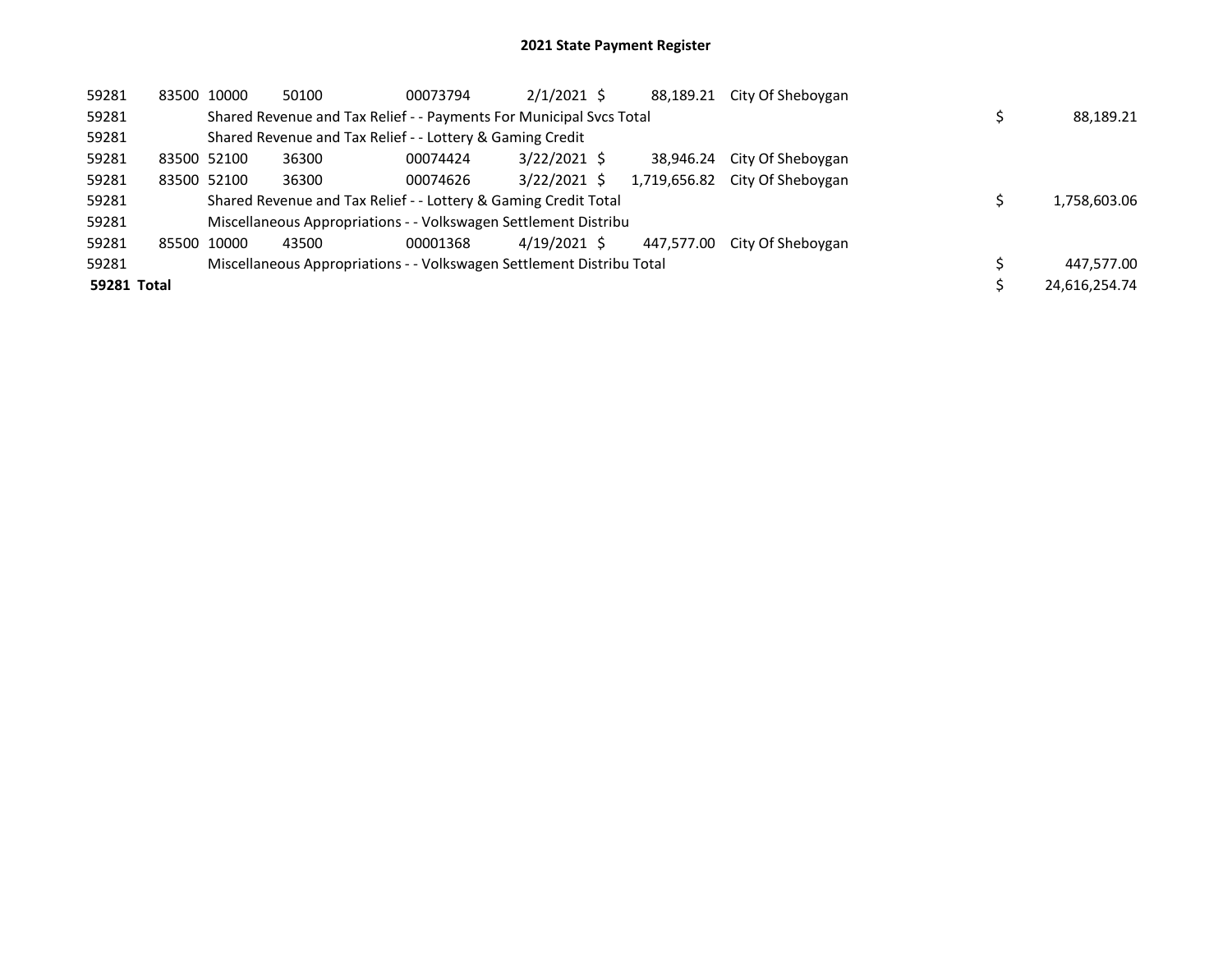| 59282 |             | Dept of Safety & Prof Services - - Fire Dues Distribution          |          |                |            |                                   |    |            |
|-------|-------------|--------------------------------------------------------------------|----------|----------------|------------|-----------------------------------|----|------------|
| 59282 | 16500 10000 | 22500                                                              | 00041731 | 7/15/2021 \$   |            | 30,177.62 City Of Sheboygan Falls |    |            |
| 59282 |             | Dept of Safety & Prof Services - - Fire Dues Distribution Total    |          |                |            |                                   | \$ | 30,177.62  |
| 59282 |             | Dept of Natural Resources - - Aids In Lieu Of Taxes - Gener        |          |                |            |                                   |    |            |
| 59282 | 37000 10000 | 50300                                                              | 00459653 | $1/27/2021$ \$ |            | 3,707.14 City Of Sheboygan Falls  |    |            |
| 59282 |             | Dept of Natural Resources - - Aids In Lieu Of Taxes - Gener Total  |          |                |            |                                   | \$ | 3,707.14   |
| 59282 |             | Dept of Natural Resources - - Fin Asst For Responsible Units       |          |                |            |                                   |    |            |
| 59282 | 37000 27400 | 67000                                                              | 00483303 | $5/21/2021$ \$ |            | 15,559.27 City Of Sheboygan Falls |    |            |
| 59282 |             | Dept of Natural Resources - - Fin Asst For Responsible Units Total |          |                |            |                                   | \$ | 15,559.27  |
| 59282 |             | WI Dept of Transportation - - Conn Hwy Aids St Fds                 |          |                |            |                                   |    |            |
| 59282 | 39500 21100 | 16200                                                              | 00633615 | $1/4/2021$ \$  | 4,408.30   | City Of Sheboygan Falls           |    |            |
| 59282 | 39500 21100 | 16200                                                              | 00669222 | $4/5/2021$ \$  | 4,408.30   | City Of Sheboygan Falls           |    |            |
| 59282 | 39500 21100 | 16200                                                              | 00712710 | 7/6/2021 \$    | 4,408.30   | City Of Sheboygan Falls           |    |            |
| 59282 | 39500 21100 | 16200                                                              | 00753269 | 10/4/2021 \$   | 4,408.32   | City Of Sheboygan Falls           |    |            |
| 59282 |             | WI Dept of Transportation - - Conn Hwy Aids St Fds Total           |          |                |            |                                   | \$ | 17,633.22  |
| 59282 |             | WI Dept of Transportation - - Trns Aids To Mnc.-Sf                 |          |                |            |                                   |    |            |
| 59282 | 39500 21100 | 19100                                                              | 00633194 | $1/4/2021$ \$  | 122,270.00 | City Of Sheboygan Falls           |    |            |
| 59282 | 39500 21100 | 19100                                                              | 00668801 | $4/5/2021$ \$  | 122,270.00 | City Of Sheboygan Falls           |    |            |
| 59282 | 39500 21100 | 19100                                                              | 00712289 | 7/6/2021 \$    | 122,270.00 | City Of Sheboygan Falls           |    |            |
| 59282 | 39500 21100 | 19100                                                              | 00752848 | 10/4/2021 \$   | 122,270.01 | City Of Sheboygan Falls           |    |            |
| 59282 |             | WI Dept of Transportation - - Trns Aids To Mnc.-Sf Total           |          |                |            |                                   | \$ | 489,080.01 |
| 59282 |             | WI Dept of Transportation - - Loc Rd Imp Prg St Fd                 |          |                |            |                                   |    |            |
| 59282 | 39500 21100 | 27800                                                              | 00670908 | $3/25/2021$ \$ |            | 36,662.44 City Of Sheboygan Falls |    |            |
| 59282 |             | WI Dept of Transportation - - Loc Rd Imp Prg St Fd Total           |          |                |            |                                   | \$ | 36,662.44  |
| 59282 |             | WI Dept of Transportation - - St Hwy Rehab, Sf                     |          |                |            |                                   |    |            |
| 59282 | 39500 21100 | 36300                                                              | 00714637 | $6/28/2021$ \$ |            | 0.51 City Of Sheboygan Falls      |    |            |
| 59282 | 39500 21100 | 36300                                                              | 00725604 | 7/26/2021 \$   | 5.50       | City Of Sheboygan Falls           |    |            |
| 59282 | 39500 21100 | 36300                                                              | 00738983 | 8/25/2021 \$   | 3.93       | City Of Sheboygan Falls           |    |            |
| 59282 | 39500 21100 | 36300                                                              | 00753341 | 9/27/2021 \$   | 4.42       | City Of Sheboygan Falls           |    |            |
| 59282 | 39500 21100 | 36300                                                              | 00766114 | 10/25/2021 \$  | 6.83       | City Of Sheboygan Falls           |    |            |
| 59282 | 39500 21100 | 36300                                                              | 00777939 | 11/26/2021 \$  | 9.29       | City Of Sheboygan Falls           |    |            |
| 59282 | 39500 21100 | 36300                                                              | 00791463 | 12/27/2021 \$  | 9.99       | City Of Sheboygan Falls           |    |            |
| 59282 |             | WI Dept of Transportation - - St Hwy Rehab, Sf Total               |          |                |            |                                   | \$ | 40.47      |
| 59282 |             | WI Dept of Transportation - - Hwy Mgmt & Opers Sf                  |          |                |            |                                   |    |            |
| 59282 | 39500 21100 | 36500                                                              | 00646128 | $1/27/2021$ \$ | 247.07     | City Of Sheboygan Falls           |    |            |
| 59282 | 39500 21100 | 36500                                                              | 00658692 | $2/25/2021$ \$ | 178.95     | City Of Sheboygan Falls           |    |            |
| 59282 | 39500 21100 | 36500                                                              | 00670153 | 3/24/2021 \$   |            | 154.02 City Of Sheboygan Falls    |    |            |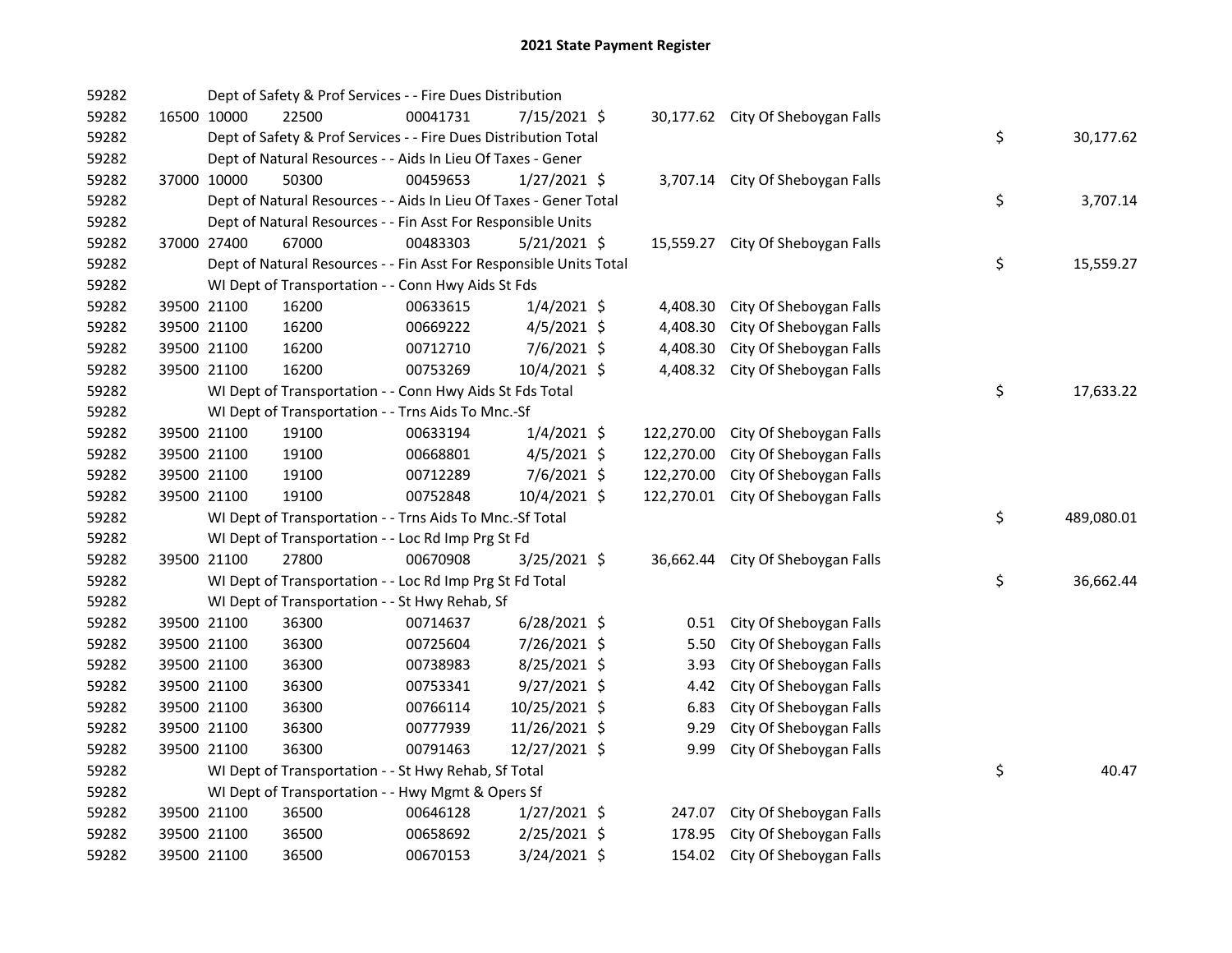| 59282 |             | 39500 21100 | 36500                                                          | 00685216 | $4/27/2021$ \$ | 149.16   | City Of Sheboygan Falls            |                  |
|-------|-------------|-------------|----------------------------------------------------------------|----------|----------------|----------|------------------------------------|------------------|
| 59282 |             | 39500 21100 | 36500                                                          | 00699335 | 5/26/2021 \$   | 121.68   | City Of Sheboygan Falls            |                  |
| 59282 |             | 39500 21100 | 36500                                                          | 00714637 | $6/28/2021$ \$ | 145.03   | City Of Sheboygan Falls            |                  |
| 59282 |             | 39500 21100 | 36500                                                          | 00725604 | 7/26/2021 \$   | 137.63   | City Of Sheboygan Falls            |                  |
| 59282 |             | 39500 21100 | 36500                                                          | 00738983 | 8/25/2021 \$   | 68.32    | City Of Sheboygan Falls            |                  |
| 59282 |             | 39500 21100 | 36500                                                          | 00753341 | 9/27/2021 \$   | 78.76    | City Of Sheboygan Falls            |                  |
| 59282 |             | 39500 21100 | 36500                                                          | 00766114 | 10/25/2021 \$  | 132.37   | City Of Sheboygan Falls            |                  |
| 59282 |             | 39500 21100 | 36500                                                          | 00777939 | 11/26/2021 \$  | 185.23   | City Of Sheboygan Falls            |                  |
| 59282 | 39500 21100 |             | 36500                                                          | 00791463 | 12/27/2021 \$  | 197.01   | City Of Sheboygan Falls            |                  |
| 59282 |             |             | WI Dept of Transportation - - Hwy Mgmt & Opers Sf Total        |          |                |          |                                    | \$<br>1,795.23   |
| 59282 |             |             | WI Dept of Transportation - - St Hwy Rehab Fed Fd              |          |                |          |                                    |                  |
| 59282 |             | 39500 21100 | 38300                                                          | 00714637 | $6/28/2021$ \$ | 2.04     | City Of Sheboygan Falls            |                  |
| 59282 |             | 39500 21100 | 38300                                                          | 00725604 | 7/26/2021 \$   | 22.03    | City Of Sheboygan Falls            |                  |
| 59282 |             | 39500 21100 | 38300                                                          | 00738983 | 8/25/2021 \$   | 15.73    | City Of Sheboygan Falls            |                  |
| 59282 |             | 39500 21100 | 38300                                                          | 00753341 | $9/27/2021$ \$ | 17.70    | City Of Sheboygan Falls            |                  |
| 59282 |             | 39500 21100 | 38300                                                          | 00766114 | 10/25/2021 \$  | 27.33    | City Of Sheboygan Falls            |                  |
| 59282 |             | 39500 21100 | 38300                                                          | 00777939 | 11/26/2021 \$  | 37.18    | City Of Sheboygan Falls            |                  |
| 59282 | 39500 21100 |             | 38300                                                          | 00791463 | 12/27/2021 \$  | 39.96    | City Of Sheboygan Falls            |                  |
| 59282 |             |             | WI Dept of Transportation - - St Hwy Rehab Fed Fd Total        |          |                |          |                                    | \$<br>161.97     |
| 59282 |             |             | Department of Justice - - Officer training reimbursement       |          |                |          |                                    |                  |
| 59282 | 45500 10000 |             | 21400                                                          | 00105771 | 11/22/2021 \$  | 2,400.00 | City Of Sheboygan Falls            |                  |
| 59282 |             |             | Department of Justice - - Officer training reimbursement Total |          |                |          |                                    | \$<br>2,400.00   |
| 59282 |             |             | Department of Revenue - - Gifts And Grants                     |          |                |          |                                    |                  |
| 59282 |             | 56600 10000 | 12100                                                          | 00207590 | $6/25/2021$ \$ |          | 414,801.48 City Of Sheboygan Falls |                  |
| 59282 |             |             | Department of Revenue - - Gifts And Grants Total               |          |                |          |                                    | \$<br>414,801.48 |
| 59282 |             |             | Department of Revenue - - Misc Revenue Holding Clearing        |          |                |          |                                    |                  |
| 59282 |             | 56600 10000 | 99500                                                          | 00189018 | $1/8/2021$ \$  | 2,536.01 | City Of Sheboygan Falls            |                  |
| 59282 |             | 56600 10000 | 99500                                                          | 00191086 | $2/5/2021$ \$  | 758.59   | City Of Sheboygan Falls            |                  |
| 59282 |             | 56600 10000 | 99500                                                          | 00193717 | $3/5/2021$ \$  | 8,882.84 | City Of Sheboygan Falls            |                  |
| 59282 |             | 56600 10000 | 99500                                                          | 00194323 | 3/8/2021 \$    | 40.00    | City Of Sheboygan Falls            |                  |
| 59282 |             | 56600 10000 | 99500                                                          | 00195987 | $3/22/2021$ \$ | 43.80    | City Of Sheboygan Falls            |                  |
| 59282 |             | 56600 10000 | 99500                                                          | 00198000 | $4/7/2021$ \$  | 5,626.20 | City Of Sheboygan Falls            |                  |
| 59282 |             | 56600 10000 | 99500                                                          | 00199333 | 4/20/2021 \$   | 96.00    | City Of Sheboygan Falls            |                  |
| 59282 |             | 56600 10000 | 99500                                                          | 00199334 | 4/20/2021 \$   | 475.00   | City Of Sheboygan Falls            |                  |
| 59282 | 56600 10000 |             | 99500                                                          | 00199980 | $4/26/2021$ \$ | 27.00    | City Of Sheboygan Falls            |                  |
| 59282 | 56600 10000 |             | 99500                                                          | 00199981 | $4/26/2021$ \$ | 20.00    | City Of Sheboygan Falls            |                  |
| 59282 | 56600 10000 |             | 99500                                                          | 00201352 | 5/7/2021 \$    | 4,883.90 | City Of Sheboygan Falls            |                  |